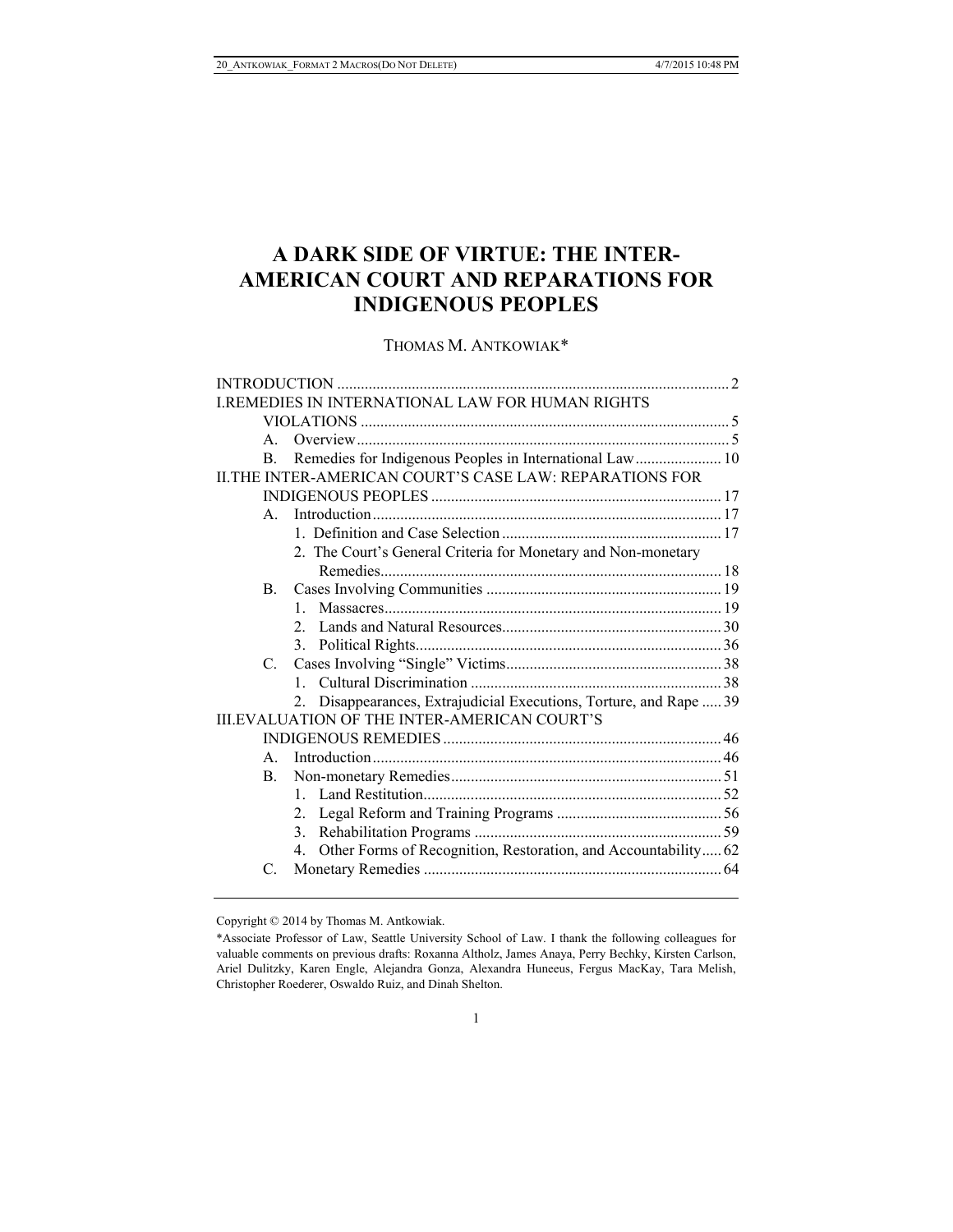| a.          |  |
|-------------|--|
|             |  |
|             |  |
| $d_{\cdot}$ |  |
|             |  |
|             |  |
|             |  |
|             |  |
|             |  |
|             |  |

#### INTRODUCTION

Indigenous peoples have endured grave injustices throughout history.<sup>1</sup> Even after international affirmations of indigenous rights, massacres, forced removal, and persecution have continued.<sup>2</sup> Of particular concern in recent years, extractive projects and other commercial developments have threatened their lives and livelihood.<sup>3</sup>

The Inter-American Court of Human Rights has now developed a

 <sup>1.</sup> *See, e.g.*, S. JAMES ANAYA, INDIGENOUS PEOPLES IN INTERNATIONAL LAW 3–34 (2d ed. 2004) (describing European colonization as leading to indigenous "suffering and turmoil on a massive scale"); KAREN ENGLE, THE ELUSIVE PROMISE OF INDIGENOUS DEVELOPMENT: RIGHTS, CULTURE, STRATEGY 1–2 (2010) (referring to "centuries of colonialism, massive acts of violence" and "development projects meant to remove or assimilate" indigenous peoples); PATRICK THORNBERRY, INDIGENOUS PEOPLES AND HUMAN RIGHTS 18–20 (2002) (outlining "multiple forms of cultural and social trauma").

 <sup>2.</sup> For example, many of the severe human rights violations described in Part II, *infra*, occurred after 1989, the year when the International Labour Organisation adopted the Indigenous and Tribal Peoples Convention. Int'l Labour Org., Indigenous and Tribal Peoples Convention, June 27, 1989, No. 169, 1650 U.N.T.S. 383, 384 [hereinafter ILO Convention].

 <sup>3.</sup> *See, e.g.*, U.N. Permanent Forum on Indigenous Issues, International Expert Group Meeting on Extractive Industries, Indigenous Peoples' Rights and Corporate Social Responsibility, Manila, Phil., Mar. 27–29, 2009, *Report of the International Expert Group Meeting on Extractive Industries, Indigenous Peoples' Rights and Corporate Social Responsibility*, ¶ 14, U.N. Doc. E/C.19/2009/CRP, at 8 (May 4, 2009) (highlighting problems for indigenous peoples around the world); AMNESTY INT'L, SACRIFICING RIGHTS IN THE NAME OF DEVELOPMENT: INDIGENOUS PEOPLES UNDER THREAT IN THE AMERICAS 3 (2011) (noting that, around the globe, states frequently pass laws and undertake development projects without regard for the affected indigenous peoples); Sara Miller Llana & Sara Shahriari, *Bolivian Indigenous Struggle to be Heard—by Indigenous President Morales*, THE CHRISTIAN SCI. MONITOR, Oct. 5, 2011, http://www.csmonitor.com/World/Americas/2011/1005/

Bolivian-indigenous-struggle-to-be-heard-by-indigenous-President-Morales (stating that there is increasing turmoil across Latin America as indigenous peoples demand greater participation in decisions that affect their territories); John Collins Rudolf, *Isolated Amazon Tribes Threatened by Logging, Groups Say*, N.Y. TIMES (Feb. 3, 2011, 8:21 AM), http://green.blogs.nytimes.com/2011/02/

<sup>03/</sup>isolated-amazon-tribes-threatened-by-logging-groups-say (reporting on the potential extinction of an isolated tribe due to illegal logging).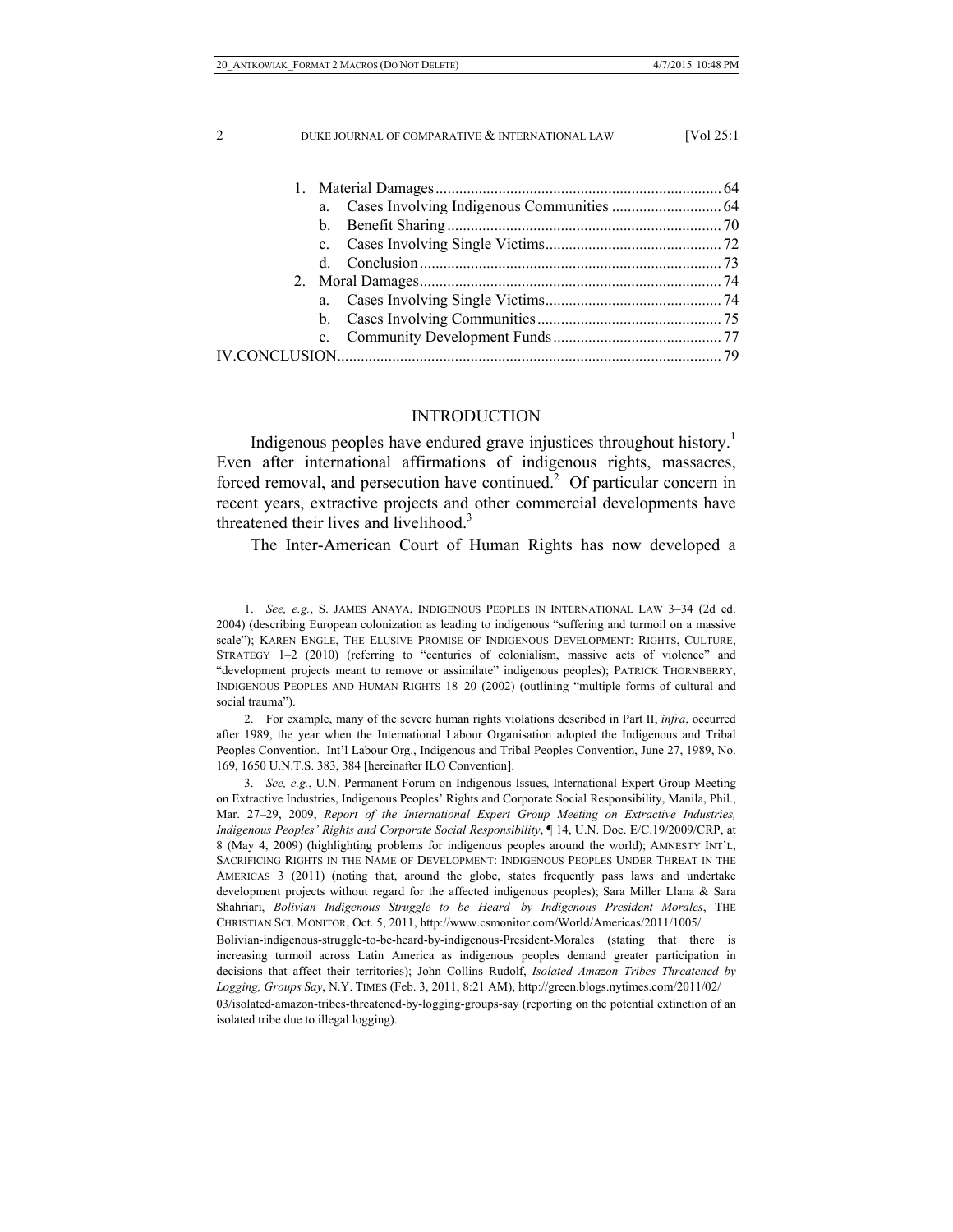2014] **A DARK SIDE OF VIRTUE** 3

significant jurisprudence on these pervasive abuses against indigenous peoples. This case law is far more extensive than that of the other two regional human rights tribunals, the European Court of Human Rights,<sup>4</sup> and the African Court on Human and Peoples' Rights.<sup>5</sup> Also, unlike the various United Nations institutions that promote indigenous rights, the Inter-American Court issues binding and detailed judgments. As a result, the Court has become a world leader in the adjudication and redress of indigenous claims, influencing authorities across the globe. For this reason, this first close and critical examination of the Court's reparations for indigenous peoples is vital.

With respect to non-monetary remedies and equitable relief, the Court has ordered the restitution of communal lands and other powerful measures, such as legislative reform, health care programs, cultural promotion initiatives, and public apologies. Yet the Court's monetary reparations frequently disappoint. Examples include token sums ordered for plundered ancestral resources and a neglect of individualized compensation. In *Saramaka People v. Suriname*, the Court granted only \$75,000 to the Saramaka community in compensation for timber valued in the millions. $<sup>6</sup>$ </sup> Market value was ignored by the Court, despite the petitioners' requests, submitted evidence, and international legal standards.<sup>7</sup> Nevertheless, only a few years later, the Court ordered the payment of nearly \$19 million for a state's expropriation of private land.<sup>8</sup>

When not enforced with sufficient remedies, rights are diminished or even disregarded entirely.<sup>9</sup> By undercompensating indigenous petitioners

 <sup>4.</sup> The European Court of Human Rights has infrequently considered cases involving indigenous communities. *See* EUR. CT. H.R., CULTURAL RIGHTS IN THE CASE-LAW OF THE EUROPEAN COURT OF HUMAN RIGHTS 19–21 (2011), *available at* http://www.echr.coe.int (referring only to a limited number of cases); Timo Koivurova, *Jurisprudence of the European Court of Human Rights Regarding Indigenous Peoples: Retrospect and Prospects*, 18 INT'L J. ON MINORITY & GROUP RTS. 1 (2011) ("[T]here have been no landmark cases decided by the European Court of Human Rights . . . in favour of indigenous peoples").

 <sup>5.</sup> The African Court on Human and Peoples' Rights is only beginning to address these issues. In 2013, the African Court issued an important order for provisional measures to protect an indigenous community that faced eviction from its traditional lands. Order of Provisional Measures, African Commission on Human and Peoples' Rights v. Kenya (2013), *available at* http://www.african-court.org /en/index.php/judgments/orders.

 <sup>6.</sup> Saramaka People v. Suriname, Preliminary Objections, Merits, Reparations, and Costs, Judgment, Inter-Am. Ct. H.R. (ser. C) No. 172, ¶ 199 (Nov. 28, 2007).

 <sup>7.</sup> *Id.* ¶ 192.

 <sup>8.</sup> Salvador Chiriboga v. Ecuador, Reparations and Costs, Judgment, Inter-Am. Ct. H.R. (ser. C) No. 222, ¶ 84 (Mar. 3, 2011).

 <sup>9.</sup> *See, e.g.,* LOUIS HENKIN, THE AGE OF RIGHTS 3 (1990); Richard H. Fallon, Jr., *The Linkage Between Justiciability and Remedies—and Their Connections to Substantive Rights*, 92 VA. L. REV. 633, 685–86 (2006) ("[A] right without any remedies would possess dramatically less value than a right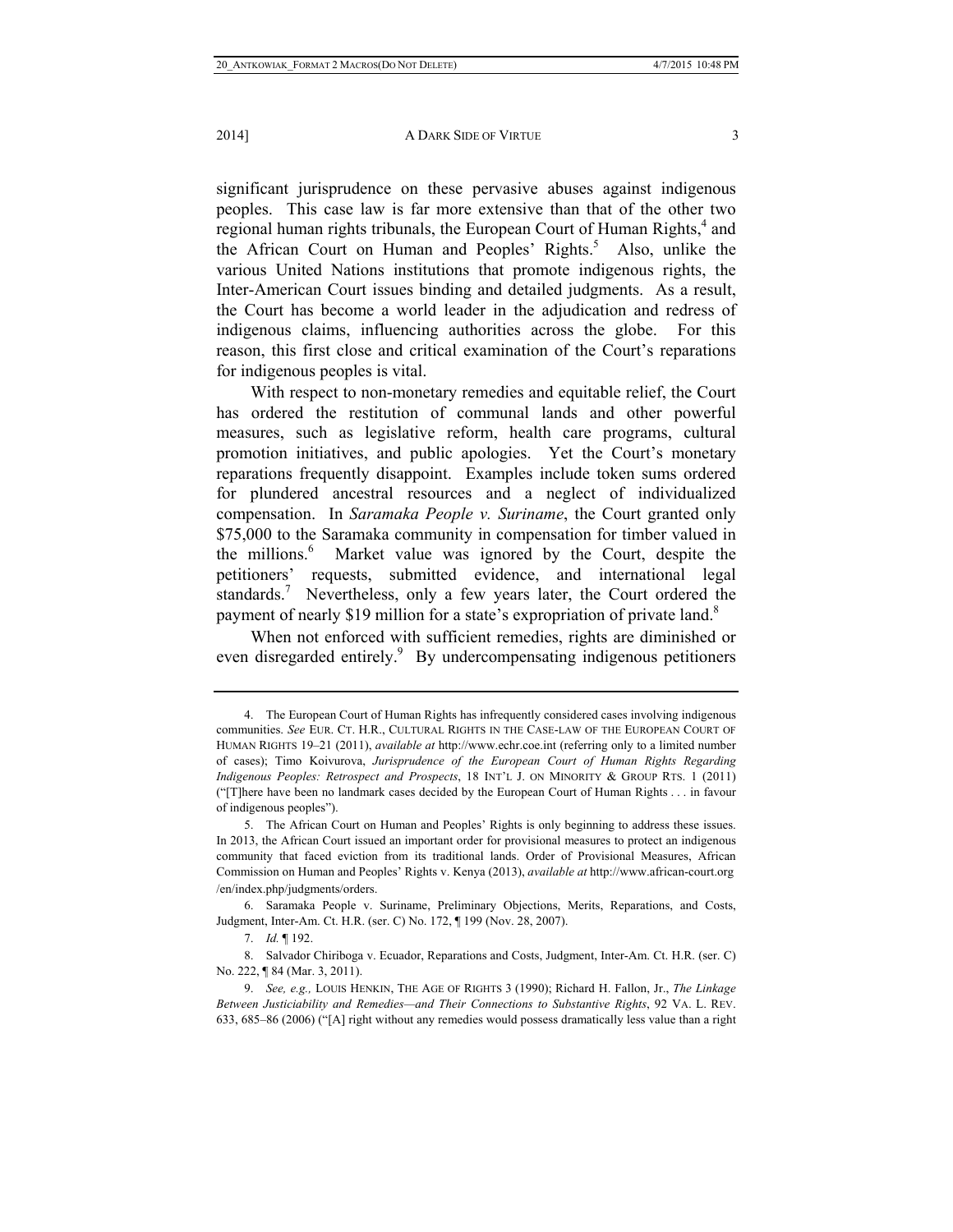in these ways, the Court fails to recognize them as full-fledged rights bearers. Fully entitled to collective *and* individual rights, they accordingly require appropriate remedies on both communal and individual levels. The Court's crystallizing approach towards indigenous peoples demands prompt reform. This critique is urgent because indigenous cases continue to flow to the Court, and its criteria are increasingly adopted by UN authorities, regional human rights institutions, and national courts.

The Article proceeds as follows: Part I generally considers remedies in international law, and emphasizes the distinctive and evolving reparations standards for indigenous peoples. Part II examines all of the Inter-American Court's reparations judgments for indigenous peoples. The Court's cases concern single victims and whole communities; several community cases feature both individual and collective claims. Numbering nearly twenty in total, the judgments involve violations of the rights to life, communal property, personal integrity, equality, and political participation, among others. The section reviews nearly all of the remedies ordered by the Court, and highlights aspects that are particularly innovative or controversial.

Part III closely evaluates the Court's remedial approach in the indigenous cases. To assess the judgments, this Part considers the following basic factors: 1) whether the reparations correlate with the kind and degree of harm proven before the Court; 2) whether the Court attends to the complex reality of indigenous petitioners; and 3) whether its orders have avoided excessive ambiguity, which allows states to evade their obligations.

Restorative justice methodology is proposed as a means for the Court to overcome these common challenges of remedial design. Faced with limitations and difficult choices, tribunals must adopt a victim-centered approach and "empower victims to define the restoration that matters to them."<sup>10</sup> Placing victims at the center of the process will immerse the Court in their reality, and tailor remedies more precisely to violations. While victims' demands cannot always be met, their priorities must be understood—and then channeled into reparations that reasonably connect to the proven violations.

Part III then considers occasional deficiencies in the Court's nonmonetary remedies and recommends specific refinements. Primarily, it

that courts will enforce with the full complement of normally available remedies. The more extensive and potent the enforcement mechanisms, the more valuable a right becomes."); Daryl J. Levinson, *Rights Essentialism and Remedial Equilibration*, 99 COLUM. L. REV. 857, 887 (1999) ("[R]ights can be effectively enlarged, abridged, or eviscerated by expanding, contracting, or eliminating remedies.").

 <sup>10.</sup> JOHN BRAITHWAITE, RESTORATIVE JUSTICE AND RESPONSIVE REGULATION 46 (2002).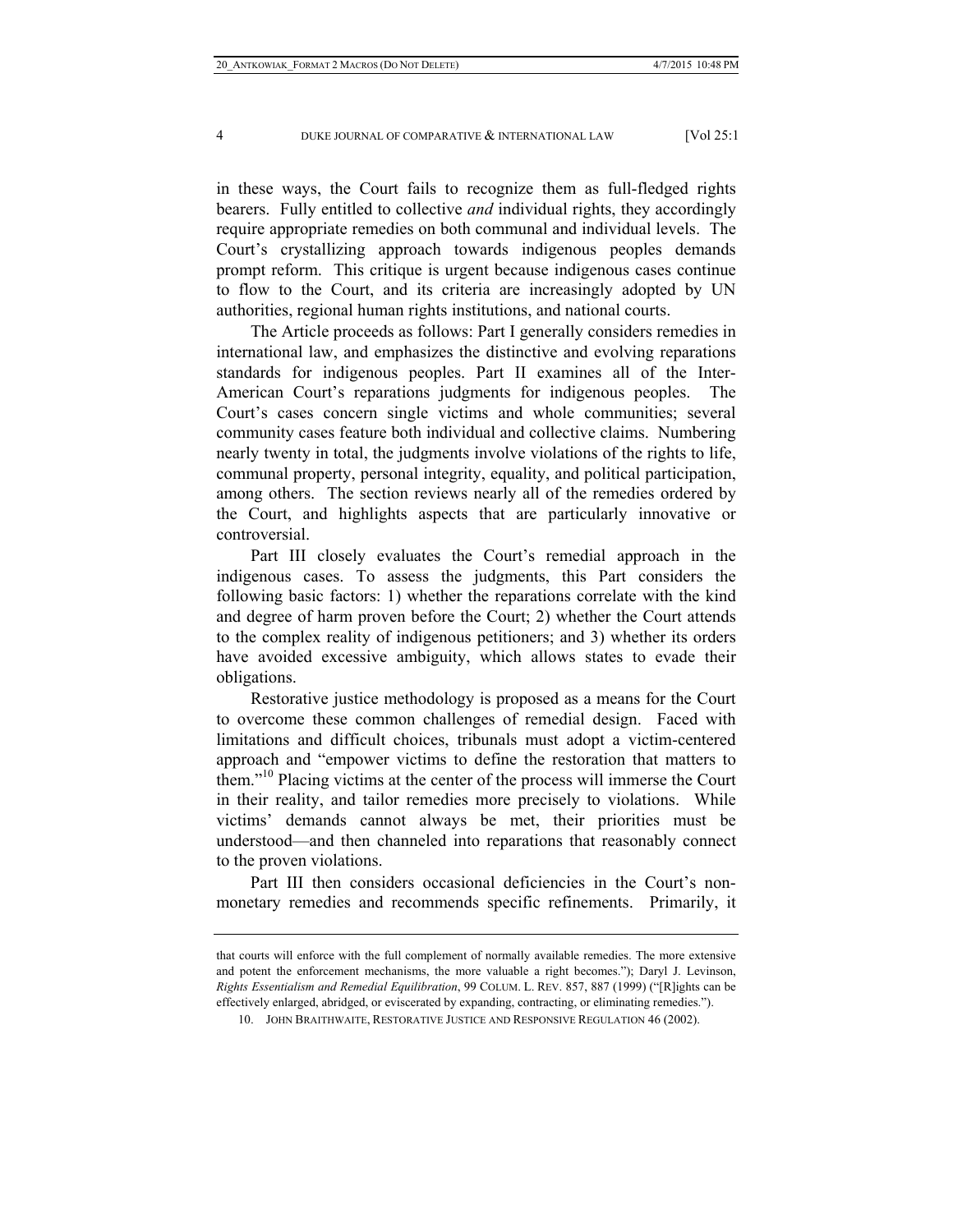encourages the Court to adopt more robust requirements for victim participation in the design and implementation of reparations. Overall, however, the Court's pioneering approach in this area is applauded. With its non-monetary remedies, the Court has increasingly focused upon the reality of indigenous peoples, and has generally responded to their preferences and needs for restoration.

Next, Part III turns to the Court's incongruous monetary reparations. Here, the Court frequently disregards the abovementioned parameters for remedial design. First, the Court's compensation orders often do not correlate with the kind or degree of violation. To illustrate, an indigenous petitioner may show personalized harm, request individualized compensation, but only benefit from a collective remedy. Or a community may prove substantial economic damages, request market value compensation, and only receive a trifling sum in return. Second, at times the Court does not sufficiently account for the reality of indigenous petitioners, such as the difficulties they face in documenting environmental and cultural harm.

To conclude, Part IV urges the Court to commit to a victim-centered approach for monetary damages, as it generally has done for non-monetary remedies. In certain instances, it has proven reluctant to order justified cash compensation for indigenous individuals and communities, or even to closely evaluate their claims. If the Court does not reasonably respond to the way victims want to be restored, it will not adequately redress them. As a result, the Court will betray its mandate as a human rights tribunal and undermine the individual and collective rights of indigenous peoples.

# I. REMEDIES IN INTERNATIONAL LAW FOR HUMAN RIGHTS VIOLATIONS

# A. Overview

Numerous global and regional human rights agreements set out the right to a remedy.11 The concept of remedy includes substantive and procedural elements, and both are universally established.<sup>12</sup> The procedural

 <sup>11.</sup> *See, e.g.*, American Convention on Human Rights art. 25, Nov. 22, 1969, 1144 U.N.T.S. 123 [hereinafter American Convention]; International Covenant on Civil and Political Rights art. 2(3), Dec. 16, 1966, S. TREATY DOC. NO. 95-20, 999 U.N.T.S. 171 [hereinafter ICCPR]; Convention Against Torture and Other Cruel, Inhuman or Degrading Treatment or Punishment, S. TREATY DOC. NO. 100- 20, 1465 U.N.T.S. 85 (*adopted* Dec. 10, 1966) [hereinafter CAT]; European Convention for the Protection of Human Rights and Fundamental Freedoms art. 13, Nov. 4, 1950, 213 U.N.T.S. 222 [hereinafter European Convention].

 <sup>12.</sup> DINAH SHELTON, REMEDIES IN INTERNATIONAL HUMAN RIGHTS LAW 7, 114 (2d ed. 2005).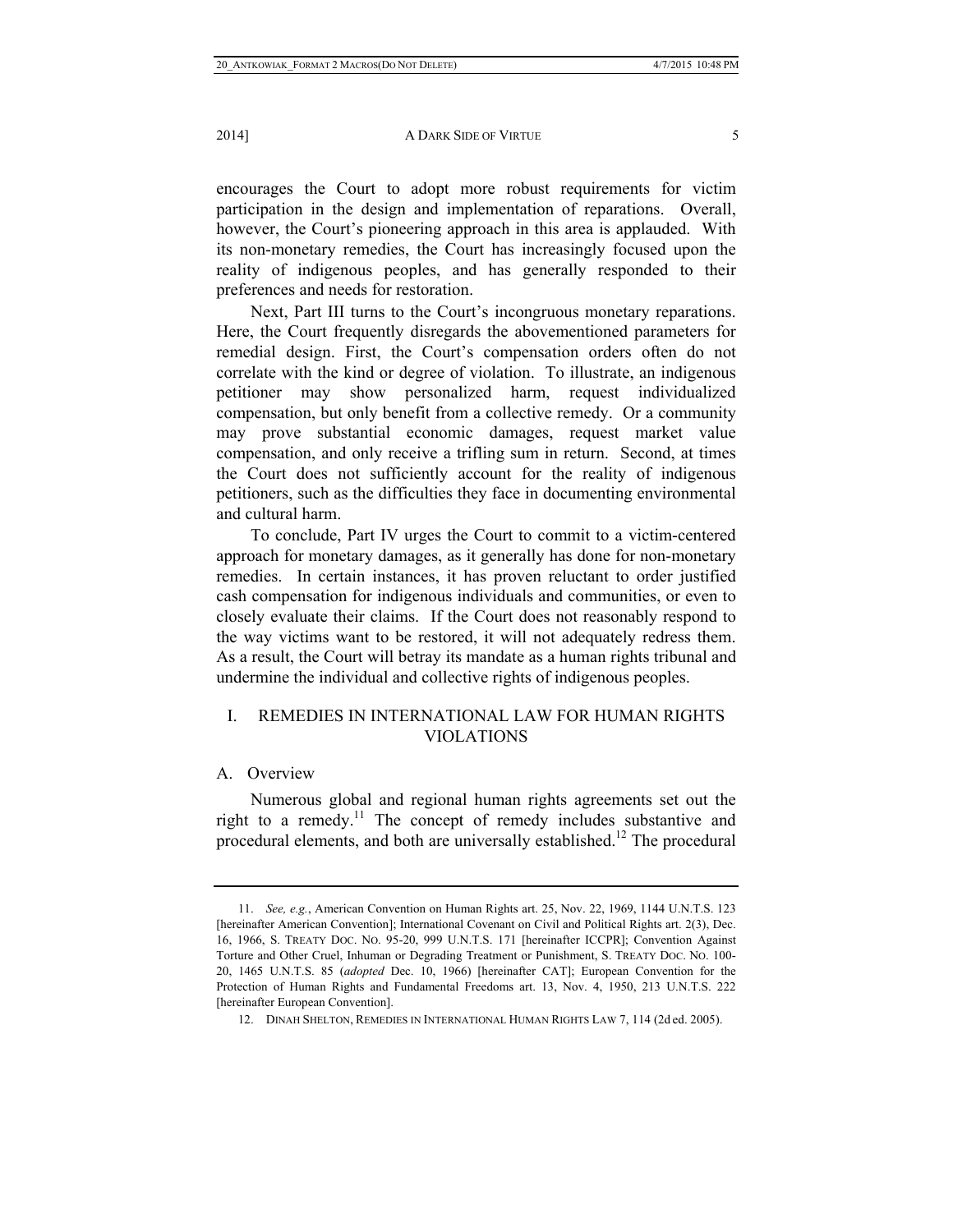element refers to a victim's access to judicial, administrative, or other appropriate authorities, so that the claim of a rights violation may be fairly heard and decided. The substantive element constitutes the result of those proceedings—that is, the redress granted the successful claimant.

The main international and regional human rights treaties require an "effective" remedy or recourse.<sup>13</sup> However, these instruments do not offer specific guidance as to how states should repair violations.<sup>14</sup> Without many explicit parameters, the international bodies formulating remedies for victims of human rights abuse initially turned to principles of state responsibility.15 The International Law Commission's Draft Articles on the Responsibility of States for Internationally Wrongful Acts (ILC Articles) enumerate the prevailing rules on the subject.<sup>16</sup> ILC Articles 30 (Cessation and non-repetition) and 31 (Reparation) provide, in part, that the state responsible for an internationally wrongful act is under an obligation to i) cease the act, if it is continuing, ii) offer appropriate assurances and guarantees of non-repetition, if circumstances so require, and iii) make full reparation for the material and moral injuries caused by the  $act.$ <sup>[7]</sup>

The commentary accompanying Article 31 explains that the state's duty "to make full reparation for the injury" derives from the *Factory at Chorzów* case of the Permanent Court of International Justice.<sup>18</sup> In that landmark decision, the Court held that "reparation must, as far as possible, wipe out all the consequences of the illegal act and reestablish the situation which would, in all probability, have existed if that act had not been committed."19 Numerous international tribunals have accepted this

 <sup>13.</sup> *See, e.g.*, American Convention, *supra* note 11, art. 25; ICCPR, *supra* note 11, art. 2(3); European Convention, *supra* note 11, art. 13. An exception is the African Charter on Human and Peoples' Rights, June 27, 1981, 1520 U.N.T.S. 217.

 <sup>14.</sup> The European Convention, for example, simply provides for "just satisfaction." European Convention, *supra* note 11, art. 41. On the other hand, the American Convention on Human Rights offers more instruction for the Inter-American Court. American Convention, *supra* note 11, art. 63(1). *See* discussion *infra* Part II.

 <sup>15.</sup> *See* SHELTON, *supra* note 12, at 50 (explaining that "[p]rior to the development of international human rights law" the law of state responsibility provided useful parameters for remedies).

 <sup>16.</sup> Rep. of the Int'l Law Comm'n, 53d Sess., Apr. 23–June 1, July 2–Aug. 10, 2001, U.N. Doc. A/56/10; GAOR, 56th Sess., Supp. No. 10 (2001), *available at* http://legal.un.org/ilc/texts/ instruments/english/commentaries/9\_6\_2001.pdf [hereinafter ILC Articles].

 <sup>17.</sup> *Id.* arts. 30, 31. Separating cessation and non-repetition from the concept of reparation represents a shift from earlier approaches, which considered both measures to be forms of reparation. *See* SHELTON, *supra* note 12, at 87. Now, however, cessation and non-repetition are understood as inherent "rule of law" obligations of the responsible state, independent from the notion of reparation. *Id*.

 <sup>18.</sup> ILC Articles, *supra* note 16, art. 31 commentary.

 <sup>19.</sup> Factory at Chorzów (Germ. v. Pol.), 1928 P.C.I.J. (ser. A) No. 17, at 47 (Sept. 13, 1928).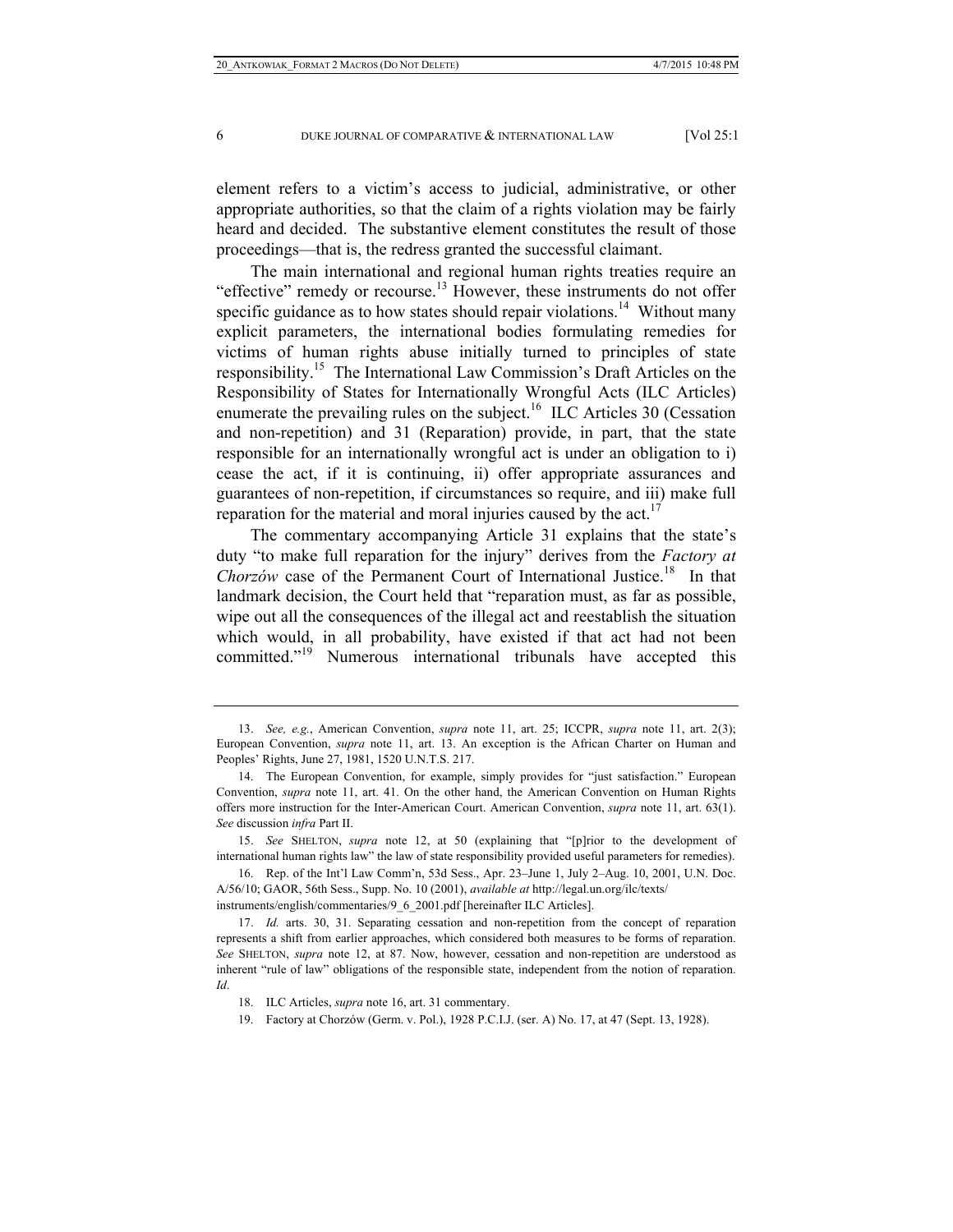principle of *restitutio in integrum*. 20

Reparation is further developed in ILC Article 34, which states, "[f]ull reparation for the injury caused by the internationally wrongful act shall take the form of restitution, compensation and satisfaction, either singly or in combination."21 Since full restitution, a return to the *status quo ante*, is impossible after many forms of rights violations, satisfaction must take a greater role in human rights  $\int_0^{22}$  Article 37(2) provides that "[s]atisfaction may consist in an acknowledgement of the breach, an expression of regret, a formal apology or another appropriate modality.<sup>723</sup>

Cessation, non-repetition, restitution, compensation, and satisfaction are all key elements of the Basic Principles and Guidelines on the Right to a Remedy and Reparation for Victims of Gross Violations of International Human Rights Law and Serious Violations of International Humanitarian Law (Basic Principles).<sup>24</sup> The United Nations General Assembly adopted the Basic Principles in  $2005.<sup>25</sup>$  According to the Preamble, the Basic Principles "do not entail new international or domestic legal obligations but identify mechanisms, modalities, procedures and methods for the implementation of existing legal obligations  $\dots$ ."<sup>26</sup>

 24. G.A. Res. 60/147, U.N. Doc A/RES/60/147, at 1 (Mar. 21, 2006) [hereinafter Basic Principles].

 <sup>20.</sup> *See, e.g.*, Avena (Mex. v. U.S.), 2004 I.C.J. 12, 25 (Mar. 31, 2004); Barberà v. Spain, 285 Eur. Ct. H.R. (ser. A) 50, 57 (1994); Moiwana Cmty. v. Suriname, Preliminary Objections, Merits, Reparations, and Costs, Judgment, Inter-Am. Ct. H.R. (ser. C) No. 124, ¶ 170 (June 15, 2005).

 <sup>21.</sup> ILC Articles, *supra* note 16, art. 34. Restitution is the primary manner of remedy in interstate law, and the ILC considers satisfaction to be an exceptional measure, to be employed when restitution and compensation are insufficient. *Id.*, art. 35 commentary, art. 37 commentary.

 <sup>22.</sup> *See* SHELTON, *supra* note 12, at 103, 150; Sergio García-Ramírez, *La Jurisprudencia de la Corte Interamericana de Derechos Humanos en Materia de Reparaciones*, *in* LA CORTE INTERAMERICANA DE DERECHOS HUMANOS: UN CUARTO DE SIGLO 1, 40 (2005), *available at* http://www.corteidh.or.cr/docs/libros/cuarto%20de%20siglo.pdf.

 <sup>23.</sup> ILC Articles, *supra* note 16, art. 37(2).

 <sup>25.</sup> Theodoor van Boven was originally appointed to examine "the right to restitution, compensation and rehabilitation for victims of gross violations of human rights and fundamental freedoms" and to develop basic principles and guidelines on remedies.*See* Special Rapporteur on Rights of Victims of Gross Violations of Human Rights and Fundamental Freedoms, *Final Rep. on Rights of Victims of Gross Violations of Human Rights and Fund. Freedoms*, Comm'n on Human Rights, U.N. Doc E/CN.4/2000/62 (Jan. 18, 2000) (by Cherif Bassiouni). Van Boven submitted draft principles in 1993, which were subsequently revised in 1996 and again in 1997.*See id*. Cherif Bassiouni took up the mandate starting in 1998; however, not until 2005 were the Basic Principles adopted by the Commission on Human Rights, the Economic and Social Council, and, finally, the General Assembly. *See* Basic Principles, *supra* note 24**.** 

 <sup>26.</sup> Basic Principles, *supra* note 24, at 3. The Basic Principles evade the contentious matter of defining "gross" violations of international human rights law and "serious" violations of international humanitarian law. A report of the U.N. High Commissioner for Human Rights concerning the Basic Principles noted that "shall" was only used in reference to a "binding international norm," while "should" is employed in cases of "less mandatory" principles. U.N. E.S.C.O.R., *Report of the*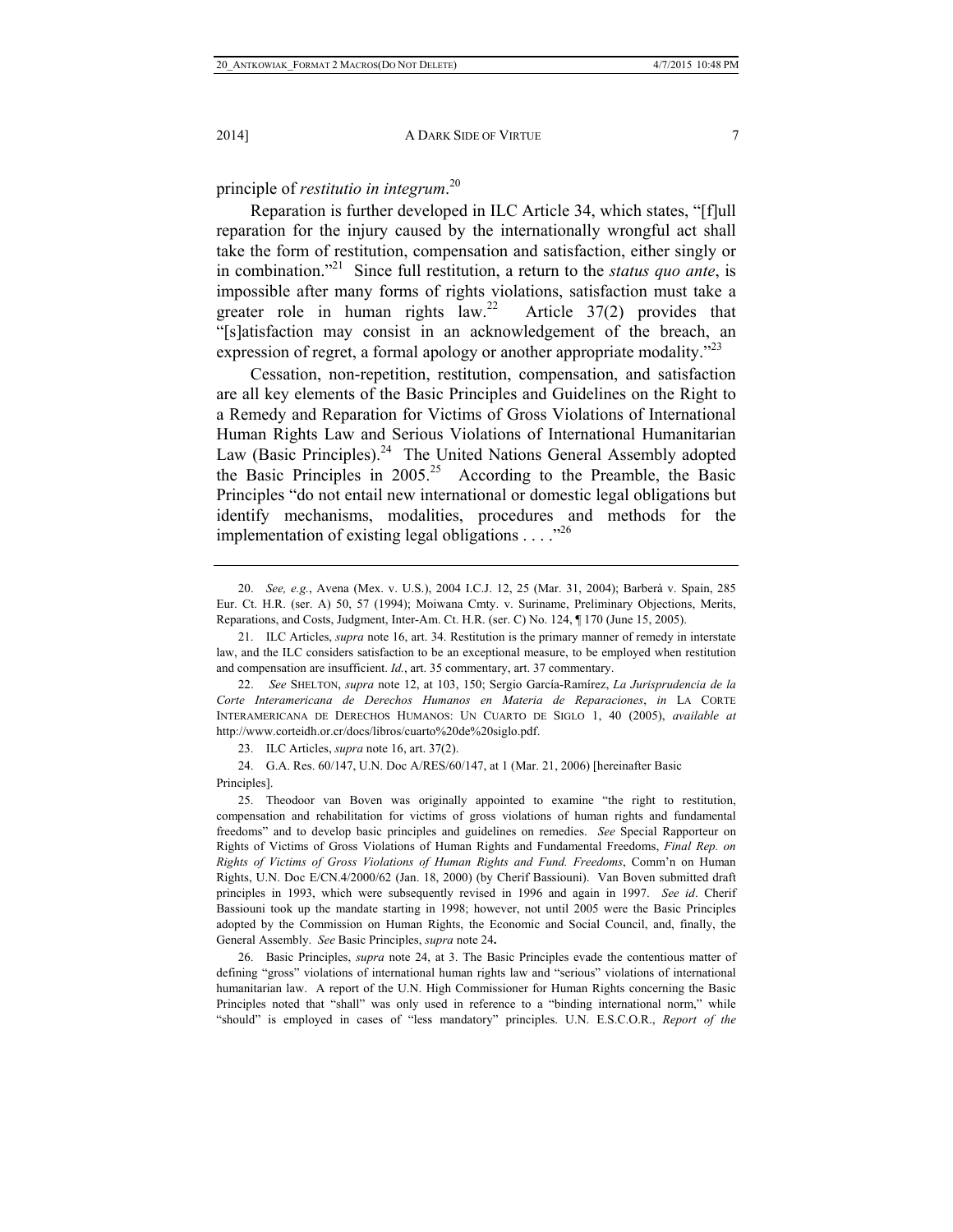Paragraph 18 of the Basic Principles establishes:

[victims] should, as appropriate and proportional to the gravity of the violation and the circumstances of each case, be provided with full and effective reparation, ... which include [s] the following forms: restitution, compensation, rehabilitation, satisfaction and guarantees of non-repetition.<sup>27</sup>

According to the Principles, "restitution" means restoring a victim to his or her original situation, such as returning confiscated property, whereas "rehabilitation" includes "medical and psychological care as well as legal and social services."28 "Satisfaction" comprises several possible measures including apologies, "full and public disclosure of the truth," victim commemoration, or judicial and administrative sanctions.<sup>29</sup> "Guarantees of non-repetition" are equally varied, including legal reform and human rights training programs. $30$ 

The Basic Principles' major elements were later incorporated into U.N. "hard law." To illustrate, the International Convention for the Protection of All Persons from Enforced Disappearance provides for compensation, restitution, rehabilitation, satisfaction and guarantees of non-repetition.<sup>31</sup> The Convention on the Rights of Persons with Disabilities calls for "all appropriate measures to promote the physical, cognitive and psychological recovery, rehabilitation and social reintegration of persons with disabilities" in the event of exploitation, violence, or abuse.<sup>32</sup> Thematic treaties of the Americas, Africa, and Europe now mandate similarly comprehensive redress for rights violations.<sup>33</sup>

 31. International Convention for the Protection of All Persons from Enforced Disappearance, G.A. Res. 61/177, U.N. Doc. A/Res/61/177, art. 24 (Jan. 12, 2007).

 32. Convention on the Rights of Persons with Disabilities, G.A. Res. 61/106, U.N. Doc. A/Res/61/106, art. 16(4) (Jan. 24, 2007).

 33. *See, e.g.,* Inter-American Convention on the Prevention, Punishment and Eradication of Violence Against Women art. VII, 33 I.L.M. 1534, 1536 (1994); Inter-American Convention Against All Forms of Discrimination and Intolerance (A-69) (June 5, 2013), *available at* http://www.oas.org/

en/sla/dil/docs/inter\_american\_treaties\_A-69\_discrimination\_intolerance.pdf; Council of Europe Convention on Action against Trafficking in Human Beings art XII, May 16, 2005, COUNCIL OF

*Consultative Meeting on the Draft Basic Principles and Guidelines on the Right to a Remedy and Reparations for Victims of Violations of International Human Rights and Humanitarian Law*, ¶ 8, U.N. Doc. E/CN.4/2003/63 (Dec. 27, 2002). In this regard, Dinah Shelton has criticized the Basic Principles as overly conservative. SHELTON, *supra* note 12, at 147 n.211.

 <sup>27.</sup> Basic Principles, *supra* note 24, at ¶ 18.

<sup>28</sup>*. Id.* ¶¶ 19, 21.

<sup>29</sup>*. Id.* ¶ 22. Note that the Basic Principles include measures "aimed at the cessation of continuing violations" under the heading of satisfaction. This disregards the ILC's important separation of cessation and non-repetition from the concept of reparation. That is, placing cessation under a category of reparation implies that, in the absence of a victim, the state has no obligation to desist from illegal conduct. *See* SHELTON, *supra* note 12, at 149.

<sup>30</sup>*.* Basic Principles, *supra* note 24, at ¶ 23.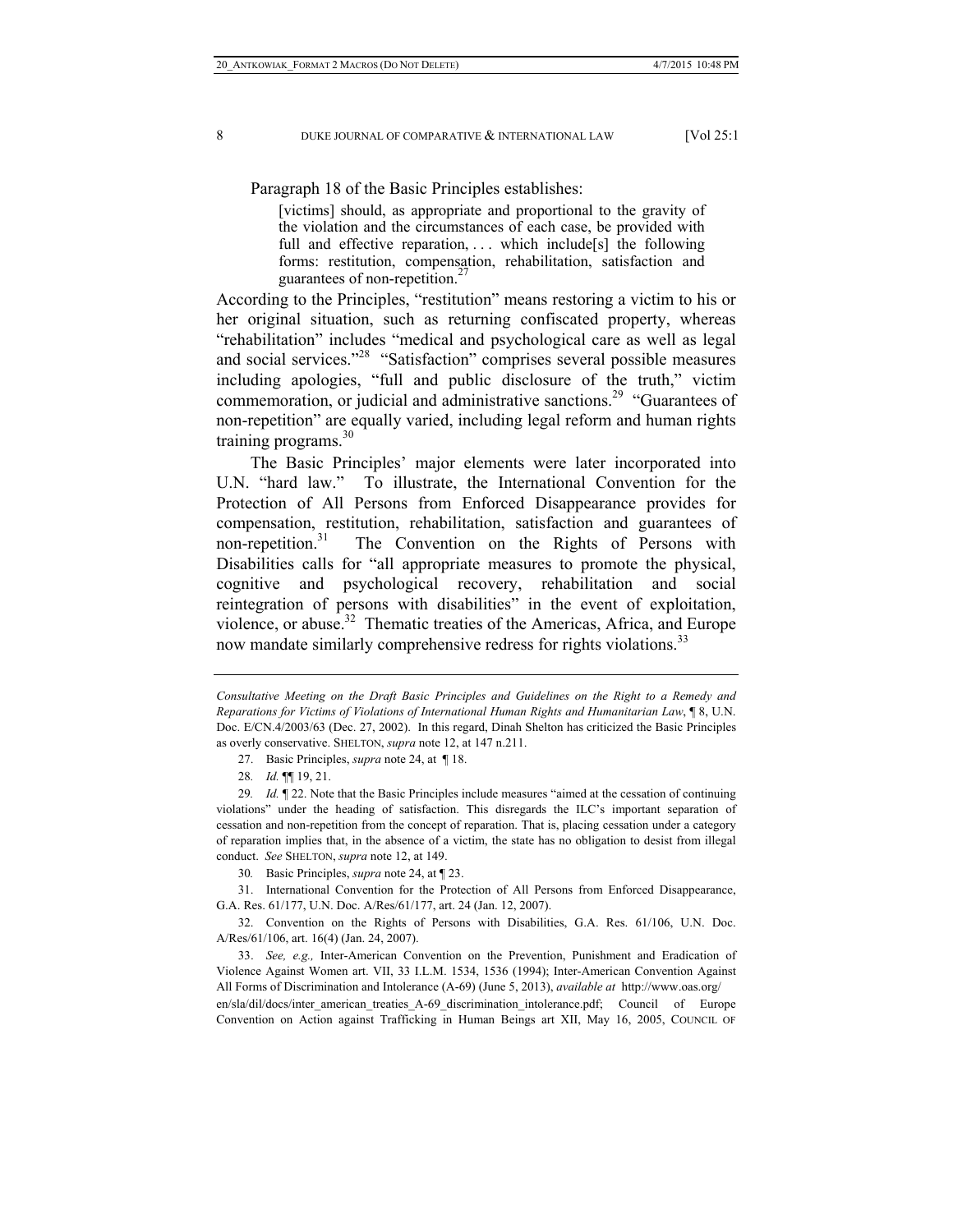2014] **A DARK SIDE OF VIRTUE** 9

Even international criminal law has supported broad remedies for victims. The groundbreaking Rome Statute of the International Criminal Court requires the establishment of "principles relating to reparations to, or in respect of, victims, including restitution, compensation and rehabilitation," directs the States Parties to establish a trust fund for victims, and orders the Court "to protect the safety, physical and psychological well-being, dignity and privacy of victims."34 Subsequently, the U.N.-backed Extraordinary Chambers in the Courts of Cambodia was granted the competence to order "collective and moral reparations" to civil parties before it.<sup>35</sup>

International human rights tribunals have both drawn from, and further developed, these advances in global law. The African Court on Human and Peoples' Rights recently ordered legislative and other broad measures in its leading judgment against Tanzania.<sup>36</sup> The U.N. Human Rights Committee, established by the International Covenant on Civil and Political Rights, has promoted multidimensional redress through commentary on the Covenant and various recommendations to states.<sup>37</sup>

EUROPE, *available at* http://conventions.coe.int/Treaty/en/Treaties/Html/197.htm; Council of Europe Convention on Preventing and Combating Violence against Women and Domestic Violence art. V, Nov. 5, 2011, COUNCIL OF EUROPE, *available at* http://conventions.coe.int/Treaty/EN/Treaties/Html/

<sup>210.</sup>htm; Protocol to the African Charter on Human and Peoples' Rights on the Rights of Women in Africa art. IV, July 11, 2003, AFRICAN COMMISSION ON HUMAN AND PEOPLES' RIGHTS, http://www.achpr.org/instruments/women-protocol/ (last visited Mar. 13, 2015).

 <sup>34.</sup> Rome Statute of the International Criminal Court, July 17, 1998, 2187 U.N.T.S. 3, arts. 68(1), 75(2), 79 [hereinafter Rome Statute]. Furthermore, Article 68 provides that participation of victims will be allowed at all stages of the proceedings "determined to be appropriate by the Court." *Id.* art. 68. For extensive treatment of the Rome Statute and the ICC, *see* BETH VAN SCHAACK & RONALD C. SLYE, INTERNATIONAL CRIMINAL LAW AND ITS ENFORCEMENT: CASES AND MATERIALS (2d ed. 2010).

 <sup>35.</sup> E.C.C.C., Internal Rules [Rev.9], Rule 23 *quinquies* (Jan. 16, 2015). In 2010, the ECCC issued its first judgment on reparations. The Civil Parties to the case requested apologies, medical care, educational programs, commemorations, and the "inclusion of the names of the Civil Parties in Case 001 in the final judgment, along with a description of their connection to [the prison camp]," among other measures. Case File 001/18-07-2007/ECCC/TC, Trial Chamber, Extraordinary Chambers in the Courts of Cambodia, at ¶ 652 (July 26, 2010). In response, the Trial Chamber merely recognized the names of the victims in the judgment, and ordered a compilation of the perpetrator's "statements of apology". *Id*. ¶ 683. These minimal reparations were affirmed on appeal. Case File 001/18-07- 2007/ECCC/SC, Supreme Court Chamber, Extraordinary Chambers in the Courts of Cambodia, Summary of Appeal Judgment (Feb. 3, 2012).

 <sup>36.</sup> Tanganyika Law Society v. Tanzania, African Court on Human and Peoples' Rights, App. No. 009/2011, ¶ 126 (2013).

 <sup>37.</sup> *See, e.g.,* U.N. H.R., Int'l. Covenant on Civil & Political Rights, General Comment No. 31 [80], U.N. Doc. CCPR/C/21/Rev.1/Add.13, ¶ 16 (Mar. 29, 2004) [hereinafter General Comment No. 31]. In response to individual petitions alleging human rights violations, the Committee has specifically requested that states implement the following measures: compensation, public investigation and prosecution, legal reform, restitution of liberty, employment or property, and medical care. *See* SHELTON, *supra* note 12, at 184–185.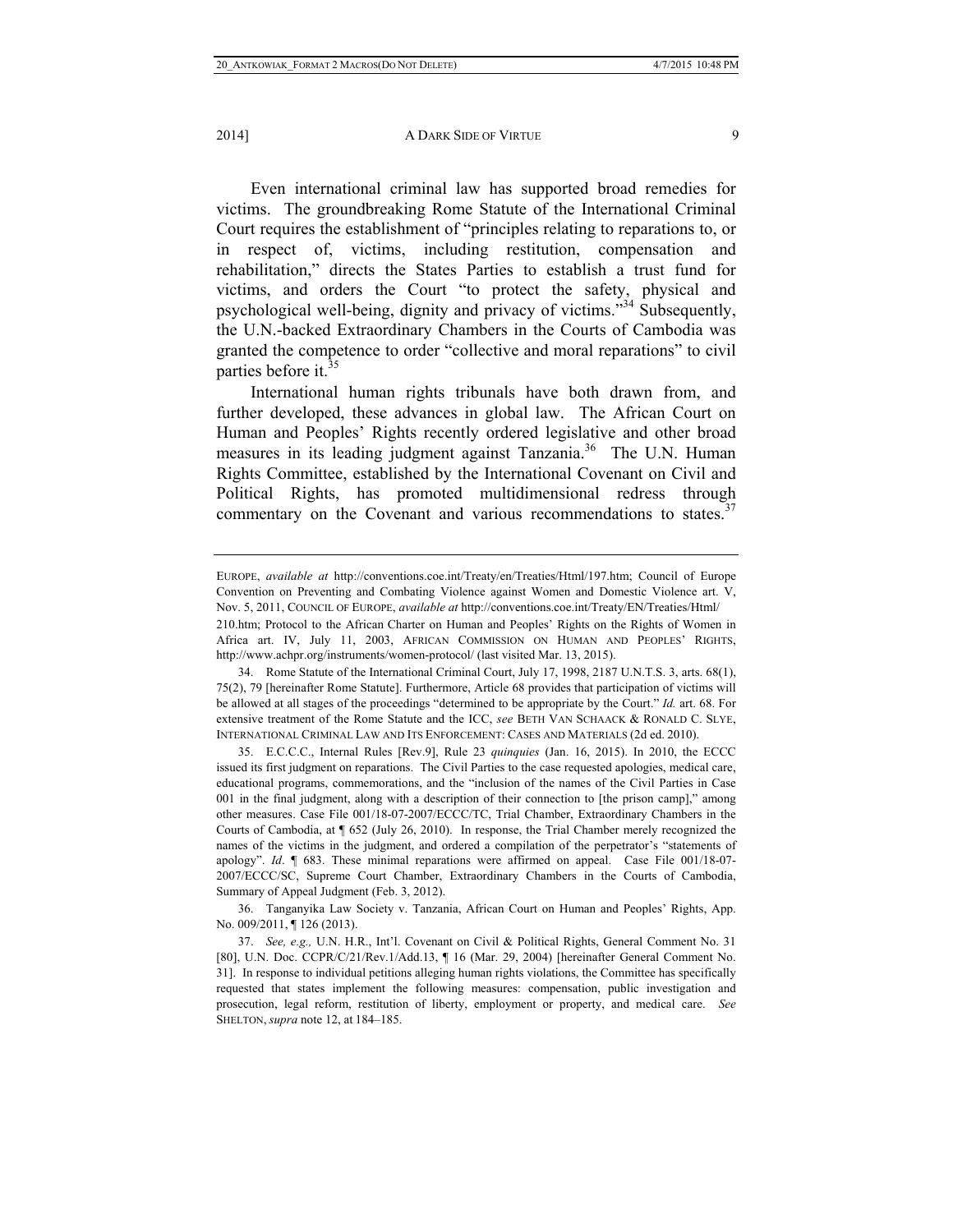The Committee has stated that reparation to victims entails compensation, restitution, rehabilitation, and "measures of satisfaction, such as public apologies, public memorials, guarantees of non-repetition and changes in relevant laws and practices, as well as bringing to justice the perpetrators of human rights violations."<sup>38</sup>

For its part, the Inter-American Court of Human Rights stands as the only international tribunal with binding jurisdiction that has ordered all such remedies. The depth and breadth of its reparations jurisprudence are unparalleled. Often in potent combinations, the Court has ordered wideranging measures such as monetary compensation, restitution, cessation, medical and psychological rehabilitation, apologies, memorials, legislative reform, and training programs for state officials, among others.<sup>39</sup> This approach sharply contrasts with that of the world's oldest human rights tribunal, the European Court of Human Rights. The European Court has historically favored only monetary compensation and declaratory relief, although exceptions to its constrained model have appeared during recent years.<sup>40</sup>

#### B. Remedies for Indigenous Peoples in International Law

Indigenous rights in international law have developed significantly in the last three decades.<sup>41</sup> Indigenous advocates have expanded classic international human rights norms to "express [indigenous peoples'] specific aspirations and self-understandings.<sup>342</sup> The expansion of indigenous rights

 41. *See, e.g.*, ANAYA, *supra* note 1; INTERNATIONAL LAW ASSOCIATION, THE HAGUE CONFERENCE ON THE RIGHTS OF INDIGENOUS PEOPLES, INTERIM REPORT 1–6 (2010), *available at* http://www.ila-hq.org/en/committees/index.cfm/cid/1024 [hereinafter ILA Report]; WILL KYMLICKA, MULTICULTURAL ODYSSEYS: NAVIGATING THE NEW INTERNATIONAL POLITICS OF DIVERSITY 3–7 (2007); THORNBERRY, *supra* note 1; Siegfried Wiessner, *Rights and Status of Indigenous Peoples: A Global Comparative and International Legal Analysis*, 12 HARV. HUM. RTS. J. 57, 100–10 (1999).

 42. Benedict Kingsbury, *Reconciling Five Competing Conceptual Structures of Indigenous Peoples' Claims in International and Comparative Law,* 34 N.Y.U. J. INT'L L. & POL. 189, 237–38 (2001) (citing, among others, provisions on self-government and "the right to maintain and strengthen their distinctive spiritual relationship with their traditionally owned or otherwise occupied and used lands, territories, waters and coastal seas and other resources"); *see also* Lillian Aponte Miranda,

 <sup>38.</sup> General Comment No. 31, *supra* note 37, ¶ 16.

 <sup>39.</sup> *See* Thomas M. Antkowiak, *Remedial Approaches to Human Rights Violations: The Inter-American Court of Human Rights and Beyond*, 46 COLUM. J. TRANSNAT'L L. 351, 365–387 [hereinafter Antkowiak, *Remedial Approaches*] (analyzing the Court's varied remedies in detail).

 <sup>40.</sup> *See, e.g.*, DAVID HARRIS ET AL., LAW OF THE EUROPEAN CONVENTION ON HUMAN RIGHTS 857–858 (2d ed. 2009) (summarizing the European Court's limited reparations). More recently, the European Court has turned to new approaches to address its overwhelming caseload. For example, the "pilot judgment" procedure has led the European Tribunal to order national legal and administrative reform. *See, e.g*., Hutten-Czapska v. Poland, 2006-VIII Eur. Ct. H.R. 57; Broniowski v. Poland, 2004- V Eur. Ct. H.R. 1.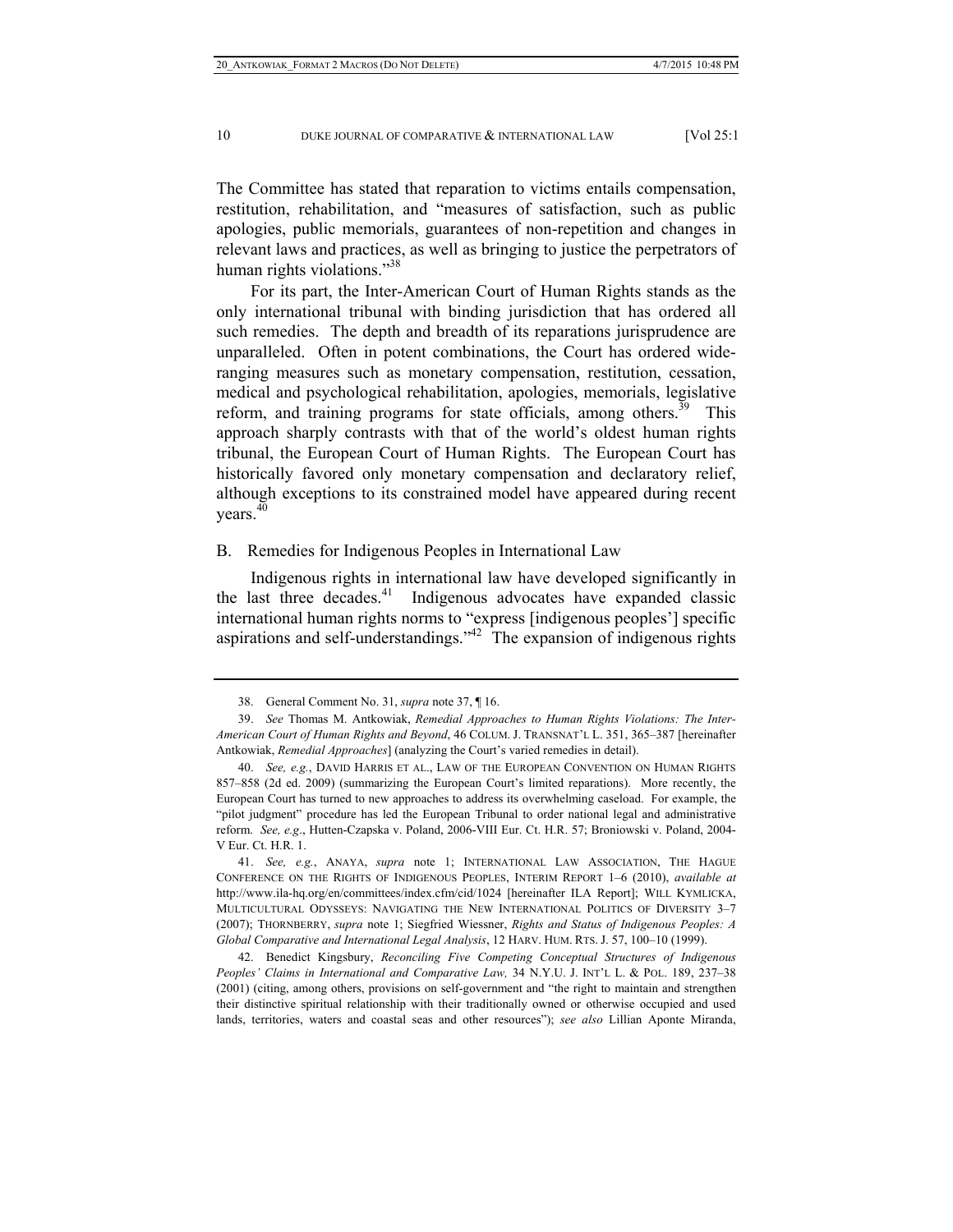has led to a corresponding amplification of remedies in global law.

In 1989, the International Labour Organisation took a major step by adopting the Indigenous and Tribal Peoples Convention (ILO Convention).<sup>43</sup> In 2007, following over twenty-five years of difficult negotiations, the United Nations introduced its Declaration on the Rights of Indigenous Peoples (UNDRIP).<sup>44</sup> Both instruments contain provisions on remedies for indigenous peoples.

Article 15 of the ILO Convention refers to a common situation where states retain the "ownership of mineral or sub-surface resources or rights to other resources" corresponding to indigenous lands.<sup>45</sup> Before exploring or extracting such resources, the Convention requires states to "consult these peoples."46 The concerned communities also "shall wherever possible participate in the benefits of such activities, and shall receive fair compensation for any damages."<sup>47</sup>

Article 16 addresses another frequent scenario: when indigenous peoples are forced from their lands. It provides, in part:

> Whenever possible, these peoples shall have the right to return to their traditional lands, as soon as the grounds for relocation cease to

 44. *See generally* U.N. Declaration on the Rights of Indigenous Peoples, G.A. Res. 61/295, Annex, U.N. Doc. A/RES/61/295/Annex (Sept. 13, 2007) [hereinafter UNDRIP] (UNDRIP was forced to accept various revisions and compromises); *see also* Karen Engle, *On Fragile Architecture: The UN Declaration on the Rights of Indigenous Peoples in the Context of Human Rights*, 22 EUR. J. INT'L L. 141, 144–51 (2011); Willem van Genugten, *Protection of Indigenous Peoples on the African Continent: Concepts, Position Seeking, and the Interaction of Legal Systems*, 104 AM. J. INT'L L. 29, 34 (2010).

 45. ILO Convention, *supra* note 2, art. 15. Even when indigenous communities possess title to their territories, the law often establishes state ownership over water and subsurface resources*. See, e.g.*, Inter-Am. Comm'n on H.R*., Indigenous and Tribal Peoples' Rights over their Ancestral Lands and Natural Resources: Norms and Jurisprudence of the Inter-American Human Rights System*, ¶ 180, Doc. No. 56/09, OEA/Ser.L/V/II (2009), *available at* http://www.oas.org/en/iachr/indigenous/docs/pdf/ AncestralLands.pdf [hereinafter Inter-Am. Comm'n Thematic Rep.] (describing this situation in the Americas); Dinah Shelton, *Self-Determination in Regional Human Rights Law: From Kosovo to Cameroon*, 105 AM. J. INT'L L. 60, 81 (2011) ("Subsurface mineral and water rights belong to the state in many countries, and even conveying title to indigenous peoples will not be sufficient to ensure that they are properly consulted and able to determine the nature and scope of projects affecting their lands.").

 46. The text continues: "with a view to ascertaining whether and to what degree their interests would be prejudiced, before undertaking or permitting any programmes for the exploration or exploitation of such resources pertaining to their lands." ILO Convention, *supra* note 2, art. 15.

47. *Id*.

*Indigenous Peoples as International Lawmakers*, 32 U. PA. J. INT'L L. 203, 207 ([I]ndigenous peoples have played a significant role in changing the legal landscape of human rights . . . .").

 <sup>43.</sup> ILO Convention, *supra* note 2. The ILO Convention has only been ratified by twenty-two states worldwide since 1989. Most are from Latin America. *See id.* The Convention is certainly not without its critics. *See, e.g.*, Sharon Venne, *The New Language of Assimilation: A Brief Analysis of ILO Convention No. 169*, WITHOUT PREJUDICE, 1989, at 53, 53 (arguing that the ILO Convention No. 169 is assimilationist and "far more destructive than its predecessor," Convention No. 107).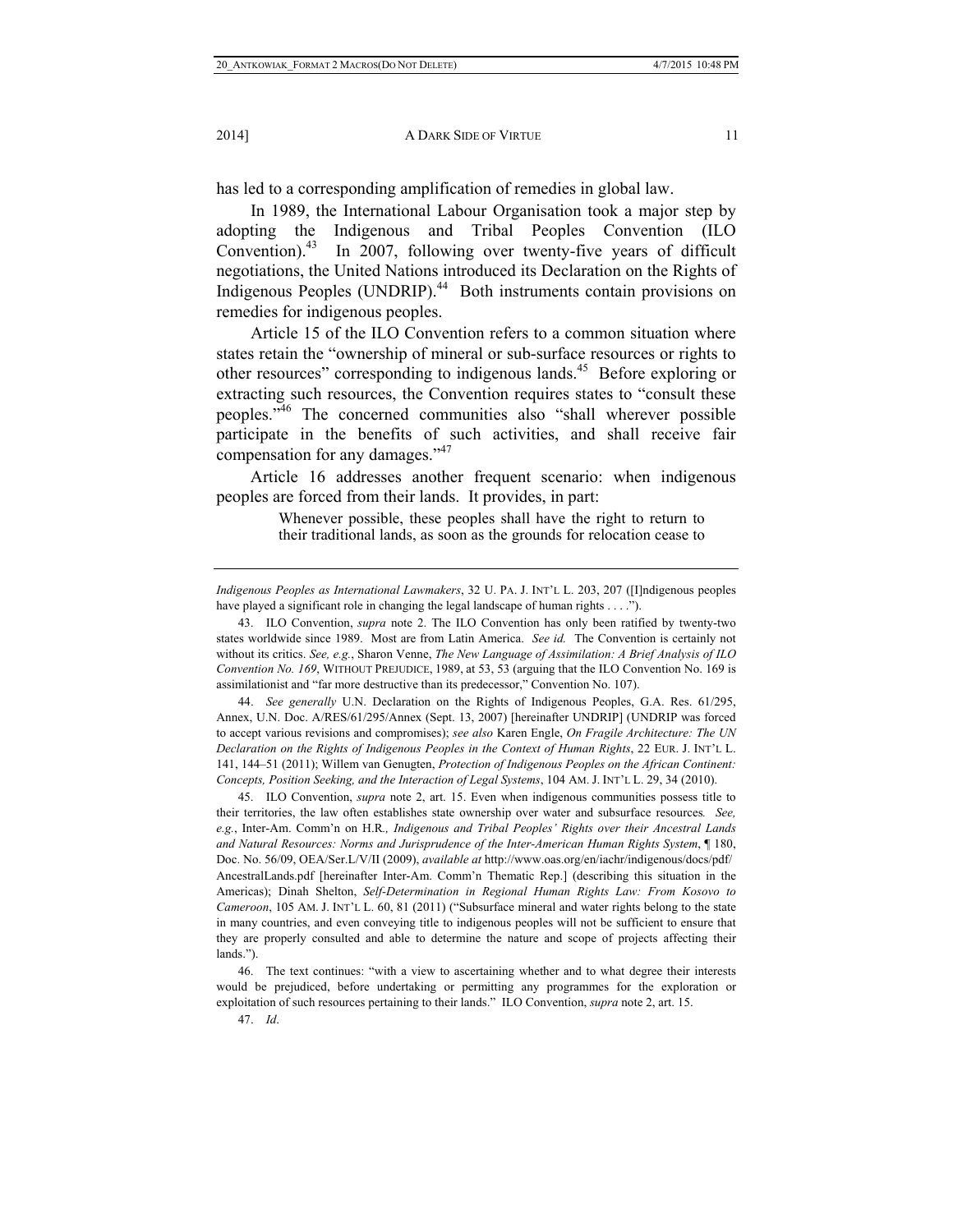exist . . . When such return is not possible . . . these peoples shall be provided in all possible cases with lands of quality and legal status at least equal to that of the lands previously occupied by them, suitable to provide for their present needs and future development.<sup>48</sup>

If communities prefer "compensation in money or in kind," they may exercise that option. $^{49}$  The Article concludes by emphasizing, "[p]ersons thus relocated shall be fully compensated for any resulting loss or injury.<sup>50</sup>

The UNDRIP, a non-binding instrument, offers more content on indigenous remedies. Still, efforts for more specific terms frequently derailed negotiations; as a result, details were not often achieved in the text.<sup>51</sup> The central provision, Article 40, establishes:

> Indigenous peoples have the right . . . to effective remedies for all infringements of their individual and collective rights. Such a decision shall give due consideration to the customs, traditions, rules and legal systems of the indigenous peoples concerned and international human rights. $52$

The UNDRIP generally calls for "effective mechanisms for prevention of, and redress for" actions that: deprive indigenous communities of their "integrity as distinct peoples, or of their cultural values or ethnic identities"; dispossess them of their territories or resources; force them to move, assimilate, or integrate; or "promote or incite racial or ethnic discrimination" against them. $53$ 

As for "cultural, intellectual, religious and spiritual property taken without [the] free, prior and informed consent" of indigenous communities, states shall also provide redress, "which may include restitution."<sup>54</sup> Similarly, states "shall seek to enable the access and/or repatriation of ceremonial objects and human remains in their possession."<sup>55</sup> Both provisions require that redress procedures are developed "in conjunction with indigenous peoples."<sup>56</sup>

56. *Id.* arts. 11(2), 12(2).

 <sup>48.</sup> ILO Convention, *supra* note 2, art. 16.

 <sup>49.</sup> *Id*. art. 16(4).

 <sup>50.</sup> *Id*. art. 16(5).

 <sup>51.</sup> *See* CLAIRE CHARTERS, *Reparations for Indigenous Peoples: Global International Instruments and Institutions*, in REPARATIONS FOR INDIGENOUS PEOPLES: INTERNATIONAL AND COMPARATIVE PERSPECTIVES 163, 170–71 (Frederico Lenzerini ed., 2008) (noting that the redress provisions triggered some of the most contentious debates during the UNDRIP drafting process; some essential victories were obtained, however, such as replacing a "right to pursue redress" with the unencumbered right to redress).

 <sup>52.</sup> UNDRIP, *supra* note 44, art. 40.

 <sup>53.</sup> *See id.* arts. 8, 40.

 <sup>54.</sup> *Id.* art. 11(2).

 <sup>55.</sup> *Id.* art. 12(2).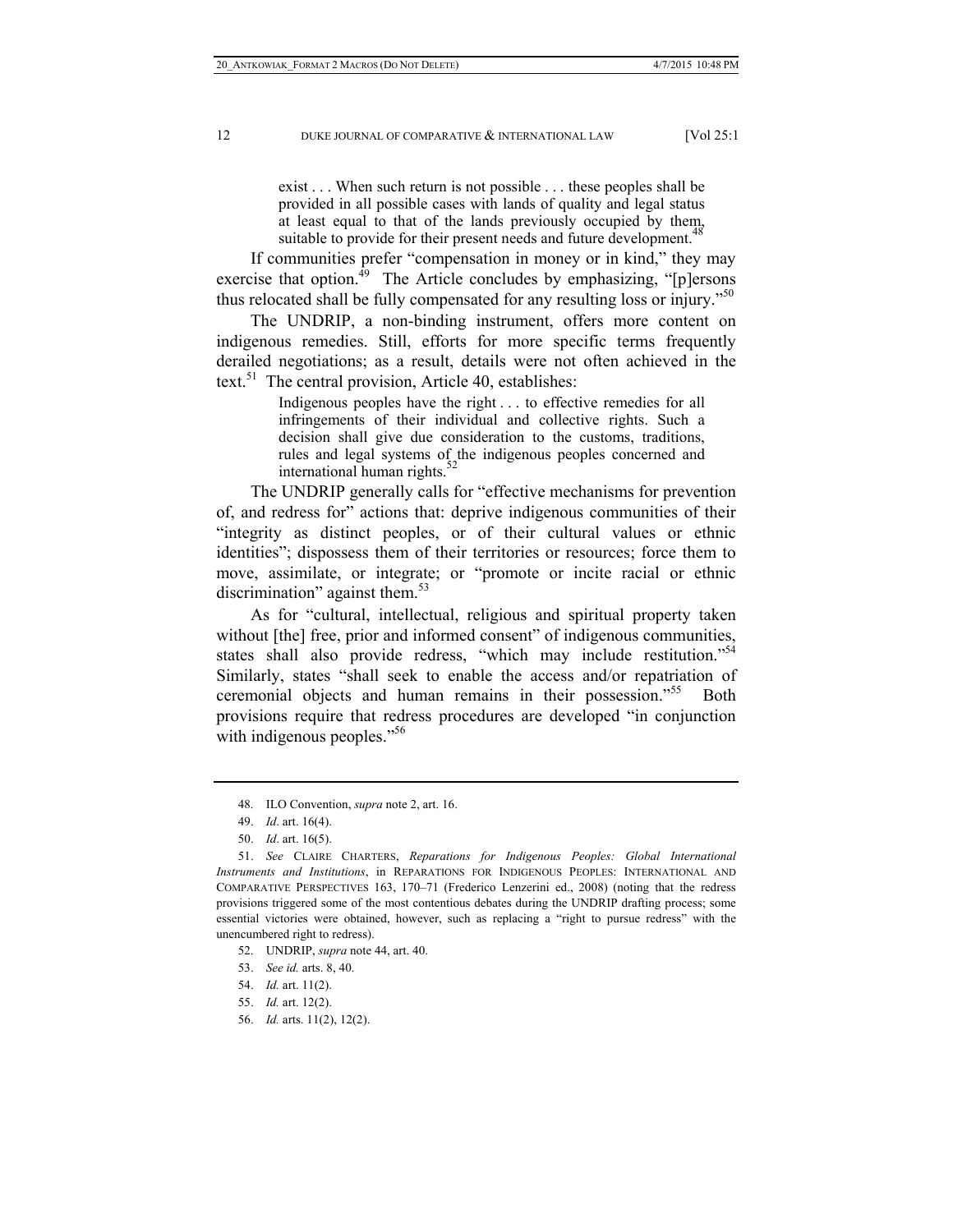With respect to land remedies in particular, the UNDRIP elaborates to a greater extent than the ILO Convention. Forced relocation cannot occur "without the free, prior and informed consent of the indigenous peoples concerned and after agreement on just and fair compensation and, where possible, with the option of return."57 When territories or resources have been used or damaged without their consent, "[i]ndigenous peoples have the right to redress, by means that can include restitution or, when this is not possible, just, fair and equitable compensation."58 Such compensation "shall take the form of lands, territories and resources equal in quality, size and legal status or of monetary compensation or other appropriate redress."59 The UNDRIP takes a major step forward by not requiring that indigenous communities currently possess their lands to receive redress.<sup>60</sup> On the other hand, when restitution is not possible, the instrument allows for a murky alternative: "other appropriate redress."<sup>61</sup>

Human rights authorities such as the United Nations treaty bodies and special procedures have begun to fill in the lacuna left by the ILO Convention and the UNDRIP. The U.N. Special Rapporteur on indigenous rights has urged extensive remedies for indigenous peoples, addressing "not only the impact on their environment or productive capacity, but also the impact on the social, cultural and spiritual aspects of their life.<sup> $562$ </sup> The ILO Committee of Experts, charged with monitoring the ILO Convention, seeks to provide protections for indigenous peoples by reviewing state reports and complaints.<sup>63</sup> However, the Committee's recommendations to states are often oblique, and it avoids resolving individual land disputes and issues of valuation.<sup>64</sup>

60. CHARTERS, *supra* note 51, at 171.

 62. *See* U.N. H.R. Council, *Report of the Special Rapporteur on the Situation of Human Rights and Fundamental Freedoms of Indigenous People*, ¶ 75, U.N. Doc. A/HRC/15/37 (July 19, 2010) (by James Anaya) (referring to the various harms of extractive industries).

 63. The full title of the Committee is the "ILO Committee of Experts on the Application of Conventions and Recommendations."

 64. *See, e.g.*, Charters, supra note 51, at 175 (noting that the ILO Committee of Experts "couches its recommendations in muted and indirect terms"). A recent sampling of decisions shows that the Committee primarily invites State Parties to submit information on the implementation of points relevant to the ILO Convention. Still, through its information requests, the Committee's support can be perceived for important principles such as "fair compensation" for losses sustained by indigenous communities. *E.g.*, Committee of Experts on the Application of Conventions and Recommendations, *Observation on the application of a Convention, C111 Brazil* (2012) available at http://www.ilo.org/

dyn/normlex/en/f?p=1000:13100:0::NO:13100:P13100\_COMMENT\_ID:3057584; Committee of Experts on the Application of Conventions and Recommendations, *Observation on the application of a*

 <sup>57.</sup> *Id.* art. 10.

 <sup>58.</sup> *Id.* art. 28(1).

 <sup>59.</sup> *Id.* art. 28(2).

 <sup>61.</sup> UNDRIP, *supra* note 44, art. 28(2).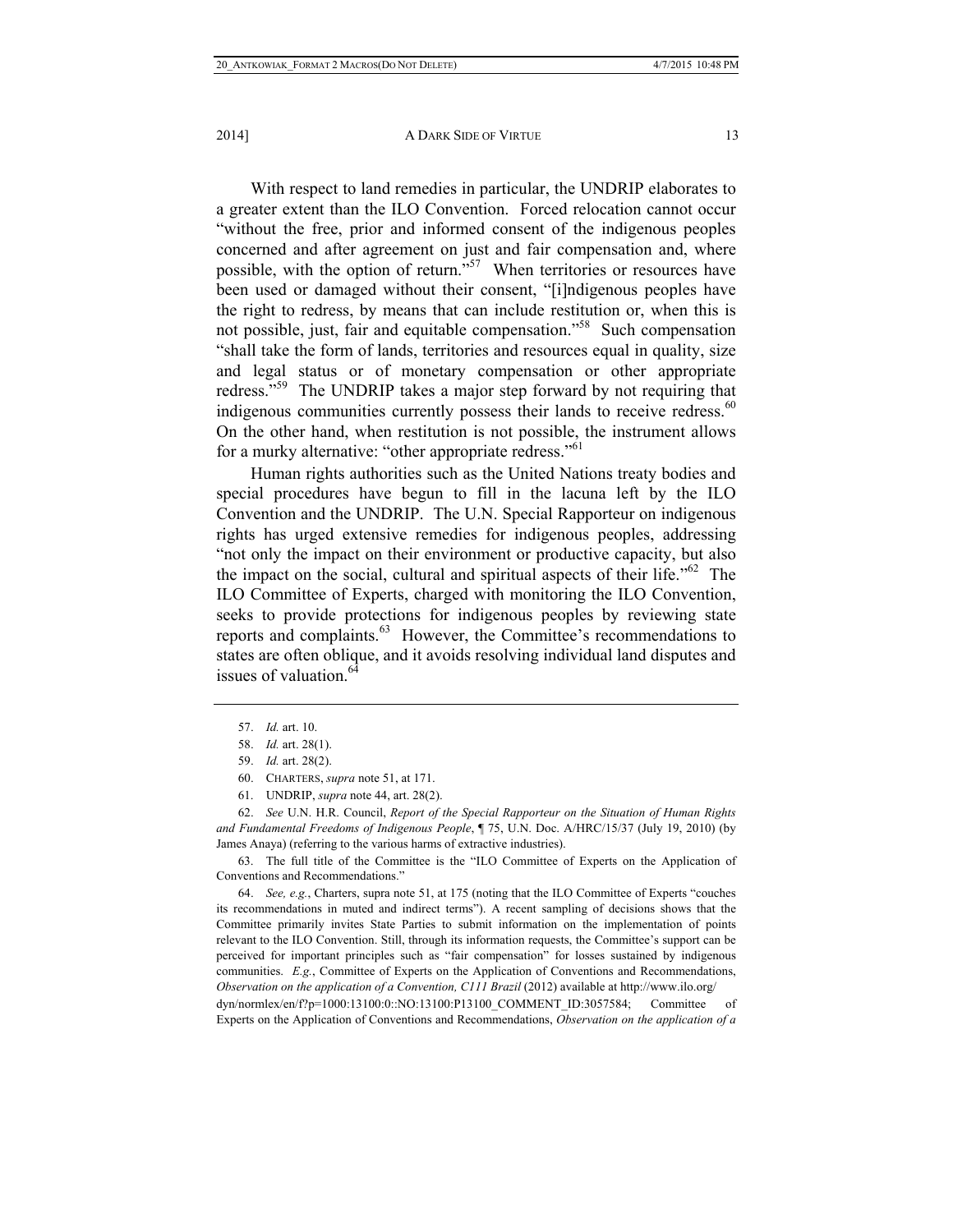The U.N. Human Rights Committee (HRC) has been more forthcoming on the subject of indigenous reparations. While its views on individual petitions have been restrained,  $65$  the HRC's concluding observations on state reports are quite demanding. For example, when considering Guatemala's National Reparations Program, which attends to many indigenous communities, the HRC emphasized the importance of "comprehensive care with cultural and linguistic relevance, with a focus on psychosocial support, restoration of dignity and recovery of historical memory.<sup>"66</sup> To address the discrimination of indigenous peoples in Guatemala, the HRC recommended legislative and policy reform, as well as education campaigns. $67$  With regard to access to justice barriers in particular, the Committee called for enhanced interpretation services and training programs for legal officials.<sup>68</sup> Moreover, the Committee noted that Guatemala should "carry out prior and informed consultations with indigenous peoples for all decisions relating to projects that affect their rights."<sup>69</sup>

Among the U.N. treaty bodies, $^{70}$  the Committee on the Elimination of Racial Discrimination (CERD Committee), which monitors compliance

 66. *See* U.N. H.R. Comm., *Concluding Observations of the H.R. Comm., Guatemala,* ¶ 7, U.N. Doc. CCPR/C/GTM/CO/3 (Apr. 19, 2012).

69. *Id*. ¶ 27.

*Convention, C081 Colombia* (2012) *available at* http://www.ilo.org/dyn/normlex/en/f?p=1000:13 100:0::NO:13100:P13100\_COMMENT\_ID:3082088.

 <sup>65.</sup> To illustrate, in 2009 the U.N. Human Rights Committee found that Peru's construction of wells hindered the petitioner's "traditional economic activity." *See* Poma-Poma v. Peru, U.N. H.R. Comm., ¶ 7.7, U.N. Doc. CCPR/C/95/D/1457/2006 (April 9, 2009). It concluded that the State "substantively compromised the way of life and culture of the author," in violation of Article 27 of the ICCPR. *Id*. As for reparations, however, the HRC merely indicated the following: "the State party is required to provide the author an effective remedy and reparation measures that are commensurate with the harm sustained." *Id*. ¶ 9. In addition, it stated that Peru "has an obligation to take the necessary measures to ensure that similar violations do not occur in future." *Id*.

 <sup>67.</sup> *Id*. ¶¶ 8–10.

 <sup>68.</sup> *Id*. ¶ 26.

 <sup>70.</sup> Other U.N. treaty bodies have issued recommendations for indigenous reparations. For recent examples, *see, e.g*., Comm. on the Elimination of Discrimination Against Women [CEDAW], *Views of the Comm. on the Elimination of Discrimination against Women under Art. 7, Para. 3, of the Optional Protocol to the Convention on the Elimination of All Forms of Discrimination against Women*, Can., U.N. Doc. CEDAW/C/51/D/19/2008 (Apr. 26, 2012) (the Committee recommended both society-wide and individual reparations, but monetary damages not specified.); Comm. on Economic, Social and Cultural Rights [CESCR], *Concluding Observations of the Comm. on the Third Periodic Report of Ecuador*, ¶ 9, U.N. Doc. E/C.12/ECU/CO/3 (Nov. 30, 2012) (the Committee urged Ecuador to implement "safeguard measures for cultural integrity and redress."); Comm. on the Rights of the Child, *Consideration of Reports Submitted by States Parties under Art. 44 of the Convention of the Rights of the Child*, Myanmar/Burma, ¶ 21, U.N. Doc. CRC/C/MMR/CO/3-4 (Mar. 14, 2012) (the Committee criticized "the absence of a legislative framework regulating the prevention of, protection against and reparation of the adverse impacts of activities by private and State owned companies.").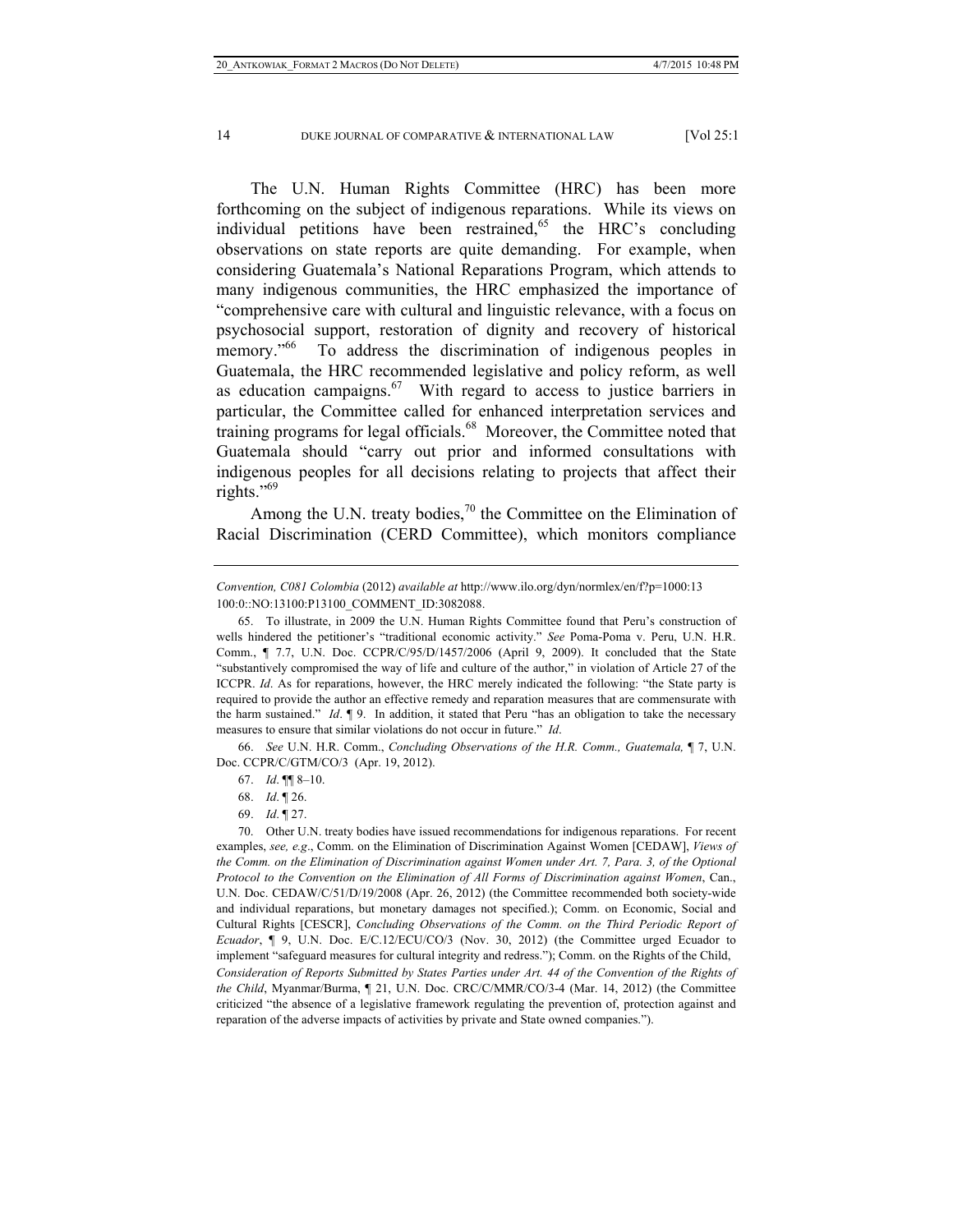with the International Convention on the Elimination of All Forms of Racial Discrimination, has attained distinction for its varied and meticulous recommendations for redress.<sup>71</sup> In recent observations on Bolivia, for example, the Committee recommended specific legislative reforms, education programs to eradicate discrimination, as well as swift investigation and prosecution of various "acts of racist violence" against members of indigenous communities.<sup>72</sup>

In a report on Rwanda, the CERD Committee urged the State to complete numerous actions on behalf of the Batwa people, whose territory had been "expropriated without prior consultation."<sup>73</sup> It called on Rwanda to "take all necessary steps, in consultation with and with the agreement of the Batwa, to offer them adequate land . . . so that they can retain their traditional lifestyle and engage in income-generating activities.<sup> $774$ </sup> Among other measures, the Committee requested the State to ensure the community's access to health care, education, and housing.<sup>15</sup>

At the regional level, the Inter-American Commission on Human Rights has generally followed the Inter-American Court's approach to reparations for indigenous peoples.76 The next sections review and evaluate this approach in detail. For its part, the African Commission on Human Rights has shown inconsistency in its reparative model, varying between "the total absence of remedies" and specific recommendations.<sup>77</sup> For this reason, its 2010 decision on the Endorois community in Kenya is

 <sup>71.</sup> *See* FOREST PEOPLES PROGRAMME, INDIGENOUS PEOPLES AND UNITED NATIONS HUMAN RIGHTS BODIES: A COMPILATION OF UN TREATY BODY JURISPRUDENCE, THE RECOMMENDATIONS OF THE HUMAN RIGHTS COUNCIL AND ITS SPECIAL PROCEDURES, AND THE ADVICE OF THE EXPERT MECHANISM ON THE RIGHTS OF INDIGENOUS PEOPLES, preface, vol. V, (Fergus MacKay ed., 2011–12), *available at* http://www.forestpeoples.org/sites/fpp/files/publication/2013/01/cos-2011-12.pdf ("[i]n the period 2011-12, the [CERD Committee] continued to adopt detailed and responsive observations and recommendations, including under its follow up and early warning and urgent action procedures."); CHARTERS, *supra* note 51, at 182 (observing that the CERD Committee's greater specificity on indigenous reparations "distinguishes" it from other UN bodies).

 <sup>72.</sup> *See* Comm. on the Elimination of Racial Discrimination, *Consideration of Reports Submitted by States Parties under Art. 9 of the Convention,* Bol., ¶¶ 12‒17, U.N. Doc. CERD/C/BOL/CO/17-20 (Apr. 8, 2011).

 <sup>73.</sup> Comm. on the Elimination of Racial Discrimination, *Consideration of Reports Submitted by States Parties under Art. 9 of the Convention,* Rwanda, ¶ 17, U.N. Doc. CERD/C/RWA/CO/13-17 (Apr. 19, 2011).

 <sup>74.</sup> *Id*.

 <sup>75.</sup> *Id*. ¶ 16.

 <sup>76.</sup> *See* Inter-Am. Comm'n Thematic Rep., *supra* note 45, ¶¶ 335–94 (citing extensively to the Inter-American Court while examining Inter-American standards on indigenous reparations and access to justice). The Court's interpretations of the American Convention are authoritative for the Commission.

 <sup>77.</sup> *See* Frans Viljoen & Lirette Louw, *State Compliance with the Recommendations of the African Commission on Human and Peoples' Rights, 1994‒2004*, 101 AM. J. INT'L L. 1, 16 (2007).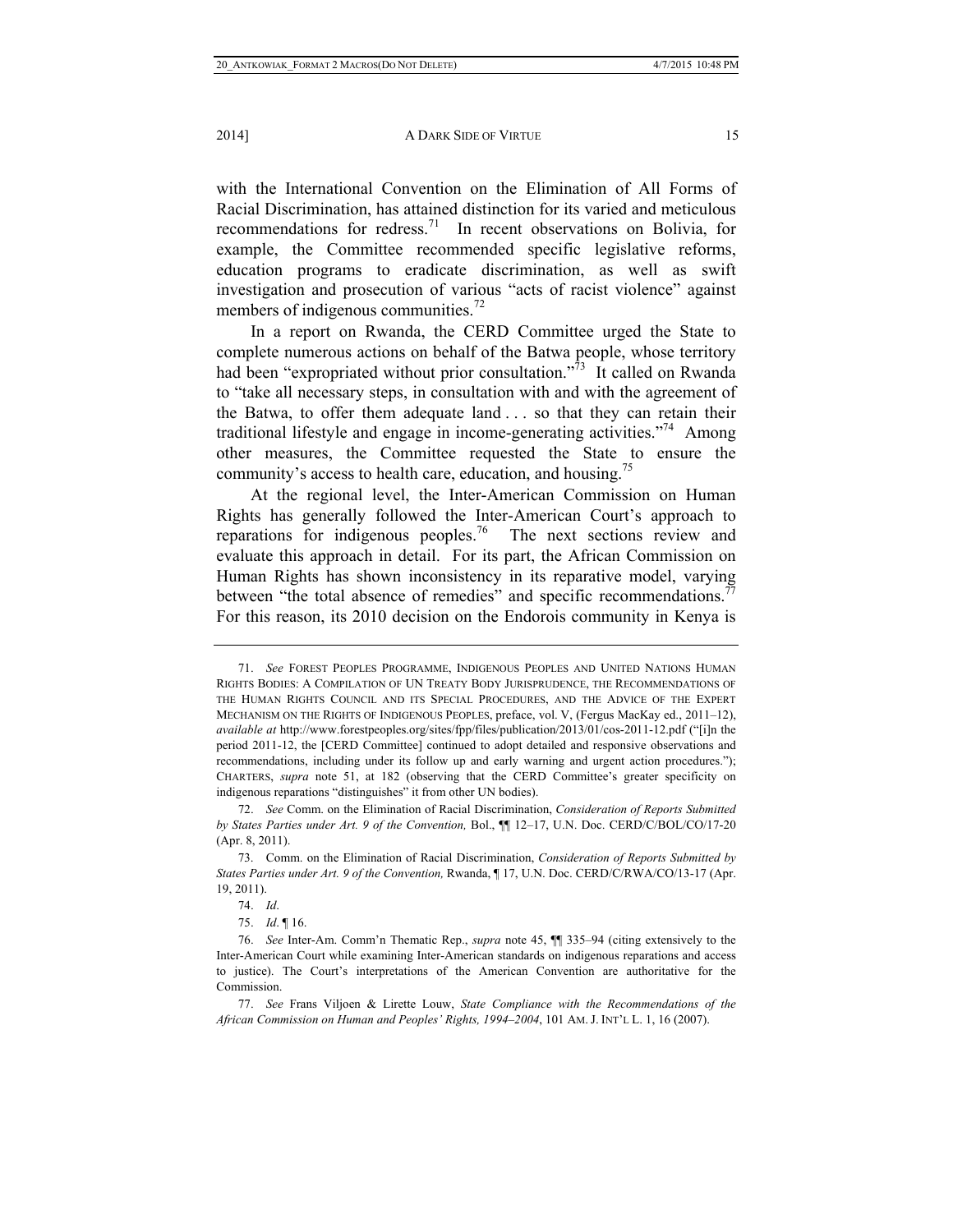noteworthy.<sup>78</sup> There, the African Commission found that the State, in creating a game reserve, "unlawfully evicted the Endorois from their ancestral land and destroyed their possessions."79 Among other measures, the Commission recommended that Kenya return ancestral lands, recognize property rights, ensure access to religious and cultural sites, "pay adequate compensation to the community for all the loss suffered," "pay royalties to the Endorois from existing economic activities," and "ensure that they benefit from employment possibilities within the Reserve."<sup>80</sup>

While the above institutions have made important contributions to the promotion of indigenous rights, they lack binding authority. In fact, the CERD Committee and others have occasionally faced formidable state resistance.<sup>81</sup> And while several advance wide-ranging recommendations on indigenous remedies, "concluding observations" to states often cannot reach precision with respect to particular disputes or individuals. The reporting process of U.N. treaty bodies lacks the access to evidence and other resources available in court litigation. Even after individual complaint procedures, U.N. treaty bodies and regional commissions do not specify monetary damages beyond terms such as "just, fair and prompt" compensation.<sup>82</sup>

In contrast, the Inter-American Court exercises binding jurisdiction, and has issued numerous, detailed orders for both monetary and nonmonetary reparations. It has required these remedies in a variety of

 <sup>78.</sup> *See* Ctr. for Minority Rights Dev. v. Kenya, Comm. No. 276/03 (Afr. Comm'n on Hum. & Peoples' Rts. Feb. 4, 2010). In its well-known decision involving the Ogoni People, the African Commission also recommended extensive reparations. Soc. & Econ. Rights Action Ctr. v. Nigeria, Comm. No. 155/96 (Afr. Comm'n Hum. and Peoples' Rts. 2001) *available at* http://www.achpr.org/ files/sessions/30th/comunications/155.96/achpr30\_155\_96\_eng.pdf.

 <sup>79.</sup> *Ctr. for Minority Rights Dev.*, Comm. No. 276/03, ¶ 214.

 <sup>80.</sup> *Id*. at Recommendations ¶ 1.

 <sup>81.</sup> *See, e.g.*, CHARTERS, *supra* note 51, at 184–85 (noting that Australia and New Zealand have rejected CERD Committee views); Viljoen & Louw, *supra* note 77, at 4 (referring to cases where States did not implement any of the African Commission's recommendations, and/or where States directly challenged the Commission's findings). In 2011, the Inter-American Commission requested that Brazil halt construction on the Belo Monte hydroelectric power plant, a large initiative that endangered indigenous communities of the Xingu River Basin in Pará, Brazil. Inter-Am. Comm'n H.R., *Precautionary Measures: Indigenous Communities of the Xingu River Basin, Pará, Brazil*, PM 382/10 (Apr. 1, 2011), *available at* http://www.oas.org/en/iachr/indigenous/protection/precautionary.asp. In response, the State withdrew its OAS ambassador and stopped paying dues to the regional organization. *See* The Americas, *Chipping at the Foundations: The Regional Justice System Comes under Attack from the Countries whose Citizens Need it Most*, THE ECONOMIST (June 9, 2012), *available at*  http://www.economist.com/node/21556599/print.

 <sup>82.</sup> *E.g.*, High Commissioner of H.R., CERD Belize (GH/SP) (Mar. 3, 2012) ("Only when this is for factual reasons not possible, the right to restitution should be substituted by the right to just, fair and prompt compensation.")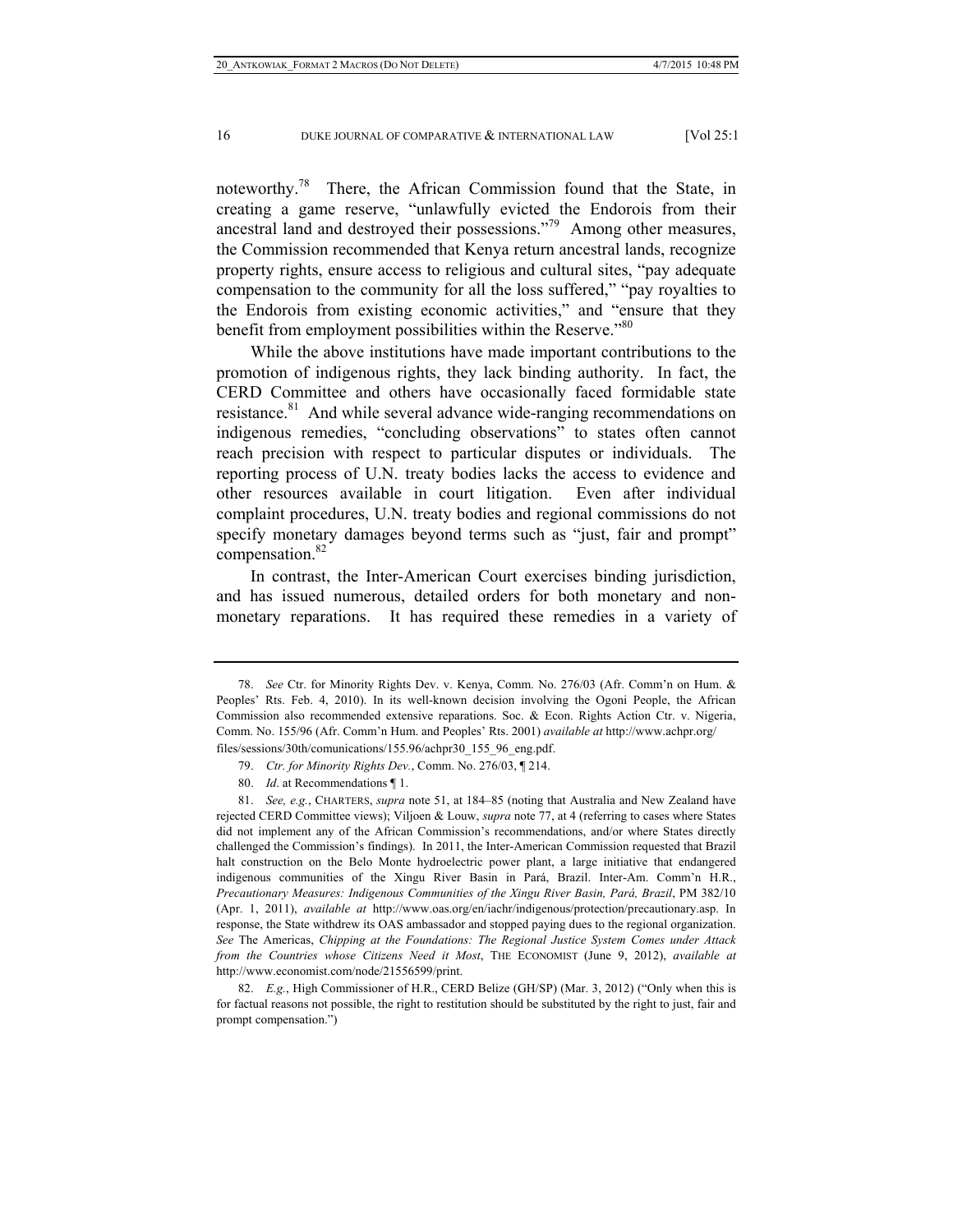situations, for both indigenous communities and individuals. As a result, advocates, officials, and judges around the world now turn to the Court for specific standards and solutions. In fact, many of the reparations discussed above trace their origin to the Court's exacting case  $law$ .<sup>83</sup> As its global influence increases, a close assessment of the Court's reparations for indigenous peoples is necessary.

# II. THE INTER-AMERICAN COURT'S CASE LAW: REPARATIONS FOR INDIGENOUS PEOPLES

### A. Introduction

### 1. Definition and Case Selection

This section examines cases predominately involving indigenous individuals and communities. While the Inter-American Court has not provided an exhaustive definition of indigenous peoples, it has emphasized that self-identification is important,<sup>84</sup> and has offered characteristics that it finds significant: peoples who possess "social, cultural and economic

 <sup>83.</sup> The UN Special Rapporteur on indigenous rights refers to the Inter-American Court as a key legal authority for indigenous reparations standards. *See, e.g.*, H.R. Council, *Report of the Special Rapporteur on the situation of human rights and fundamental freedoms of indigenous people*, ¶ 75, U.N. Doc. A/HRC/15/37 (2010) (prepared by James Anaya) (stating, for example, "the practice of the Inter-American Court of Human Rights offers . . . a series of highly pertinent examples of compensation and reparation in cases of damage to indigenous peoples' social and cultural practices"). The African Commission on Human and Peoples' Rights, among other bodies, has also been deeply influenced by Court judgments. *See, e.g.*, Ctr. for Minority Rights Dev. (Kenya) v. Kenya, Comm. No. 276/2003, ¶¶ 233–38, 263–68, 294–98 (Afr. Comm'n on Human & Peoples' Rights Feb. 4, 2010) (citing various Inter-American Court standards on reparations, compensation, and benefit sharing). *See also* Comm. on the Elimination of Racial Discrimination, *Consideration of Reports Submitted by States Parties Under Article 9 of the Convention,* Paraguay, ¶ 17, U.N. Docs. CERD/C/PRY/CO/1-3 (September 12, 2011) (The CERD Committee "calls upon the State party to take, as a matter of urgency, the necessary steps to fully comply with the judgments of the Inter-American Court of Human Rights"); Committee on Economic, Social and Cultural Rights, *Concluding Observations of the Committee on the third periodic report of Ecuador as Approved by the Committee at its forty-ninth session,* Ecuador, ¶ 9, U.N. Docs. E/C.12/ECU/CO/3 (November 10, 2012) (The Committee on Economic, Social and Cultural Rights "urges the State party to comply with the orders of the Inter-American Court of Human Rights" in its judgment concerning the Kichwa Indigenous People of Sarayaku); H. R. Council, *Report of the Expert Mechanism on the Rights of Indigenous Peoples*, ¶¶ 6, 12, 24, U.N. Docs A/HRC//18/42 (August 17, 2011) (repeatedly citing to the Inter-American Court's jurisprudence). Brenda Gunn argues that the Inter-American Court's broad remedial standards should inform determinations of "fair compensation" in Canadian indigenous cases. *See* Brenda L. Gunn, *More Than Money: Using International Law of Reparations To Determine Fair Compensation For Infringements of Aboriginal Title*, 46 U. BRIT. COLUM. L. REV. 299, 331 (2013).

 <sup>84.</sup> *See, e.g.*, Xákmok Kásek Indigenous Cmty v. Paraguay, Merits, Reparations, and Costs, Judgment, Inter-Am. Ct. H.R. (ser. C) No. 214, ¶ 37 (Aug. 24, 2010) ("[F]rom its name to its membership . . . the Court and the State must restrict themselves to respecting . . . the way in which it [the community] identifies itself.") (footnotes omitted).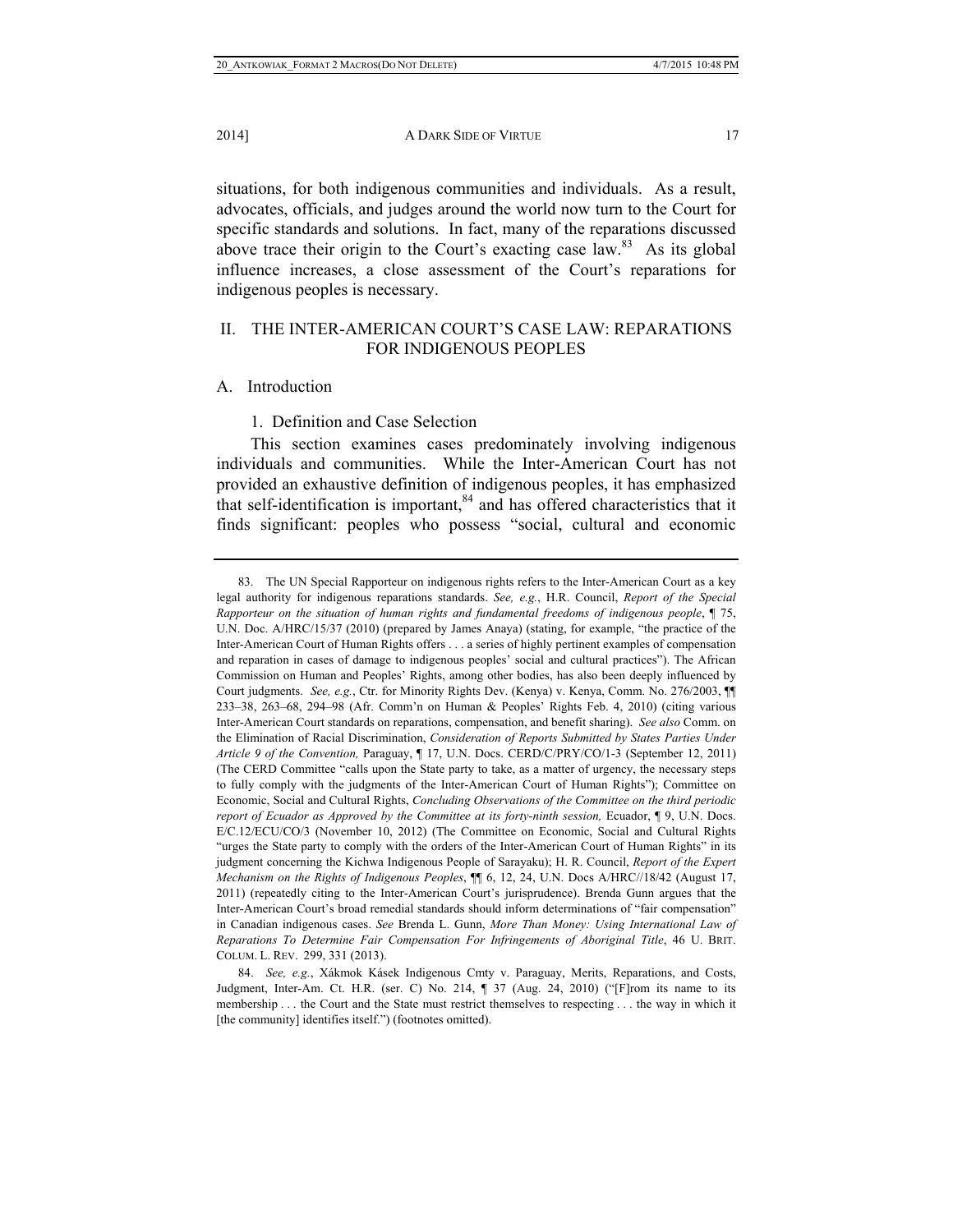traditions different from other sections of the national community," who "identify[] themselves with their ancestral territories," and who "regulate[] themselves, at least partially, by their own norms, customs, and traditions."85 In addition, when several of these characteristics are demonstrated, the Court has considered certain "tribal" populations to be equivalent to indigenous groups.<sup>86</sup> This Article includes these "tribal" cases concerning Afro-Latin populations such as the Maroons of Suriname.

2. The Court's General Criteria for Monetary and Non-monetary Remedies

When the Court declares individuals or whole communities  $87$  to be victims of human rights violations, they become "injured parties" under the American Convention and beneficiaries of reparations.<sup>88</sup> The Convention provides:

> [T]he Court shall rule that the injured party be ensured the enjoyment of his right or freedom that was violated. It shall also rule, if appropriate, that the consequences of the measure or situation that constituted the breach of such right or freedom be remedied and that fair compensation be paid to the injured party.<sup>89</sup>

The Court has established that "reparations must be related to the facts of the case, the violations that have been declared, the damage proven, and the measures requested to repair the respective damage."<sup>90</sup> For the Court,

88. American Convention on Human Rights, *supra* note 87, art. 63.

89. *Id.*

 90. Fernández Ortega v. Mexico, Preliminary Objections, Merits, Reparations, and Costs, Judgment, Inter-Am. Ct. H.R. (ser. C) No. 215, ¶ 221 (Aug. 30, 2010). *See also* Radilla-Pacheco v.

 <sup>85.</sup> Saramaka People v. Suriname, Preliminary Objections, Merits, Reparations, and Costs, Judgment, Inter-Am. Ct. H.R. (ser. C) No. 172, ¶ 79 (Nov. 28, 2007) (citing ILO Convention, *supra* note 2, art. 1). Note that these characteristics are enumerated in a judgment involving "tribal" peoples, not indigenous groups. However, the descriptors (borrowed from the ILO Convention, Article 1) refer to characteristics shared by tribal *and* indigenous peoples, according to the Court.

 <sup>86.</sup> The Court has referred to Afro-Latin populations such as the Saramaka as "tribal peoples" that are "not indigenous to the region, but that share similar characteristics with indigenous peoples." *Id.* 

 <sup>87.</sup> In Sarayaku v. Ecuador, the Court, for the first time, held that the indigenous community *itself* suffered human rights violations. Kichwa Indigenous People of Sarayaku v. Ecuador, Merits and Reparations, Judgment, Inter-Am. Ct. H.R. (ser. C) No. 245, ¶ 341 (June 27, 2012). This holding appears to disregard Article 1 of the American Convention, the central provision that obligates States Parties to respect and ensure the treaty's rights to "all persons subject to their jurisdiction"—"person" defined as "every human being." *See* American Convention on Human Rights, art. 1, Nov. 22, 1969, 1144 U.N.T.S 123. In this sharp break with the past, the *Sarayaku* Court apparently adopted a wider definition of "person," perhaps following the views of bodies such as the U.N. Committee on Economic, Social and Cultural Rights. *See* Comm. on Econ., Soc. and Cultural Rights, Gen. Comment No. 21: Right of Everyone to Take Part in Cultural Life, ¶ 9, UN Doc. E/C.12/GC/21 (Dec. 21, 2009) ("[T]he Committee recognizes that the term 'everyone' in the first line of article 15 may denote the individual or the collective . . . .").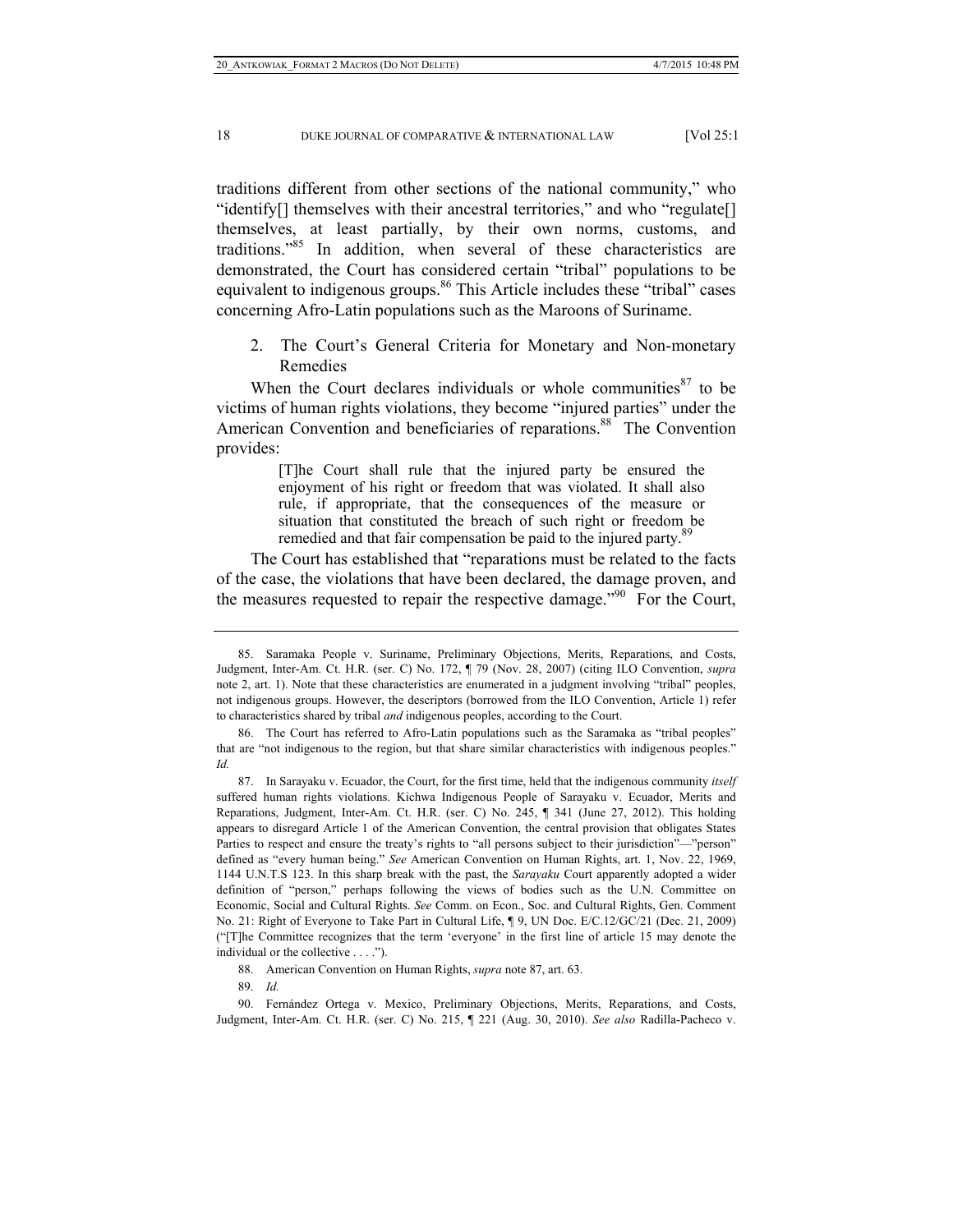then, "general requests" with little factual or legal foundation are insufficient, as they impede an analysis of "their purpose, reasonableness, and scope."<sup>91</sup>

As for material damages in particular, the Court compensates the "loss of or detriment to the victims' income, the expenses incurred owing to the facts, and the consequences of a pecuniary nature that have a causal nexus with the facts of the case." $^{92}$  On the other hand, to redress moral damages, the Court generally orders both monetary and non-monetary remedies. Moral harm is defined as "the suffering and grief caused to the direct victim and his next of kin, the harm to values that have great significance for the persons, as well as the changes of a non-pecuniary nature, in the living conditions of the victim or his family."93 The Court determines cash compensation under moral damages "through reasonable application of judicial discretion and equity."<sup>94</sup> Non-monetary measures, for their part, are ordered "to commemorate and dignify victims, as well as to avoid the repetition of human rights violations."<sup>95</sup>

#### B. Cases Involving Communities

1. Massacres

*Aloeboetoe et al. v. Suriname* opened a dark chapter of Court cases

 93. *See, e.g.*, *Río Negro Massacres*, Inter-Am. Ct. H.R. (ser. C) No. 250, ¶ 307 (citing "Street Children" (Villagrán Morales) v. Guatemala, Reparations and Costs, Judgment, Inter-Am. Ct. H.R. (ser. C) No. 77, ¶ 84 (May 26, 2001)); Kichwa Indigenous People of Sarayaku v. Ecuador, Merits and Reparations, Judgment, Inter-Am. Ct. H.R. (ser. C) No. 245, ¶ 318 (June 27, 2012). *See also* Dos Erres Massacre, Preliminary Objection, Merits, Reparations, and Costs, Judgment, Inter-Am. Ct. H.R. (ser. C) No. 31, ¶ 275 (Nov. 24, 2009) ("The Court has developed the concept of pecuniary and non-pecuniary damage, and situations in which they must be redressed.") (footnotes omitted).

 94. *See, e.g.*, Moiwana Cmty. v. Suriname, Preliminary Objections, Merits, Reparations, and Costs, Judgment, Inter-Am. Ct. H.R. (ser. C) No. 124, ¶ 191 (June 15, 2005). *See also* Serrano-Cruz Sisters v. El Salvador, Merits, Reparations, and Costs, Judgment, Inter-Am. Ct. H.R. (ser. C) No. 120, ¶ 156 (Mar. 1, 2005)**.**

Mexico, Preliminary Objections, Merits, Reparations, and Costs, Judgment, Inter-Am. Ct. H.R. (ser. C) No. 209, ¶ 362 (Nov. 23, 2009).

 <sup>91.</sup> *See, e.g.*, *Fernández Ortega*, Inter-Am. Ct. H.R. (ser. C) No. 215, ¶ 274. *See also* González ("Cotton Field") v. Mexico, Preliminary Objection, Merits, Reparations, and Costs, Judgment, Inter-Am. Ct. H.R. (ser. C) No. 205, ¶ 493 (Nov. 16, 2009).

 <sup>92.</sup> *See, e.g.*, Río Negro Massacres v. Guatemala, Preliminary Objection, Merits, Reparations, and Costs, Judgment, Inter-Am. Ct. H.R. (ser. C) No. 250, ¶ 307 (Sept. 4, 2012). *See also* Las Dos Erres Massacre v. Guatemala, Preliminary Objection, Merits, Reparations, and Costs, Judgment, Inter-Am. Ct. H.R. (ser. C) No. 31, ¶ 275 (Nov. 24, 2009) ("The Court has developed the concept of pecuniary and non-pecuniary damage, and situations in which they must be redressed.") (footnotes omitted).

 <sup>95.</sup> *See, e.g.*, *Moiwana Cmty.*, Inter-Am. Ct. H.R. (ser. C) No. 124, ¶ 191. *See also* Serrano-Cruz Sisters, Merits, Reparations, and Costs, Judgment, Inter-Am. Ct. H.R. (ser. C) No. 120, ¶ 156 (Mar. 1, 2005).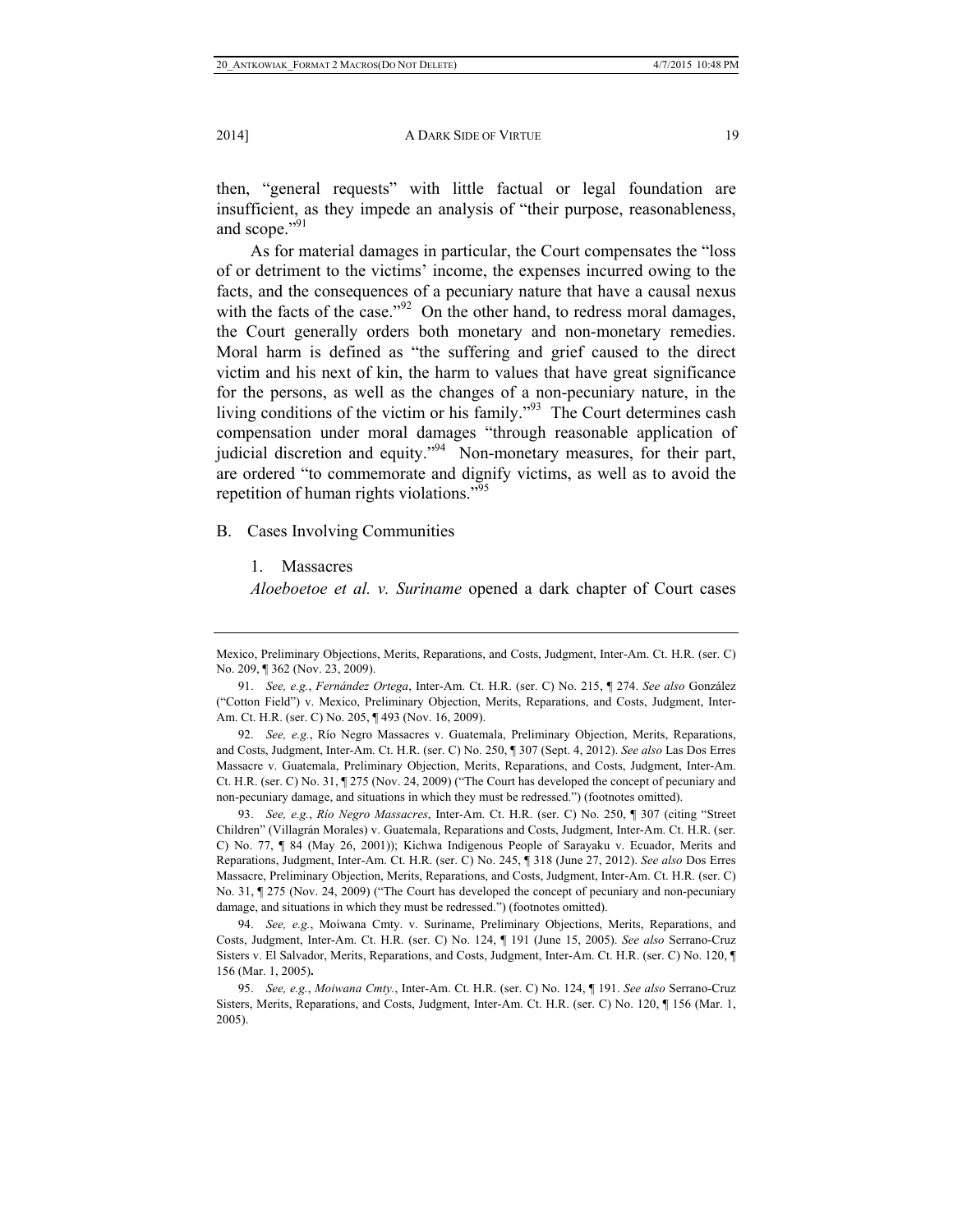that never closed: massacres of indigenous and tribal populations in the Americas. In *Aloeboetoe*, army soldiers killed six persons suspected of belonging to an insurgency movement.<sup>96</sup> The victims were Saramakas, an Afro-Latin community that the Court would subsequently consider a "tribal" population. $97$  Suriname eventually accepted responsibility for the deaths, prompting the Court to formulate reparations. $98\degree$  To do so, it first had to determine the deceased victims' successors.

The parties had disputed this point. The Inter-American Commission<sup>99</sup> had urged the Court to follow Saramaka customs, which include matrilineal family configurations and the practice of polygamy.<sup>100</sup> In contrast, Suriname had insisted that national civil law was applicable.<sup>101</sup> The Court responded that "the obligation to make reparation . . . is governed by international law, which also applies to the determination of the manner of compensation and the beneficiaries thereof."<sup>102</sup> However, the Court then observed, "under international law there is no conventional or customary rule that . . . [indicates successors. Thus,] the Court has no alternative but to apply general principles of law."<sup>103</sup> It concluded that such principles recognize children, spouses, and ascendants as heirs.<sup>104</sup>

The Court then applied these three categories to the Saramaka context, deciding to take into account the community's customs "to the degree that it does not contradict the American Convention."105 The Court chose to

 <sup>96.</sup> *See* Aloeboetoe v. Suriname, Reparations and Costs, Judgment, Inter-Am. Ct. H.R. (ser. C) No. 15, ¶ 5 (Sept. 10, 1993).

 <sup>97.</sup> *See* Saramaka People v. Suriname, Preliminary Objections, Merits, Reparations, and Costs, Judgment, Inter-Am. Ct. H.R. (ser. C) No. 172, ¶ 79 (Nov. 28, 2007).

 <sup>98.</sup> The Court did not find it necessary to hold the State responsible for specific violations of the American Convention. *See* Aloeboetoe v. Suriname, Merits, Judgment, Inter-Am. Ct. H.R. (ser. C) No. 11, ¶ 23 (Dec. 4, 1991) ("In view of the fact that the Government of Suriname has acknowledged its responsibility, the Court holds that the dispute concerning the facts giving rise to the instant case has now been concluded. As a result, all that remains is for the Court to decide on reparations and court costs.").

 <sup>99.</sup> Most litigation before the Court is initiated by the submission of the Inter-American Commission's application. Since the year 2000, individuals alleging rights violations have been allowed to participate fully in all phases of the proceedings before the Court. Previously, they could only act through the Commission, until reaching the reparations stage.

 <sup>100.</sup> *See Aloeboetoe*, Inter-Am. Ct. H.R. (ser. C) No. 15, ¶ 55.

 <sup>101.</sup> *See id.*

 <sup>102.</sup> *Id.*

 <sup>103.</sup> *Id.* ¶ 61.

 <sup>104.</sup> *Id.* ¶ 62.

 <sup>105.</sup> *Id.* A similar constraint is found in international instruments such as the ILO Convention, Article 8(2). *See* ILO Convention, *supra* note 2, art. 8. Karen Engle states that this use of a "repugnancy clause" or "invisible asterisk" on indigenous rights represents an important limitation to the Court's acceptance of customary law in *Aloeboetoe*. *See* ENGLE, *supra* note 1, at 125–36 ("These peoples shall have the right to retain their own customs and institutions, where these are not incompatible with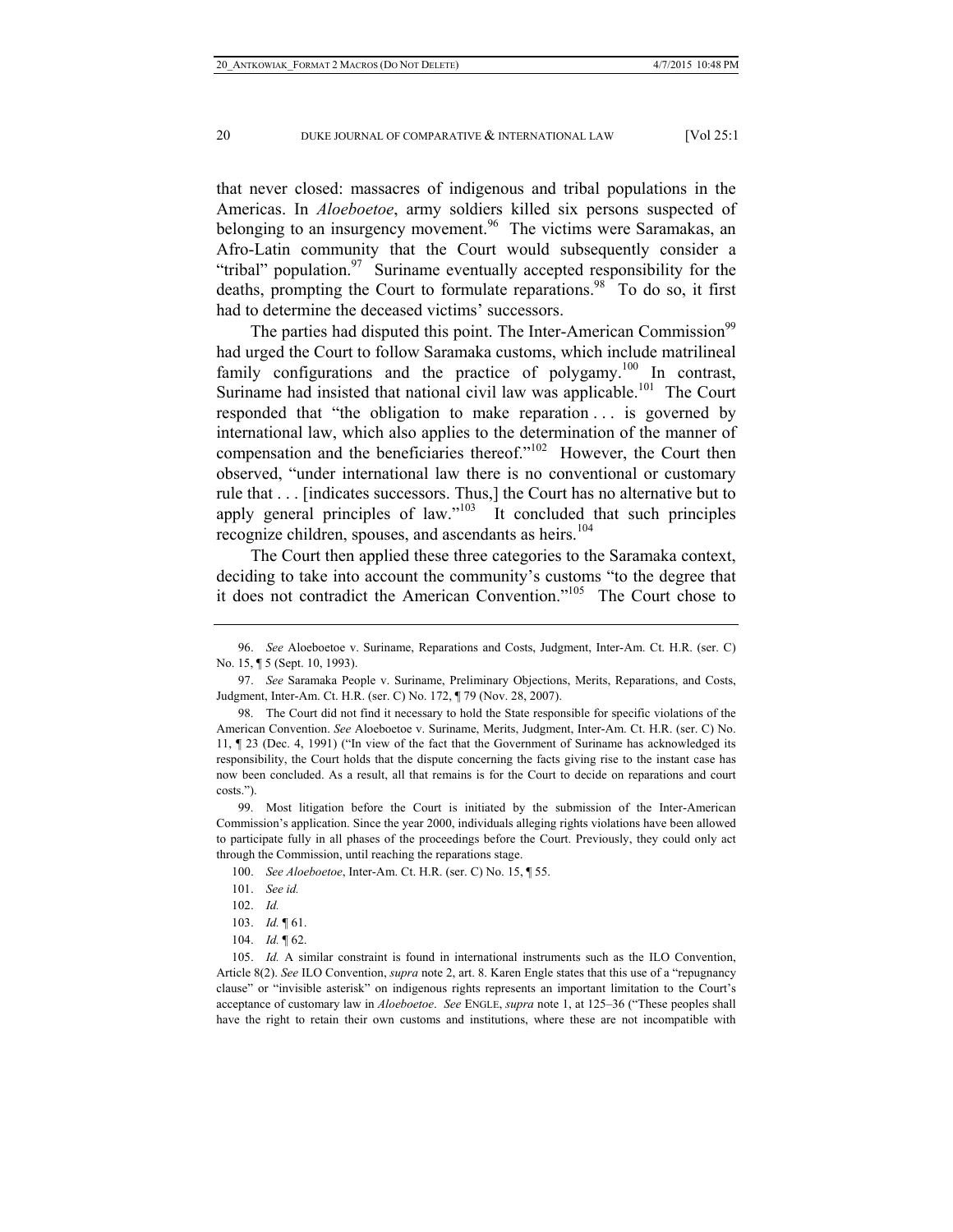give preference to Saramaka tradition over national law because the community lived independently from the national legal framework; Suriname had not even provided "the facilities necessary for the registration of births, marriages, and deaths" of the Maroon population.<sup>106</sup> Still, the Court did not wholly adopt Saramaka customs. It remarked that, "in referring to 'ascendants,' the Court shall make no distinction as to sex, even if that might be contrary to Saramaka custom."<sup>107</sup>

After identifying successors, the Court determined material and moral damages. Material damages were established for lost earnings and expenses incurred.<sup>108</sup> In a rare move, the Court had sent a delegate to Suriname to collect relevant information for these calculations.<sup>109</sup> The judgment set moral damages at \$29,070 for each of the executed victims; this figure had been suggested by the Commission.<sup>110</sup> But the Court only reluctantly ordered damages for the victims' family members and dependents.<sup>111</sup>

The Commission had alleged that the killings were racially motivated and urged collective reparations for the Saramaka community.<sup>112</sup> The Court eventually ordered Suriname to reopen a village school and staff it with personnel, as well as to bring a local medical clinic back into operation.<sup>113</sup> At the time, these demanding equitable remedies were unprecedented for the Court. The Court also stressed "the State is obligated . . . to inform the relatives of the fate of the victims and . . . the location of their remains."<sup>114</sup> The Court noted that Suriname's duty in this

106. *Aloeboetoe*, Inter-Am. Ct. H.R. (ser. C) No. 15, ¶ 58.

- 108. *See id.* ¶¶ 90–95.
- 109. *See id.* ¶¶ 87–88.
- 110. *Id.* ¶¶ 92–93.

112. *Id.* ¶¶ 82–83.

 113. *Id.* ¶ 96. The Court granted these collective reparations despite stating: "[i]n practice, the obligation to pay moral compensation does not extend to such communities, nor to the State in which the victim participated; these are redressed by the enforcement of the system of laws. If in some exceptional case such [communal] compensation has ever been granted, it would have been to a community that suffered direct damages." *Id.* ¶ 83.

114. *Id.* ¶ 109 (citing Velásquez-Rodríguez v. Honduras, Merits, Judgment, Inter-Am. Ct. H.R.

fundamental rights defined by the national legal system and with internationally recognized human rights.").

 <sup>107.</sup> *Id.* ¶ 62.

 <sup>111.</sup> First, the Court required significant proof to show economic dependency for material damages. *See id.* ¶¶ 69–73. On the other hand, the Court presumed that some parents had suffered moral damages. *See id.* ¶ 76. But the Court only ordered moral damages for the parents that it had *not* designated as successors, reasoning that those named successors would already receive compensation. *See id.* ¶¶ 76–77. Evidently, the Court confused the moral damages for the killed victims, to be inherited by their successors, with the moral damages that family members should receive in their own right.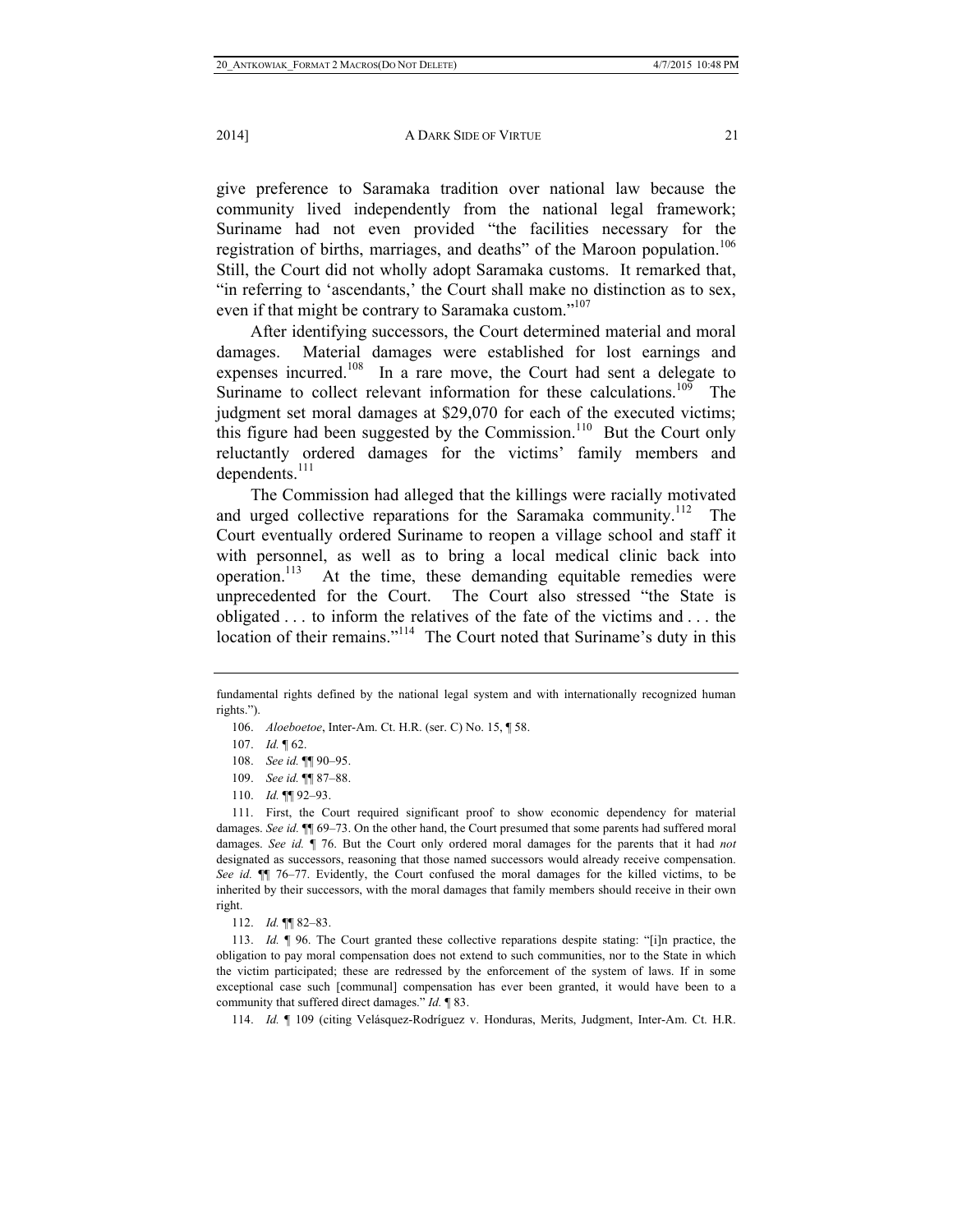regard "is of particular importance in the instant case, given the family relationships that exist among the Saramakas."<sup>115</sup>

Far less impressive was the Court's modality for distributing monetary (material and moral) damages. It required two trust funds, one for child beneficiaries and the other for adults.<sup>116</sup> Once the children reached majority, they became subject to the same conditions as adult beneficiaries. Adult beneficiaries could only withdraw up to 25% of their monetary reparations initially; subsequent withdrawals were allowed only on a semiannual basis. Moreover, the Court called for a foundation "to act as trustee of the funds deposited . . . and to advise the beneficiaries as to the allocation of the reparations received or of the income they obtain from the trust funds."117 Thus, while *Aloeboetoe* has been praised as remarkable for its acceptance of customary law,<sup>118</sup> this recognition was limited,<sup>119</sup> and—in any event—was ultimately overshadowed by the Court's paternalism.<sup>120</sup>

Eleven years passed until the Court heard another case concerning the massacre of tribal or indigenous populations. By then the Court had become more sophisticated in identifying and responding to the manifold consequences of human rights abuse. Still, almost nothing could have prepared it for *Plan de Sánchez Massacre v. Guatemala*; no human rights court had ordered reparations for a tragedy of this magnitude.<sup>121</sup> In 1982, an army commando unit stormed into the village of Plan de Sánchez, under the pretext that the community was aligned with guerrilla forces.<sup>122</sup> Over 260 persons were executed in a single day, most of them members of the Maya Achí indigenous people. $123$ 

 118. *See, e.g.*, LAURENCE BURGORGUE-LARSEN & AMAYA ÚBEDA DE TORRES, THE INTER-AMERICAN COURT OF HUMAN RIGHTS: CASE LAW AND COMMENTARY 522 (2011).

119. *See supra* note 44 and accompanying text.

123. *Id.*

<sup>(</sup>ser. C) No. 4, ¶ 181 (July 29, 1989); Godínez Cruz v. Honduras, Merits, Judgment, Inter-Am. Ct. H.R. (ser. C) No. 5, ¶ 191 (Jan. 20, 1989)) (emphasis omitted).

 <sup>115.</sup> *Id.*

 <sup>116.</sup> *See id.* ¶¶ 99–102.

 <sup>117.</sup> *Id.* ¶ 105.

 <sup>120.</sup> *See* Ariel E. Dulitzky, *When Afro-Descendants Became "Tribal Peoples": The Inter-American Human Rights System and Rural Black Communities*, 15 UCLA J. INT'L L. & FOREIGN AFF. 29, 49–52 (2010) (criticizing the Court's "administrative and participatory paternalism").

 <sup>121.</sup> *See* Plan de Sánchez Massacre v. Guatemala, Merits, Judgment, Inter-Am. Ct. H.R. (ser. C) No. 105,  $\P$  1 (Apr. 29, 2004) (separate opinion of Cançado-Trindade, J.). With respect to sheer number of victims, *Plan de Sánchez* far surpassed the Court's preceding cases. *See e.g.*, Aloeboetoe v. Suriname, Reparations and Costs, Judgment, Inter-Am. Ct. H.R. (ser. C) No. 15, ¶¶ 4–5 (Sept. 10, 1993) (seven deaths); El Amparo v. Venezuela, Reparations and Costs, Judgment, Inter-Am. Ct. H.R. (ser. C) No. 28, ¶ 3 (Sept. 14, 1996) (fourteen deaths).

 <sup>122.</sup> *Plan de Sánchez Massacre*, Inter-Am. Ct. H.R. (ser. C) No. 105, ¶ 42.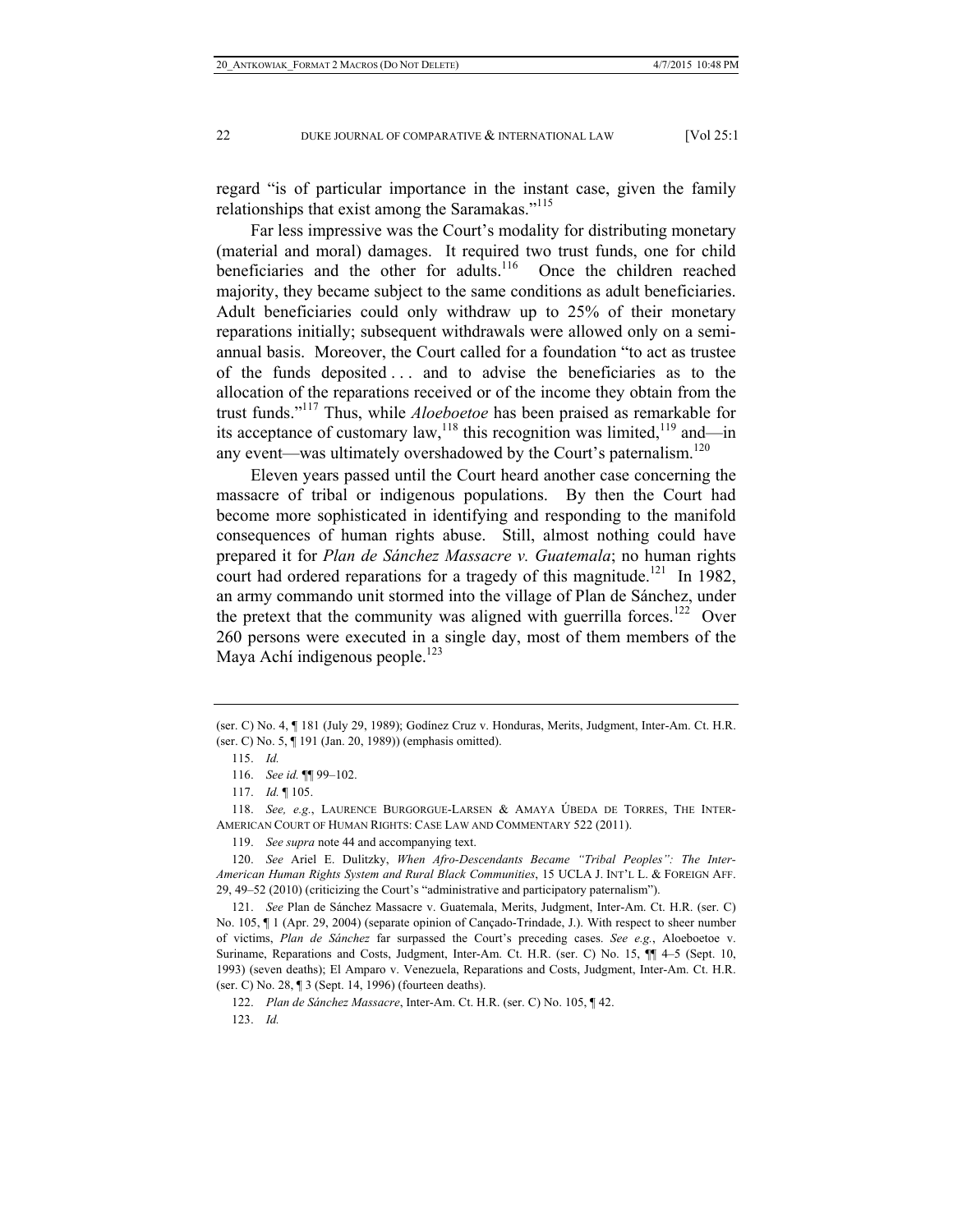The Court's reparations judgment, delivered in 2004, focused upon the numerous survivors. Because Guatemala had accepted the Court's jurisdiction five years after the attack, the State was not held responsible for the actual executions.<sup>124</sup> Still, Guatemala recognized legal responsibility for breaches of the rights to personal integrity, due process, judicial protection, privacy, property, and equal protection, as well as violations to the freedoms of religion, expression, and association.<sup>125</sup>

The Court found that the survivors' homes, animals, and other property had been destroyed or stolen.<sup>126</sup> Villagers fled the area and were not authorized to return until 1985.<sup>127</sup> Even then, they were constantly under the threatening surveillance of the military.<sup>128</sup> While many pecuniary damages fell out of the Court's jurisdiction, it still recognized the impact on the community's "agricultural and other employment activities."129 As a result, the Court ordered \$5,000 in material damages to each of the 317 survivors.<sup>130</sup> It also required that Guatemala implement, within five years, "a housing program to provide adequate housing to the surviving victims who live in that village  $\ldots$  and who require it."<sup>131</sup> Since this program was ordered as a form of moral damages, it is unclear whether the Court asserted temporal jurisdiction over the houses' destruction, which had occurred before Guatemala's acceptance of the Court's competence. In any event, the Court could have ordered material damages for the homes, because the State had formally recognized responsibility for property violations.<sup>132</sup>

To assess moral damages, the Court weighed multiple factors.<sup>133</sup> The Court noted that the victims were unable to bury their dead, or to carry out essential funeral rites. Constant military presence repressed the community's traditional governance structure, the perpetrators of the massacre remained unpunished, and efforts at justice were met with threats

 133. *See* Plan de Sánchez Massacre v. Guatemala, Reparations, Judgment, Inter-Am. Ct. H.R. (ser. C) No. 116, ¶ 87 (Nov. 19, 2004).

 <sup>124.</sup> *See id.* ¶ 4.

 <sup>125.</sup> *Id*. at ¶¶ 36–38.

 <sup>126.</sup> Plan de Sánchez Massacre v. Guatemala, Reparations, Judgment, Inter-Am. Ct. H.R. (ser. C) No. 116, ¶ 49(4) (Nov. 19, 2004).

 <sup>127.</sup> *Id.*

 <sup>128.</sup> *Id.*

 <sup>129.</sup> *Id.* ¶ 49(11).

 <sup>130.</sup> *Id.* ¶ 74.

 <sup>131.</sup> *Id.* ¶ 105 (footnote omitted).

 <sup>132.</sup> *See* Plan de Sánchez Massacre v. Guatemala, Merits, Judgment, Inter-Am. Ct. H.R. (ser. C) No. 105, ¶ 36 (Apr. 29, 2004) (stating the terms of Guatemala's acceptance of responsibility for the various violations).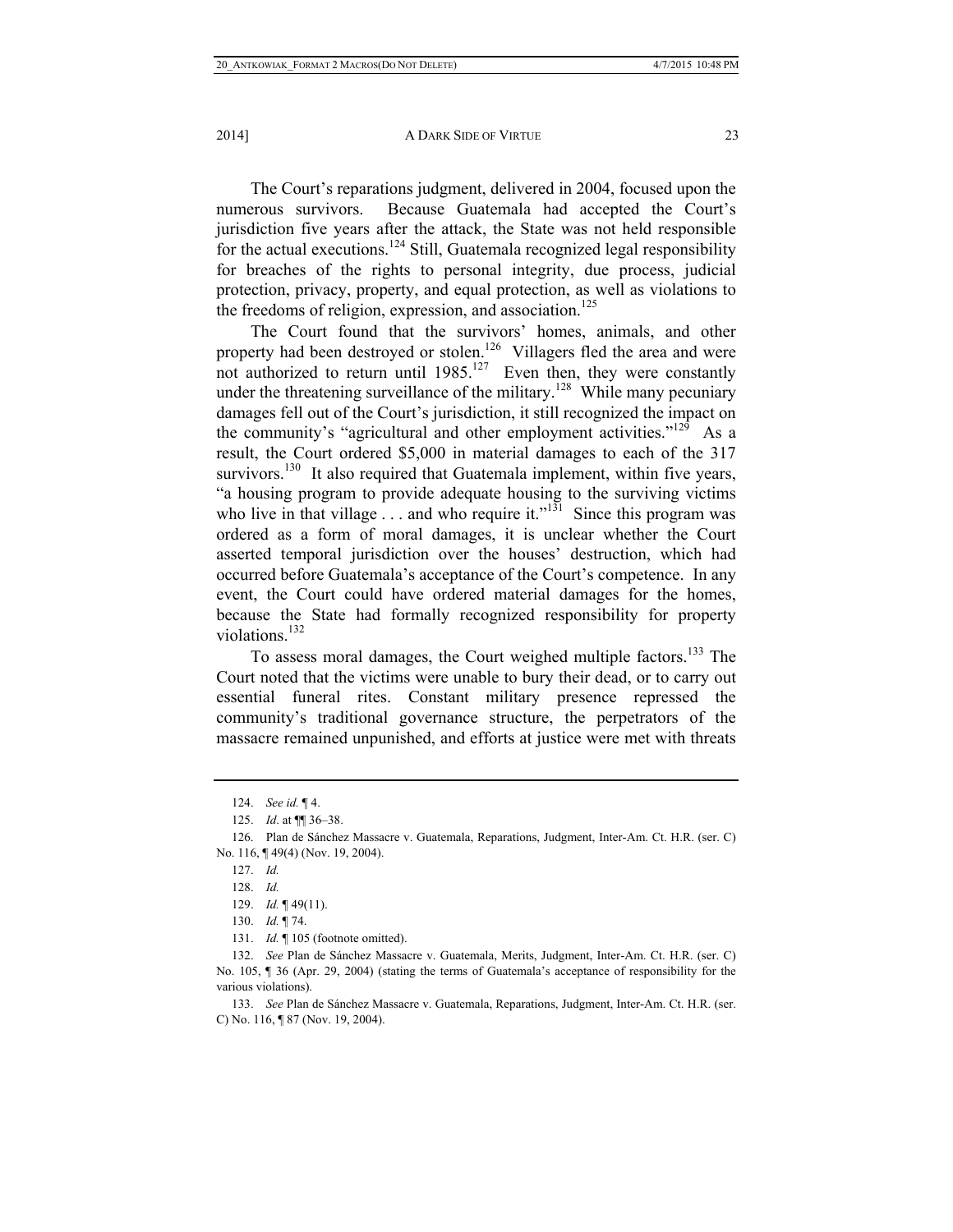and harassment.<sup>134</sup> In recognition of the victims' suffering and the deterioration of their physical and mental health, the Court ordered \$20,000 in moral damages to each of the 317 survivors.<sup>135</sup>

Turning to non-monetary measures, the Court made a significant pronouncement: "Given that the victims in this case are members of the Mayan people, this Court considers that an important component of the ... reparation is the reparation that the Court will now grant to the members of the community as a whole."136 Several of the reparative measures ordered for the community broke new ground.

On many occasions, the Court had ordered the publication of its judgments and public acts for the state to acknowledge responsibility for rights violations. However, before *Plan de Sánchez* it had never required that such publications and events be carried out in the community's own language, in addition to the national language.<sup>137</sup> The Court directed that a public event take place at the site of the massacre, with the participation of "high-ranking State authorities," and "taking into account the traditions and customs of the members of the affected communities."<sup>138</sup>

The judgment also required a development program on an unparalleled scale. As noted above, in *Aloeboetoe* the Court had called for the State to reopen a local school and medical clinic. In *Mayagna (Sumo) Awas Tingni Community v. Nicaragua*, a judgment from 2001 discussed below, the Court had instructed the State to invest \$50,000 "in works or services of collective interest for the benefit of the [community]."<sup>139</sup> But *Plan de Sánchez* ordered, "in addition to the public works financed by the national budget allocated to that region," the following to be completed within five years: maintenance and improvement of the community roads, sewage system, and potable water supply; establishment of a health center in the village; allocation of teachers "trained in intercultural and bilingual teaching for primary, secondary and comprehensive schooling"; and "study and dissemination of the Maya-Achí culture in the affected communities

138. *Id.* ¶¶ 100–01.

 139. Mayagna (Sumo) Awas Tingni Cmty. v. Nicaragua, Merits, Reparations, and Costs, Judgment, Inter-Am. Ct. H.R. (ser. C) No. 79, ¶ 167 (Aug. 31, 2001).

 <sup>134.</sup> *See id.*

 <sup>135.</sup> *Id.* ¶¶ 88–89.

 <sup>136.</sup> *Id.* ¶ 86.

 <sup>137.</sup> *See id.* ¶ 102 ("The Court considers that the State must translate the American Convention on Human Rights into the Maya-Achí language, if this has not been done already, as well as the judgment on merits delivered by the Court on April 29, 2004, and this judgment. Guatemala must also provide the necessary resources to publicize these texts in the municipality of Rabinal and deliver them to the victims of the instant case.").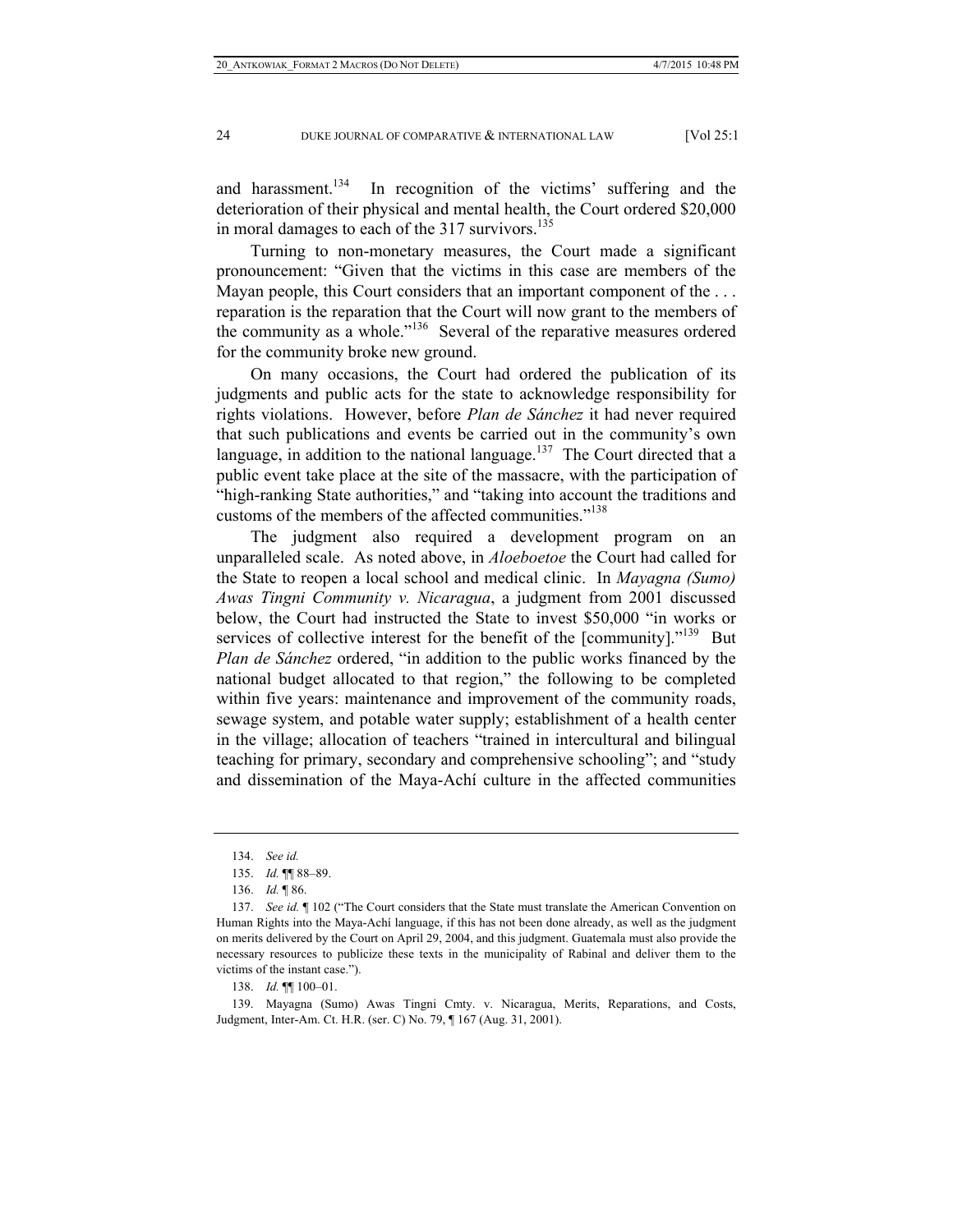through the Guatemalan Academy of Mayan Languages."<sup>140</sup>

The Court had been encouraged to provide such ambitious reparations by the victims' submissions, as well as by indications that the State would be receptive to reinforcing social services.<sup>141</sup> In addition to those programs, the judgment required the housing program mentioned above and improvements to the community's chapel. A broad medical and psychological treatment program was also mandated.142 Finally, because of the ongoing impunity in the case, the Court underscored Guatemala's obligation to investigate the facts and "identify, prosecute and punish the perpetrators and masterminds."143

In 1986, a year before the crimes of *Aloeboetoe*, Suriname had perpetrated another mass murder. *Moiwana Village v. Suriname* eventually reached the Court and was decided in 2005.<sup>144</sup> Government and militia forces attacked Moiwana Village on the suspicion that community members supported an insurgency movement.<sup>145</sup> State agents and collaborators killed at least thirty-nine defenseless Moiwana residents, and wounded many others.<sup>146</sup> Survivors fled the region and refused to return.<sup>147</sup>

Like the victims of *Aloeboetoe*, Moiwana residents were Maroons; they belonged to one cultural group, the N'djuka, and the *Aloeboetoe* victims belonged to the Saramaka. Similar to *Plan de Sánchez,* the Moiwana massacre occurred before the State had accepted the Court's jurisdiction.<sup>148</sup> Therefore, the judgment refused to assess violations of the right to life.<sup>149</sup> Although Suriname contested most allegations, the Court found violations of the freedom of movement, and the rights to personal integrity, due process, judicial protection, and property.<sup>150</sup>

The Court observed that community members continued to suffer displacement, and, as a result, "their ability to practice their customary

 <sup>140.</sup> Plan de Sánchez Massacre v. Guatemala, Reparations, Judgment, Inter-Am. Ct. H.R. (ser. C) No. 116, ¶ 110 (Nov. 19, 2004)

 <sup>141.</sup> *Id.* ¶ 109 ("The State also indicated that the measures of reparation could comprise the obligation of the State to provide social services, in accordance with international standards.")

 <sup>142.</sup> *Id.* ¶¶ 107–08.

 <sup>143.</sup> *Id.* ¶ 98.

 <sup>144.</sup> Moiwana Cmty. v. Suriname, Preliminary Objections, Merits, Reparations and Costs, Judgment, Inter-Am. Ct. H.R. (ser. C) No. 124 (June 15, 2005).

<sup>145</sup>*. Id.* ¶¶ 86(12), 86(27).

 <sup>146.</sup> *Id.* ¶ 86(15).

 <sup>147.</sup> *Id.* ¶¶ 86(15), 86(19).

 <sup>148.</sup> *See id.* ¶ 4.

 <sup>149.</sup> *See id*. ¶ 233 (finding no violation of the right to life).

 <sup>150.</sup> *Id.* ¶ 233(1)–(4).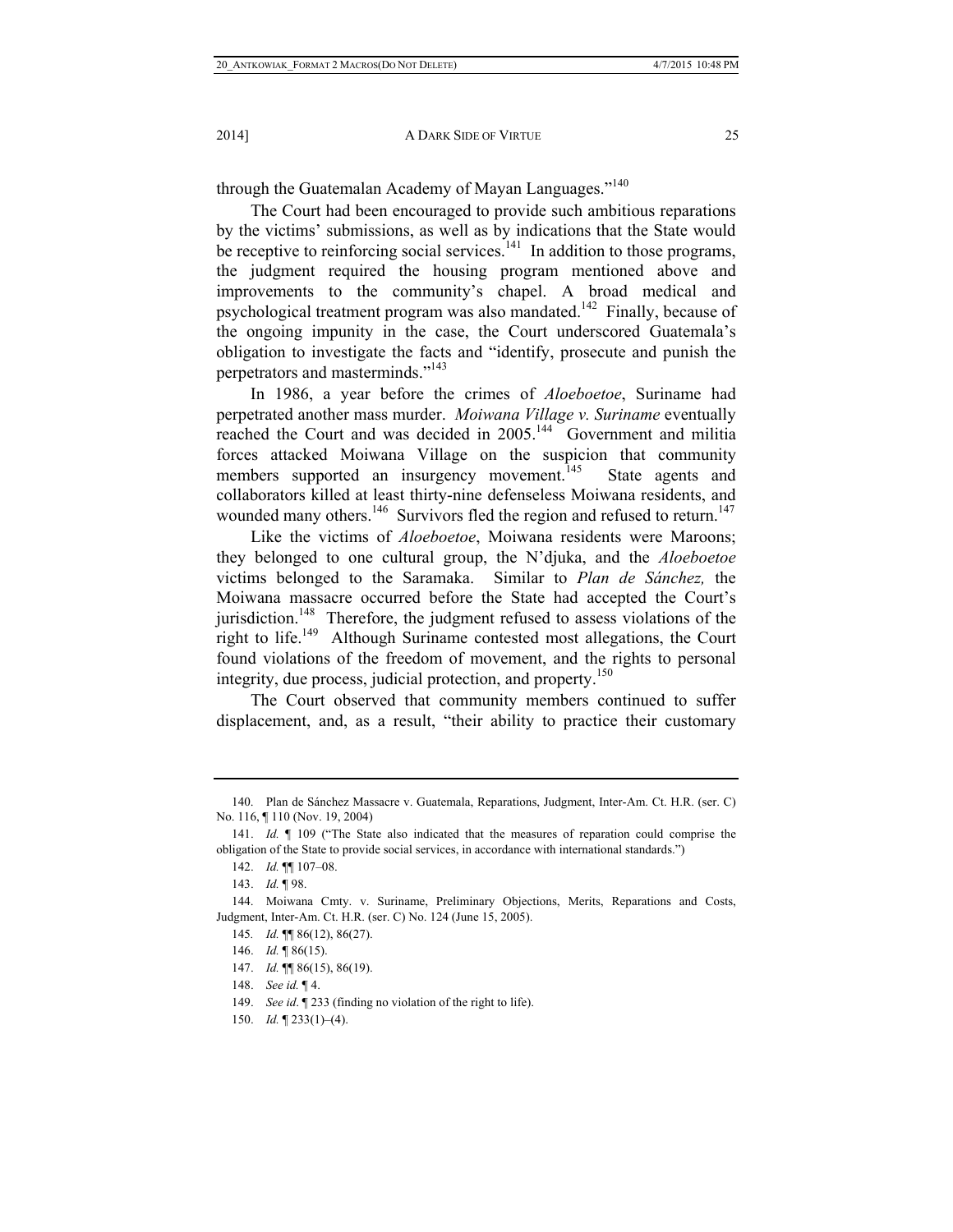means of subsistence and livelihood" was "drastically limited."151 Because of the ongoing deprivation of home and property, the Court had jurisdiction over these facts and presumed material damages of \$3,000 for each of the 130 survivors.152 "In efforts to repair the loss of [their] homes," the Court ordered another significant measure discussed below.<sup>153</sup>

The judgment called for \$10,000 per survivor for moral damages.<sup>154</sup> This assessment took into account several factors. Despite "N'djuka emphasis upon punishing offenses in a proper manner," efforts at prosecution had been obstructed by the State, and no conviction for the attack had resulted.<sup>155</sup> The reigning impunity and the N'djuka community members' inability to bury their dead produced anguish and "spirituallycaused illnesses."156 Afraid to return home, the community's connection to its traditional lands—"of vital spiritual, cultural and material importance"—was severed.<sup>157</sup>

The petitioners had also requested that Suriname "rebuild the houses in the village and construct, furnish and staff fully-equipped and functional educational and health facilities, all with the prior informed consent of the victims and with their full cooperation."158 In response, the Court ordered the establishment of a \$1.2 million fund to be directed "to health, housing and educational programs for the Moiwana community members."<sup>159</sup> In contrast to *Plan de Sánchez*, which mandated specifics about such programs without indicating a budget, *Moiwana Village* determined the fund's total amount and then set up a committee to decide how precisely to deploy those resources. The implementation committee was composed of three members: one chosen by the victims, another by the State, and the third upon the agreement of both parties.<sup>160</sup>

At first glance, the three-person committee could represent an enhancement to the *Plan de Sánchez* methodology. There, the Court did not directly ensure the input or participation of the victims in the development programs. Also, *Moiwana*'s inclusion of a state representative—if a supportive, dedicated liaison for victims—could

- 154. *Id.* ¶ 196.
- 155. *Id.* ¶ 195(a).
- 156. *Id.* ¶ 195(b).
- 157. *Id.* ¶ 196(c).
- 158. *Id.* ¶ 199(h).
- 159. *Id.* ¶ 214.
- 160. *Id.* ¶ 215.

 <sup>151.</sup> *Id.* ¶ 186.

 <sup>152.</sup> *Id.* ¶ 187.

 <sup>153.</sup> *Id.*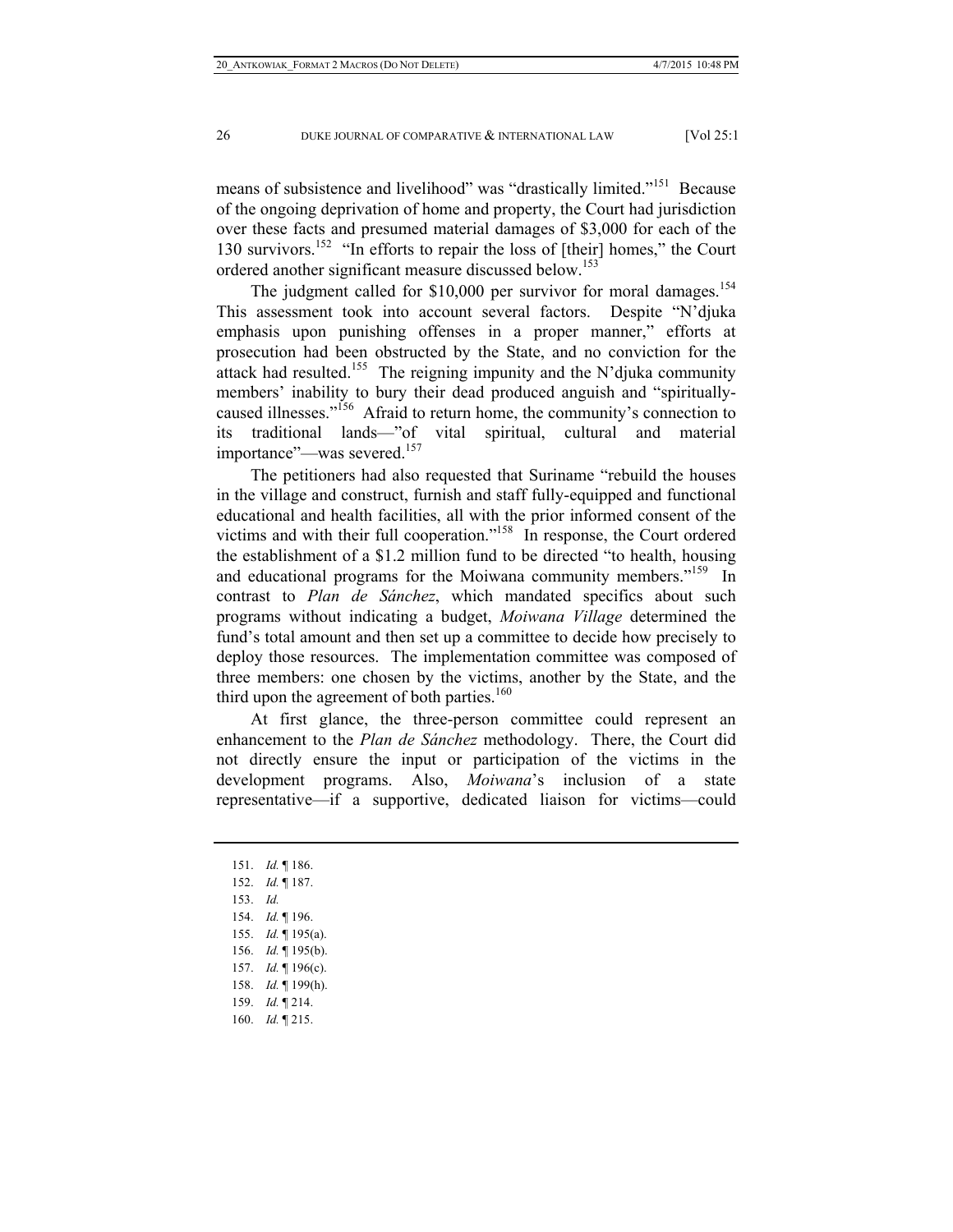facilitate negotiations with an intractable government, as Suriname had proved to be at the time. But the Court stopped short of fulfilling the petitioners' request; it did not require the community's "prior informed consent" and their "full cooperation" in any development initiative.<sup>161</sup> The three-person committees are discussed further in Part III.<sup>162</sup>

As for other measures to redress moral damage, the Court directed Suriname to investigate and prosecute, as well as to recover and deliver the remains of community members killed during the attack.<sup>163</sup> It required the State to issue an apology during a public ceremony with the N'djuka leader and high-ranking government authorities.<sup>164</sup> The Court also ordered the construction of a memorial, whose "design and location shall be decided upon in consultation with the victims' representatives. $165$  With respect to the community's traditional lands, the Court instructed the State to implement an effective mechanism for their delimitation, demarcation, and titling—all with the victims' participation and informed consent.<sup>166</sup> Thus, various *Moiwana* remedies demanded the survivors' involvement, moving away from the "top-down" approach found in judgments such as *Aloeboetoe* and *Plan de Sánchez*. Finally, as a novel form of reparation, the Court required safety guarantees for any community members who decide to return to Moiwana Village.<sup>167</sup>

At the time of the Plan de Sánchez massacre, during Guatemala's civil war, there were hundreds of other vicious attacks against indigenous peoples. The Guatemalan Army considered many communities to be the "internal enemy," supportive of guerrilla initiatives, and so conducted "scorched-earth" operations against them.<sup>168</sup> Río Negro Massacres v. *Guatemala*, a Court decision from 2012, concerned five of these brutal operations, all contemporaneous with *Plan de Sánchez*. 169 Like the killings in *Plan de Sánchez*, the *Río Negro* executions themselves fell out of the

 <sup>161.</sup> *See id.* ¶ 199.

 <sup>162.</sup> *See infra* Part III.

 <sup>163.</sup> Moiwana Cmty. v. Suriname, Preliminary Objections, Merits, Reparations and Costs, Judgment, Inter-Am. Ct. H.R. (ser. C) No. 124, ¶¶ 202–08 (June 15, 2005).

 <sup>164.</sup> *Id.* ¶ 216.

 <sup>165.</sup> *Id.* ¶ 218.

 <sup>166.</sup> *Id.* ¶¶ 209–11.

 <sup>167.</sup> *Id.* ¶ 212.

 <sup>168.</sup> Río Negro Massacre v. Guatemala, Preliminary Objections, Merits, Reparations and Costs, Judgment, Inter-Am. Ct. H.R. (ser. C) No. 250, ¶ 57 (Sept. 4, 2012); *Commission for Historical Clarification*, GUATEMALA MEMORY OF SILENCE: REPORT OF THE COMMISSION FOR HISTORICAL CLARIFICATION 17–23 (1999), *available at* http://www.aaas.org/sites/default/files/migrate/uploads/ mos\_en.pdf.

 <sup>169.</sup> *Río Negro Massacres*, Inter-Am. Ct. H.R. (ser. C) No. 250 at ¶¶ 55, 57.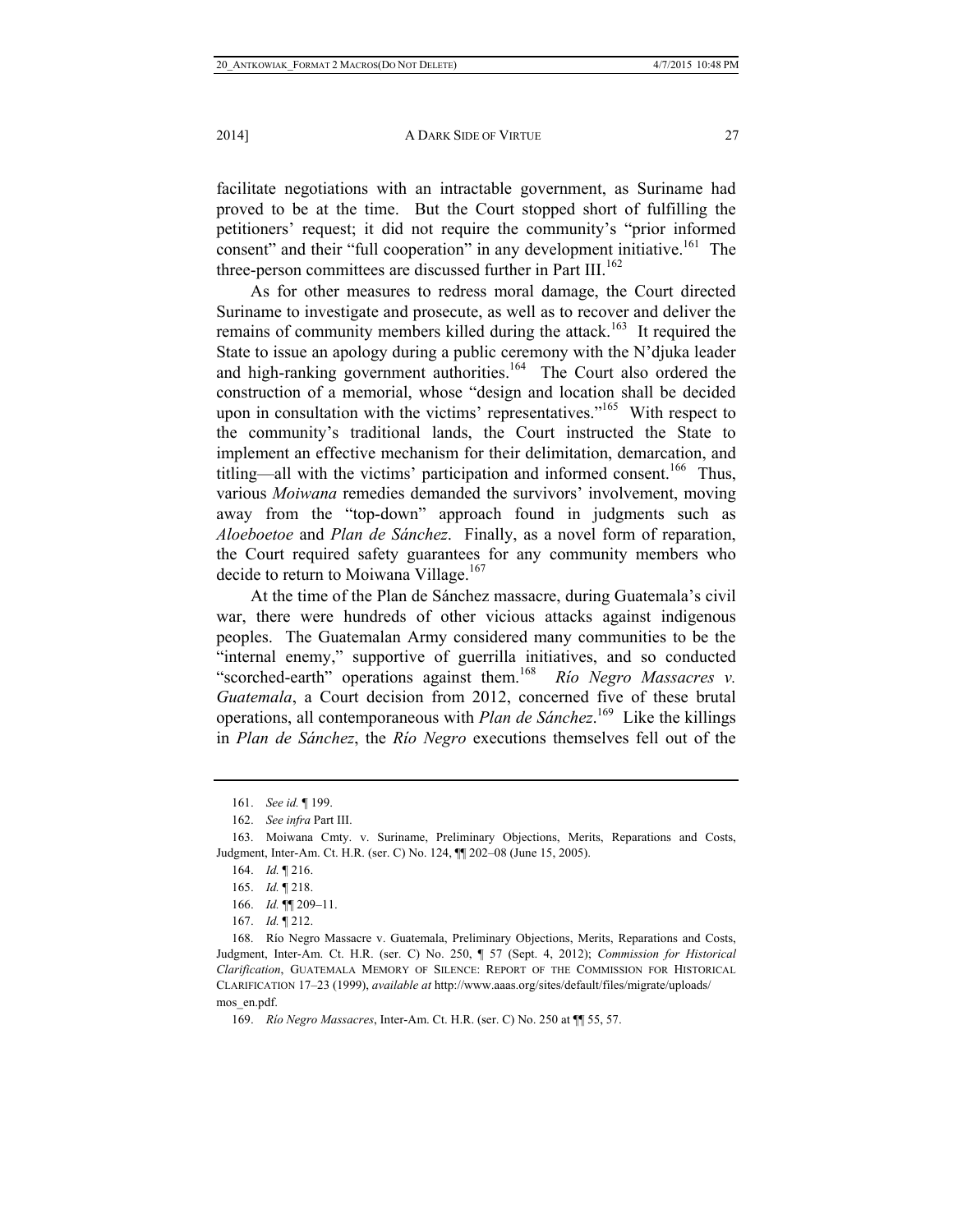Court's jurisdiction.<sup>170</sup> Still, the Court had competence over the case's continuing violations, including, among others, forced disappearances, deeply flawed criminal investigations, forced displacement, and physical and psychological impacts upon the next of kin and survivors.<sup>171</sup>

After accepting Guatemala's "partial" recognition of liability and finding several human rights violations, the Court proceeded to assess reparations.172 Like previous cases, it stressed that both collective and individual measures were necessary. $173$  The Court made the unusual decision to combine material and moral damages.<sup>174</sup> In equity, it ordered total monetary compensation according to the following parameters: \$30,000 for each victim of forced disappearance, \$15,000 for each surviving massacre victim, \$10,000 to each survivor who had a family member disappear, and an additional \$10,000 to each survivor who was a victim of slavery or involuntary servitude.<sup>175</sup> Compensation already granted to victims under Guatemala's National Reparations Program was subtracted from these amounts.

The judgment set out sweeping non-monetary remedies, most of which responded to the victims' requests.176 Like *Plan de Sánchez*, the Court insisted on prompt investigation and prosecution, $177$  as well as public recognition of responsibility, and publication of the judgment.<sup>178</sup> Both the event and the publication had to be translated into the Maya Achí language. In fact, many of the measures contemplated the Mayan worldview. When ordering the identification and return of remains, the Court opined that such steps would help close "the mourning process" and "contribute to the reconstruction of [the Maya Achí's sense of] cultural integrity."<sup>179</sup> Further,

 176. Still, certain details requested by petitioners were omitted by the Court, and other measures were refused entirely. *See id*. ¶¶ 293–95.

177. The Court's requirements on this subject are very demanding and specific. *See id*. ¶ 257.

 178. *See id*. ¶ 275 (holding Guatemala "must reproduce the official summary of this Judgment in Spanish and in the Maya Achí language, and distribute it, in coordination with the representatives, in the communities in the department of Baja Verapaz. The distribution must be carried out within one year term, with a print run of at least 1,500 copies.").

 179. *Id*. ¶ 265; *see also id*. ¶ 269 (ordering that "the State implement, through the institutions that it considers suitable for this purpose, within one year, a genetic information bank to safeguard the information, on the one hand, of the osseous remains that are found and exhumed and, on the other, of

<sup>170</sup>*. Id*. ¶ 39.

 <sup>171.</sup> *Id*. ¶ 38.

 <sup>172.</sup> *Id*. ¶¶ 17, 245–248.

 <sup>173.</sup> *See id.* ¶ 272.

 <sup>174.</sup> *Id*. ¶ 309; *see also* YATAMA v. Nicaragua, Preliminary Objections, Merits, Reparations and Costs, Judgment, Inter-Am. Ct. H.R. (ser. C) No. 127, ¶ 248 (June 23, 2005) (combining "pecuniary and non-pecuniary damage" into a single amount).

 <sup>175.</sup> *Rio Negro Massacres*, Inter-Am. Ct. H.R. (ser. C) No. 250, ¶ 309.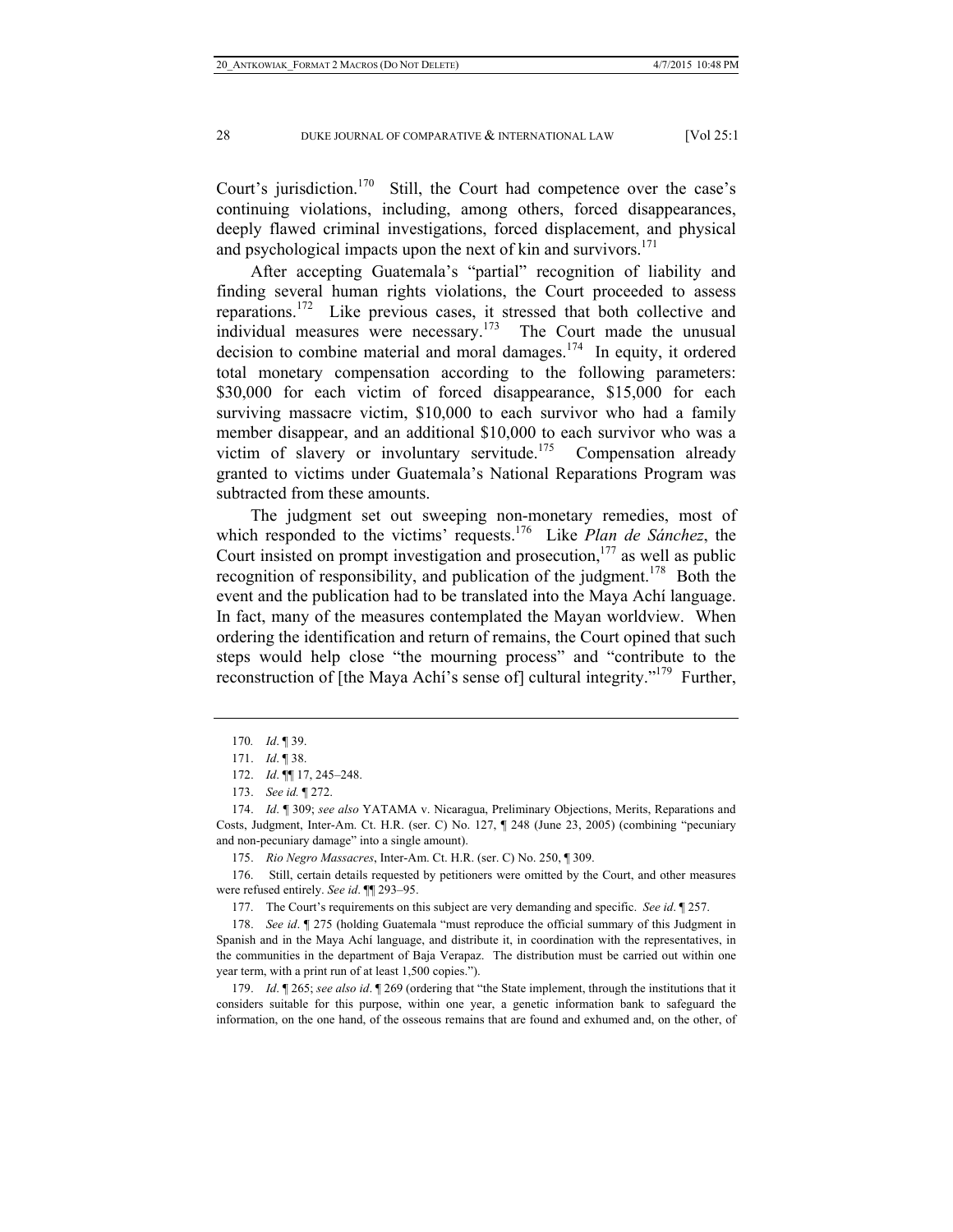the State was obligated to cover funeral costs "in agreement with the next of kin . . . [and while] respecting their beliefs."<sup>180</sup>

The judgment even called for a program "for the rescue, promotion, dissemination and conservation of . . . ancestral customs and practices, based on the values, principles and philosophies of the Maya Achí people."181 This initiative "must be designed and executed with the active participation of the members of the Río Negro community" and their representatives.182 Also noteworthy, the Court mandated medical and psychological treatment consonant with indigenous medicine and customary practices.<sup>183</sup>

The reparations did not stop there. The victims had requested the building of a museum to "honor the memory of the numerous victims of the internal armed conflict."<sup>184</sup> Before the judgment, Guatemala had indicated that it would agree to the museum. The Court approved, expressing its satisfaction with the State's commitment.

Finally, the Court turned its attention to the case's displaced communities. The Guatemalan government had relocated many Río Negro survivors to the Pacux settlement.<sup>185</sup> But the Court observed that the living conditions in Pacux have not allowed its inhabitants to return to their traditional economic activities. Instead, they have had to participate in economic activities that have not provided them with a stable income, and this has also contributed to the disintegration of the social structure and the cultural and spiritual life of the community.<sup>186</sup>

In light of the "precarious living conditions" in Pacux, the judgment ordered that the State build or improve: the health center's resources, nutrition programs, roads, affordable electrical service, water, drainage and sewage systems, and schools, including "the establishment of a bilingual, Spanish and Maya Achí, high school education program."<sup>187</sup> No sum was specified for these purposes.

183. *Id*. ¶ 289. But see my comments on this point *infra* Part III.

184. *Id*. ¶ 279.

the next of kin of the persons who were presumably executed or disappeared during the acts perpetrated in the context of the massacres of the community of Río Negro.").

 <sup>180.</sup> *Id*. ¶ 270.

 <sup>181.</sup> *Id*. ¶ 285.

 <sup>182.</sup> *Id*.

 <sup>185.</sup> *Id*. ¶ 83–84.

 <sup>186.</sup> *Id*. ¶ 183.

 <sup>187.</sup> *Id*. at ¶ 284.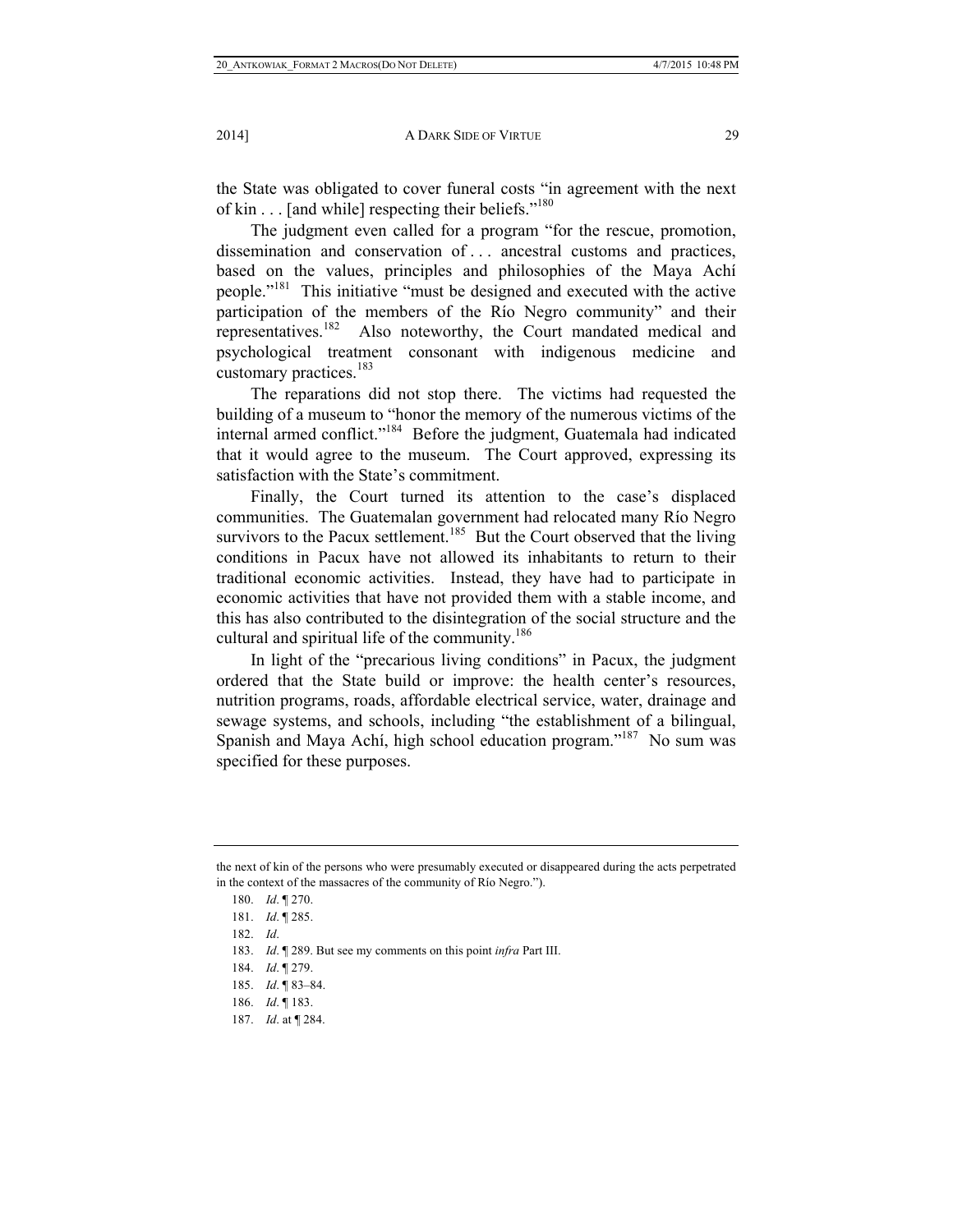#### 2. Lands and Natural Resources

In 2001, the Inter-American Court issued its leading judgment on indigenous land rights, *Mayagna (Sumo) Awas Tingni v. Nicaragua*. 188 The State had granted a logging company concessions to take timber from the community's traditional lands.<sup>189</sup> Despite provisions in Nicaraguan law that recognized communal properties on the Atlantic coast, the Awas Tingni lacked official title to their territory.190 The Court concluded that Article 21 of the American Convention (right to property) protected the Awas Tingni's ancestral property rights.<sup>191</sup> This ruling on an indigenous right to communal property was a first for an international human rights tribunal.<sup>192</sup> The Court also found, among other violations, that the community members' right to judicial protection was breached.<sup>193</sup>

*Awas Tingni*'s reparations set the precedent for *Moiwana*'s property remedies, discussed above. Specifically, Nicaragua was ordered to adopt in its domestic law "the legislative, administrative, and any other measures necessary to create an effective mechanism for delimitation, demarcation, and titling" of the communal lands, all "in accordance with [the Awas Tingni's] customary law, values, customs and mores."<sup>194</sup> The Court stressed that the State must ensure "full participation by the Community" in this regard.<sup>195</sup> Second, upon implementation of the mechanism, the State was required to "carry out the delimitation, demarcation, and titling of the corresponding lands"; in the interim, it needed to "abstain from any acts that might . . . affect the existence, value, use or enjoyment of the property."<sup>196</sup>

As noted earlier, the Court instructed the State to invest \$50,000 "in works or services of collective interest . . . by common agreement with the Community."197 This sum was determined in equity to redress moral

197. *Id*. ¶ 167.

 <sup>188.</sup> Mayagna (Sumo) Awas Tingni Cmty. v. Nicaragua, Merits, Reparations, and Costs, Judgment, Inter-Am. Ct. H.R. (ser. C) No. 79 (Aug. 31, 2001).

 <sup>189.</sup> *Id*. ¶ 153.

 <sup>190.</sup> *Id*. ¶¶ 103, 151.

 <sup>191.</sup> *Id*. ¶ 155.

 <sup>192.</sup> *See* S. James Anaya & Maia S. Campbell, *Gaining Legal Recognition of Indigenous Land Rights: The Story of the Awas Tingni Case in Nicaragua*, *in* HUMAN RIGHTS ADVOCACY STORIES 117, 118 (Deena R. Hurwitz & Margaret L. Satterthwaite eds., 2009); Richard J. Wilson & Jan Perlin, *The Inter-American Human Rights System: Activities from Late 2000 through October 2002*, 18 AM. U. INT. L. REV. 651, 685 (2003).

 <sup>193.</sup> *Mayagna (Sumo) Awas Tingni Cmty.*, Inter-Am. Ct. H.R. (ser. C) No. 79, ¶ 173.

 <sup>194.</sup> *Id*. ¶ 164.

 <sup>195.</sup> *Id*.

 <sup>196.</sup> *Id*.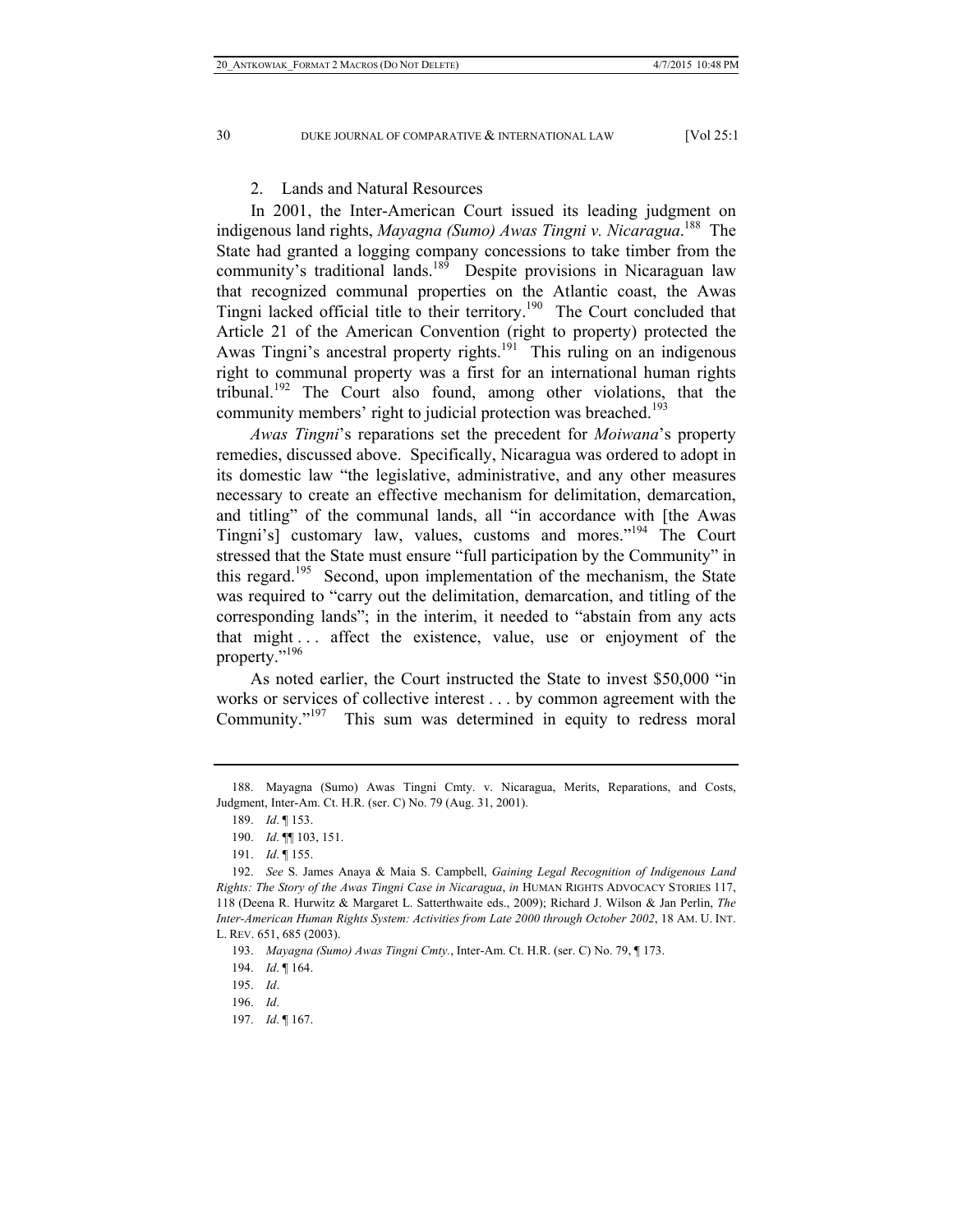damages.<sup>198</sup> The Court did not examine moral suffering in detail, only alluding to the Awas Tingni's difficult situation "due to lack of delimitation, demarcation, and titling of their communal property."199

The Court never determined material damages. The brief on reparations was filed twelve days late; the Court considered the delay unreasonable and rejected the submission.<sup>200</sup> The brief, prepared by the Awas Tingni community's attorneys, requested a separate reparations phase to allow for the presentation of evidence and expert testimony.<sup>201</sup> It also set out a "preliminary declaration" that outlined substantial moral and material damages.<sup>202</sup> For its part, the State had maintained that the concession had not led to the harm of community lands.<sup>203</sup> Unfortunately, the Court refused to assess these significant claims and arguments.

Three cases against Paraguay—*Yakye Axa Community, Sawhoyamaxa Indigenous Community,* and *Xákmok Kásek Indigenous Community* concerned displaced indigenous communities who had been unable to reclaim their traditional lands owing to flawed administrative procedures.<sup>204</sup> Incapable of practicing customary modes of subsistence in temporary settlements, these communities endured harrowing living conditions.<sup>205</sup> In each case, the Court found violations of the rights to life, due process, judicial protection, and property, among others. With respect to the right to life, *Yakye Axa* held that the community members' right to *vida digna*

 202. *Id*. ¶ 7. The brief requested \$500,000 for "lost economic opportunities", as the community had been unable to develop their land as they wished owing the insecurity of their property rights. *Id*. ¶ 26. It also claimed "at least \$50,000" for illegal logging damages, and \$200,000 in compensation for lands unlawfully taken by private parties. *Id*. ¶¶ 27–28.

 203. *See Mayagna (Sumo) Awas Tingni Cmty.*, Inter-Am. Ct. H.R. (ser. C) No. 79, ¶ 160(a) (claiming "execution of the logging activity derived from the concession granted to SOLCARSA did not begin, . . . However, the corporation did in effect cause damage to the forest in the area of Cerro Wakambay, through illegal felling of trees outside the area of the logging concession granted to it. The illegal action by SOLCARSA, which was external to the concession, was a private action not linked to any governmental permissiveness, and which was punished by the State authorities.").

 204. *See generally* Yakye Axa Indigenous Cmty. v. Paraguay, Merits, Reparations, and Costs, Judgment, Inter-Am. Ct. H.R. (ser. C) No. 125 (June 17, 2005); Sawhoyamaxa Indigenous Cmty. v. Paraguay, Merits, Reparations, and Costs, Judgment, Inter-Am. Ct. H.R. (ser. C) No. 146 (Mar. 29, 2006); Xákmok Kásek Indigenous Cmty. v. Paraguay, Merits, Reparations, and Costs, Judgment, Inter-Am. Ct. H.R. (ser. C) No. 214 (Aug. 24, 2010).

 205. *See, e.g.*, *Yakye Axa Indigenous Cmty*. Inter-Am. Ct. H.R. (ser. C) No. 125; *Xákmok Kásek Indigenous Cmty.*, Inter-Am. Ct. H.R. (ser. C) No. 214, ¶ 337(3)–(4); *Sawhoyamaxa Indigenous Cmty.*, Inter-Am. Ct. H.R. (ser. C) No. 146, ¶ 178.

 <sup>198.</sup> *Id*.

 <sup>199.</sup> *Id*.

<sup>200</sup>*. Id*. ¶ 159.

 <sup>201.</sup> *See* Reparations Brief of the Awas Tingni Community, ¶ 6, Mayagna (Sumo) Awas Tingni Cmty. v. Nicaragua, Merits, Reparations, and Costs, Judgment, 2001 Inter-Am. Ct. H.R. (ser. C) No. 79 (Aug. 31, 2001) (copy provided by the Inter-American Court's Secretariat and on file with author).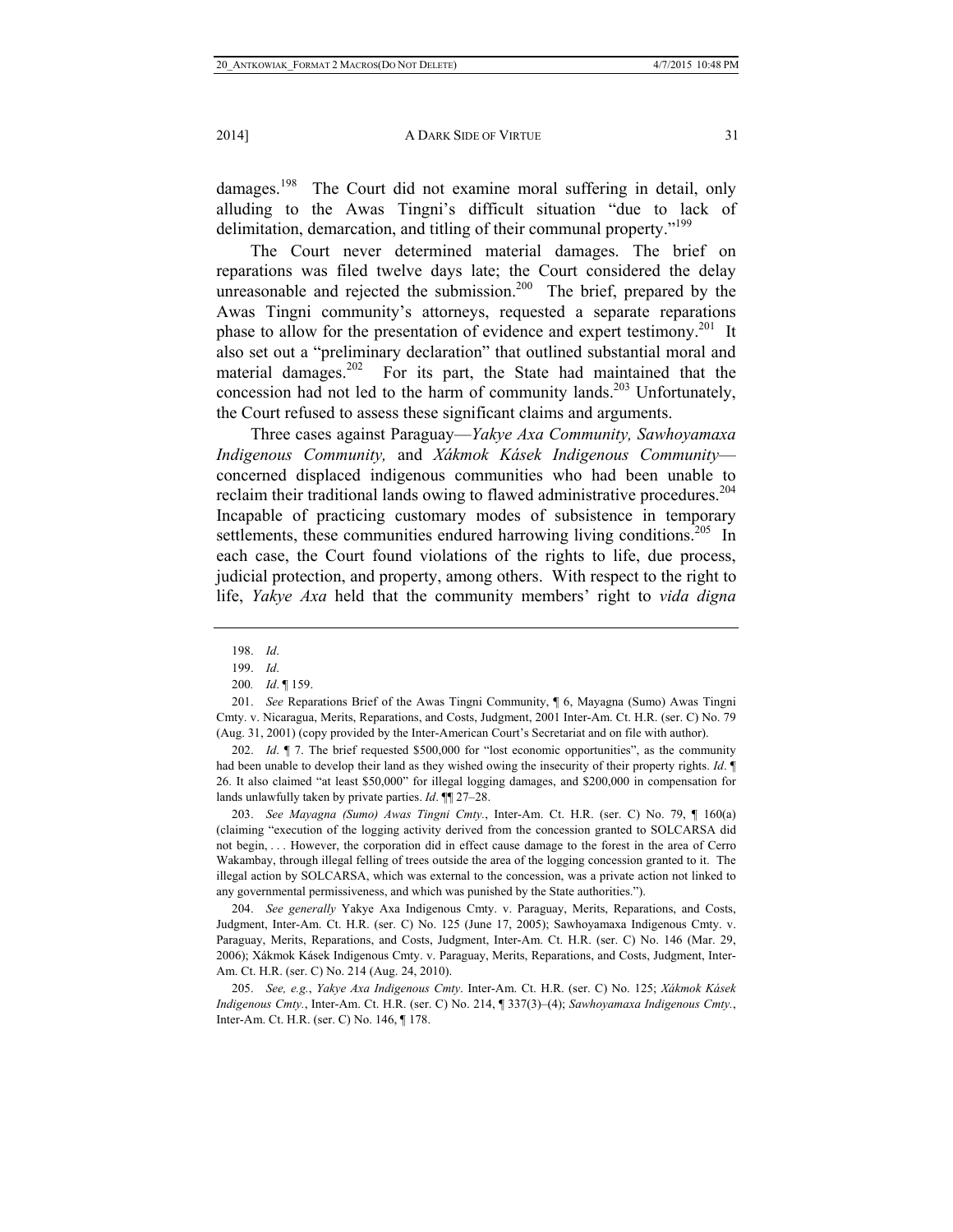(officially translated in the judgment as "decent life") was breached, owing to abysmal conditions in the settlements.206 *Xákmok Kásek* concluded that Paraguay was responsible for two separate right-to-life violations: the first for infringing the *vida digna* of the entire community, like *Yakye Axa*, and the second for not acting to prevent thirteen deaths, which were traced to the settlement's health conditions.207 In *Sawhoyamaxa*, the Court held the State responsible for nineteen such deaths, most of them children of the community.208 Unaccountably, *Sawhoyamaxa* did not declare a distinct violation of *vida digna.* 

The Court took a similar approach to material damages in all three judgments. In compensation for the numerous efforts conducted before national authorities to recover the lands, the Court awarded sums in equity to be delivered to each community's leaders.<sup>209</sup> However, it declined to consider lost earnings of the communities, or the substantial "effect that not having possession of their traditional habitat has had on [their] *cosmovision* and on [their] members."<sup>210</sup>

As for moral damages, the judgments again ordered development funds "as compensation for the non-pecuniary damage" suffered by the communities. $21\hat{1}$  The Court required roughly comparable amounts to be invested in educational, housing, agricultural, and health projects. $212$ Three-member committees, described above, were charged with program implementation.<sup>213</sup> However, in all three cases, petitioners had demanded a stronger role for community members in project design and execution.<sup>214</sup>

 <sup>206.</sup> *Yakye Axa Indigenous Cmty.,* Inter-Am. Ct. H.R. (ser. C) No. 125, ¶ 176.

 <sup>207.</sup> *Xákmok Kásek Indigenous Cmty.,* Inter-Am. Ct. H.R. (ser. C) No. 214, ¶ 337(3)–(4).

 <sup>208.</sup> *Sawhoyamaxa Indigenous Cmty.*, Inter-Am. Ct. H.R. (ser. C) No. 146, ¶ 178.

 <sup>209.</sup> However, the sums vary significantly. *Yakye Axa Indigenous Cmty.*, Inter-Am. Ct. H.R. (ser. C) No. 125, ¶ 195 (awarding \$45,000 for the Yakye Axa community); *Xákmok Kásek Indigenous Cmty.*, Inter-Am. Ct. H.R. (ser. C) No. 214, ¶ 317–18 (awarding \$10,000 for the Xákmok Kásek); *Sawhoyamaxa Indigenous Cmty.*, Inter-Am. Ct. H.R. (ser. C) No. 146, ¶ 218 (only awarding \$5,000 to the Sawhoyamaxa).

 <sup>210.</sup> *See Xákmok Kásek Indigenous Cmty.*, Inter-Am. Ct. H.R. (ser. C) No. 214, ¶ 316–18 (noting the request to take into the account the cosmovision of the community, yet granting compensation only for "travel-related expenditure"); *see also Yakye Axa Indigenous Cmty.*, Inter-Am. Ct. H.R. (ser. C) No. 125, ¶¶ 190–91, 194–95 (noting the request for compensation due to lost earnings, yet only granting compensation for travel expenses).

 <sup>211.</sup> *E.g*., *Xákmok Kásek Indigenous Cmty.*, Inter-Am. Ct. H.R. (ser. C) No. 214, ¶ 323.

 <sup>212.</sup> *Yakye Axa Indigenous Cmty.*, Inter-Am. H.R. (ser. C) No. 125, ¶ 205 (\$950,000); *Sawhoyamaxa Indigenous Cmty.*, Inter-Am. Ct. H.R. (ser. C) No. 146, ¶ 224 (\$1,000,000); *Xákmok Kásek Indigenous Cmty.*, Inter-Am. Ct. H.R. (ser. C) No. 214, ¶ 323 (\$700,000).

 <sup>213.</sup> *Yakye Axa Indigenous Cmty.*, Inter-Am. H.R. (ser. C) No. 125, ¶ 206; *Sawhoyamaxa Indigenous Cmty.*, Inter-Am. Ct. H.R. (ser. C) No. 146, ¶ 225; *Xákmok Kásek Indigenous Cmty.*, Inter-Am. Ct. H.R. (ser. C) No. 214, ¶ 324.

 <sup>214.</sup> *See Sawhoyamaxa Indigenous Cmty.*, Inter-Am. Ct. H.R. (ser. C) No. 146, ¶ 202(g) ("the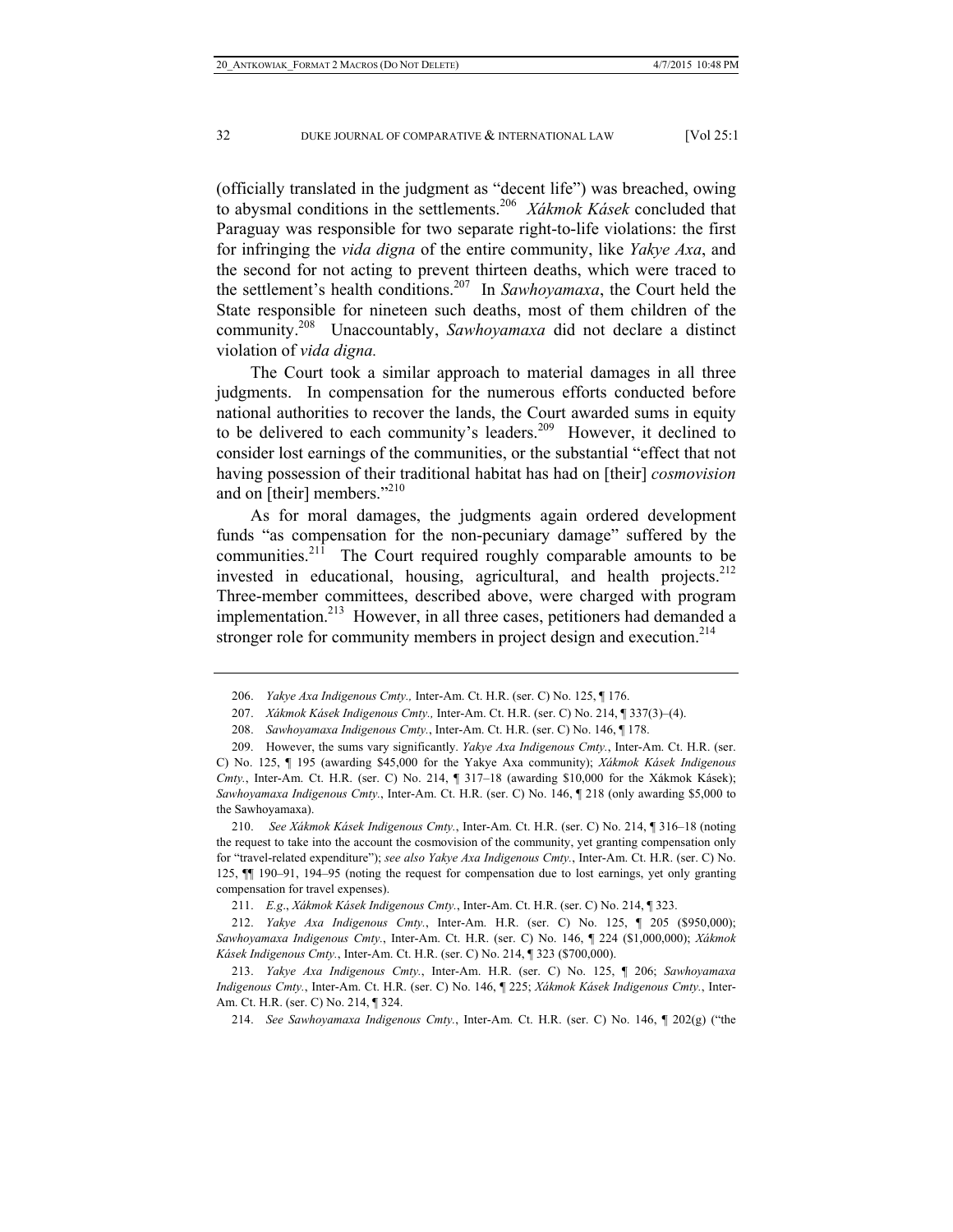In all three cases, requests were also made for individualized payments for moral damages, aside from community funds.<sup>215</sup> Nevertheless, *Yakye Axa* called for only collective monetary and nonmonetary remedies.<sup>216</sup> In *Sawhoyamaxa*, the Court ordered payment of \$20,000 for each of the 17 community members whose death was attributed to the State.<sup>217</sup> *Xákmok Kásek*, in a new formulation, required Paraguay to pay \$260,000 to "the leaders of the Xákmok Kásek Community" so that, "pursuant to their customs and traditions, they distribute the amounts due to each of the [thirteen] family members of the individuals who died or invest the money as they see fit. $1218$  That is, rather than paying \$20,000 directly to the next of kin, community leaders were authorized to distribute the funds.<sup>219</sup> From an individual rights perspective, these orders are troubling, especially if the payments are not distributed in an equitable fashion.<sup>220</sup>

On the other hand, the non-monetary remedies granted by the Court were generous in the Paraguayan cases. All three decisions ordered: the prompt return of ancestral territories; the creation of "an effective mechanism for indigenous peoples' claims to ancestral lands"; the provision of medical, nutritional, educational, and other basic services while the communities remain landless; and the publication and dissemination of the judgments.221 Also of interest, both *Sawhoyamaxa*  and *Xákmok Kásek* required the establishment of a registration and documentation program, as many community members had not been

implementation of which [development] programs must be previously consented to by the interested parties and must adjust to their customs"); *Yakye Axa Indigenous Cmty.*, Inter-Am. Ct. H.R. (ser. C) No. 125, ¶ 197(c) (holding that "[development fund] implementation will require prior consent by those involved, in accordance with their practices and customs"); Xákmok Kásek Community's Brief containing Pleadings, Motions, and Evidence, Part IV (copy provided by the Inter-American Court's Secretariat and on file with author).

 <sup>215.</sup> *Yakye Axa Indigenous Cmty.*, Inter-Am. Ct. H.R. (ser. C) No. 125, ¶ 197(c); Sawhoyamaxa Community's Brief containing Pleadings, Motions, and Evidence, Part IV, *available at* http://www.corteidh.or.cr/casos.cfm; Xákmok Kásek Community's Brief containing Pleadings, Motions, and Evidence, Part IV (copy provided by the Inter-American Court's Secretariat and on file with author).

 <sup>216.</sup> *Yakye Axa Indigenous Cmty.*, Inter-Am. Ct. H.R. (ser. C) No. 125, ¶ 242.

 <sup>217.</sup> *Sawhoyamaxa Indigenous Cmty.*, Inter-Am. Ct. H.R. (ser. C) No. 146, ¶ 226 ("That amount must be distributed among the next of kin of the victims pursuant to the cultural practices of the Sawhoyamaxa Community.").

 <sup>218.</sup> *Xákmok Kásek Indigenous Cmty.*, Inter-Am. Ct. H.R. (ser. C) No. 214, ¶ 325.

 <sup>219.</sup> *Id*.

 <sup>220.</sup> *See infra* Part III.

 <sup>221.</sup> *Yakye Axa Indigenous Cmty.*, Inter-Am. Ct. H.R. (ser. C) No. 125, ¶¶ 211–227; *Sawhoyamaxa Indigenous Cmty.*, Inter-Am. Ct. H.R. (ser. C) No. 146, ¶¶ 229–236; *Xákmok Kásek Indigenous Cmty.*, Inter-Am. Ct. H.R. (ser. C) No. 214, ¶¶ 281–306.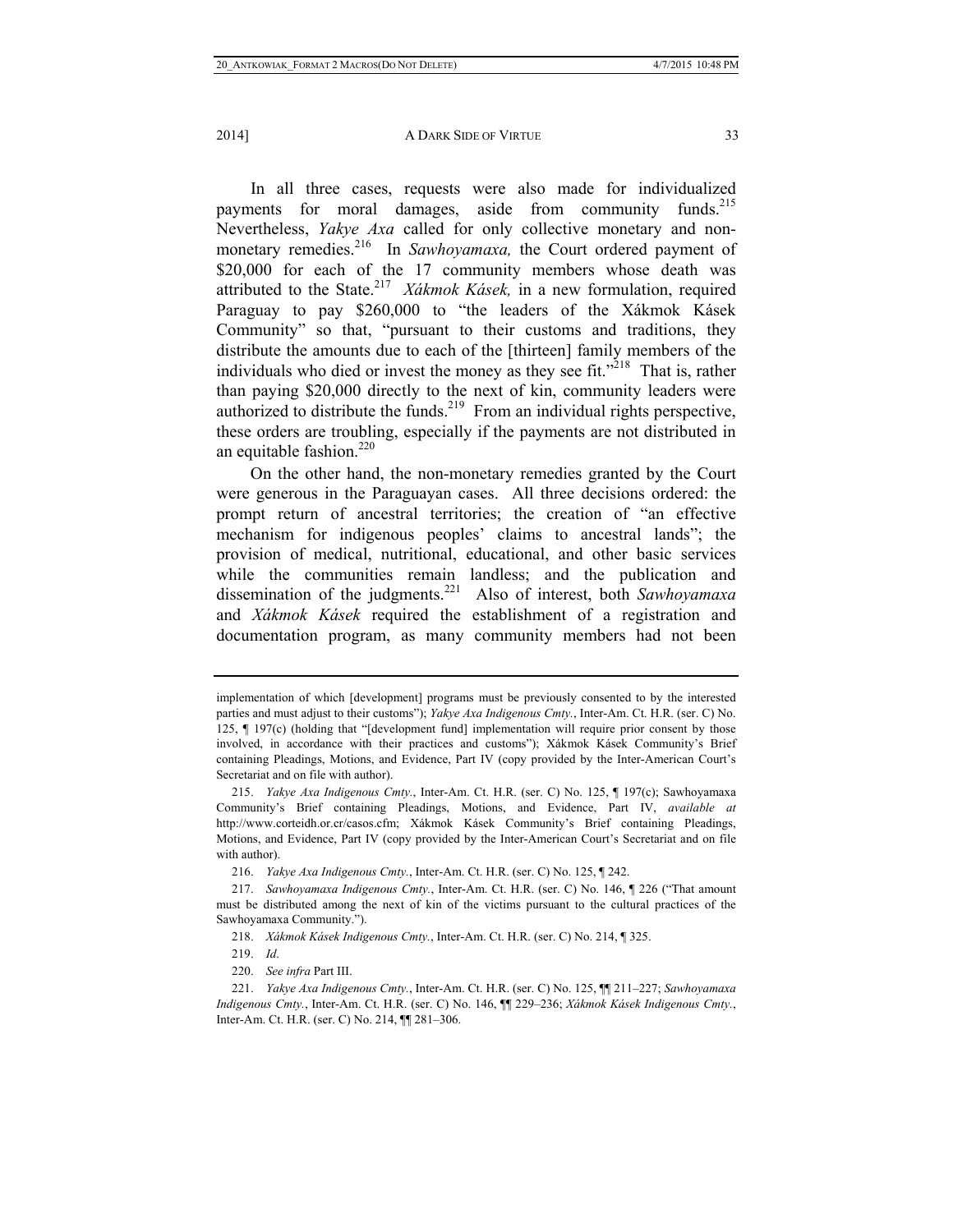registered at birth and lacked official identification.<sup>222</sup>

In 2007, the Maroons returned to the Court to litigate *Saramaka People v. Suriname*. In *Saramaka*, the Court analyzed resource extraction from communal lands to a far more detailed extent than in the *Awas Tingni* judgment. The petitioners had denounced the State's logging and mining concessions on their traditional lands—territories that nonetheless had not been officially recognized by Suriname.<sup>224</sup> In response, the Court held that Suriname should not have granted various concessions within Saramaka territory without complying with certain safeguards, including prior consultation, benefit-sharing, and impact assessments.<sup>225</sup> As a result, the Court found violations of the rights to property, juridical personality, and judicial protection.<sup>226</sup>

After assessing the evidence, the Court determined that "a considerable quantity of valuable timber was extracted" from the territory without any compensation, and the community was "left with a legacy of environmental destruction, despoiled subsistence resources, and spiritual and social problems."227 The State had also issued "small-scale" gold mining concessions within traditional Saramaka land.<sup>228</sup> By the date of the litigation, however, no gold had been mined from traditional Saramaka territory.229

For material damages, the Court ordered Suriname to pay only \$75,000 to compensate the community for the timber taken and related property damage.<sup>230</sup> The Court determined this figure "based on equitable"

 230. Saramaka People v. Suriname, Preliminary Objections, Merits, Reparations, and Costs, Judgment, Inter-Am. Ct. H.R. (ser. C) No. 172, ¶ 199 (Nov. 28, 2007).

 <sup>222.</sup> *Sawhoyamaxa Indigenous Cmty.*, Inter-Am. Ct. H.R. (ser. C) No. 146, ¶ 231; *Xákmok Kásek Indigenous Cmty.*, Inter-Am. Ct. H.R. (ser. C) No. 214, ¶ 308. In addition, both *Yakye Axa* and *Xákmok Kásek* required a public act to recognize the State's responsibility. *Yakye Axa Indigenous Cmty.*, Inter-Am. Ct. H.R. (ser. C) No. 125, ¶ 226; *Xákmok Kásek Indigenous Cmty.*, Inter-Am. Ct. H.R. (ser. C) No. 214, ¶ 297. *Sawhoyamaxa* ordered a "communication system enabling victims to contact health authorities competent to address emergency cases." *Sawhoyamaxa Indigenous Cmty.*, Inter-Am. Ct. H.R. (ser. C) No. 146, ¶ 232. Furthermore, *Xákmok Kásek* called for "a permanent healthcare center in the settlement where the Community is temporarily located," and a fine if the lands are delivered past the deadline. *Xákmok Kásek Indigenous Cmty.*, Inter-Am. Ct. H.R. (ser. C) No. 214, ¶¶ 306, 288.

 <sup>223.</sup> *See generally* Saramaka People v. Suriname, Preliminary Objections, Merits, Reparations, and Costs, Judgment, Inter-Am. Ct. H.R. (ser. C) No. 172 (Nov. 28, 2007).

 <sup>224.</sup> *Id.* ¶ 93.

 <sup>225.</sup> *Id.* ¶ 129.

 <sup>226.</sup> *Id.* ¶ 214(1)–(3).

 <sup>227.</sup> *Id*. ¶ 153.

 <sup>228.</sup> *Id*. ¶ 156.

 <sup>229.</sup> Final Written Argument of the Saramaka, ¶ 88 (July 6, 2007), *available at* http:// www.corteidh.or.cr/casos.cfm.; Brief of Pleadings, Motions and Evidence of the Saramaka, ¶ 44 (Nov. 3, 2006), *available at* http://www.corteidh.or.cr/casos.cfm.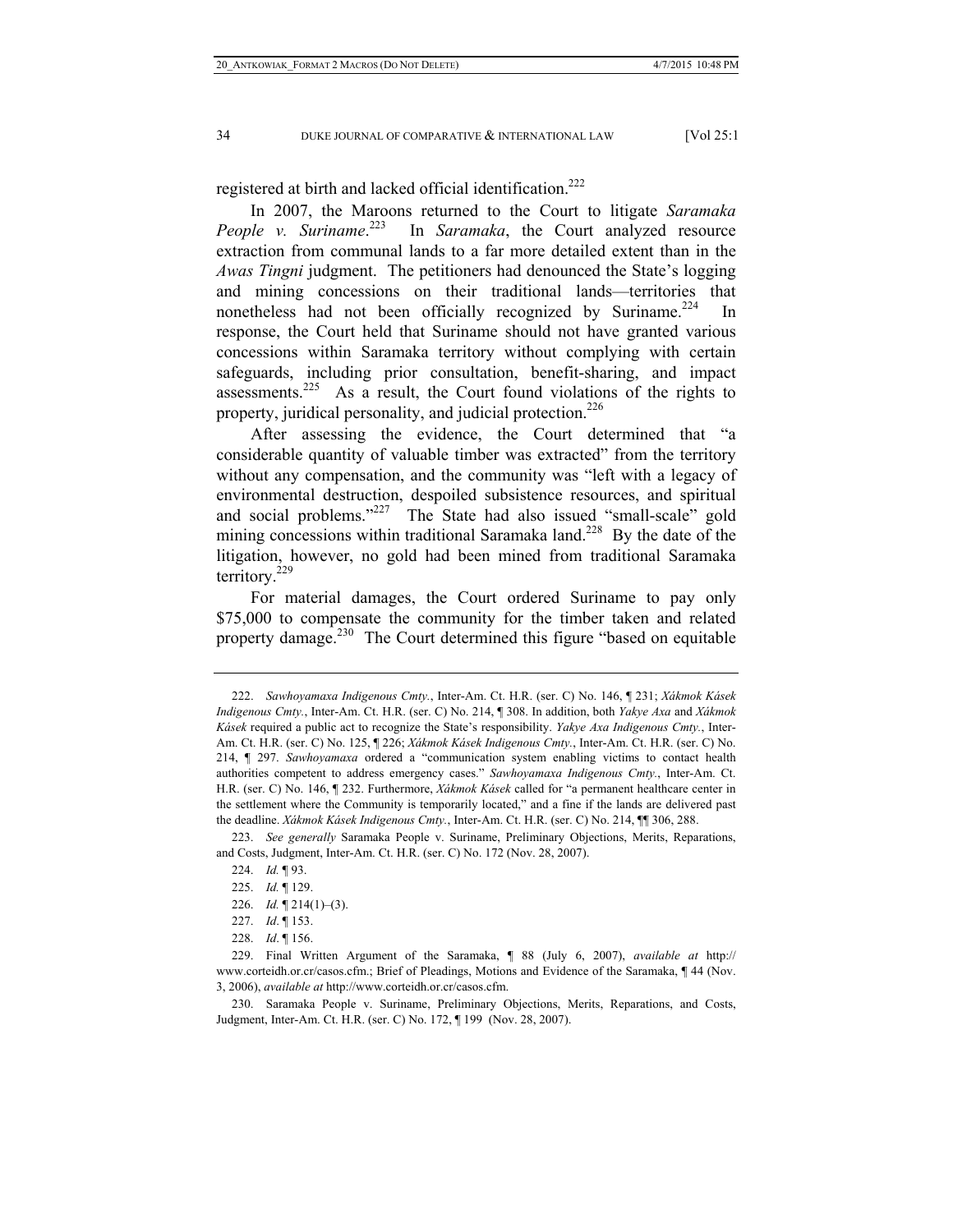grounds," without explaining its calculations further.<sup>231</sup> It added the \$75,000 to a \$600,000 community development fund, which it established to redress the "suffering and distress" of the Saramaka community.<sup>232</sup>

The community development fund, again created as a form of moral reparation, was directed by the Court "to finance educational, housing, agricultural, and health projects, as well as provide electricity and drinking water, if necessary, for the benefit of the Saramaka people. $1233$  To supervise implementation, the Court appointed a three-person committee, which "shall consult with the Saramaka people before decisions are taken and implemented."<sup>234</sup> Yet the petitioners had requested more control, urging that all development projects be "determined and implemented with the *informed participation and consent* of the Saramaka people."235

On the positive side, the Court's other remedies required significant community involvement. Suriname was directed to demarcate and grant collective title for Saramaka territory "in accordance with their customary laws, and through previous, effective and fully informed consultations with the Saramaka people."<sup>236</sup> The State was also required to grant the community legal recognition of their "collective juridical capacity . . . in accordance with their communal system, customary laws, and traditions," and adopt national legislation to give legal effect to those rights "through prior, effective and fully informed consultations with the Saramaka people."<sup>237</sup> Lastly, Suriname was ordered to publish and broadcast selections of the judgment, in both Dutch and Saramaka.<sup>238</sup>

*Kichwa Indigenous People of Sarayaku v. Ecuador*, handed down in 2012, concerned the Sarayaku, an indigenous community from the Ecuadorian Amazon.239 While the State had granted a communal property title to the Sarayaku, it had reserved a number of rights, including rights to subsurface natural resources.<sup>240</sup> Ecuador eventually signed a contract with a foreign company to start oil exploration.<sup>241</sup> The Sarayaku resisted these

- 237. *Id.* ¶ 194(c).
- 238. *Id*. ¶ 197.

 239. *See generally* Kichwa Indigenous People of Sarayaku v. Ecuador, Merits and Reparations, Judgment, Inter-Am. Ct. H.R. (ser. C) No. 245 (June 27, 2012).

240. *Id*. ¶ 62.

241. *Id*. ¶ 64.

 <sup>231.</sup> *Id*.

 <sup>232.</sup> *Id*. ¶ 200–01.

 <sup>233.</sup> *Id*. ¶ 201.

 <sup>234.</sup> *Id*. ¶ 202.

 <sup>235.</sup> *Id*. ¶ 192 (emphasis added).

 <sup>236.</sup> *Id*. ¶ 194.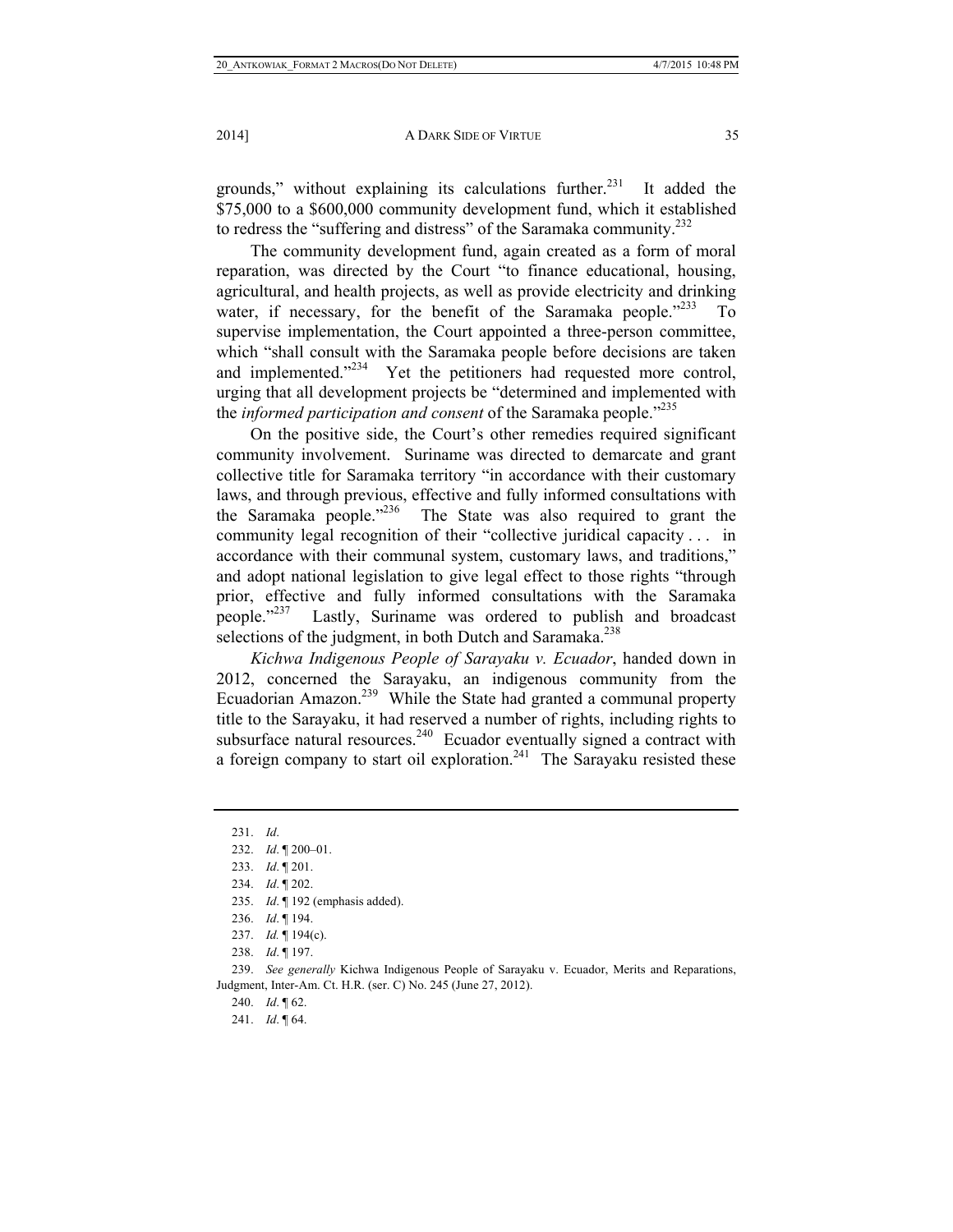activities, which damaged their lands and threatened their way of life.<sup>242</sup> The Court found breaches of the rights to collective property, life, personal integrity, due process, and judicial protection.<sup>243</sup>

*Sarayaku* replicated *Saramaka*'s disappointing material damages. The judgment granted the community only \$90,000 for environmental damage—including the "destruction" of Sarayaku forests—"suspension of production activities," and expenses such as travel and legal costs.<sup>244</sup> The Court preferred to allocate far more value, \$1,250,000, to the community development fund for "the suffering caused to the People and to their cultural identity."245 Notably, the Court loosened its paternalistic methodology in *Sarayaku*, declaring that the fund "may be invested as the People see fit, in accordance with its own decision-making mechanisms and institutions."<sup>246</sup> It is true that the Court found it necessary to offer guidance, suggesting "educational, cultural, food security, health care and eco-tourism development projects."<sup>247</sup> Nevertheless, for the first time, full discretion was given to the community, and the three-person implementation committee was finally abandoned.

*Sarayaku* also required a series of demanding equitable remedies, including the removal of explosives left throughout the territory, as well as other cleanup and reforestation measures.<sup>248</sup> In addition, Ecuador was instructed to "implement effectively the right to prior consultation" of indigenous peoples, ensure "the participation of the communities themselves" in legislative and administrative reform, train government officials on indigenous rights, and conduct a public acceptance of liability "in the presence of senior State officials and [community] members" in Kichwa and Spanish. Finally, the State was ordered to broadcast, "through a radio station with widespread coverage in the southeastern Amazonian region, the official summary of the Judgment, in Spanish, Kichwa and other indigenous languages of this subregion."249

3. Political Rights

In *YATAMA v. Nicaragua*, an indigenous organization's candidates

 242. *Id.* ¶¶ 92–123. 243. *Id*. ¶ 341. 244. *Id.* ¶¶ 313, 316. 245. *Id.* ¶ 323. 246. *Id.* 247. *Id*. 248. *Id.* ¶¶ 289–308. 249. *Id.*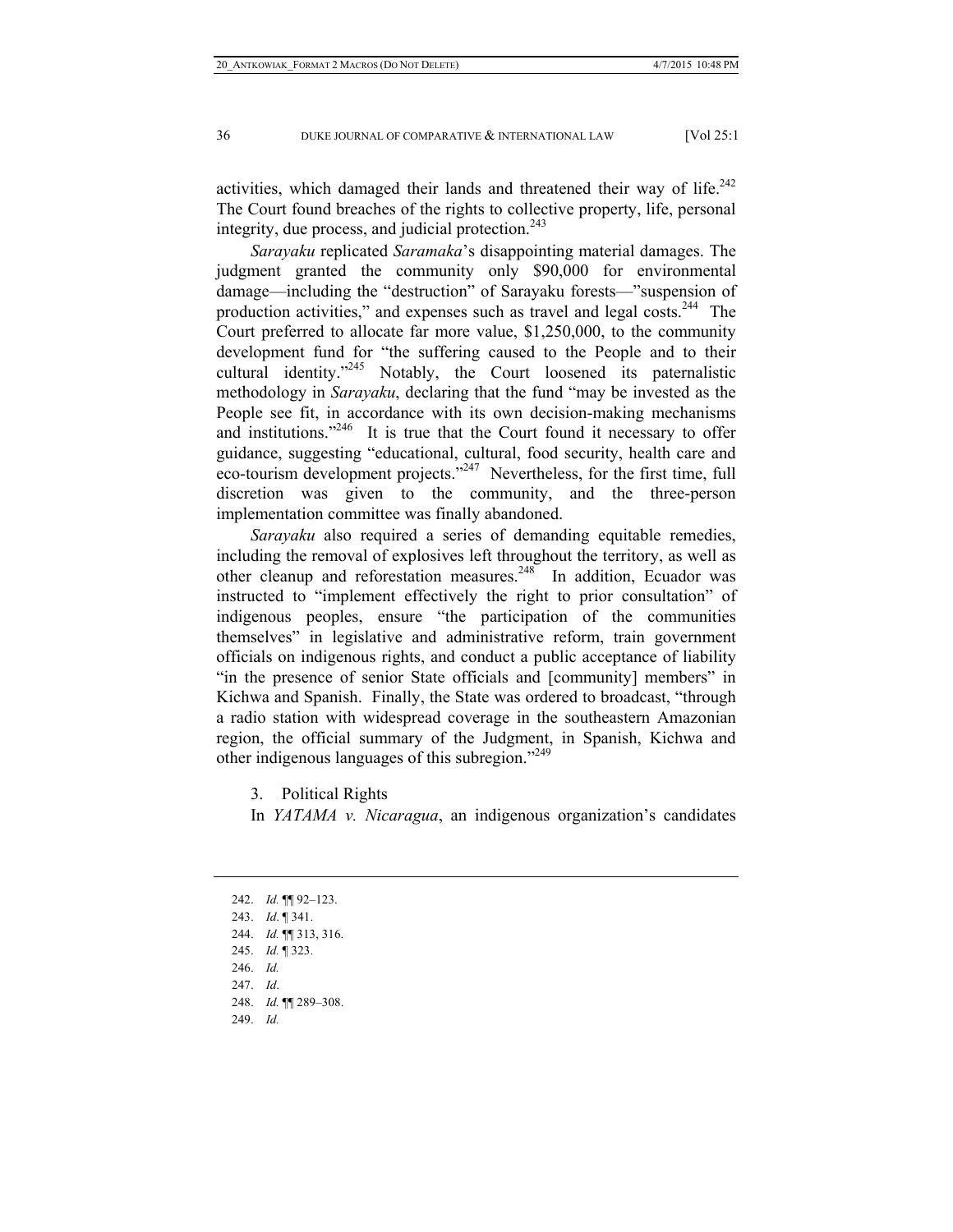were denied participation in municipal elections.<sup>250</sup> The Court found that the State's electoral laws placed discriminatory restrictions upon the candidates' political rights.<sup>251</sup> The candidates had also been unjustly prevented from contesting their exclusion through national tribunals.<sup>252</sup> According to the Court, then, Nicaragua violated the petitioners' political and due process rights, as well as their right to equality.<sup>253</sup>

Assessing documentation and testimony, the Court observed that the candidates had incurred various expenses during the electoral campaign. It refused to compensate loss of earnings, however, because "they do not have a causal relationship with the violations declared in the judgment."<sup>254</sup> As for moral damages, the Court recognized that selection as a political candidate signifies "a great honor among the members of the indigenous and ethnic communities of the Atlantic Coast."<sup>255</sup> When unjustly excluded from the elections, the candidates felt "frustration" at being unable to represent their communities, and concluded that the treatment was owed to discriminatory motives.<sup>256</sup>

In compensation for both material *and* moral damages, the Court ordered that the State pay \$80,000 to the YATAMA organization, "which should distribute it as appropriate. $1257$  Thus, while the Court determined that dozens of individuals were victims of rights violations, and petitioners had requested both individual and group remedies, it only awarded reparations to the collectivity. For its part, YATAMA was charged with the daunting—and judicial—task of disaggregating economic and moral damages. The judgment's non-monetary remedies were also of a collective, or societal, character. The Court ordered legislative reforms to eliminate discriminatory effects.<sup>258</sup> The decision was also to be published and broadcast on radio in the languages spoken on Nicaragua's Atlantic Coast: Spanish, Miskito, Sumo, Rama, and English.<sup>259</sup>

255. *Id.* ¶ 246.

 <sup>250.</sup> *See generally* YATAMA v. Nicaragua, Preliminary Objections, Merits, Reparations and Costs, Judgment, Inter-Am. Ct. H.R. (ser. C) No. 127 (June 23, 2005).

 <sup>251.</sup> *Id.* ¶ 229.

 <sup>252.</sup> *Id.* ¶ 176.

 <sup>253.</sup> *Id.* ¶ 275.

 <sup>254.</sup> *Id.* ¶ 245.

 <sup>256.</sup> *Id.* ¶ 247.

 <sup>257.</sup> *Id.* ¶ 248.

 <sup>258.</sup> *Id.* ¶¶ 252–259.

 <sup>259.</sup> *Id.* ¶ 253.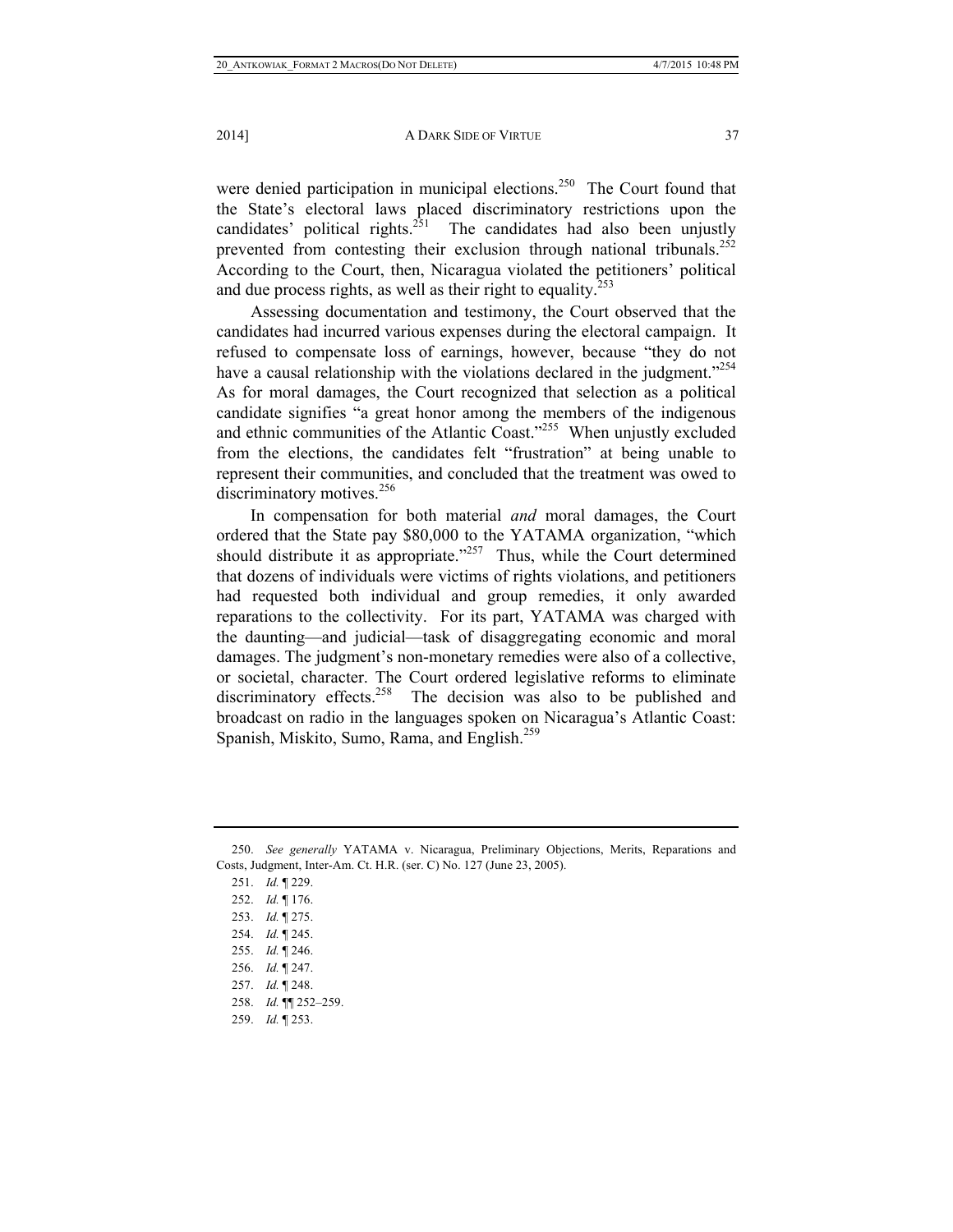C. Cases Involving "Single" Victims<sup>260</sup>

Mirroring Latin America's tumultuous modern history, the Court has heard numerous cases of forced disappearances, extrajudicial executions, torture, rape, and discrimination. These crimes have victimized many indigenous individuals and their families.<sup>261</sup> This section begins the review with *López-Álvarez v. Honduras*, 262 a 2006 judgment about a Garifuna leader's freedom of expression and right to equality.<sup>263</sup>

1. Cultural Discrimination

López-Álvarez endured coercion to self-incriminate, inhuman treatment, detention for over six years in abysmal conditions—despite never having been convicted—and a prohibition from speaking his Garifuna language while in prison. Consequently, the Court found violations of his rights to personal integrity, liberty, equality, due process, and judicial protection, as well as his freedom of expression.<sup>264</sup>

The Court granted López-Álvarez  $$25,000$  in lost wages.<sup>265</sup> His family members were awarded \$10,000 for various expenses.<sup>266</sup> As for non-pecuniary damages, despite considering the varied abuses suffered by López-Alvarez, the Court only ordered the payment of  $$15,000.<sup>267</sup>$  It granted lesser amounts to certain family members, who were considered victims in their own right.<sup>268</sup>

The equitable remedies also dashed the petitioners' hopes. The Court called for a criminal investigation, improved detention conditions in

 <sup>260.</sup> For convenience, the Article refers to this category as "single victims," although the cases may actually involve several victims—generally, the principal victim and his or her family members.

 <sup>261.</sup> The judgment in *Gudiel-Álvarez v. Guatemala*, concerning twenty-six victims of forced disappearance, mentions that perhaps two victims belonged to indigenous communities. Gudiel-Álvarez v. Guatemala, Merits, Reparations, and Costs, Judgment, Inter-Am. Ct. H.R. (ser. C) No. 253, ¶ 189 (Nov. 20, 2012). But this was not a salient aspect of the case, nor were the remedies ordered specific to indigenous peoples. As a result, I omit this judgment from the present study.

 <sup>262.</sup> López-Álvarez v. Honduras, Merits, Reparations, and Costs, Judgment, Inter-Am. Ct. H.R. (ser. C) No. 141 (Feb. 1, 2006).

 <sup>263.</sup> According to the Court, "[t]he Garifunas are afro descendents mixed with indigenous people, whose origin goes back to the XVIII century and whose Honduran villages were developed in the North Coast of the Atlantic littoral region. Their economy is based on, among others, traditional fishing, cattle raising, the cultivation or rice, banana, and yucca, and the traditional production of fishing instruments. Male polygamy is admissible within the Garifuna culture. The Garifunas, as an ethnic minority, have their own culture, which has had great influence of the development of the Honduran culture." *Id.* ¶ 54(1).

 <sup>264.</sup> *Id.* ¶ 225.

 <sup>265.</sup> *Id.* ¶ 194.

 <sup>266.</sup> *Id.* ¶ 195.

 <sup>267.</sup> *Id.* ¶ 202.

 <sup>268.</sup> *Id.* (having suffered violations to their personal integrity).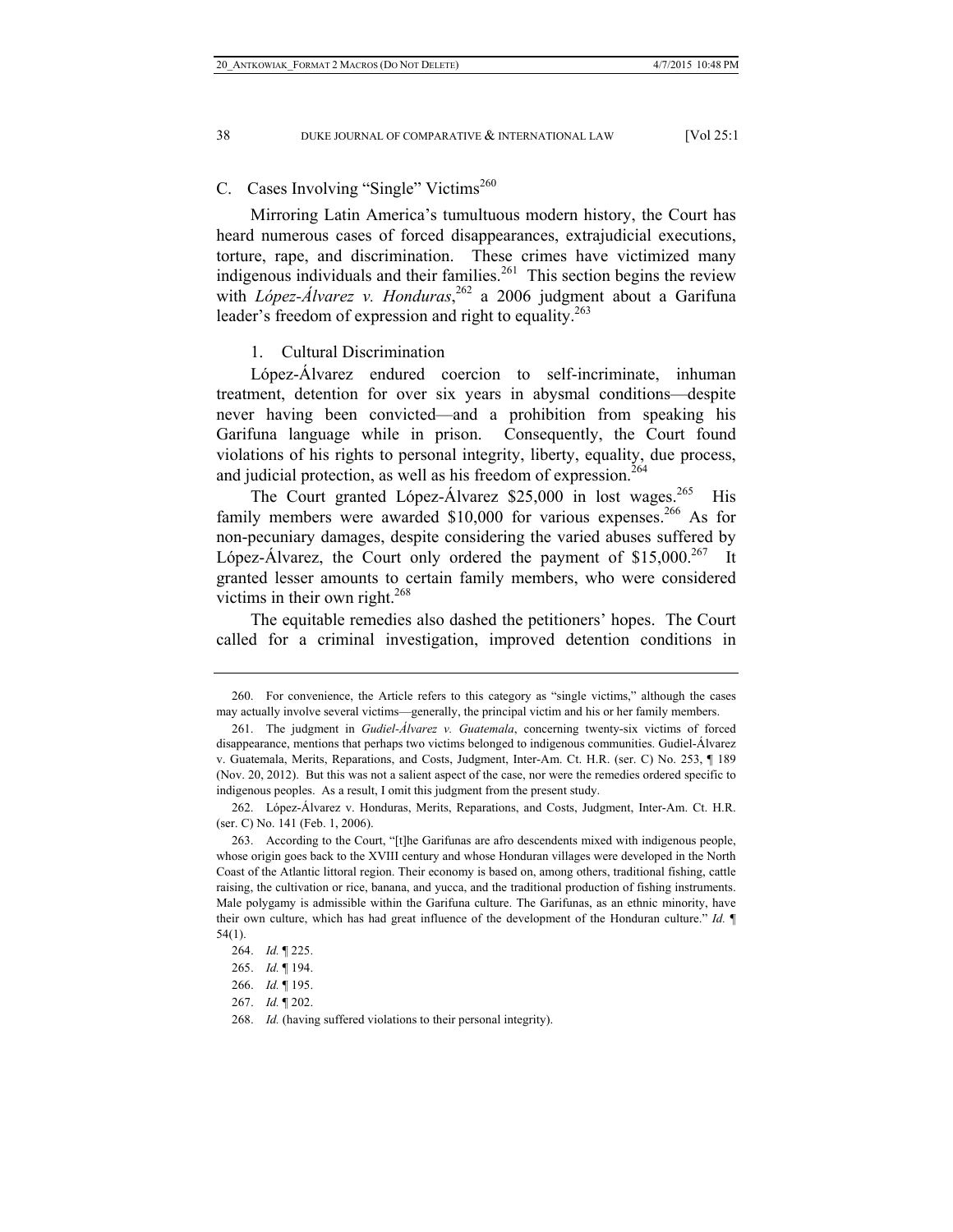Honduras, non-specified human rights training for prison officers, and the publication of the judgment.<sup>269</sup> But none of the measures directly addressed ethnic issues, despite demands from López-Álvarez's attorneys. For example, they urged "the measures necessary so that the Indian and Black populations may have complete access to justice; and especially so that they be allowed to use their mother tongue in all procedural actions and in the detention centers."<sup>270</sup> The Court's refusal to order reparations contemplating the Garifuna community at large is incongruous given the decision's pointed remarks on cultural discrimination, $271$  and the remedies required in contemporaneous judgments such as *Moiwana* and *Yakye-Axa*. 272

## 2. Disappearances, Extrajudicial Executions, Torture, and Rape

*Bámaca-Velásquez v. Guatemala,* decided on the merits in 2000, was the Court's first indigenous disappearance case.<sup>273</sup> It was a high-profile matter, as it involved Efraín Bámaca-Velásquez, a guerilla commander, and his U.S. spouse, Jennifer Harbury, who brought international attention to his plight. $274$  Guatemalan soldiers captured Bámaca-Velásquez, held him in clandestine detention centers, and tortured him.275 He was last seen tied to a bed in a military hospital, where he was questioned and abused.276 The Court found violations of his rights to life, liberty, humane treatment, due process, and judicial protection, among others.<sup>277</sup>

While the Court still possessed relatively little experience with indigenous petitioners, it demonstrated sensitivity to Bámaca's Mayan heritage. Even in calculating lost wages, the Court acknowledged the "Mayan custom that the elder son usually contributes to the sustenance of his parents and siblings."<sup>278</sup> Significant expenses were granted to

276. *Id.* ¶ 121(1).

277. *Id.* ¶ 230.

 278. Bámaca-Velásquez v. Guatemala, Reparations and Costs, Judgment, Inter-Am. Ct. H.R. (ser. C) No. 91, ¶ 52 (Feb. 22, 2002). Note that the Court did not grant Bámaca-Velásquez compensation for lost wages for the time that he served as a "guerrilla commander": because of "the characteristics of that activity, the Court does not deem it appropriate to establish a compensation regarding the income of the

 <sup>269.</sup> *Id.* ¶¶ 207–210.

 <sup>270.</sup> *Id.* ¶ 205(a)(iv).

 <sup>271.</sup> *Id.* ¶¶ 166–174.

 <sup>272.</sup> *See infra* Part III(B).

 <sup>273.</sup> Bámaca-Velásquez v. Guatemala, Merits, Judgment, Inter-Am. Ct. H.R. **(**ser. C) No. 70 (Nov. 25, 2000).

 <sup>274.</sup> For a series of U.S. news articles on Bámaca-Velásquez and Harbury, see *In the News Jennifer Harbury*, Los Angeles Times, at http://articles.latimes.com/keyword/jennifer-harbury.http:// articles.latimes.com/keyword/jennifer-harbury.

<sup>275</sup>*. Bámaca-Velásquez*, Inter-Am. Ct. H.R. (ser. C) No. 70, ¶ 121.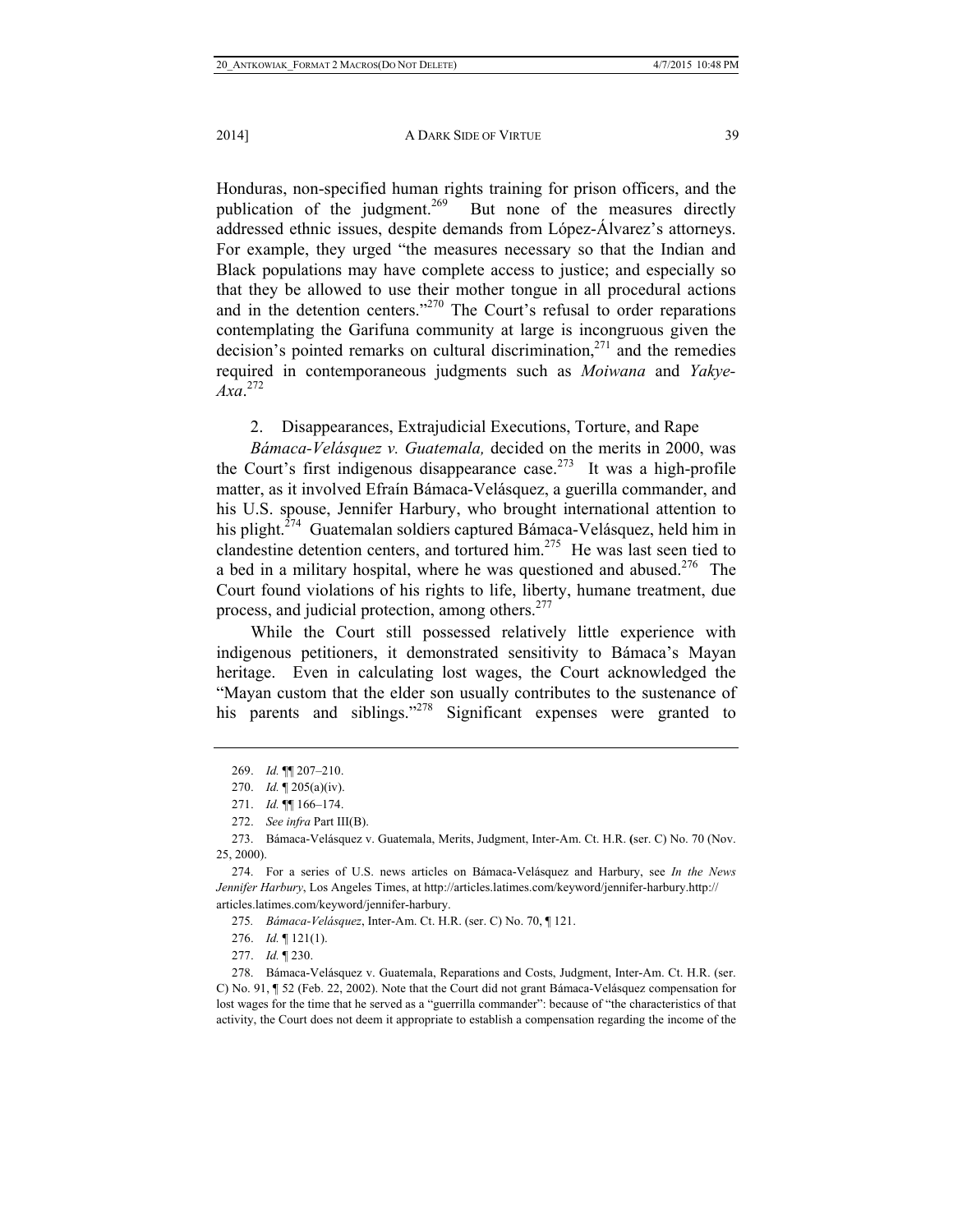compensate Harbury's ceaseless efforts to determine Bámaca's whereabouts.<sup>279</sup> Non-pecuniary damages were also substantial. The Court granted \$100,000 for Bámaca's suffering, \$80,000 for Harbury's ordeal, and lesser amounts to other family members.<sup>280</sup>

The central objective of Bámaca's family was to locate his remains and conduct Mayan funeral ceremonies, but these attempts had been met with fierce resistance.<sup>281</sup> As a result, the Court directed Guatemala to "provide the necessary conditions not only to determine the whereabouts of the victim, but also to take those remains to the place chosen by his next of kin, at no cost to them."<sup>282</sup> In doing so, the Court stressed, "for the Mayan" culture, [and the] Mam ethnic group, funeral ceremonies ensure the possibility of the generations of the living, the deceased person, and the deceased ancestors meeting anew."<sup>283</sup> Sadly, as of this writing, and over ten years after the reparations judgment, Bámaca's remains still have not been recovered.<sup>284</sup>

The Court also mandated "a national exhumations program," which Guatemala had demonstrated willingness to implement.<sup>285</sup> Another vague order required that the State "adopt the legislative and any other measures required to adapt the Guatemalan legal system to international human rights norms and humanitarian law."286 Finally, Guatemala had to conduct a criminal investigation, publish excerpts of the Court's judgment, and publicly recognize its responsibility for the facts.<sup>287</sup>

In *Escué-Zapata v. Colombia*, the Court considered the detention and prompt execution by the Colombian Army of Germán Escué-Zapata, an indigenous leader from the Nasa community.<sup>288</sup> After assessing the State's

victim during that period." *Id.* ¶ 51.

 <sup>279.</sup> *Id.* ¶ 55 (granting a total of \$125,000 to Ms. Harbury for pecuniary damages).

 <sup>280.</sup> *Id.* ¶ 66.

 <sup>281.</sup> *Id.* ¶ 69.

 <sup>282.</sup> *Id.* ¶ 82.

 <sup>283.</sup> *Id.* ¶ 81; *see also id.* ¶ 2 (García-Ramírez, J., concurring) (stating that "the judgment has taken into consideration, on the one hand, the right of the next of kin of a person who has died to receive his mortal remains, independently of any ethnic, religious, cultural consideration of a particular case. This is a universal, constant right. On the other hand, this same judgment . . . has considered the specific relevance that receiving, honoring and adequately burying these remains has for the Mayan culture, the Mam group, to which the victim and his next of kin belonged. There is no conflict between these rights  $\dots$ .").

 <sup>284.</sup> Bámaca-Velásquez v. Guatemala, Monitoring Compliance with Judgment, Order of the Court, Inter-Am. Ct. H.R. (Nov. 18, 2010).

 <sup>285.</sup> *Bámaca Velásquez*, Inter-Am. Ct. H.R. **(**ser. C) No. 91, ¶ 83.

 <sup>286.</sup> *Id.* ¶ 85.

 <sup>287.</sup> *Id.* ¶¶ 78–84.

 <sup>288.</sup> Escué-Zapata v. Colombia, Merits, Reparations, and Costs, Judgment, Inter-Am. Ct. H.R.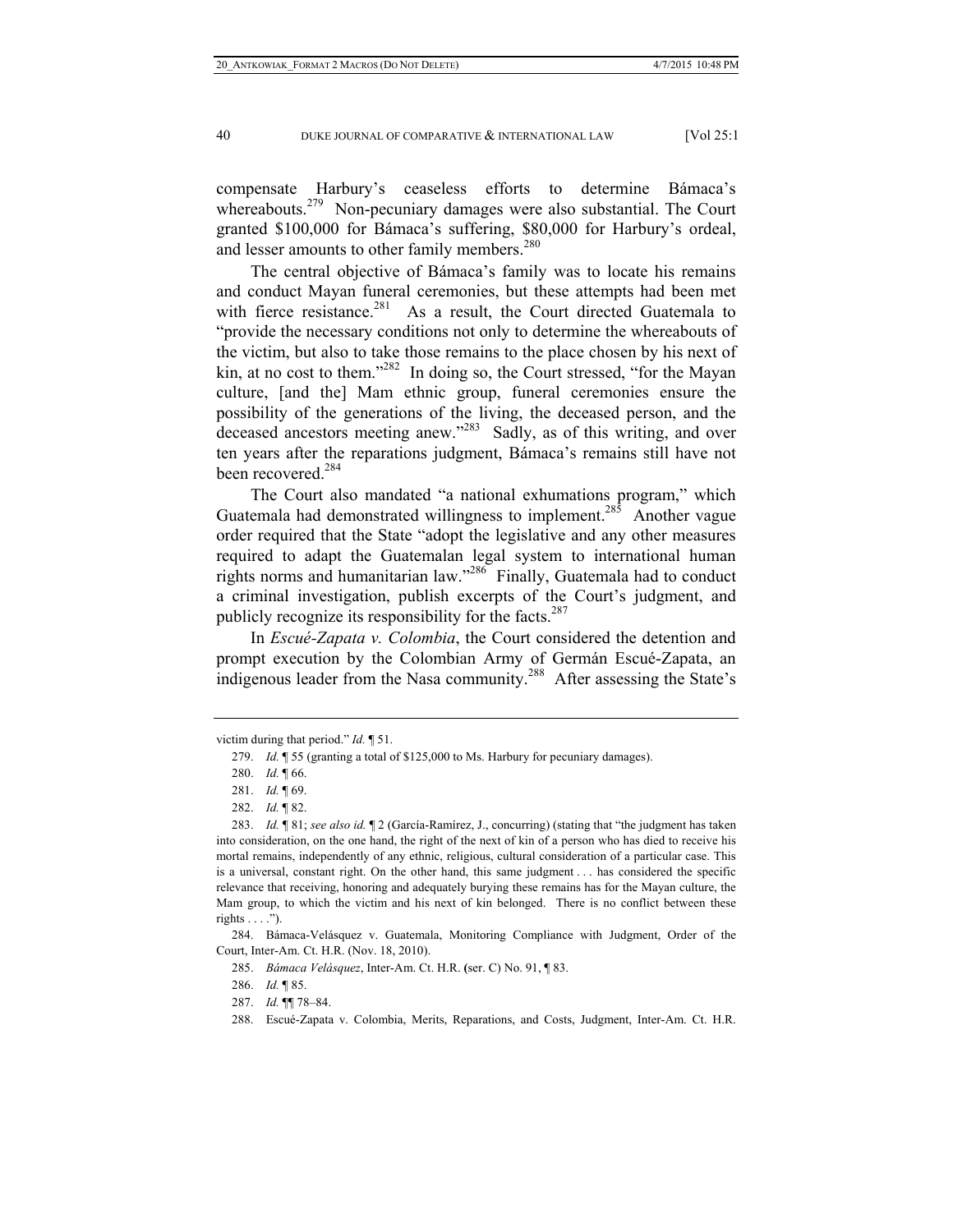acknowledgment of responsibility, the Court established violations of the rights to life, humane treatment, personal liberty, and the "inviolability of private residence," among others. $289$  It then granted lost wages in equity, and compensated various expenses of family members.<sup>290</sup>

With respect to moral damages, the Court set \$50,000 as compensation for Escué-Zapata's suffering.<sup>291</sup> Lesser amounts were ordered for family members.<sup>292</sup> Notably, the Court took into account that his relatives waited four years "until the State delivered [Escué-Zapata's] mortal remains," leading to severe "moral and spiritual repercussions" for the Nasa culture. $293$ 

Some of the judgment's non-monetary measures were unexpected. Consistent with Court case law, the petitioners had requested a monument to commemorate Escué-Zapata's  $\overline{life}$ .<sup>294</sup> Instead, the Court required Colombia to establish a \$40,000 fund under Escué-Zapata's name "so that the Community can invest it in collective interests, service or works for its own benefit, in accordance with [its] . . . decisions, usages, customs and traditions."295 Escué-Zapata was the judgment's principal victim—not his entire indigenous community, not even several members of the community.<sup>296</sup> Under these circumstances, an order for a communal fund appears unprecedented in the Court's jurisprudence.

Previously, the Court had ordered scholarships for the children of victims.297 In addition to providing full expenses for Escué-Zapata's daughter's university education (tuition, materials, room and board), the Court added a creative new element: that the State cover all transportation costs for visits to her community so that she can maintain her familial and cultural ties while studying.<sup>298</sup> Also of interest, the petitioners had requested the establishment of a university chair in honor of Escué-Zapata;

 296. *Id.* ¶ 131 ("the members of the Indigenous Community . . . will not be considered 'injured part[ies]' under the terms of Article 63(1) of the Convention."). On the other hand, some of Mr. Escué-Zapata's family members were deemed victims of personal integrity violations. *Id.* ¶ 196.

 297. *See, e.g.*, Cantoral-Huamaní v. Peru, Preliminary Objection, Merits, Reparations, and Costs, Judgment, Inter-Am. Ct. H.R. (ser. C) No. 167, ¶ 194 (July 10, 2007); Gómez-Palomino v. Peru, Merits, Reparations, and Costs, Judgment, Inter-Am. Ct. H.R. (ser. C) No. 136, ¶ 146 **(**Nov. 22, 2005).

 298. Escué-Zapata v. Colombia, Merits, Reparations, and Costs, Judgment, Inter-Am. Ct. H.R. (ser. C) No. 165, ¶ 170 (July 4, 2007).

<sup>(</sup>ser. C) No. 165, ¶ 38 (July 4, 2007).

 <sup>289.</sup> *Id.* ¶ 196.

 <sup>290.</sup> *Id.* ¶¶ 143–145.

 <sup>291.</sup> *Id.* ¶ 156.

 <sup>292.</sup> *Id.* ¶ 155.

 <sup>293.</sup> *Id.* ¶ 153.

 <sup>294.</sup> *Id.* ¶ 167.

 <sup>295.</sup> *Id.* ¶ 168.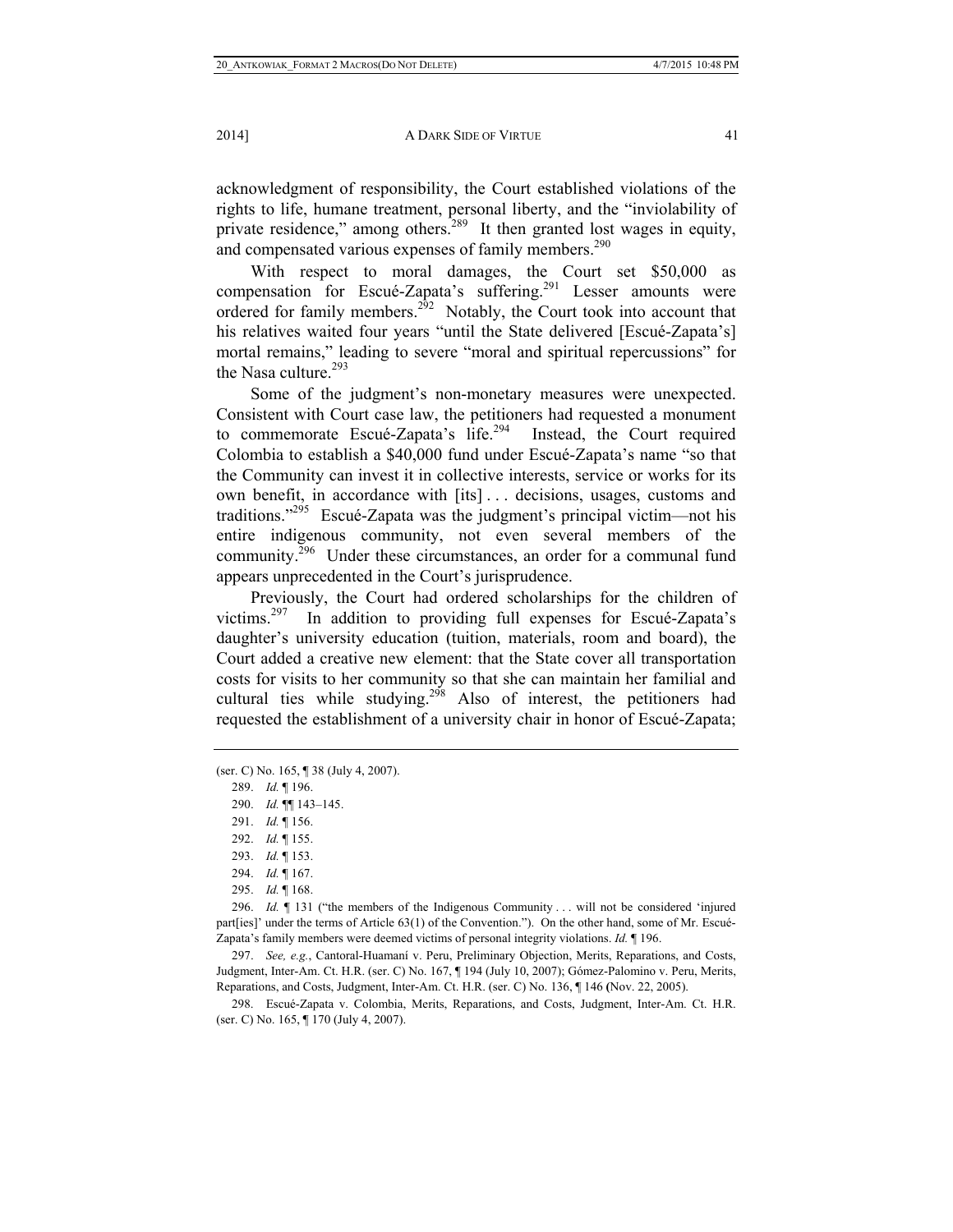the State accepted the proposal during proceedings before the Court.<sup>299</sup> Furthermore, the judgment called for more typical remedies, such as a criminal investigation, medical and psychological treatment for Escué-Zapata's family members—"taking into account" their "customs and traditions"—and the judgment's publication in Spanish and Nasa Yute.<sup>300</sup> Colombia was also required to publicly recognize liability through an event with community leaders in both Spanish and Nasa Yute.<sup>301</sup>

Florencio Chitay-Nech, the mayor of San Martín Jilotepeque, was another Mayan victim of the Guatemalan internal conflict.<sup>302</sup> During proceedings before the Court for *Chitay-Nech v. Guatemala*, the State accepted legal responsibility for his forced disappearance.<sup>303</sup> After evaluating the record, the Court affirmed violations of his rights to personal liberty, personal integrity, life, juridical personality, and participation in government.<sup>304</sup>

Unlike many indigenous victims before the Court, Chitay-Nech had a substantial and well-documented income as a public official, permitting an order for \$75,000 in lost wages.<sup>305</sup> His family was also compensated for some expenses, but received far less than what they requested.<sup>306</sup> "In attention to the compensation ordered by the Court in other cases of forced disappearances" and the acute suffering of Chitay-Nech, the judgment required  $$80,000$  in moral damages.<sup>307</sup> The Court also ordered significant amounts—between \$40–50,000—for his children, finding that they had suffered constant persecution, displacement, and "denial of justice."<sup>308</sup>

The Court took a more conservative approach to equitable remedies than it had in *Escué-Zapata,* rejecting petitioners' requests for memorial scholarships and a local museum.<sup>309</sup> Instead, the Court issued a modest order to install a "commemorative plaque" in a "public place significant to the next of kin."310 Moreover, because the victim's remains still had not

310. *Id.* ¶ 251.

 <sup>299.</sup> *Id.* ¶ 178.

 <sup>300.</sup> *Id.* ¶ 172.

 <sup>301.</sup> *Id.*

 <sup>302.</sup> Chitay-Nech v. Guatemala, Preliminary Objections, Merits, Reparations, and Costs, Inter-Am. Ct. H.R. (ser. C) No. 212, ¶¶ 74–77 (May 25, 2010).

 <sup>303.</sup> *Id.* ¶¶ 13–21.

 <sup>304.</sup> *Id.* ¶ 309.

 <sup>305.</sup> *Id.* ¶ 267. Petitioners actually asked for much more, pointing to Mr. Chitay-Nech's increasing earning potential.

 <sup>306.</sup> *Id.* ¶¶ 265–266.

 <sup>307.</sup> *Id.* ¶ 278.

 <sup>308.</sup> *Id.*

 <sup>309.</sup> *Id.* ¶ 249.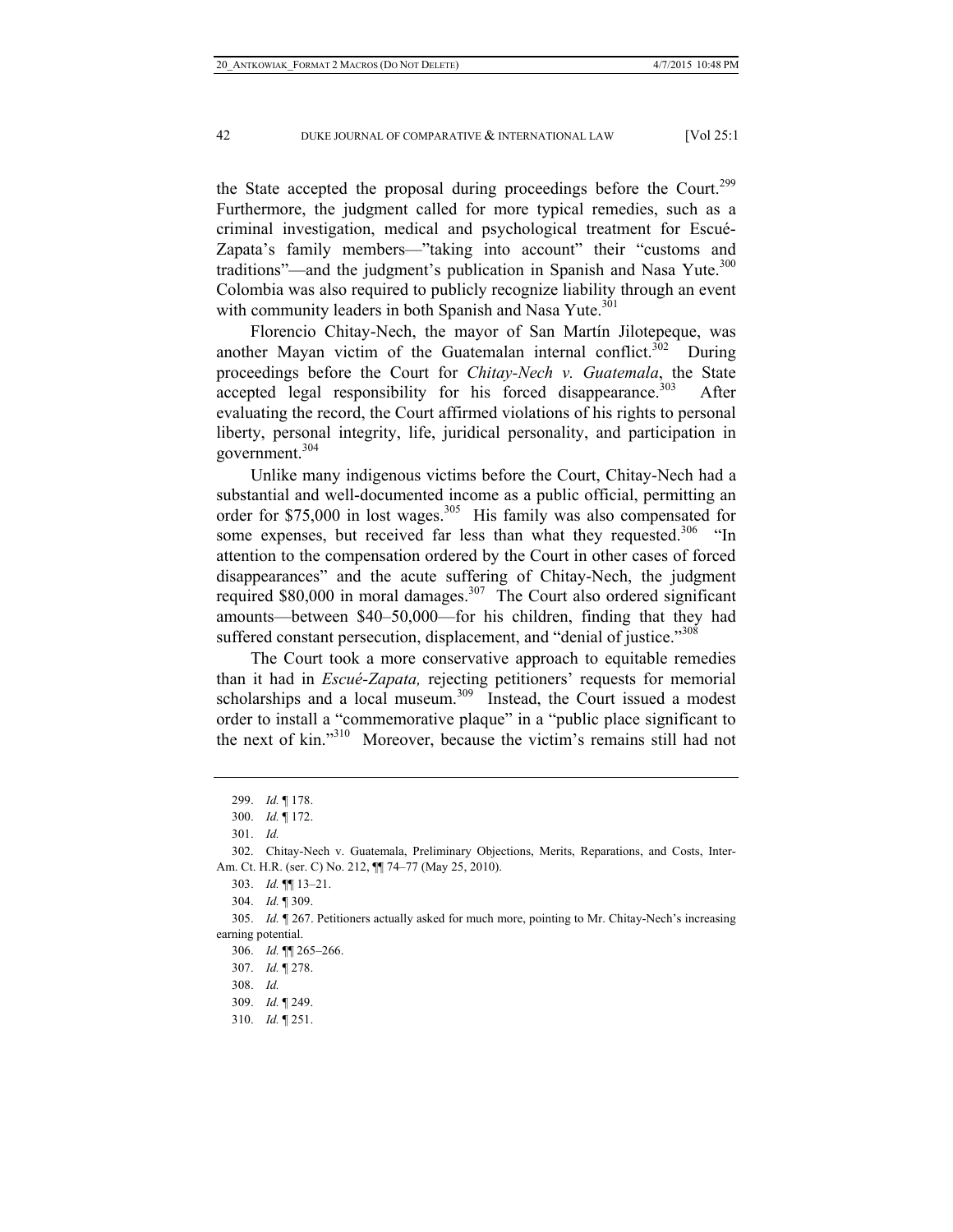been found after nearly three decades, the State was required to locate and return them as soon as possible, in order to permit a burial "in accordance with [Mayan] beliefs and close the mourning process."<sup>311</sup> Finally, the Court directed Guatemala to continue its criminal investigation, publicly accept responsibility in Spanish and Mayan Kaqchikel, publish the judgment, broadcast it on the radio in both languages, and provide medical and psychological treatment to Chitay-Nech's children.<sup>312</sup>

In *Tiu-Tojín v. Guatemala*, the State again recognized liability before the Court, this time for the forced disappearances of Maria Tiu-Tojín and her daughter Josefa.<sup>313</sup> In fact, Guatemala had already granted some reparations in response to the Inter-American Commission's recommendations. Such measures included an apology, a memorial, and compensation for pecuniary and non-pecuniary damages equivalent to \$260,000, distributed to six of the victims' family members.<sup>314</sup> Despite these remedies, the Court heard the case, convinced by the petitioners that essential problems remained unresolved. Principally, and like many cases before it, the criminal investigation had stagnated and the victims' remains had not been found.<sup>315</sup>

As a result, the Court set out the case's facts, well aware of the reparative value of such an authoritative statement, and called for a comprehensive criminal investigation, a search for the victims' remains, and the judgment's publication and radio broadcast in Maya K'iché and Spanish.<sup>316</sup> Significantly, the Court concluded that the victims' next of kin had faced major obstacles in obtaining accountability "due to the fact that they belonged to the Mayan Indian People."317 The judgment accordingly directed the State to provide interpreters and other support for their pursuit of justice through the national courts.<sup>318</sup>

Finally, in 2010, the Court issued two judgments against Mexico: *Fernández-Ortega et al.*<sup>319</sup> and *Rosendo-Cantú*. 320 The facts shared many

 <sup>311.</sup> *Id.* ¶ 241.

 <sup>312.</sup> *Id.* ¶¶ 243–256. In these measures, the Court did not make references to the indigenous "worldview" or perspective.

 <sup>313.</sup> Tiu-Tojín v. Guatemala, Merits, Reparations, and Costs, Judgment, Inter-Am. Ct. H.R. (ser. C) No. 190, ¶ 14 (Nov. 26, 2008).

 <sup>314.</sup> *Id.* ¶ 16.

 <sup>315.</sup> *Id.* ¶ 27.

 <sup>316.</sup> *Id.* ¶¶ 67–120.

 <sup>317.</sup> *Id.* ¶ 97.

 <sup>318.</sup> *Id.* ¶ 100. The Court also granted \$6,000 in future legal expenses toward this end. *See also* discussion *infra* Part III.

 <sup>319.</sup> Fernández Ortega et al. v. Mexico, Preliminary Objections, Merits, Reparations, and Costs, Judgment, Inter-Am. Ct. H.R. (ser. C) No. 215 (Aug. 30, 2010).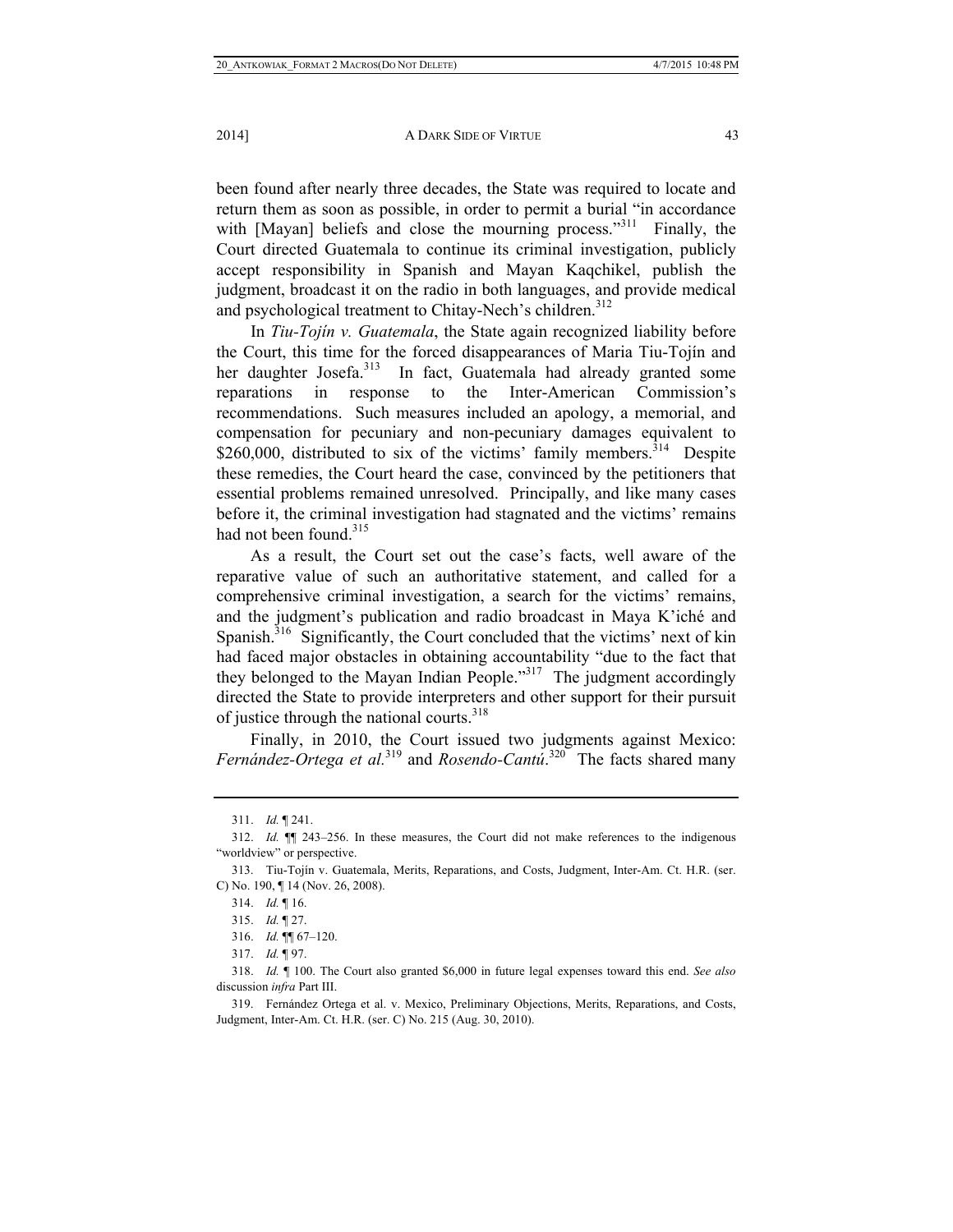disturbing details: both cases concerned rapes perpetrated by Mexican soldiers against indigenous women. Petitioners demonstrated, through witness testimony, reports, and expert statements, that heavy military presence in the Mexican state of Guerrero resulted in numerous episodes of violence against indigenous women.<sup>321</sup> After the rapes, the victims and their families endured a protracted denial of criminal justice and reparations. In its judgments, the Court accepted the State's "partial" admission of liability and proceeded to find violations and order remedies $322$ 

The decisions required only modest material damages: \$5,500 for lost earnings.<sup>323</sup> As for moral damages, Mexico was instructed to pay Fernández-Ortega \$50,000;<sup>324</sup> Rosendo-Cantú received more, \$60,000, because she was a minor when the rape occurred.<sup>325</sup> Lesser amounts, between \$2,500 and \$10,000, were ordered for family members of both victims.<sup>326</sup>

Non-monetary remedies in both cases reached remarkable levels. The judgments generally resemble each other, $327$  but this discussion will focus on *Fernández-Ortega* because it includes slightly more detail. The Court began with its familiar orders for a criminal investigation, legal reform, and publication/broadcast of the judgment in the Spanish and Me'phaa languages.<sup>328</sup> Then, the Court noted an expert witness' statement that a public acceptance of responsibility was particularly important to the community in question. As a result, and fulfilling petitioners' requests, it required that "senior authorities" of state and federal government participate in such an act, along with Fernández-Ortega, her family, and

 <sup>320.</sup> Rosendo Cantú v. Mexico, Preliminary Objections, Merits, Reparations, and Costs, Judgment, Inter-Am. Ct. H.R. (ser. C) No. 216 (Aug. 31, 2010).

 <sup>321.</sup> *Fernández Ortega et al.*, Inter-Am. Ct. H.R. (ser. C) No. 215, ¶ 79 (describing widespread violence by members of armed forces); *Rosendo Cantú*, Inter-Am. Ct. H.R. (ser. C) No. 216, ¶ 71.

 <sup>322.</sup> *Fernández Ortega et al.*, Inter-Am. Ct. H.R. (ser. C) No. 215, ¶¶ 24, 308 (finding violations to Convention Articles 5, 8, 11, and 25, among others); *Rosendo Cantú*, Inter-Am. Ct. H.R. (ser. C) No. 216, ¶¶ 24, 295 (finding violations to Convention Articles 5, 8, 11, 19, and 25, among others).

 <sup>323.</sup> *Fernández Ortega et al.*, Inter-Am. Ct. H.R. (ser. C) No. 215, ¶ 286; *Rosendo Cantú*, Inter-Am. Ct. H.R. (ser. C) No. 216, ¶ 274.

 <sup>324.</sup> *Fernández Ortega et al.*, Inter-Am. Ct. H.R. (ser. C) No. 215, ¶ 293.

 <sup>325.</sup> *Id.* ¶ 301.

 <sup>326.</sup> *Id.* ¶ 293; *Rosendo Cantú*, Inter-Am. Ct. H.R. (ser. C) No. 216, ¶ 279.

 <sup>327.</sup> Like *Fernández Ortega, Rosendo Cantú* required criminal investigation, legal reform, a "public act of acknowledgement of responsibility," publication and radio broadcast of judgment in Spanish and Me'phaa, "a standardized action protocol for the investigation of sexual abuse," human rights training programs, medical and psychological care, and educational scholarships. *Rosendo Cantú*, Inter-Am. Ct. H.R. (ser. C) No. 216, ¶¶ 211–267.

 <sup>328.</sup> *Fernández Ortega et al.*, Inter-Am. Ct. H.R. (ser. C) No. 215, ¶¶ 225–240, 247.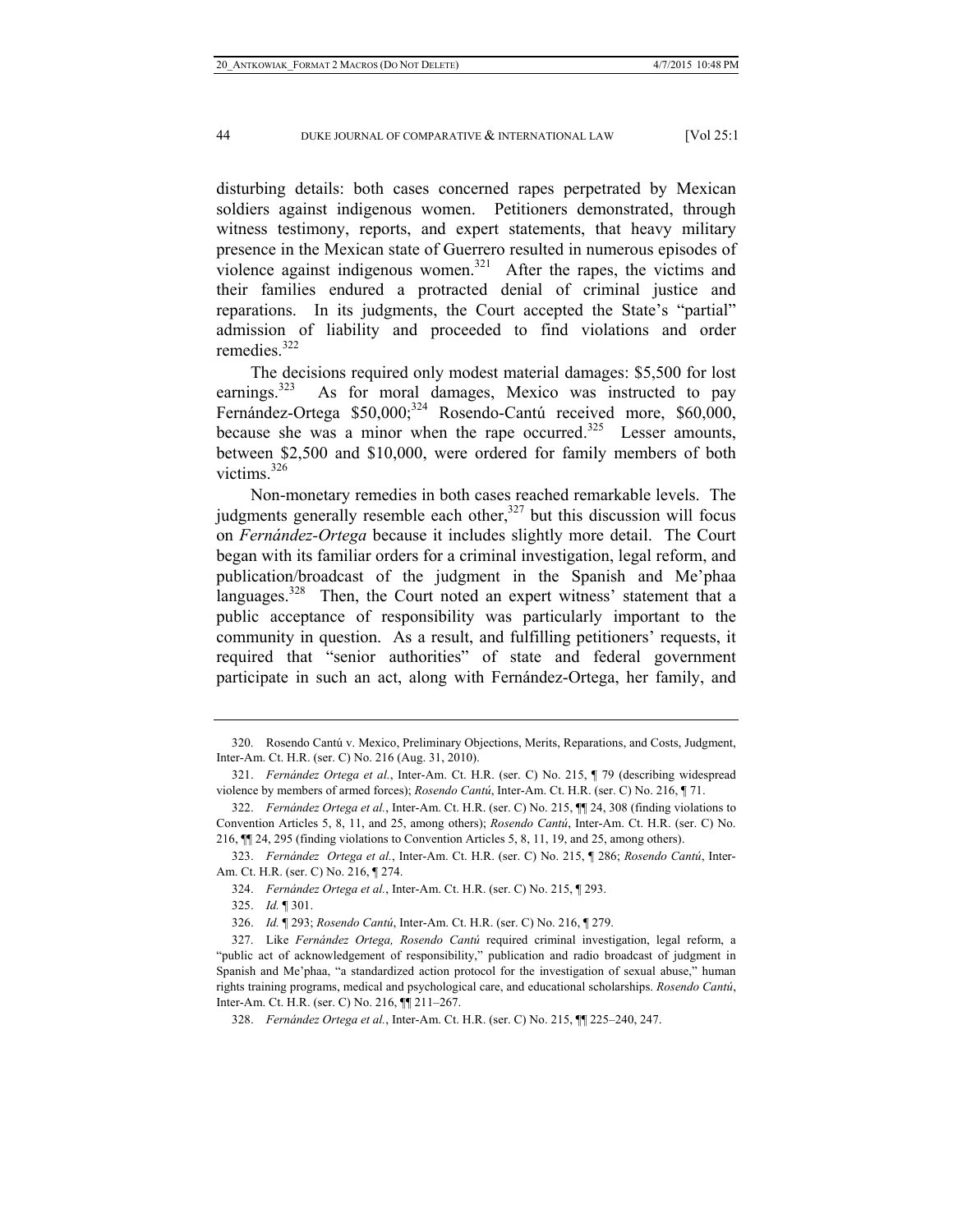members of her community.<sup>329</sup>

In its orders for medical and psychological care, the Court furnished a great degree of specificity.<sup>330</sup> Several human rights training programs were also required for the military and other state officials.<sup>331</sup> These programs were to "include a gender and ethnicity perspective."<sup>332</sup>

The Court granted scholarships to Fernández-Ortega's five children, covering "all the costs of their education until the completion of their higher education, whether of a technical or professional nature."<sup>333</sup> The judgment also issued a broad order for "the girls of the community of Barranca Tecoani that currently carry out their middle school studies in the city of Ayutla de los Libres, to be provided with housing and a proper diet."334 An expert witness had stated that approximately thirty girls faced a dangerous, three-hour commute to school.<sup>335</sup> As a result, many were forced to labor as domestic workers under degrading conditions, so they could stay in Ayutla de los Libres and attend school.<sup>336</sup> The order is extraordinary because these girls were not deemed to be injured parties by the Court; the Court did not expressly find that the State was responsible for having violated their rights. $337$ 

To conclude, following the petitioners' requests,<sup>338</sup> the Court ordered more reparations of a "community scope" to "allow the victim to reincorporate herself into her living space and cultural identity" and to help "reestablish the fabric of the community."339 The State was directed to create a community center for the promotion of women's rights. "Under the responsibility and management of the women of the community," the

 334. *Id.* ¶ 270 ("Regardless of the above mentioned, this measure can be complied with by the State if it opts to install a high school in [Barranca Tecoani].").

335. *Id.* ¶ 268.

336. *Id.*

 337. *See id.* ¶ 224 ("In the present case, the victims are Mrs. Fernández Ortega, her husband, Mr. Prisciliano Sierra, and their children, Noemí, Ana Luz, Colosio, Nélida and Neftalí, all bearing the surname of Prisciliano Fernández; accordingly, they will be considered beneficiaries of the reparations ordered by this Court.").

 338. This was their initial request, but the petitioners modified it later. *See id*. ¶ 266 ("The Court notes the change in the request initially made by the representatives that the resources should be handed to OPIM. This revised claim for reparation was not made at the appropriate procedural moment . . . [t]herefore, the Court will not consider it because it is time-barred, but will refer to the initial request submitted by the representatives.").

339. *Id.* ¶ 267.

 <sup>329.</sup> *Id.* ¶ 244.

 <sup>330.</sup> *See infra* Part III.

 <sup>331.</sup> *Id.* ¶ 260.

 <sup>332.</sup> *Id.*

 <sup>333.</sup> *Id.* ¶ 264.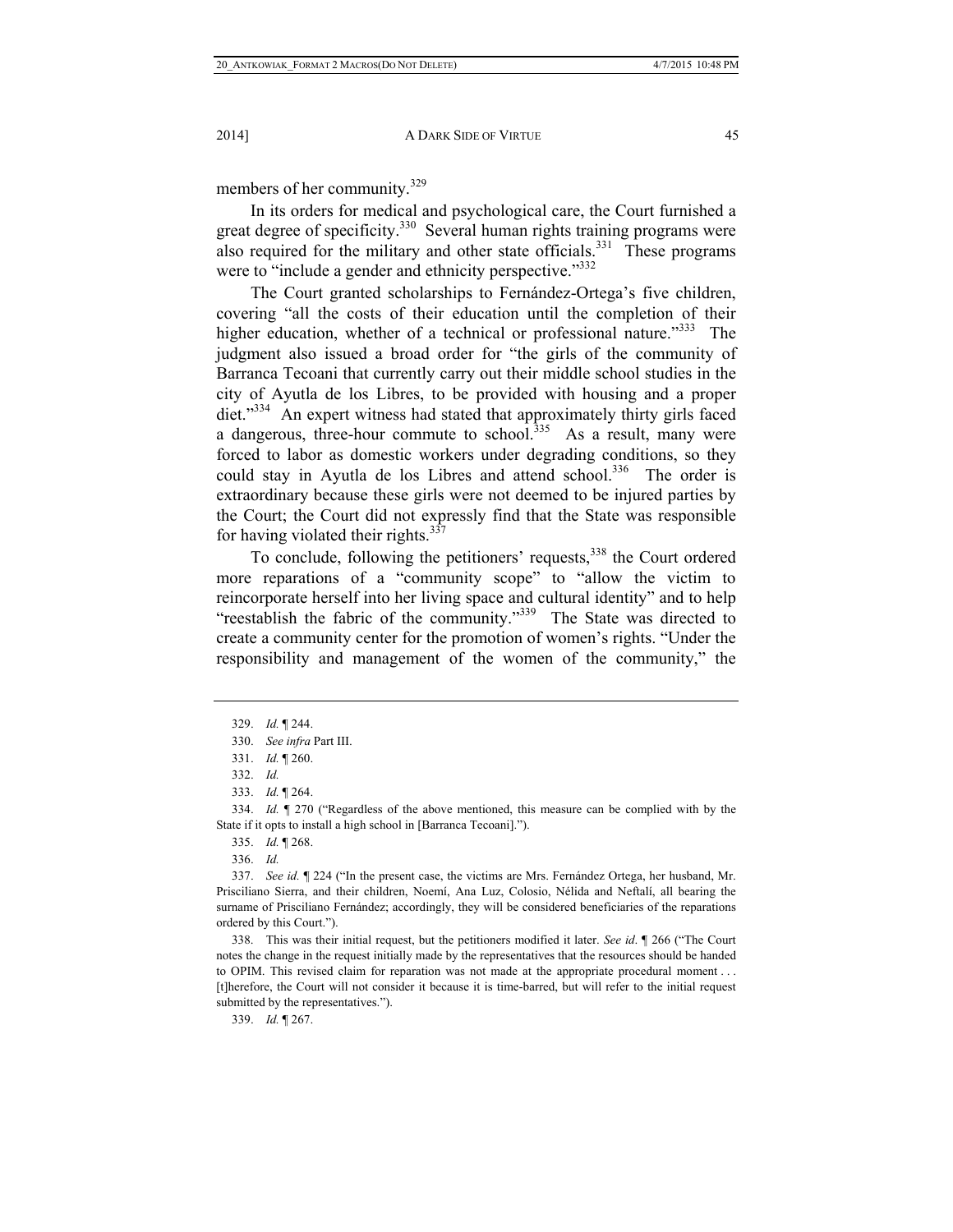center should seek to develop activities "adapted to the indigenous community's view of the world."340 Clearly, petitioners' efforts to document the systematic violations suffered by Me'phaa women in Guerrero yielded fruit.

# III. EVALUATION OF THE INTER-AMERICAN COURT'S INDIGENOUS REMEDIES

## A. Introduction

The Inter-American Court, then, has consistently applied to indigenous peoples the contemporary remedies of international human rights law: restitution, compensation, rehabilitation, satisfaction, and guarantees of non-repetition. It has fully affirmed that for reparations to pursue the ideal of *restitutio in integrum*, they must incorporate this multidimensional approach. But has the Court done enough to ensure that its reparative model is "effective" for both indigenous individuals and communities?

International law has firmly established that persons belonging to minority groups do not relinquish their individual rights; rather, they also benefit from group protections. $341$  As emphasized in the UNDRIP, indigenous peoples have the right to effective remedies for all infringements of collective *and* individual rights.<sup>342</sup> When these rights are not enforced with sufficient remedies, they are diminished, if not disregarded entirely.<sup>343</sup>

Certainly, the Court faces serious constraints in formulating remedies.

 <sup>340.</sup> *Id.*

 <sup>341.</sup> For example, in its general comment on Article 27 of the ICCPR, the Human Rights Committee stated that "this article establishes and recognizes a right which is conferred on individuals belonging to minority groups and *which is distinct from, and additional to*, all the other rights which, as individuals in common with everyone else, they are already entitled to enjoy under the Covenant." U.N. Human Rights Comm., Gen. Comment No. 23(50) art. 27, ¶ 1, U.N. Doc. CCPR/C/21/Rev.l/

Add.5 (Apr. 8, 1994) (emphasis added); *see also* ILO Convention, *supra* note 2 (referring to individual rights and protections for indigenous peoples).

 <sup>342.</sup> UNDRIP, *supra* note 44, art. 40. Nicola Wenzel explains that "[t]o mark the difference from individual rights . . . most authors concur in defining group rights with reference to the holder of the right. In contrast to individual human rights, the holder of a group right is not the individual but the group itself." Nicola Wenzel, *Group Rights*, *in* MAX PLANCK ENCYCLOPEDIA OF PUBLIC INTERNATIONAL LAW ¶ 2 (2011).

 <sup>343.</sup> *See, e.g.*, Levinson, *supra* note 9, at 887 (noting "rights can be effectively enlarged, abridged, or eviscerated by expanding, contracting, or eliminating remedies."); Fallon, Jr., *supra* note 9, at 685– 86 (stating "a right without any remedies would possess dramatically less value than a right that courts will enforce with the full complement of normally available remedies . . . the more extensive and potent the enforcement mechanisms, the more valuable a right becomes."); HENKIN, *supra* note 9.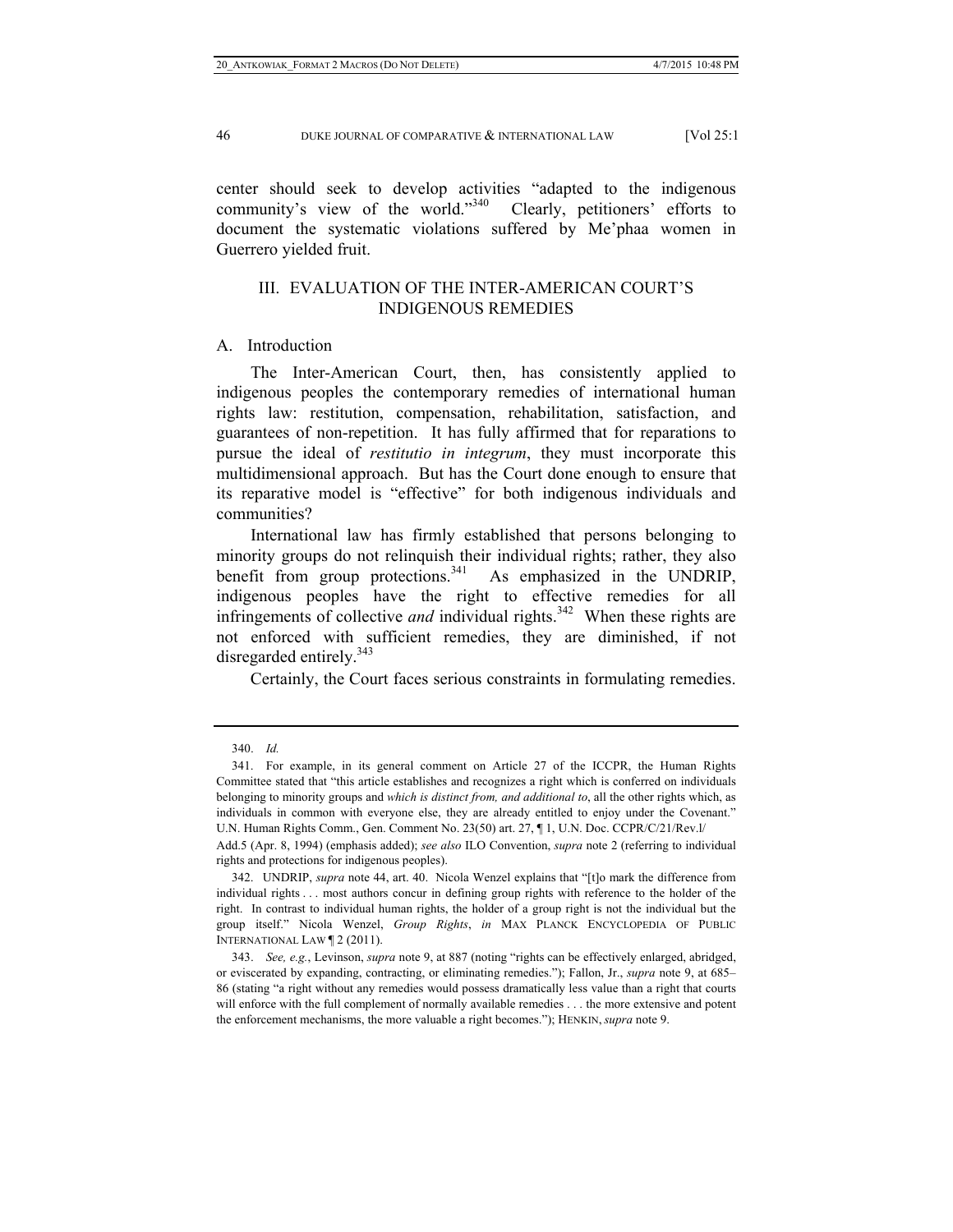After most human rights abuses, the *status quo ante* cannot be restored at all.344 Moreover, governments—even those who seek to comply fully with the Court's orders—confront resource limitations, political opposition, and the justified distrust of indigenous peoples. In the face of these challenges, how can reparations be enhanced for indigenous victims? First of all, to improve remedies in general, some guidelines are readily apparent.<sup>345</sup>

Most basically, the Court must strive to calibrate remedies to the rights violated. Reparations must reasonably relate to the kind and degree of harm proven before it. Unlike the approach of the European Court and many domestic tribunals, there cannot be a monolithic response—such as cash compensation—to every rights violation.<sup>346</sup> In this way, society-wide remedies must correlate to proven systematic abuses or flawed legislation, communal remedies to communal rights violations, and individual remedies to individual rights abuses (although there will be mutual reinforcement among these reparations measures). Thus, when a personal measure is sought for an assassinated indigenous leader, a modest payment to his community cannot be the Court's only response.<sup>347</sup>

Second, all complications emerging from the implementation of remedies cannot be foreseen. Still, before the Court designs reparations and chooses between similar approaches, it must carefully evaluate likely consequences.348 To do so, the victim's reality must be closely studied.

 <sup>344.</sup> *See, e.g*., John C. Jeffries, *The Right-Remedy Gap in Constitutional Law*, 109 YALE L.J. 87, 109 (1999) (commenting that "[in a world of limited resources,] the question will often be not whether we should redress both past and future injuries, but whether we can redress injury at all."); Bámaca-Velásquez v. Guatemala, Reparations and Costs, Judgment, Inter-Am. Ct. H.R. (ser. C) No. 91, ¶ 82 (Feb. 22, 2002) (García-Ramírez, concurring) ("When all is said and done, *restitutio* only represents a reference point, an ideal target, in both meanings of the word: an idea and an unattainable goal.").

 <sup>345.</sup> For additional commentary and critique of the Inter-American Court's remedies, *see* Antkowiak, *Remedial Approaches*, *supra* note 39; Thomas M. Antkowiak, *An Emerging Mandate for International Courts: Victim-Centered Remedies and Restorative Justice,* 47 STAN. J. INT'L L. 279, 304–316 (2011) [hereinafter Antkowiak, *Emerging Mandate*].

 <sup>346.</sup> This uniform response has been rightly criticized because it fails to differentiate between the rights violated, giving "the same remedial answer to every constitutional question." John C. Jeffries, *Disaggregating Constitutional Torts*, 110 YALE L.J. 259, 262 (2000). Jeffries argues that even U.S. courts, which have a more narrow remedial mandate than the Inter-American Court, should tailor their remedies to the situation—that is, damages should be integrated with the occasional systemic injunction, criminal procedure measures (exclusion of evidence, reversal of convictions), and other applicable forms of redress, such as a court-ordered apology. *See id.* at 262, 281–92.

 <sup>347.</sup> *See* Escué-Zapata v. Colombia, Reparations, and Costs, Judgment, Inter-Am. Ct. H.R. (ser. C) No. 165, ¶ 168 (July 4, 2007) (ordering a collective payment when a personal memorial was requested). Still, as noted, collective and individual measures can reinforce each other. *See* Federico Lenzerini, *Conclusive Notes: Defining Best Practices and Strategies*, *in* REPARATIONS FOR INDIGENOUS PEOPLES: INTERNATIONAL AND COMPARATIVE PERSPECTIVES 614 (2008) (noting that respecting the collective rights of indigenous peoples promotes their individual rights as well).

 <sup>348.</sup> *See* James L. Cavallaro & Stephanie Erin Brewer, *Reevaluating Regional Human Rights*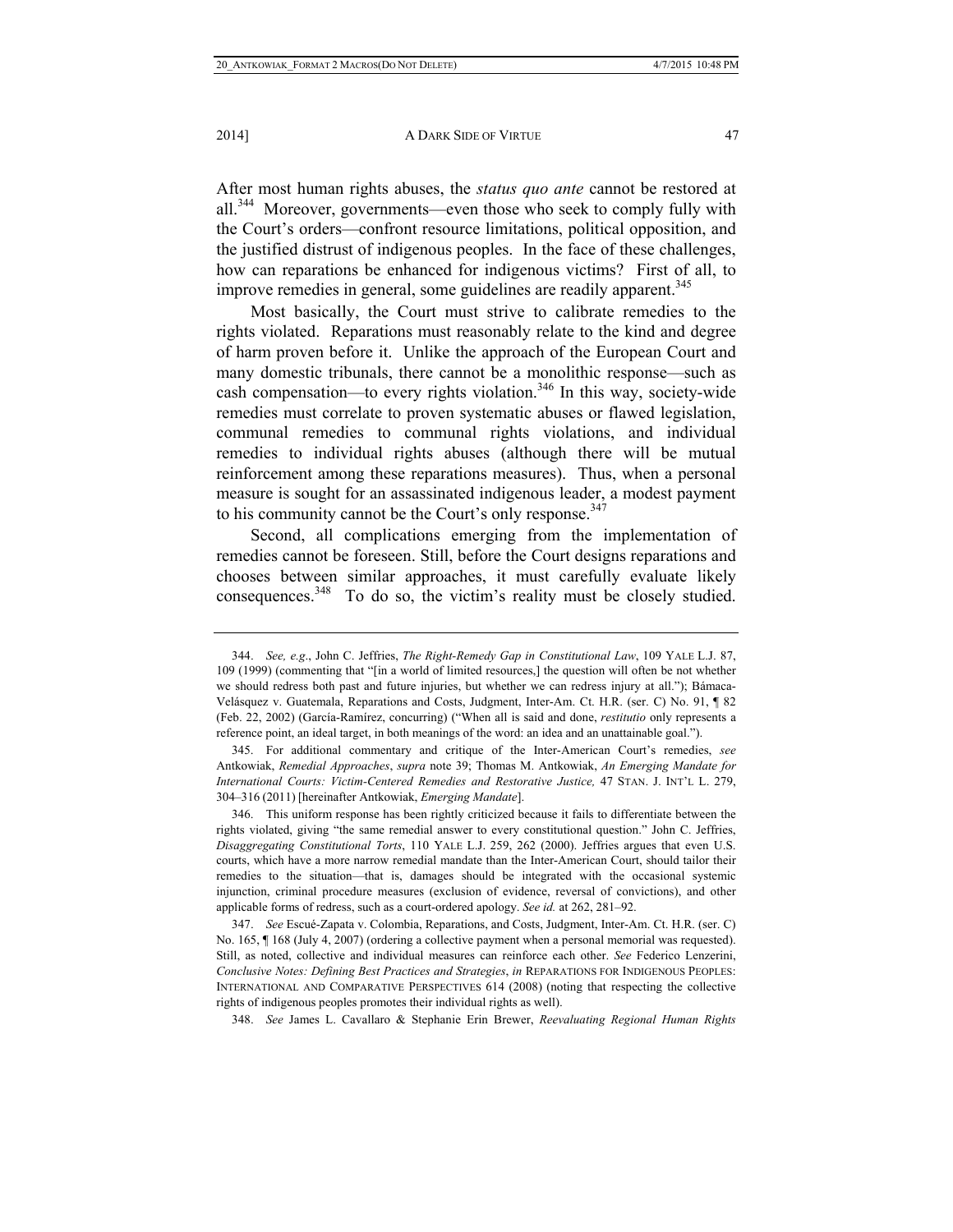For example, the Court has recognized some of the sizable obstacles confronted by indigenous and tribal peoples when litigating and claiming reparations. In *Moiwana Village*, it afforded the petitioners "more latitude . . . with respect to acceptable means of proving identity," because "many Maroons do not possess formal identity documents, and were never inscribed in the national registry."349

However, the Court has also disappointed on this count.<sup>350</sup> Recall its rejection of the Awas Tingni's reparations brief for arriving twelve days late.<sup>351</sup> At minimum, it should have granted the petitioners' reasonable request for a subsequent reparations proceeding to present and evaluate evidence, as environmental and cultural impacts are burdensome to prove and require sophisticated assessments. While the Inter-American Commission apparently was also at fault for delays, the Court should have provided ample opportunity for all parties to dispute these topics. <sup>352</sup> This is especially true since *Awas Tingni* was the Court's very first case concerning ancestral lands and environmental damage. Notably, the Court provided an additional reparations stage in *Salvador-Chiriboga v. Ecuador*, a subsequent case concerning the expropriation and valuation of private

 351. Mayagna (Sumo) Awas Tingni Cmty. v. Nicaragua, Merits, Reparations, and Costs, Judgment, Inter-Am. Ct. H.R. (ser. C) No. 79, ¶ 159 (Aug. 31, 2001).

*Litigation in the Twenty-First Century: The Case of the Inter-American Court*, 102 AM. J. INT'L L. 768, 817 (2008) ("[T]he Court should be less concerned with expanding understandings of human rights than with maximizing the relevance and implementability of its jurisprudence.").

 <sup>349.</sup> Moiwana Cmty. v. Suriname, Preliminary Objections, Merits, Reparations, and Costs, Judgment, Inter-Am. Ct. H.R. (ser. C) No. 124, ¶ 178 (June 15, 2005); *see also* Río Negro Massacre v. Guatemala, Preliminary Objections, Merits, Reparations and Costs, Judgment, Inter-Am. Ct. H.R. (ser. C) No. 250, ¶ 57 (Sept. 4, 2012) ("The State must establish an appropriate mechanism to ensure that other members of the community of Río Negro may subsequently be considered victims of any of the human rights violations declared in this Judgment, and receive individual and collective reparations such as those ordered in this Judgment . . . .").

 <sup>350.</sup> One of the Court's mistakes in this area is rather notorious. In *Castro-Castro Prison v. Peru*, it ordered the inscription of the names of accused and convicted terrorists, whose deaths in prison had been attributed to government agents, on a monument called *El Ojo que Llora*. Miguel Castro-Castro Prison v. Peru, Merits, Reparations and Costs, Judgment, Inter-Am. Ct. H.R. (ser. C) No. 160 (Nov. 25, 2006). According to many, the monument had been dedicated to victims of terrorist acts; as a result, the Court's requirement triggered "enormous political and societal backlash." Cavallaro & Brewer, *supra*  note 348, at 825. Fortunately, the Court revised the order to allow for the commemoration of the *Castro-Castro Prison* victims through other means. *See* Miguel Castro-Castro Prison v. Peru, Interpretation of the Judgment, Inter-Am. Ct. H.R (ser. C) No. 181, ¶ 57 (Aug. 2, 2008).

 <sup>352.</sup> According to James Anaya, who represented the Awas Tingni*,* the Court only allowed ten days to submit arguments and evidence on reparations, after the merits proceeding. Due to "an internal administrative error, the Commission did not notify [us] . . . until after the deadline had passed." S. James Anaya & Maia S. Campbell, *Gaining Legal Recognition of Indigenous Land Rights: The Story of the Awas Tingni Case in Nicaragua*, *in* HUMAN RIGHTS ADVOCACY STORIES 117, 141 (Deena R. Hurwitz & Margaret L. Satterthwaite eds., 2009).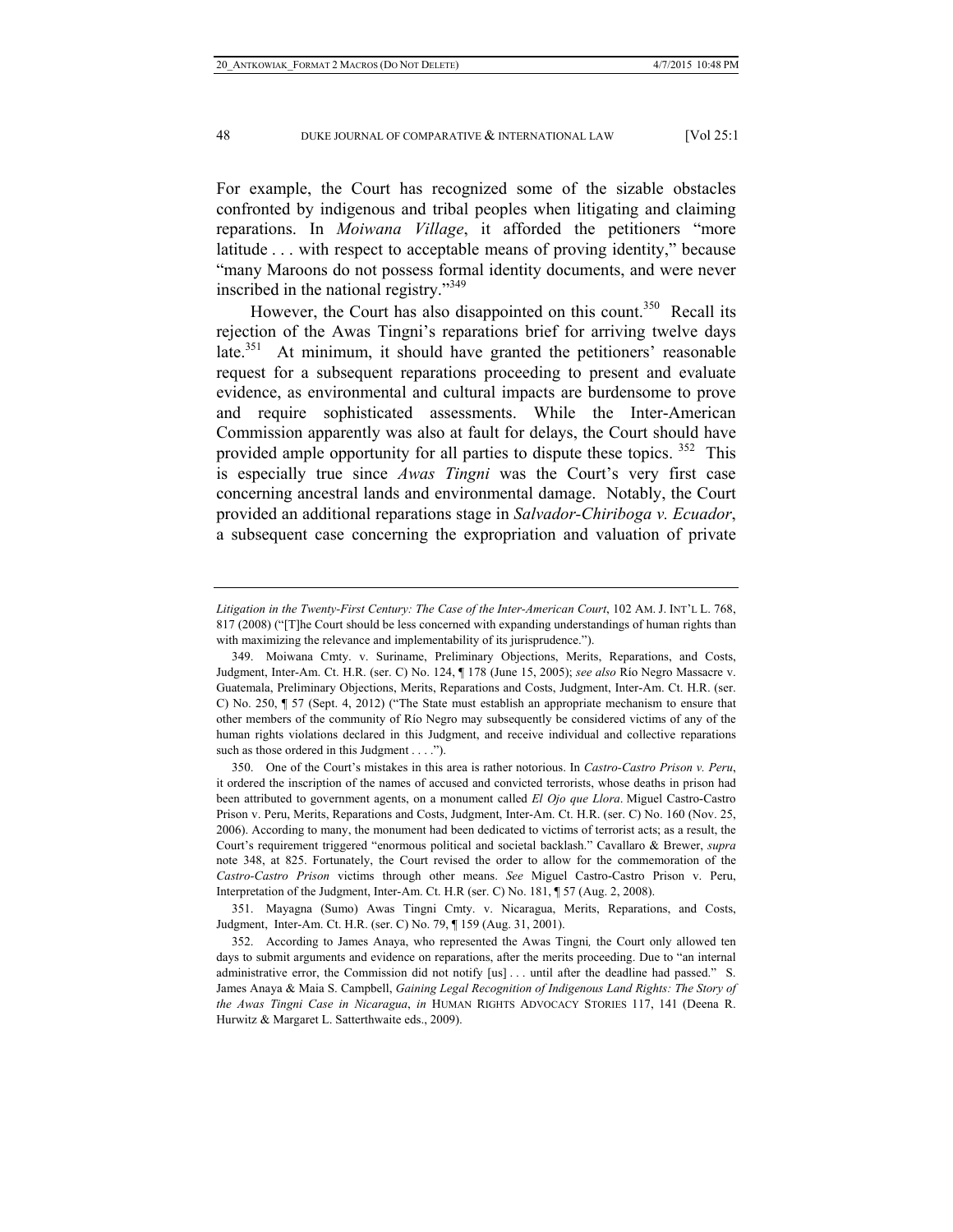$land.<sup>353</sup>$ 

Third, and related to the previous points, Court orders should avoid excessive ambiguity, which allows states to substitute more convenient measures or to shirk their duties entirely. In a wide-ranging study on the Court's reparations, numerous victims' advocates stated that its remedial orders could benefit from more specific terms.354 Greater precision would reduce disputes between victims and state representatives, and expedite the implementation of remedies.<sup>355</sup> It should be noted, however, that elaborate detail from the Court is not always possible. Judges have restricted information before them and limited expertise. $356$ 

John Braithwaite's restorative justice "keystone" suggests a method of remedial design that will assist courts with these common obstacles.<sup>357</sup> Faced with limitations and difficult choices, tribunals must "empower victims to define the restoration that matters to them."358 This victimcentered standard implies a multi-step, participatory process. Once a court facilitates the petitioners' full engagement before it, it must listen closely to their preferences and needs, convey them in its remedial orders if violations are found, and then ensure the victims' central role in implementation.

This approach directly addresses the three problem areas sketched above. Placing victims at the center of the process and enhancing information exchange will immerse the Court in their reality, and tailor remedies more precisely to violations. Unsurprisingly, restorative justice has led to high levels of victim satisfaction.<sup>359</sup> The methodology is particularly fitting for indigenous cases, as indigenous cultures founded

357. BRAITHWAITE, *supra* note 10, at 46.

 358. *Id. See also* Naomi Roht-Arriaza, *Reparations Decisions and Dilemmas*, 27 HASTINGS INT'L & COMP. L. REV. 157, 182, 200 (2004) (noting the limitations faced by courts in situations of mass abuse and emphasizing the need to involve victims in the design of reparations).

<sup>353</sup>*. See* Salvador-Chiriboga v. Ecuador, Reparations and Costs, Judgment, Inter-Am. Ct. H.R. (ser. C) No. 222 (Mar. 3, 2011).

 <sup>354.</sup> *See* CARLOS M. BERISTAIN, 2 DIÁLOGOS SOBRE LA REPARACIÓN: EXPERIENCIAS EN EL SISTEMA INTERAMERICANO DE DERECHOS HUMANOS 40 (2008).

 <sup>355.</sup> *See id.* at 40–43.

 <sup>356.</sup> In particularly complex matters, judges may need to limit themselves to the creation of a mechanism or the establishment of objectives for the parties. Here, a helpful approach is suggested by "experimentalist regulation" in U.S. public law litigation. In this model, parties are given discretion to achieve particular goals set by a court. Charles F. Sabel & William H. Simon, *Destabilization Rights: How Public Law Litigation Succeeds*, 117 HARV. L. REV. 1015, 1017–20 (2004).

 <sup>359.</sup> The victim-driven processes of restorative justice achieve personal engagement, accountability, apologies, and other forms of redress, and have resulted in high levels of satisfaction for participants. *See, e.g.*, John Braithwaite, *A Future Where Punishment is Marginalized: Realistic or Utopian?*, 46 UCLA L. REV. 1727, 1744 (1999); Carrie Menkel-Meadow, *Restorative Justice: What Is It and Does It Work?*, 3 ANNU. REV. LAW SOC. SCI. 161, 175 (2007).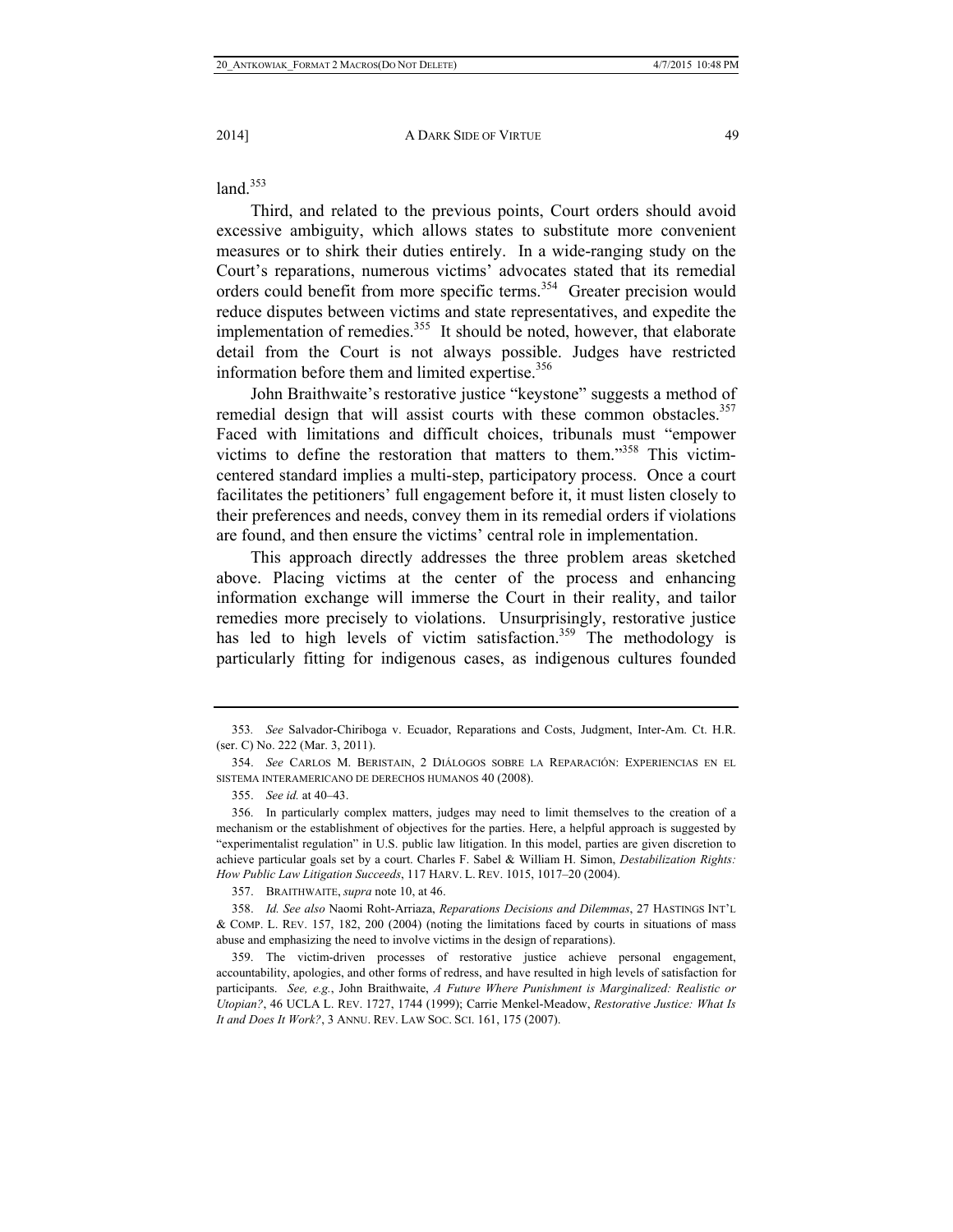these very principles centuries ago and often practice them today.<sup>360</sup>

Clearly, all victims' demands cannot always be met. However, their priorities must be channeled into reparations that reasonably relate to the proven rights violations.<sup>361</sup> An "appropriate" relationship, already required by the Court, will be demonstrated through the input of victims themselves, of course.<sup>362</sup> Also, other experts, such as anthropologists and Also, other experts, such as anthropologists and environmental specialists, are essential to show judges the specific impacts of violations.<sup>363</sup> This approach, following victims' preferences, will allow for some variance in remedial packages even among cases with similar violations. Such methodology recognizes diversity among communities and individuals,364 and is entirely feasible for international courts that are not unduly bound by precedent.<sup>365</sup> The remainder of this section will evaluate the Court's indigenous remedies in light of Braithwaite's victim-centered standard and the other basic parameters outlined above, considering both

 <sup>360.</sup> BRAITHWAITE, *supra* note 10, at 5 ("[R]estorative justice has been the dominant model of criminal justice throughout most of human history . . . (among indigenous of Americas, Africa, Asia and the Pacific), restorative traditions have persisted into modern times.")

 <sup>361.</sup> In a previous article, I recommended that the Court adopt a more "participative" approach, whereby it issues a decision on the merits and then obligates the parties to negotiate remedial solutions. With that model, victims would express their priorities during negotiations with states. *See* Antkowiak, *Remedial Approaches*, *supra* note 39, at 402–07.

 <sup>362.</sup> *See, e.g.*, Fernández-Ortega et al. v. Mexico, Preliminary Objection, Merits, Reparations, and Costs, Judgment, Inter-Am. Ct. H.R. (ser. C) No. 215, ¶ 221 (August 30, 2010) ("[T]his Court has established that reparations must be related to the facts of the case, the violations that have been declared, the damage proven, and the measures requested to repair the respective damage. Consequently, the Court must respect all these factors to ensure that its ruling is appropriate and in keeping with the law.")

 <sup>363.</sup> BERISTAIN, *supra* note 354, at 618–19 (stating that expert witnesses have helped the Court's judges understand the nature of violations against indigenous peoples); Nieves Gómez, *Indigenous Peoples and Psychosocial Reparation: The Experience with Latin American Indigenous Communities, in* REPARATIONS FOR INDIGENOUS PEOPLES: INTERNATIONAL AND COMPARATIVE PERSPECTIVES 143– 147 (2008) (explaining various psychological and spiritual harms suffered by indigenous peoples at both collective and individual levels); YATAMA v. Nicaragua, Preliminary Objections, Merits, Reparations and Costs, Judgment, Inter-Am. Ct. H.R. (ser. C) No. 127, ¶¶ 1–33 (June 23, 2005) (García-Ramírez, J., concurring) (asserting that the Court must examine the historical and cultural context of indigenous peoples to determine the rights violations suffered).

 <sup>364.</sup> *See YATAMA*, Inter-Am. Ct. H.R. (ser. C) No. 127, ¶ 31 (García-Ramírez, J, concurring) ("The fact that the rights are of a universal nature does not mean that the [remedial] measures that should be adopted . . . [must] be uniform, generic, the same, as if there were no differences, distances and contrasts among their possessors.").

 <sup>365.</sup> As Jo Pasqualucci states, "there is no formal rule of *stare decisis* in the Inter-American system, although the Inter-American Court regularly cites to . . . its well-established case law." JO M. PASQUALUCCI, THE PRACTICE AND PROCEDURE OF THE INTER-AMERICAN COURT OF HUMAN RIGHTS 48 (2d ed. 2013). The Court itself has held that its case law "cannot be invoked as a criterion" to be universally applied; instead each case needs to be examined individually. Paniagua Morales et al. v. Guatemala, Reparations and Costs, Judgment, Inter-Am. Ct. H.R. (ser. C) No. 76, ¶ 104 (May 25, 2001).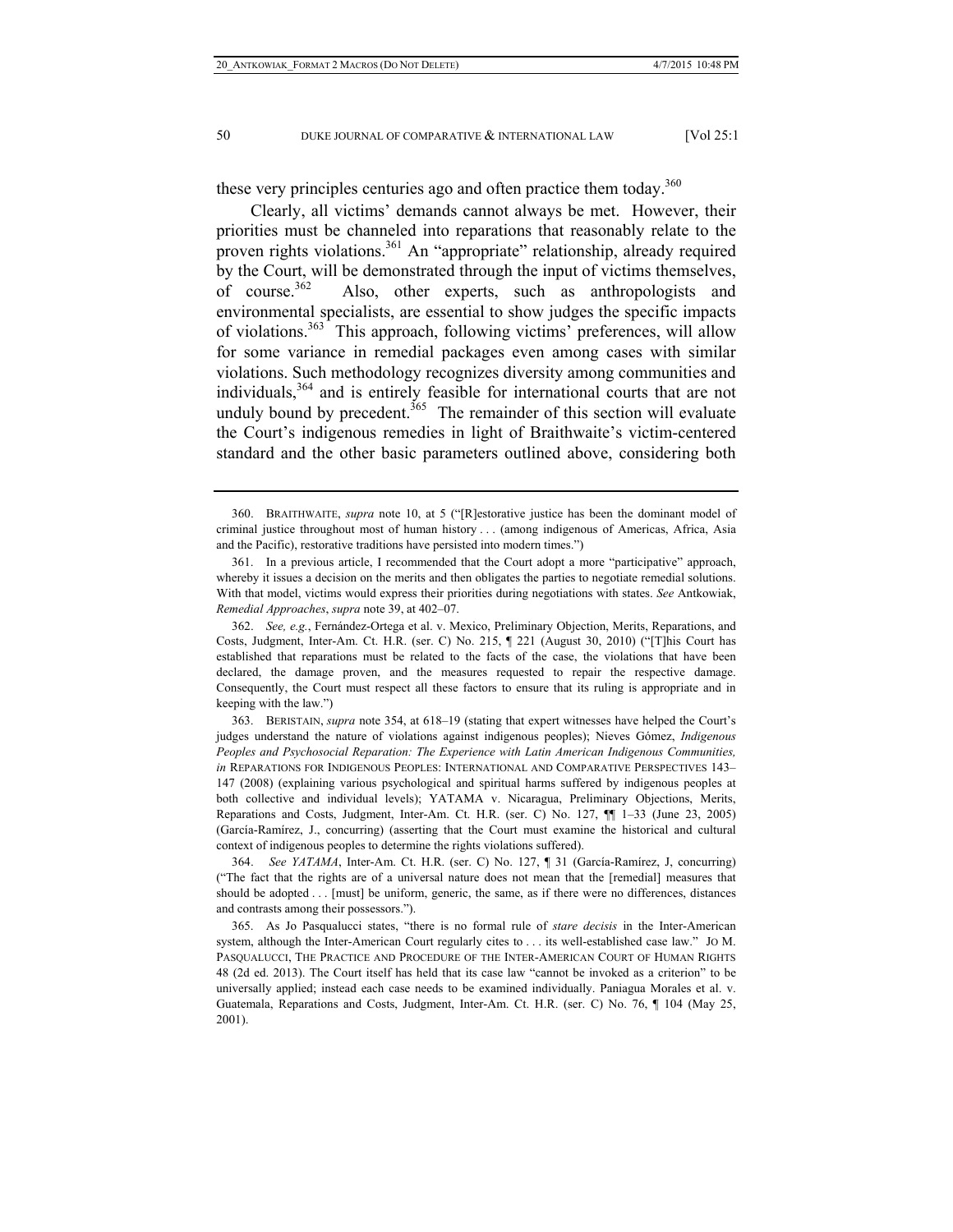monetary and non-monetary reparations.

# B. Non-monetary Remedies

One of the Court's defining characteristics is its resolute commitment to non-monetary remedies.<sup>366</sup> Such equitable orders offer many advantages. As opposed to cash compensation, they can target specific violations—for example, by requiring the release of an arbitrarily detained individual.<sup>367</sup> In addition, non-monetary, forward-looking measures can be more efficient and less expensive than lump sum attempts at full economic compensation.<sup>368</sup> In the indigenous context, as reviewed above, these remedies assume varied and demanding forms, such as: cessation of ongoing violations, land restitution, medical and psychological care, apologies, memorials, cultural initiatives, legislative reform, training programs for state officials, and community development schemes. The orders have often responded to the express petitions of individuals and communities. Over the years, these reparations have reinforced that victims most desire the means to restore their dignity, health, and place in society.<sup>369</sup>

For those unaccustomed to the Court's sweeping remedial powers, its orders to reform constitutions or to establish elaborate development programs are surprising. Yet such reparations are consistent with the Court's mandate, as established in the American Convention.<sup>370</sup> Further,

 <sup>366.</sup> Antkowiak, *Remedial Approaches*, *supra* note 39, at 387.

 <sup>367.</sup> Because equitable orders can end ongoing violations, the offender is denied the possibility of paying damages and continuing illegal activity. *See* SHELTON, *supra* note 12, at 45.

 <sup>368.</sup> *See* Jeffries, *supra* note 344, at 109.

 <sup>369.</sup> *See, e.g.*, JUDITH HERMAN, TRAUMA AND RECOVERY: THE AFTERMATH OF VIOLENCE— FROM DOMESTIC ABUSE TO POLITICAL TERROR 1–4 (1997); Roht-Arriaza, *supra* note 358, at 180 ("Over and over again . . . victims ask for official and societal acknowledgment that they were wronged, restoration of their good name, knowledge of who and how it was done, justice and moral reparations."); ERIC K. YAMAMOTO ET. AL., RACE, RIGHTS AND REPARATION: LAW AND THE JAPANESE AMERICAN INTERNMENT 331–342 (2d ed. 2013); Paolo G. Carozza, *Human Dignity and Judicial Interpretation of Human Rights: A Reply,* 19 EUR. J. INT'L L. 931, 936 (2008) (victims of abuse seek defense in the "basic principle of human dignity"); Brandon Hamber, *The Dilemmas of Reparations: In Search of a Process-Driven Approach*, *in* OUT OF THE ASHES: REPARATION FOR VICTIMS OF GROSS AND SYSTEMATIC HUMAN RIGHTS VIOLATIONS 137–141 (K. De Feyter et al. eds., 2005); M. Cherif Bassiouni, *International Recognition* of *Victims*' *Rights*, 6 HUM. RTS. L. REV. 203, 231 (2006); Martien Schotsmans, *Victims' Expectations, Needs and Perspectives after Gross and Systematic Human Rights Violations, in* OUT OF THE ASHES 114–115; MARTHA MINOW, BETWEEN VENGEANCE AND FORGIVENESS: FACING HISTORY AFTER GENOCIDE AND MASS VIOLENCE 106 (1998) (referring to "burning needs for acknowledgement, closure, vindication and connection").

 <sup>370.</sup> As noted, Article 63(1) of the American Convention provides: "If the Court finds that there has been a violation of a right or freedom protected by this Convention, the Court shall rule that the injured party be ensured the enjoyment of his right or freedom that was violated. It shall also rule, if appropriate, that the consequences of the measure or situation that constituted the breach of such right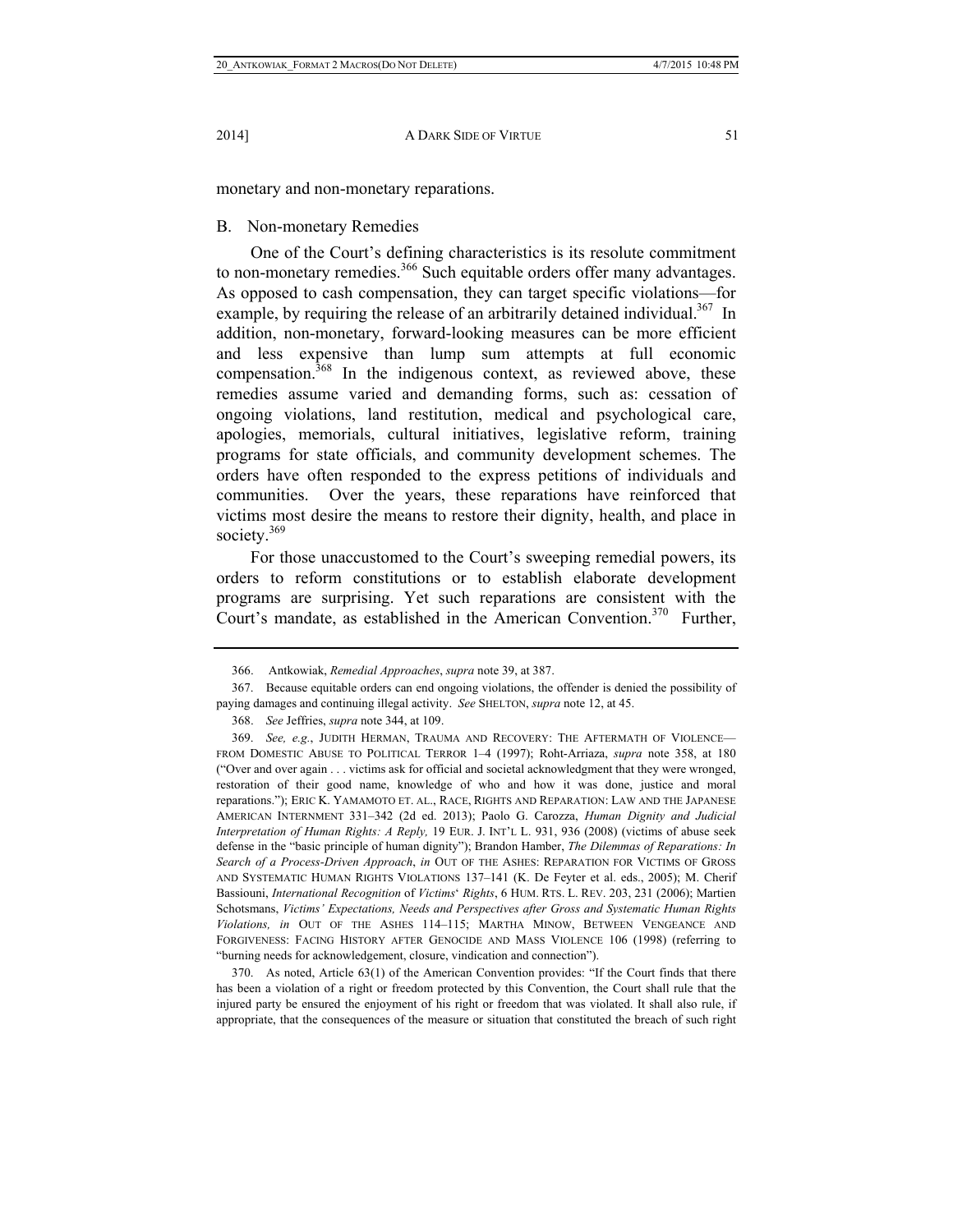many remedies have been accepted and implemented by states, albeit slowly, and, in some cases, very reluctantly.<sup> $371$ </sup> Still, like any court of equity, the Court has occasionally fallen short of its significant potential.

The following four sub-sections consider some of the vices and virtues of the Court's main non-monetary remedies for indigenous peoples. Refinements are proposed for the occasional deficiencies noted. Primarily, the Court is encouraged to require more robust victim engagement in the design and implementation of reparations. Yet overall, with respect to its non-monetary remedies, the Court has increasingly focused upon the complex reality of indigenous peoples, and has generally responded to their preferences for restoration.

1. Land Restitution

In several cases before the Court, indigenous and tribal communities principally sought to recover or protect their traditional lands. In response, the Court has not only endorsed the communities' rights to their ancestral territories, but it has also required the establishment of domestic laws and procedures to make such rights effective.<sup>372</sup> The Court discourages States from furnishing alternate lands or monetary compensation.<sup> $373$ </sup> In these

or freedom be remedied and that fair compensation be paid to the injured party." American Convention, *supra* note 11, art. 63(1).

 <sup>371.</sup> *See An Emerging Mandate*, *supra* note 310, at 292–306; Darren Hawkins & Wade Jacoby, *Partial Compliance: A Comparison of the European and Inter-American Courts for Human Rights*, 24 (Aug. 28–31, 2008), *available at* http://www.stevendroper.com/ECHR%20Hawkins%20and%20Jacoby %20APSA%202008.pdf; Douglas Cassel, *The Expanding Scope and Impact of Reparations Awarded by the Inter-American Court of Human Rights*, *in* OUT OF THE ASHES: REPARATION FOR VICTIMS OF GROSS AND SYSTEMATIC HUMAN RIGHTS VIOLATIONS 214 (K. De Feyter et al. eds., 2005); *but see* Alexandra Huneeus, *Courts Resisting Courts: Lessons From The Inter-American Court's Struggle To Enforce Human Rights*, 44 CORNELL INT'L L.J. 101, 152–55 (2011) (referring to some national courts as a "vexing source of non-compliance" and urging "partnerships with local justice systems" to expedite the fulfillment of Court remedies).

 <sup>372.</sup> *See, e.g*., Saramaka People v. Suriname, Preliminary Objections, Merits, Reparations, and Costs, Judgment, Inter-Am. Ct. H.R. (ser. C) No. 172, ¶ 194(c) (Nov. 28, 2007) (ordering that Suriname "remove or amend the legal provisions that impede protection of the right to property of the members of the Saramaka people and adopt, in its domestic legislation, and through prior, effective and fully informed consultations with the Saramaka people, legislative, administrative, and other measures as may be required to recognize, protect, guarantee and give legal effect to the right of the members of the Saramaka people to hold collective title of the territory they have traditionally used and occupied")*;* Gaetano Pentassuglia, *Towards a Jurisprudential Articulation of Indigenous Land Rights*, 22 EUR. J. INT'L L. 165, 171 (2011) ("[T]he [Court] has converted indigenous property rights into a state's obligation to delimit, demarcate, and title the lands in question, thereby requiring an effective domestic procedure to realize those rights.").

 <sup>373.</sup> *See* Xákmok Kásek Indigenous Cmty. v. Paraguay, Merits, Reparations and Costs, Judgment, Inter-Am. Ct. H.R. (ser. C) No. 214, ¶ 284 (August 24, 2010) ("Once the Community's traditional territory is fully identified . . . if it is owned by private entities, whether natural or legal persons, the State, though its competent authorities, must decide whether it is possible to expropriate the land for the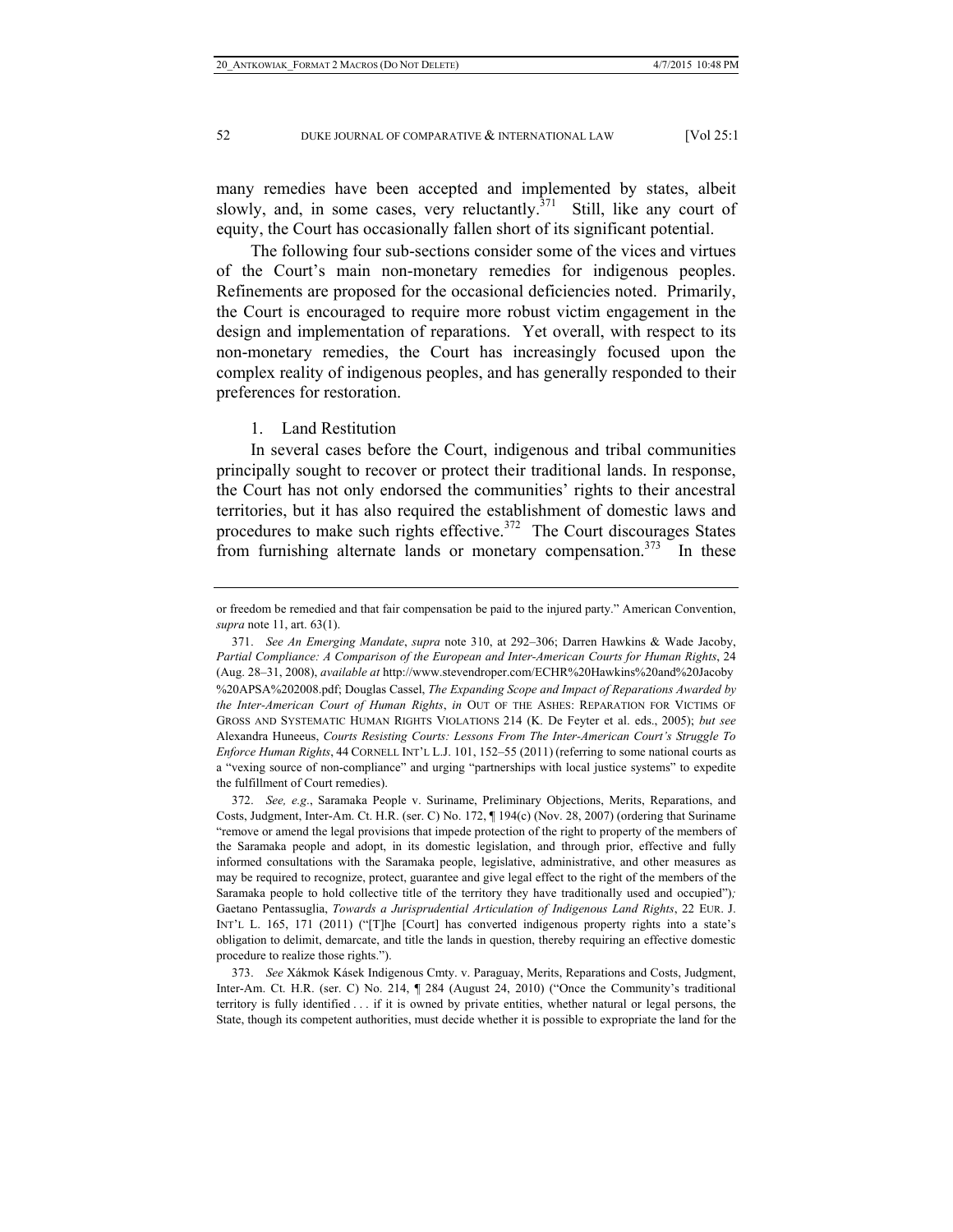cases, the Court recognizes that the ancestral land represents a "perpetual resource" with spiritual, cultural, and economic dimensions that sustain both present and future generations.<sup>374</sup> It acts to safeguard the "allencompassing relationship" between indigenous peoples and their territories.<sup>375</sup>

In doing so, the Court has not shied from an inevitable clash with colonial and assimilationist policies and laws. $376$  The lands may officially belong to the state or private parties; in addition, some of the territories enjoy a wealth of natural resources. A title transfer to indigenous communities could represent a brazen challenge to society's powerful strata.<sup>377</sup> Beyond the political cost of such decisions, the expropriation of private lands can prove very expensive for states in monetary terms.<sup>378</sup> It is

 376. *See* Ana Vrdoljak, *Reparations for Cultural Loss*, *in* REPARATIONS FOR INDIGENOUS PEOPLES: INTERNATIONAL AND COMPARATIVE PERSPECTIVES 213 (2008) ("In the context of indigenous claims for reparations, restitution is the most unsettling for states because it often involves a direct confrontation with colonial and assimilation policies and practices."); BERISTAIN, supra *note* 354, at 587–90 (noting the historical context for land distribution and frequent removal of indigenous peoples in several Court cases).

 377. *See id*.; JEREMIE GILBERT, INDIGENOUS PEOPLES' LAND RIGHTS UNDER INTERNATIONAL LAW: FROM VICTIMS TO ACTORS 181 (2006) (describing common "patronizing" approaches of states to "protect" such lands by placing them in reserves or in trust—and thus preventing the direct ownership of indigenous peoples). During the Universal Periodic Review procedure before the U.N. Human Rights Council, the Paraguayan delegation stated, "[i]n order to facilitate [compliance with the restitution of lands ordered by the Inter-American Court] it was necessary to reach consensus with various stakeholders within Paraguayan society. The cases were complex and required a high content of mutual understanding and concessions from all parties." U.N. Human Rights Council, Universal Periodic Review, Paraguay, ¶ 82, A/HRC/17/18 (Mar. 28, 2011).

 378. For example, in *Xákmok Kásek*, the Court ordered Paraguay to return 10,700 hectares of land to the community, and a significant part of this territory belonged to private landowners or corresponded to a nature reserve. Xákmok Kásek Indigenous Cmty., Inter-Am. Ct. H.R. (ser. C) No. 214, ¶¶ 98, 107, 150 (Aug. 24, 2010).

indigenous peoples. To decide this question, the State authorities must follow the criteria established in this judgment . . . taking very much into account the special relationship that the indigenous have with their lands for the preservation of their culture and their survival. At no time should the decision of the domestic authorities be based exclusively on the fact that the land is owned privately.").

 <sup>374.</sup> *See* BERISTAIN, supra *note* 354, at 591 (explaining that, in these cases, the lands are of major cultural and economic importance to the communities); BARBARA ROSE JOHNSTON & HOLLY M. BARKER, CONSEQUENTIAL DAMAGES OF NUCLEAR WAR: THE RONGELAP REPORT 184 (2008) (referring generally to the lasting significance of ancestral lands).

 <sup>375.</sup> Moiwana Cmty v. Suriname, Preliminary Objections, Merits, Reparations, and Costs, Judgment, Inter-Am. Ct. H.R. (ser. C) No. 124, ¶ 133 (June 15, 2005). In another article, I explored some of the limitations of the Court's conception of indigenous property. The Court bases many indigenous rights on the concept of land—a framework that requires indigenous peoples to have a particular, and often unrealistic, relationship to their territories. The Court's approach could ultimately restrict the autonomy of indigenous peoples and their capacity for change. Thomas M. Antkowiak, *Rights, Resources, and Rhetoric: Indigenous Peoples and the Inter-American Court*, 35 U. PA. J. INT'L L. 113, 160 (2013) [hereinafter Antkowiak, *Rights, Resources, and Rhetoric*]; *see also* Engle, *supra*  note 44, at 162–182.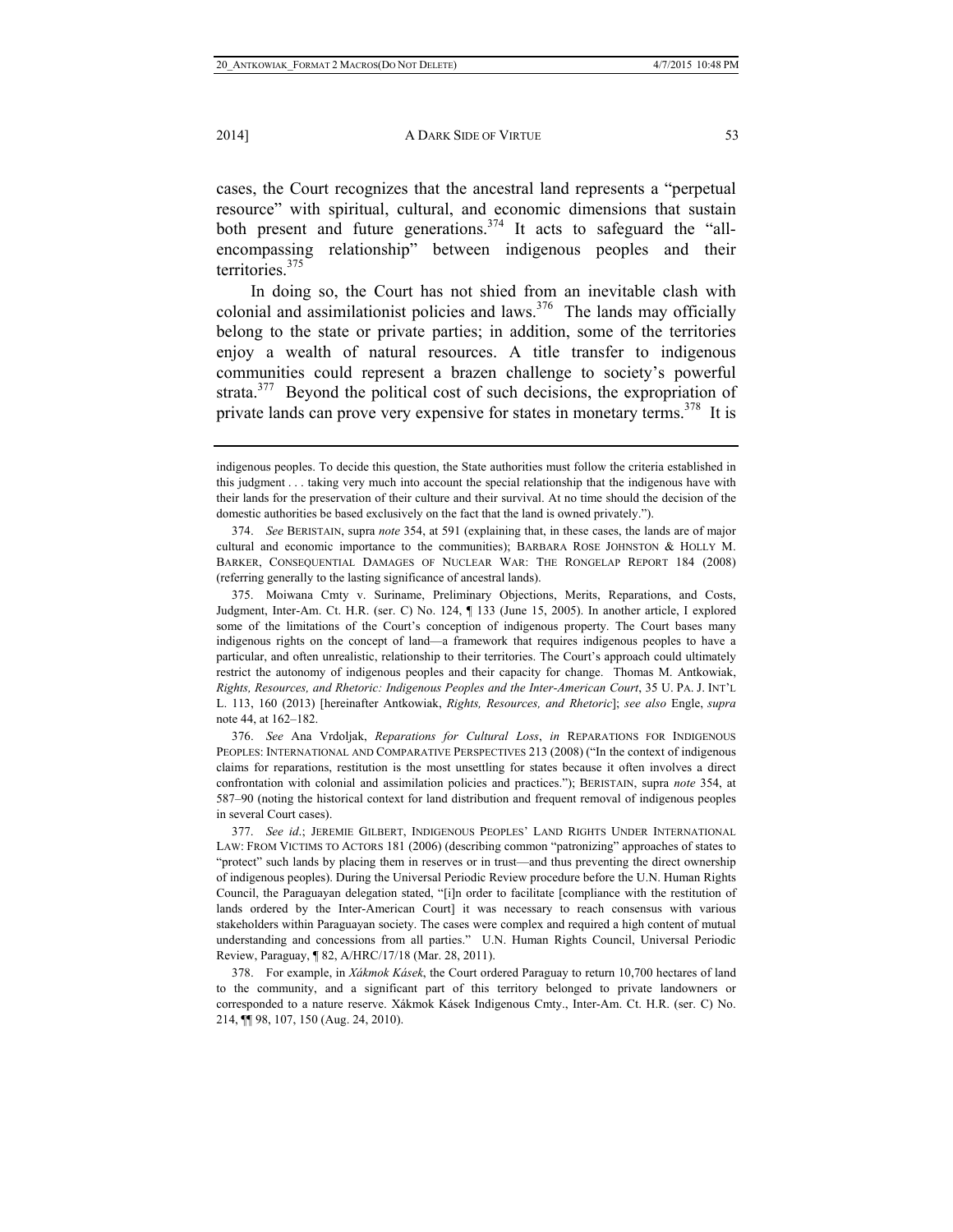not surprising, then, that processes to return territories have faced major delays in most Court cases.<sup>379</sup> Nevertheless, the Court has generally held firm, requiring restitution, cleanup, and reforestation, as well as pertinent legislative and administrative reforms.380 In *Xákmok Kásek*, the Court even ordered fines if Paraguay did not return territory to the petitioners within three years. $381$ 

While these property remedies are pioneering, even courageous, their design can be refined. To begin, the Court should take a more proactive approach to the devastation caused by extraction projects. To help prevent the repetition of these abuses, the Court should place more emphasis on the improvement of states' regulatory frameworks. One possibility is to reaffirm an indigenous community's right to "free, prior, and informed consent" (FPIC) to all such projects. $3\overline{82}$  However, in its most recent judgment on the topic, *Sarayaku v. Ecuador*, the Court ignored FPIC, only referring to the weaker right to be *consulted* before potentially-harmful

 <sup>379.</sup> *See, e.g*., Sawhoyamaxa Indigenous Cmty. v. Paraguay, Monitoring Compliance with Judgment, Order of the Court, Inter-Am. Ct. H.R.,  $\P$  10 (May 20, 2009) (observing that the three-year deadline for the land restitution had expired without the State having completed the order); Yakye Axa Indigenous Cmty. v. Paraguay, Monitoring Compliance with Judgment, Order of the Court, "Considering," Inter-Am. Ct. H.R., ¶ 11 (Feb. 8, 2008) (noting that "little progress had been made" with respect to the return of lands). However, on June 11, 2014, Paraguay finally passed a law to enable the restitution of the Sawhoyamaxa lands. *Ejecutivo promulga restitución de tierras a los Sawhoyamaxa*, ULTIMA HORA (June 11, 2014, 9:49 AM), http://www.ultimahora.com/ejecutivo-promulga-restituciontierras-los-sawhoyamaxa-n802515.html. Apparently, then, *Mayagna (Sumo) Awas Tingni v. Nicaragua*  is the sole case thus far where land restitution has been fully achieved. Mayagna (Sumo) Awas Tingni Cmty v. Nicaragua, Monitoring Compliance with Judgment, Order of the Court, Inter-Am. Ct. H.R. (Apr. 3, 2009).

 <sup>380.</sup> For a distinctive order requiring cleanup and reforestation, *see* Kichwa Indigenous People of Sarayaku v. Ecuador, Merits and Reparations, Judgment, Inter. Am. Ct. H.R. (ser. C) No. 245, ¶ 294 (June 27, 2012). In contrast, the Court has shown caution when considering emergency petitions to protect ancestral lands. Saramaka People v. Suriname, Order of the Court, Inter-Am. Ct. H.R. (Sep. 4, 2013) (rejecting Saramaka's request for provisional measures, but requesting "a complete, detailed and specific report on the alleged award of the mining concession on the Saramaka territory"); Four Ngöbe Indigenous Cmtys. v. Panama, Order of the Court, 2010 Inter-Am. Ct. H.R. (May 28, 2010), *available at* http://www.corteidh.or.cr/index.php/jurisprudencia (refusing the request for provisional measures to protect ancestral lands from flooding).

 <sup>381.</sup> Xákmok Kásek Indigenous Community v. Paraguay, Merits, Reparations, and Costs, Judgment, Inter-Am. Ct. H.R. (ser. C) No. 214, ¶ 288 (Aug. 24, 2010) (holding that "if the three-year deadline in this Judgment expires . . . and the State still has not turned over the traditional land or, as the case may be, the alternative land  $\dots$  the State will have to pay the Community [\$10,000] for each month of delay.").

 <sup>382.</sup> The Court has held that, with regard to "large-scale development or investment projects that would have a major impact" within indigenous territory, states have "a duty not only to consult" with the affected community, "but also to obtain [its] free, prior, and informed consent, according to [its] customs and traditions." Saramaka People v. Suriname, Preliminary Objections, Merits, Reparations, and Costs, Judgment, Inter-Am. Ct. H.R. (ser. C) No. 172, ¶ 134 (Nov. 28, 2007).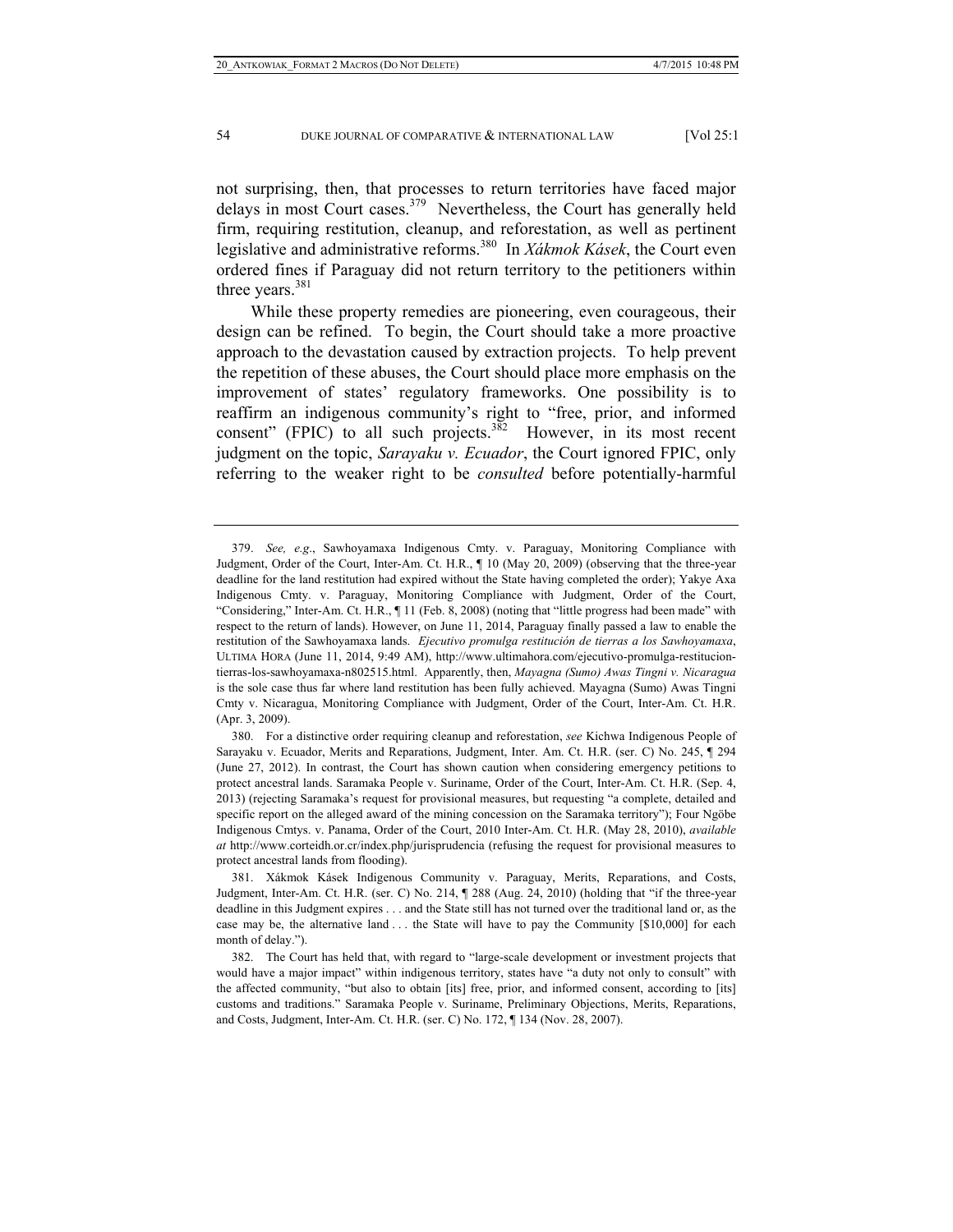initiatives.<sup>383</sup>

A state's capacity to redress extensive property harm must also be reinforced. As the U.N. Special Rapporteur for indigenous peoples has observed, states should "adopt regulatory measures for companies . . . that are aimed at . . . sanctioning and remedying violations of the rights of indigenous peoples."384 For example, when mutually-accepted impact levels are exceeded in extraction projects, government contracts should clearly require companies to halt projects and provide reparations to affected communities, including restoration initiatives. Within specific judgments, the Court can urge such contracts and related measures through its orders to reform legislation and policy.<sup>385</sup> These contracts could make costly environmental restoration and other reparations more feasible for states to ensure.<sup>386</sup> If ultimately funded by a corporation's deeper pockets, such redress will be more likely for indigenous communities.

When requiring restitution or demarcation of land, the Court has at times neglected to account for the porousness of boundaries and the shared use of indigenous lands. $387$  Enforcement of some Court orders to strictly delimit borders has aggravated tensions among neighboring communities.<sup>388</sup> *Moiwana* offers a better response to this complex reality.389 The judgment urged the participation of both the petitioners and neighboring indigenous communities in the border definition process.<sup>390</sup>

 386. Of course, these contracts must be enforceable, and many powerful multinational corporations will seek to avoid or challenge such agreements and related laws. For example, when El Salvador revoked mining concessions for environmental concerns, the affected corporations aggressively challenged the State before the International Centre for Settlement of Investment Disputes and other bodies. *See, e.g.*, Edgardo Ayala, *Rural Communities Push El Salvador Towards Ban on Mining*, INTER PRESS SERV. NEWS AGENCY, May 29, 2014, *available at* http://www.ipsnews.net/2014/05/ruralcommunities-push-el-salvador-towards-ban-mining (referring to the lawsuits initiated by two multinational corporations).

- 388. *See, e.g.*, Dulitzky, *supra* note 120, at 50; BERISTAIN, *supra* note 354, at 625.
- 389. *See, e.g.*, Dulitzky, *supra* note 120, at 50.

 390. Moiwana Cmty. v. Suriname, Preliminary Objections, Merits, Reparation, and Costs, Judgment, Inter-Am. Ct. H.R. (ser. C) No. 124, ¶ 210 (June 15, 2005). In *Saramaka*, the Court ordered Suriname to delimit and demarcate the territory "without prejudice to other tribal and indigenous communities." *Saramaka People*, Inter-Am. Ct. H.R. (ser. C) No. 172, ¶ 194.

 <sup>383.</sup> Kichwa Indigenous People of Sarayaku v. Ecuador, Merits and Reparations, Judgment, Inter-Am. Ct. H.R. (ser. C) No. 245, ¶¶ 159–220 (June 27, 2012).

 <sup>384.</sup> Special Rapporteur on Indigenous Peoples, *Extractive Industries and Indigenous Peoples*, Human Rights Council, ¶ 48, U.N. Doc. A/HRC/24/41 (July 1, 2013) (by James Anaya).

 <sup>385.</sup> *Saramaka* took a step in the right direction by holding: "[w]ith regards to the concessions already granted within traditional Saramaka territory, the State must review them, in light of the present Judgment and the Court's jurisprudence, in order to evaluate whether a modification of the rights of the concessionaires is necessary in order to preserve the survival of the Saramaka people." *Saramaka People*, Inter-Am. Ct. H.R. (ser. C) No. 172, ¶ 194(a).

 <sup>387.</sup> *See, e.g.*, Dulitzky, *supra* note 120, at 51; BERISTAIN, *supra* note 354, at 612.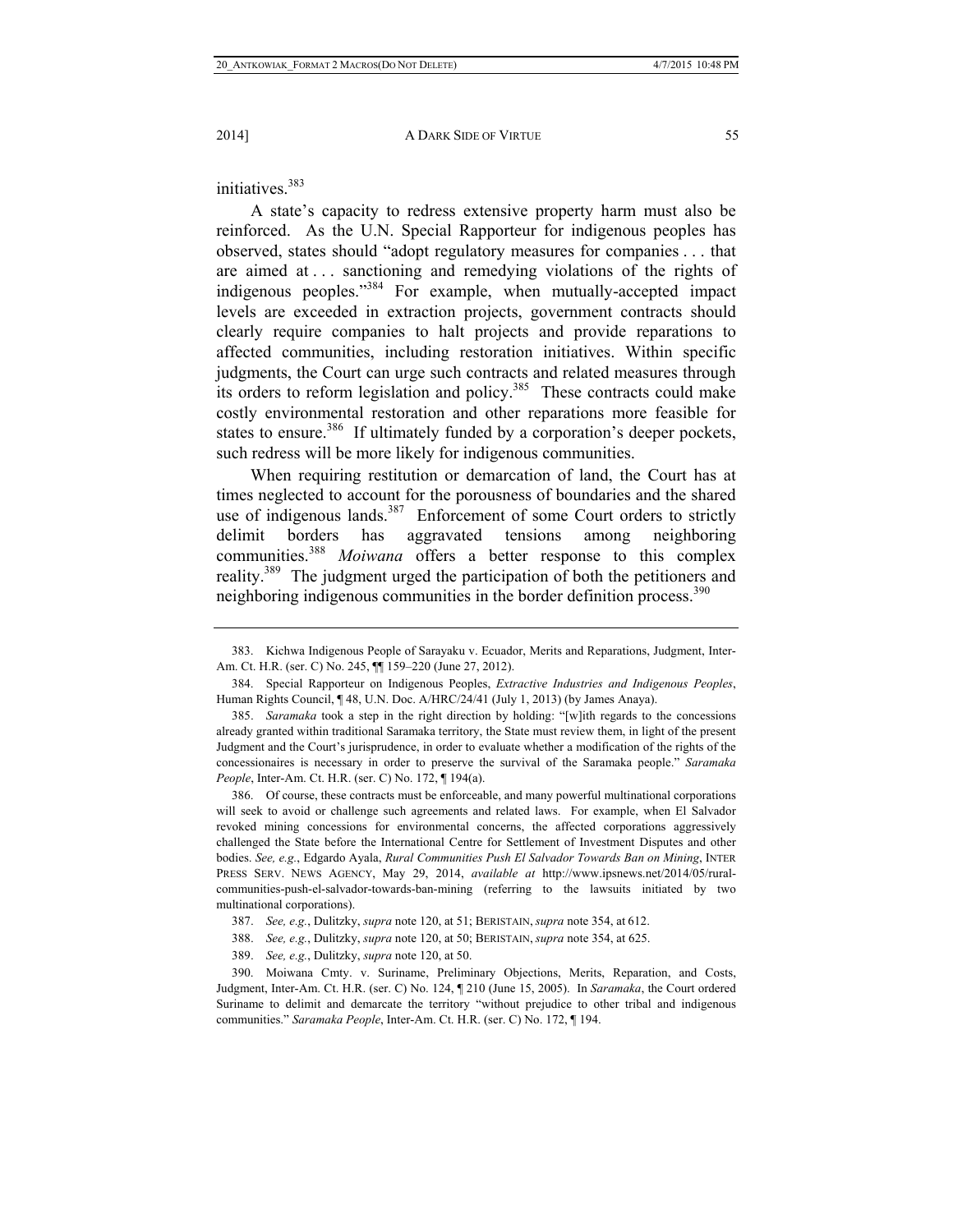In fact, the full engagement of victims—following Braithwaite's standard—is the only way to avoid a re-victimization of indigenous communities and a retrenchment of inequitable conditions. If demarcation, environmental restoration, and corresponding legislative reform efforts are conducted without the vigorous participation of the affected communities, the "reparations" may result in further harm and subjugation. $391$  The mere right to be "consulted" about such efforts, currently emphasized by the Court, does not provide sufficient agency to indigenous peoples and is easily exploited.<sup>392</sup> While commentators have praised the Court for advancing a principle of "effective participation," $393$  it has neglected this principle when favoring consultation over consent, and when designing certain development programs and health care reparations, as discussed below.

#### 2. Legal Reform and Training Programs

Indigenous advocates and other experts have underscored that land restitution and related remedies, although fundamental in many cases, are not enough.<sup>394</sup> Many of the disturbing violations addressed by the Court trace their origins to the deep-seated discrimination of indigenous peoples by dominant factions of society.<sup>395</sup> When the Court identifies a discriminatory law or practice, it has occasionally ordered legal and

 <sup>391.</sup> *See, e.g.*, JOHNSTON & BARKER, *supra* note 374, at 225–47 (explaining that, in the Marshall Islands, U.S. remedial efforts—including environmental cleanup and medical treatment—were not only insufficient, in many instances they actually produced further harm); Gómez, *supra* note 363, at 156 ("[T]he execution of reparatory measures must generate processes and spaces for reflection and dialogue for all beneficiaries."); Hamber, *supra* note 369, at 146 (asserting that the process for delivering reparations is key to their effectiveness); BERISTAIN, *supra* note 354, at 23–26 (underscoring the importance of victim participation in the implementation of remedies); FUNDACIÓN PARA EL DEBIDO PROCESO LEGAL, DESPUÉS DE PROCESOS DE JUSTICIA TRANSICIONAL, ¿CUÁL ES LA SITUACIÓN DE LAS VÍCTIMAS?: LOS CASOS DE CHILE Y GUATEMALA 7 (2008), *available at* http://www.dplf.org/es/resources/justicia-transicional-13 (affirming that reparations programs can easily result in re-victimization).

 <sup>392.</sup> The Court's "right to consultation" is not enough; there are too many opportunities for manipulation by states and corporations, despite its attempts to establish guidelines for the principle. *See* Antkowiak, *Rights, Resources, and Rhetoric*, *supra* note 375, at 169–70.

 <sup>393.</sup> Gaetano Pentassuglia has praised the Court for incorporating its principle of effective participation "through the whole body of [its] jurisprudence." Pentassuglia, *supra* note 372, at 177.

 <sup>394.</sup> *See, e.g*., ENGLE *supra* note 1, at 183–84 ("[L]and alone is insufficient to ensure development . . . efforts to combat racism, guarantee economic compensation, and protect land and heritage thus all play a role" in a broader conception of development); ANAYA, *supra* note 1, at 98 (calling for "remedies that tear at the legacies of empire, discrimination, suppression of democratic participation, and cultural suffocation"); Gómez, *supra* note 363, at 148 (noting that a goal of reparation is "the participation of the victim/survivor in the creation of a country with new ways of seeing and understanding the world based on the value of cultural diversity").

 <sup>395.</sup> *See, e.g*., ENGLE *supra* note 1, at 183–84; ANAYA, *supra* note 1, at 98.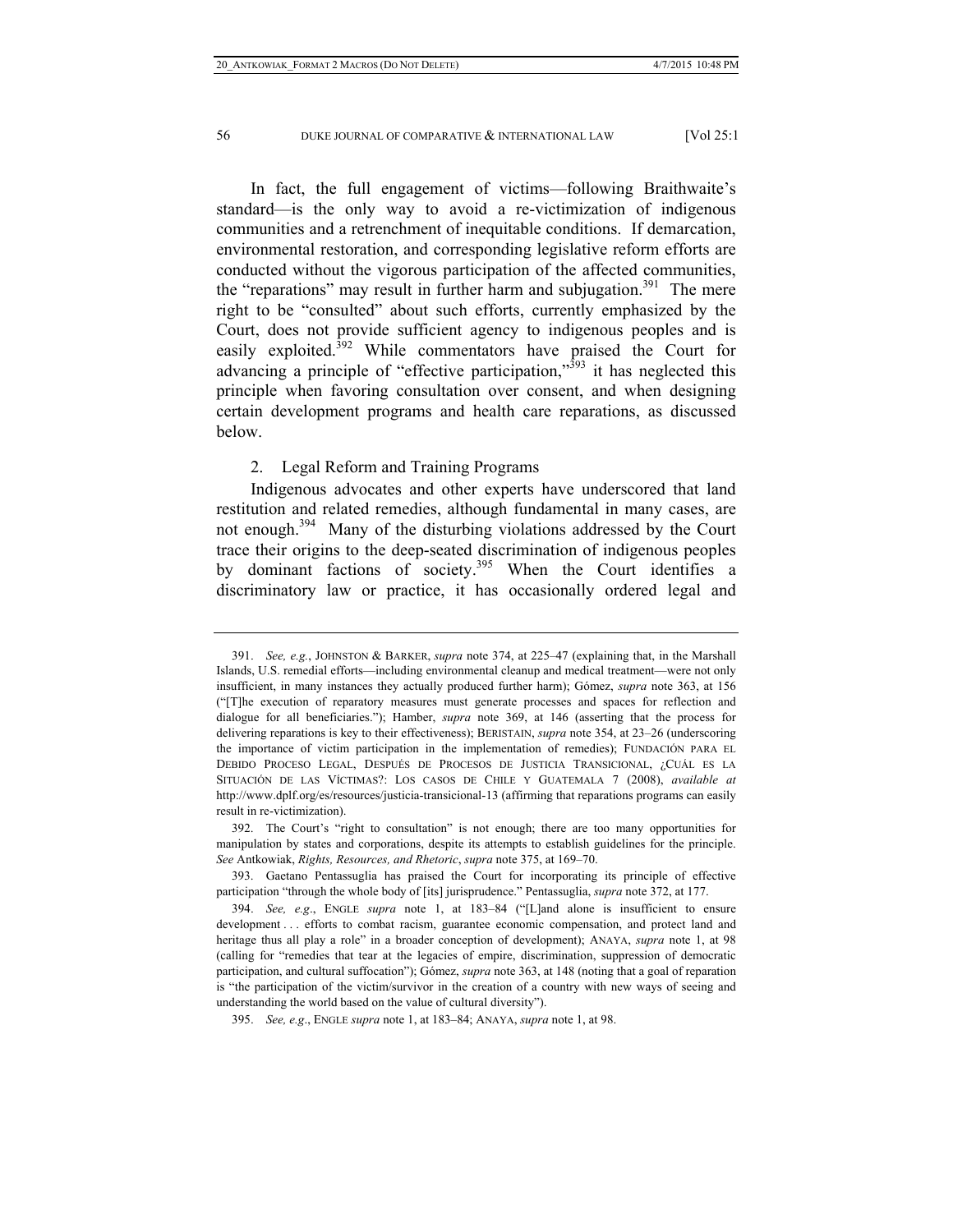administrative reforms, as well as training programs for state officials.<sup>396</sup>

The Court must provide guidance to foster meaningful implementation by unenthusiastic bureaucrats. Such detail will also facilitate the Court's supervision and verification of state compliance. At times, the Court has only offered vague outlines for training programs for state officials.<sup>397</sup> Similarly, for legal reforms the Court may only call on the State to "adapt [its] legal system to international human rights norms," as in *Bámaca*-*Velásquez*. 398 While this directive may appear far-reaching, in reality such ambiguous language has little chance for enforcement.<sup>399</sup> Ill-defined orders are not really remedies at all; they are readily evaded by states and, as a result, fail to protect and redress corresponding rights.

In contrast with *Bámaca-Velásquez*, the Court provided concrete details in *Fernández-Ortega* and *Rosendo-Cantú*. These judgments urged a "standardized action protocol for the investigation of sexual abuse" for both the State of Guerrero and the federal government "based on the parameters established" in the Istanbul Protocol and World Health Organization guidelines.400 Both decisions also required "permanent

 400. Fernández-Ortega et al. v. Mexico, Preliminary Objections, Merits, Reparations, and Costs, Judgment, Inter-Am. Ct. H.R. (ser. C) No. 215, ¶ 256 (Aug. 30, 2010); Rosendo-Cantú v. Mexico,

 <sup>396.</sup> Many will respond that such efforts are insufficient to transform the societal structures that perpetuate the persecution and oppression of indigenous peoples and other groups. *See, e.g*., Maria Paula Saffon & Rodrigo Uprimny, *Distributive Justice and the Restitution of Dispossessed Land in Colombia, in* DISTRIBUTIVE JUSTICE IN TRANSITION 391 (Morten Bergsmo, et al. eds., 2010) (arguing that many reparations measures "leave untouched many of the conditions of exclusion that are at the basis" of the problem); *see also* Caroline Bettinger-López, *The Challenge of Domestic Implementation of International Human Rights Law in the Cotton Field Case*, 15 CUNY L. REV. 315, 334 (2012) (indicating that the Court's remedies in the "Cotton Field Case" against Mexico did not fully respond to "the messy reality of a community struggling with an ostensibly unstoppable succession of violent crimes against women").

 <sup>397.</sup> *See, e.g.*, López-Álvarez v. Honduras, Merits, Reparation, and Costs, Judgment, Inter-Am. Ct. H.R. (ser. C) No. 141, ¶ 210 (Feb. 1, 2006) (requiring simply "a training program on human rights for the officers that work in the penitentiary centers"); Caracazo v. Venezuela, Reparations and Costs, Judgment Inter-Am. Ct. H.R. (ser. C) No. 95, ¶ 127 (Aug. 29, 2002) (calling for "education and training of all members of its armed forces and its security agencies on principles and provisions of human rights protection and regarding the limits to which the use of weapons by law enforcement officials is subject").

 <sup>398.</sup> Bámaca-Velásquez v. Guatemala, Reparations and Costs, Judgment, Inter-Am. Ct. H.R. (ser. C) No. 91, ¶ 85 (Feb. 22, 2002); *see also* Bulacio v. Argentina, Merits, Reparations, and Costs, Judgment, Inter-Am. Ct. H.R. (ser. C) No. 100, ¶ 162(5) (Sept. 18, 2003) (mandating "such legislative and any other measures as may be necessary to adjust the domestic legal system to international human rights provisions").

 <sup>399.</sup> For example, more than five years after the Court vaguely ordered Guatemala in *Bámaca-Velásquez* to "conform" national laws to international human rights standards, the State still had not provided even minimal information concerning its compliance. Bámaca-Velásquez v. Guatemala, Monitoring Compliance with Judgment, Order of the Court, "Considering," Inter-Am. Ct. H.R., ¶8(c) (July 10, 2007), *available at* http://www.corteidh.or.cr/docs/supervisiones/bamaca\_16\_01\_08.pdf.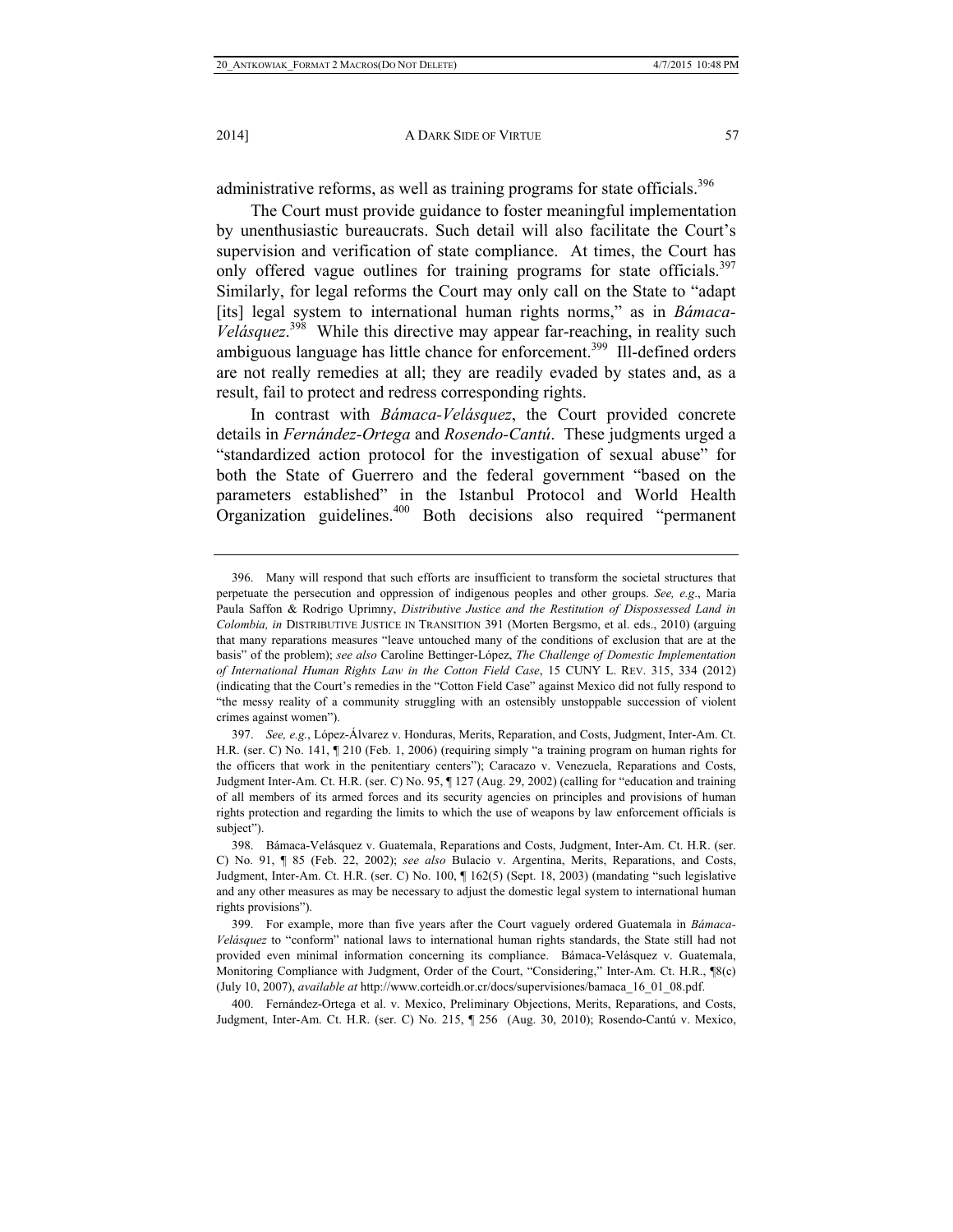training programs" on "the diligent investigation of cases of the sexual abuse of women that include a gender and ethnicity perspective."<sup>401</sup> Mexico was ordered to direct the courses to numerous federal and Guerrero state officials, including prosecutors, judges, police, and healthcare personnel who "constitute the first line of response to women victims of violence."<sup>402</sup>

*Fernández-Ortega* and *Rosendo-Cantú* certainly placed considerable demands upon the State: law and policy reform, training programs, and several other exacting measures. In fact, the reparations rivaled those of *Río Negro Massacres*, a case that involved five massacres and hundreds of victims. Did the Court overstep its bounds in the Mexican cases? One aspect, mentioned already, was clearly problematic: ordering reparations for several individuals who had not been deemed injured parties before the Court. $403$ 

However, the number of victims in a case is not the only determinative factor for reparations. If violations have been proven, corresponding remedies must be ordered. In *Fernández-Ortega* and *Rosendo-Cantú*, severe abuses—at both personal and macro levels—were established over the course of the litigation; $404$  thus, the Court was obligated to order both individual and collective remedies. Faced with such sprawling demands, however, it will be unrealistic to expect rapid compliance from states especially for reparations concerning indigenous peoples, who unfortunately often lack the political and economic capital to expedite the measures.<sup>405</sup>

Preliminary Objections, Merits, Reparations, and Costs, Judgment, Inter-Am. Ct. H.R. (ser. C) No. 216, ¶ 242 (Aug. 31, 2010).

<sup>401</sup>*. Fernández-Ortega et al.*, Inter-Am. Ct. H.R. (ser. C) No. 215, at ¶ 260; *Rosendo-Cantú*, Inter-Am. Ct. H.R. (ser. C) No. 216, at ¶ 246.

 <sup>402.</sup> *Fernández-Ortega et al.*, Inter-Am. Ct. H.R. (ser. C) No. 215 at ¶ 260; *Rosendo-Cantú*, Inter-Am. Ct. H.R. (ser. C) No. 216, at ¶ 246.

 <sup>403.</sup> *See Fernández-Ortega et al.*, Inter-Am. Ct. H.R. (ser. C) No. 215, at ¶¶ 224, 270 (failing to name several individuals as "injured parties," yet ordering the State to take measures to provide them with housing and proper diet).

 <sup>404.</sup> *Id.* ¶ 79 (presenting the case in the context of "institutional military violence" in the state of Guerrero, where soldiers have committed numerous rights violations against indigenous women); *Rosendo-Cantú*, Inter-Am. Ct. H.R. (ser. C) No. 216, at ¶ 71 (same).

<sup>405</sup>*. See* Special Rapporteur on the situation of human rights and fundamental freedoms of indigenous people, *Rep. on Promotion and Protection of all Human Rights, Civil, Political, Economic, Social and Cultural Rights, including the Right to Development*, Human Rights Council, ¶ 50, U.N. Doc. A/HRC/12/34 (July 15, 2009) (by James Anaya) ("[I]ndigenous peoples are typically disadvantaged in terms of political influence, financial resources, access to information . . . ."); BERISTAIN, *supra* note 354, at 507 (noting the difficulties indigenous peoples will face in obtaining reparations from the state bureaucracy and economically-powerful factions of society); Dinah Shelton, *The Present Value of Past Wrongs, in* REPARATIONS FOR INDIGENOUS PEOPLES 48 (Frederico Lenzerini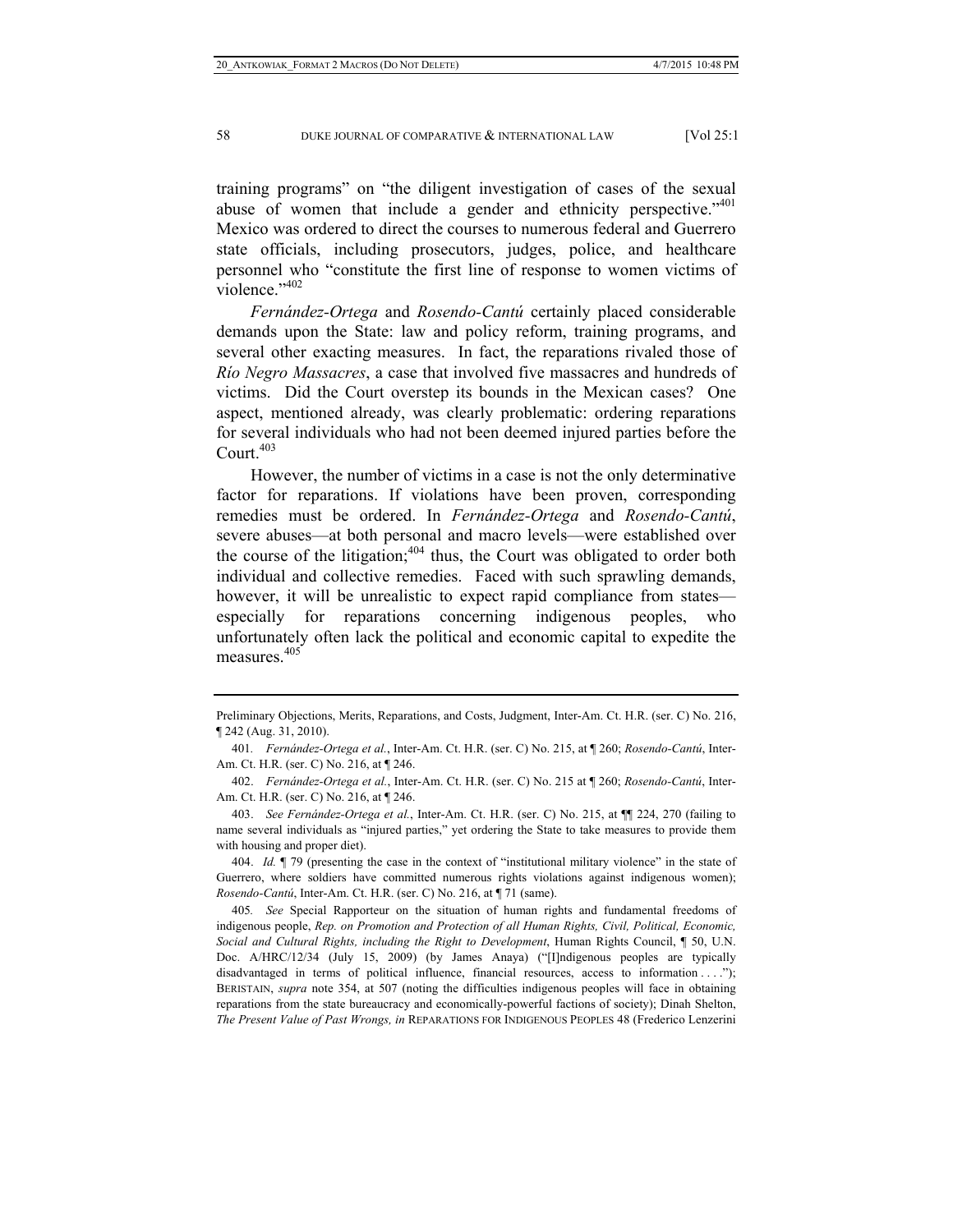While the Court displayed ambition in the Mexican judgments, quite the opposite occurred in *López-Álvarez v. Honduras*. 406 The decision had established numerous abuses, including violations of the rights to equality and freedom of expression because of the Honduran prison's ban on the Garifuna language.<sup>407</sup> López-Álvarez justifiably requested structural remedies to address discrimination in Honduras.<sup>408</sup> The Court responded with an order to improve conditions in the State's detention centers, and mandated a "training program on human rights for the officers that work in the penitentiary centers."<sup>409</sup> Inexplicably, however, the reparations avoided any reference to cultural or ethnic discrimination.

Structural orders, by definition, have the potential to bring about much-needed changes in Latin American societies. In fact, several of the Court's directives have already done so.<sup>410</sup> While a degree of specificity is required, the Court will also do well to leave some flexibility in its orders. All twists and turns in such broad initiatives certainly cannot be anticipated and resolved by a remote tribunal's single judgment. In all cases, however, the Court must demand that victims maintain a meaningful role as these processes unfold. As victims, they must be involved as it impacts their interests and defines the remedies due to them. As often-marginalized indigenous peoples, they may need redoubled governmental efforts to ensure them a voice in the design of new legislation and policy.

### 3. Rehabilitation Programs

Medical and psychological care for indigenous peoples is a formidable undertaking for both the Court and states. In judgments involving multiple petitioners, the Court has ordered medical and psychological treatment through state medical institutions, instead of direct cash disbursements to victims.411 This is presumably done to reduce costs for defendant states.

ed., 2008) ("[T]he real cost of full reparations entails loss of not only economic, but social advantages enjoyed by the powerful."); Richard Falk, *The Rights of Peoples (In Particular Indigenous Peoples)*, in THE RIGHTS OF PEOPLES 17, 27 (James Crawford ed., 1988) ("[Indigenous peoples] have overwhelming been marginalized as outside the framework of normal political behavior.").

 <sup>406.</sup> *See generally* López-Álvarez v. Honduras, Merits, Reparations, and Costs, Judgment, Inter-Am. Ct. H.R. (ser. C) No. 141 (Feb. 1, 2006).

 <sup>407.</sup> *Id.* ¶ 225(4).

 <sup>408.</sup> *Id.* ¶ 205.

 <sup>409.</sup> *Id.* ¶ 210.

 <sup>410.</sup> Antkowiak, *Emerging Mandate*, *supra* note 345, at 301–02 (describing how states have complied with Court orders for legislative reform and human rights training programs).

 <sup>411.</sup> *Id*. at 296. In some Court judgments, beneficiaries of medical care number into the hundreds. In *Juvenile Reeducation Institute v. Paraguay*, beneficiaries of medical care numbered in the thousands. Juvenile Reeducation Inst. v. Paraguay, Preliminary Objections, Merits, Reparations, and Costs, Judgment, Inter-Am. Ct. H.R. (ser. C) No. 112, Appendix I (Sept. 2, 2004).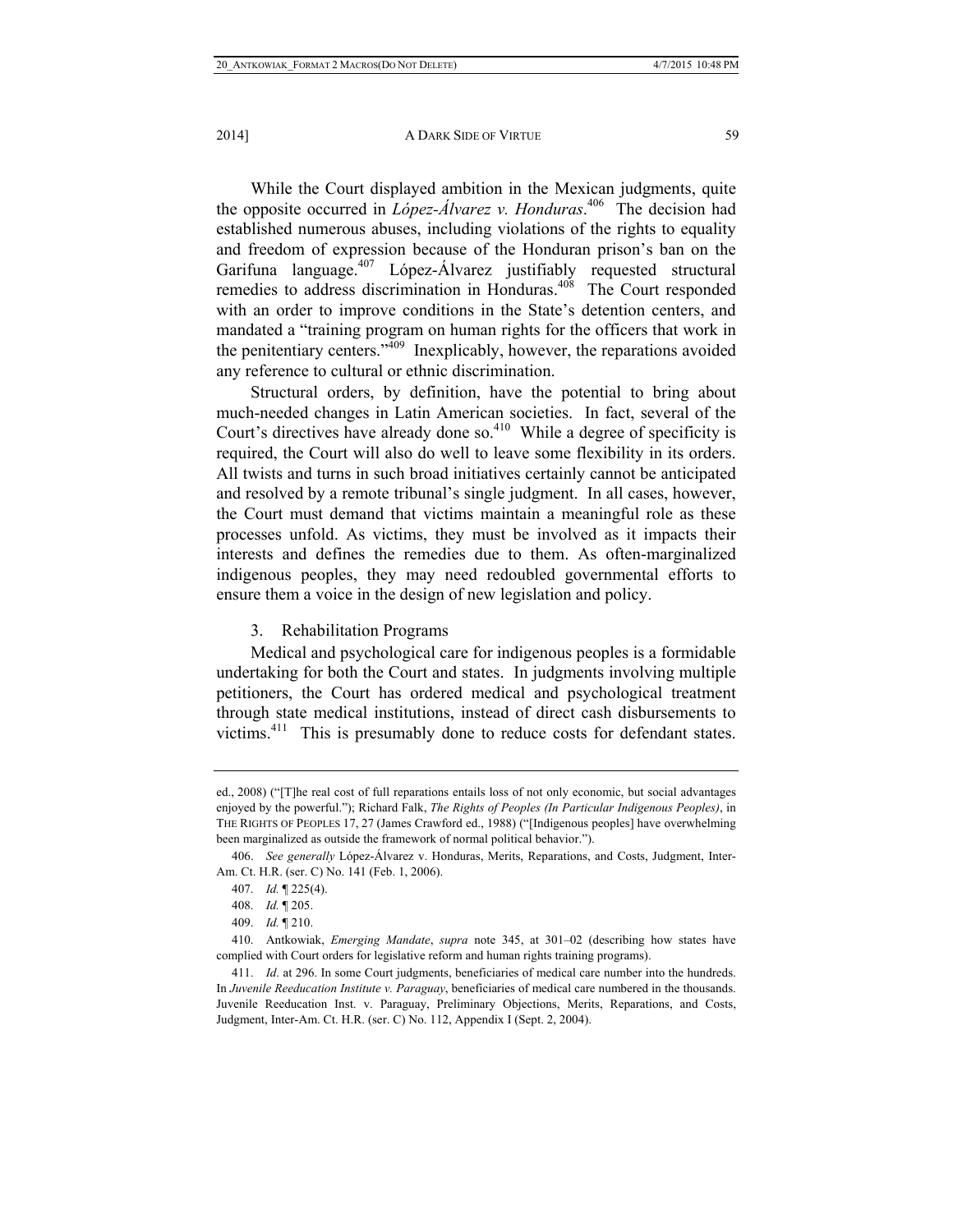Yet public medical institutions often lack adequate facilities and training to treat victims of severe human rights abuse.<sup>412</sup> Difficulties are compounded in indigenous cases, where medical personnel struggle to access remote communities and to overcome language and cultural barriers, including unfamiliarity with traditional treatments.<sup>413</sup>

*Plan de Sánchez* made an early and notable attempt in this regard, requiring "a specialized program of psychological and psychiatric treatment" that takes into account "the special circumstances and needs of each person . . . in order to provide collective, family and individual treatment."414 The Court even requested the assistance of an experienced Guatemalan NGO, the Community Studies and Psychosocial Action Team.415 While the novel program was not without its flaws and setbacks,<sup>416</sup> it stands as one of the few health initiatives deemed fulfilled by the Court. $417$ 

In the Paraguayan trilogy of cases, the Court found precarious health conditions in the makeshift camps. In response, it called for funds to implement various community programs, including health projects, which have not been completed as of this writing.<sup>418</sup> Like other development initiatives, the health projects will be subject to the direction of a threeperson committee, which may stifle the voice of the communities. The Court did not expressly require the programs to consider indigenous customs or to obtain their consent, despite petitioners' requests.<sup>419</sup> In this

 417. Note that several states have complied with orders to provide future medical expenses, but only *Aloeboetoe* and *Plan de Sánchez* appear to have fulfilled their equitable remedies related to healthcare. Aloeboetoe et al. v. Suriname, Monitoring Compliance with Judgment, Inter-Am. Ct. H.R. (Feb. 5, 1997); Plan de Sánchez Massacre v. Guatemala, Monitoring Compliance with Judgment, Order of the Court, "Declaring," Inter-Am. Ct. H.R., ¶ 103 (July 1, 2009), *available at* http://www.corteidh. or.cr/docs/supervisiones/sanchez\_01\_07\_09\_ing.pdf.

 418. In its supervision of these judgments, the Court found that emergency health care was seriously deficient, and the more permanent programs still had not been established. *See* Sawhoyamaxa Indigenous Cmty. v. Paraguay, Monitoring Compliance with Judgment, Order of the Court, "Considering," Inter-Am. Ct. H.R., ¶¶ 35–37 (May 20, 2009), *available at* http://www.corteidh.or.cr/ docs/supervisiones/sawhoyamaxa\_20\_05\_09.pdf; Yakye Axa Indigenous Cmty. v. Paraguay, Monitoring Compliance with Judgment, Order of the Court, "Declaring," Inter-Am. Ct. H.R., ¶ 3 (Feb. 8, 2008), *available at* http://www.corteidh.or.cr/docs/supervisiones/yakyeaxa\_08\_02\_08-ing.pdf.

 419. *See, e.g.*, Sawhoyamaxa Indigenous Cmty. v. Paraguay, Merits, Reparations, and Costs, Judgment, Inter-Am. Ct. H.R. (ser. C) No. 146, ¶ 201(g) (Mar. 29, 2006) (requesting that all implemented programs "must be previously consented to by the interested parties and must adjust to

 <sup>412.</sup> *See* BERISTAIN, *supra* note 354, at 245–46.

 <sup>413.</sup> *See* Gómez, *supra* note 363, at 147.

 <sup>414.</sup> Plan de Sánchez Massacre v. Guatemala, Reparations, Judgment, Inter-Am. Ct. H.R. (ser. C) No. 116, ¶ 107 (Nov. 19, 2004).

 <sup>415.</sup> *Id*. ¶ 108.

 <sup>416.</sup> *See* BERISTAIN, *supra* note 354, at 271–76.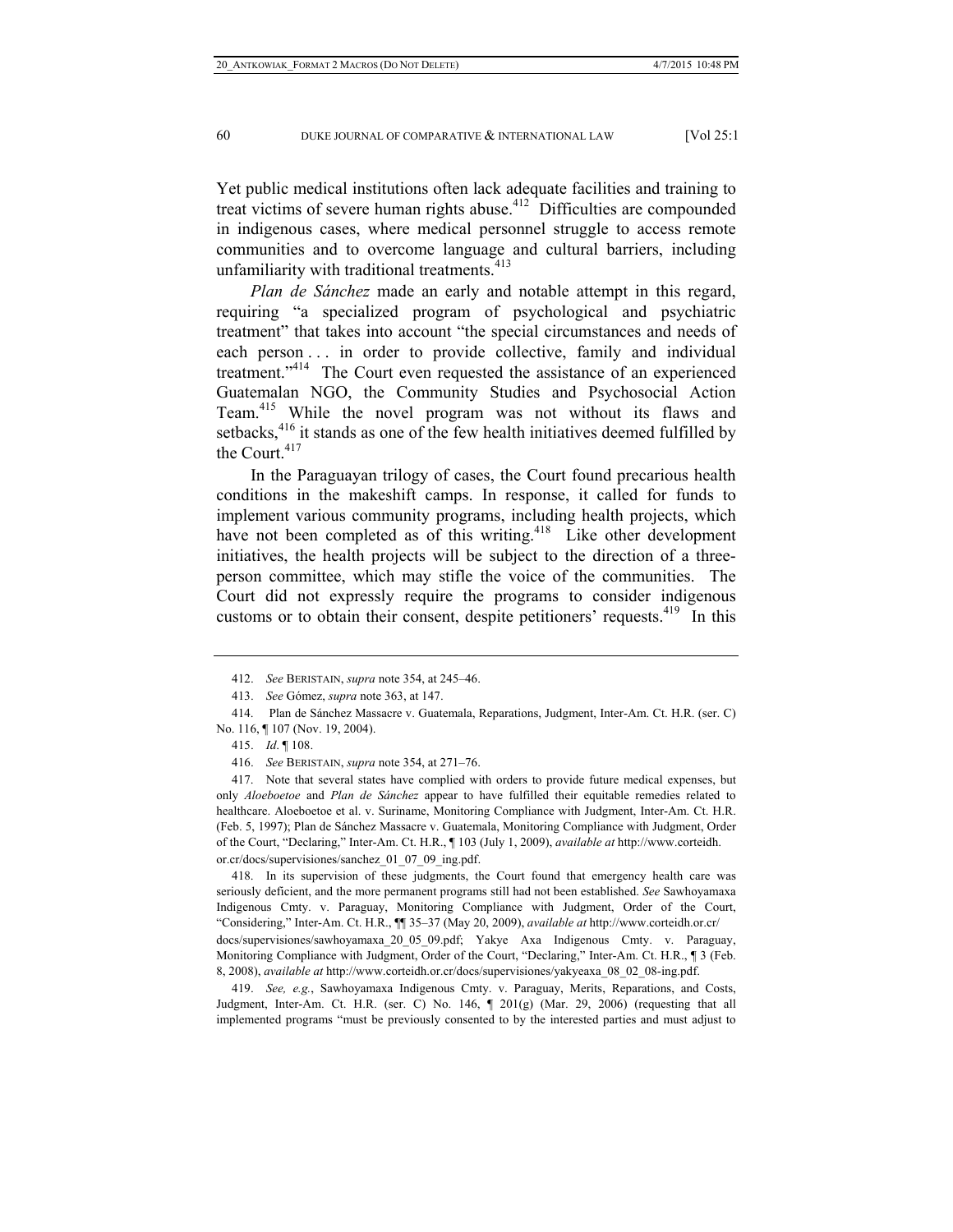way, once health care is finally deployed, it likely will be ill-matched to community needs.

*Fernández-Ortega* and *Rosendo-Cantú* were much more attentive to complexities on the ground. As emphasized by the petitioners, these cases involved indigenous women living in remote areas who had suffered brutal gender violence.<sup>420</sup> The Court demanded that Mexico provide expert medical personnel to care for the victims. $421$  In the event that State personnel did not have the requisite expertise, the Court mandated that private specialists be hired.<sup>422</sup> Further, the Court ordered all medical staff to obtain the consent of the victims before treatment by offering "[p]rior, clear, and sufficient information."423 The care, including all pertinent medication, was to be provided for as long as necessary in a medical facility located as close as possible to the victims.<sup>424</sup> Mexico was also directed to arrange for transportation and interpreter services, as well as to compensate other costs "related [to treatments] and strictly necessary."425

In *Río Negro*, the most recent judgment on this topic, the victims requested "culturally appropriate" psychological care from the State.<sup>426</sup> Their expert witness had explained aspects of traditional Mayan healing practices during the proceedings. The Court required that the victims and the State together design the precise modalities for the healthcare. $427$  Still,

 421. *See Fernández Ortega et al.*, Inter-Am. Ct. H.R. No. 215, ¶ 252; *Rosendo Cantú*, Inter-Am. Ct. H.R. No. 216, ¶ 253.

 422. *See Fernández Ortega et al.*, Inter-Am. Ct. H.R. No. 215, ¶ 252; *Rosendo Cantú*, Inter-Am. Ct. H.R. No. 216, ¶ 253.

 423. *Fernández Ortega et al.*, Inter-Am. Ct. H.R. No. 215, ¶ 251; *see also Rosendo Cantú*, Inter-Am. Ct. H.R. No. 216, ¶ 252.

 424. *See Fernández Ortega et al.*, Inter-Am. Ct. H.R. No. 215, ¶ 251; *Rosendo Cantú*, Inter-Am. Ct. H.R. No. 216, ¶ 252.

 425. *Fernández Ortega et al.*, Inter-Am. Ct. H.R. No. 215, ¶ 251; *see also Rosendo Cantú*, Inter-Am. Ct. H.R. No. 216, ¶ 252.

 426. Río Negro Massacres v. Guatemala, Preliminary Objection, Merits, Reparations, and Costs, Judgment, Inter-Am. Ct. H.R. (ser. C) No. 250, ¶ 286 (Sept. 4, 2012).

 427. *See id.* ¶ 289 ("Based on the representatives' request, this medical and psychological care may be provided by the healers of the Maya Achí community, in keeping with their own health practices and using traditional medicines; accordingly, the State must reach an agreement with the representatives on the way in which this reparation will be executed.") (footnotes omitted). Nieves Gómez, a psychologist who works with Guatemalan indigenous communities, has noted how "classical medicinal practices" can join with "traditional indigenous" methods. *See* Gómez, *supra* note 363, at

their customs"). Note that with respect to the orders for "basic services" the Court provided for some consideration of "practices and customs." *Id.* ¶ 230.

 <sup>420.</sup> *See* Fernández Ortega et al. v. Mexico, Preliminary Objections, Merits, Reparations, and Costs, Judgment, Inter-Am. Ct. H.R. (ser. C) No. 215, ¶¶ 24, 308 (Aug. 30, 2010) (finding violations to Convention articles 5, 11, 8, and 25, among others); Rosendo Cantú v. Mexico, Preliminary Objections, Merits, Reparations, and Costs, Judgment, Inter-Am. Ct. H.R. (ser. C) No. 216,  $\P$  24, 295 (Aug. 31, 2010) (finding violations to Convention Articles 5, 8, 11, 19, and 25, among others).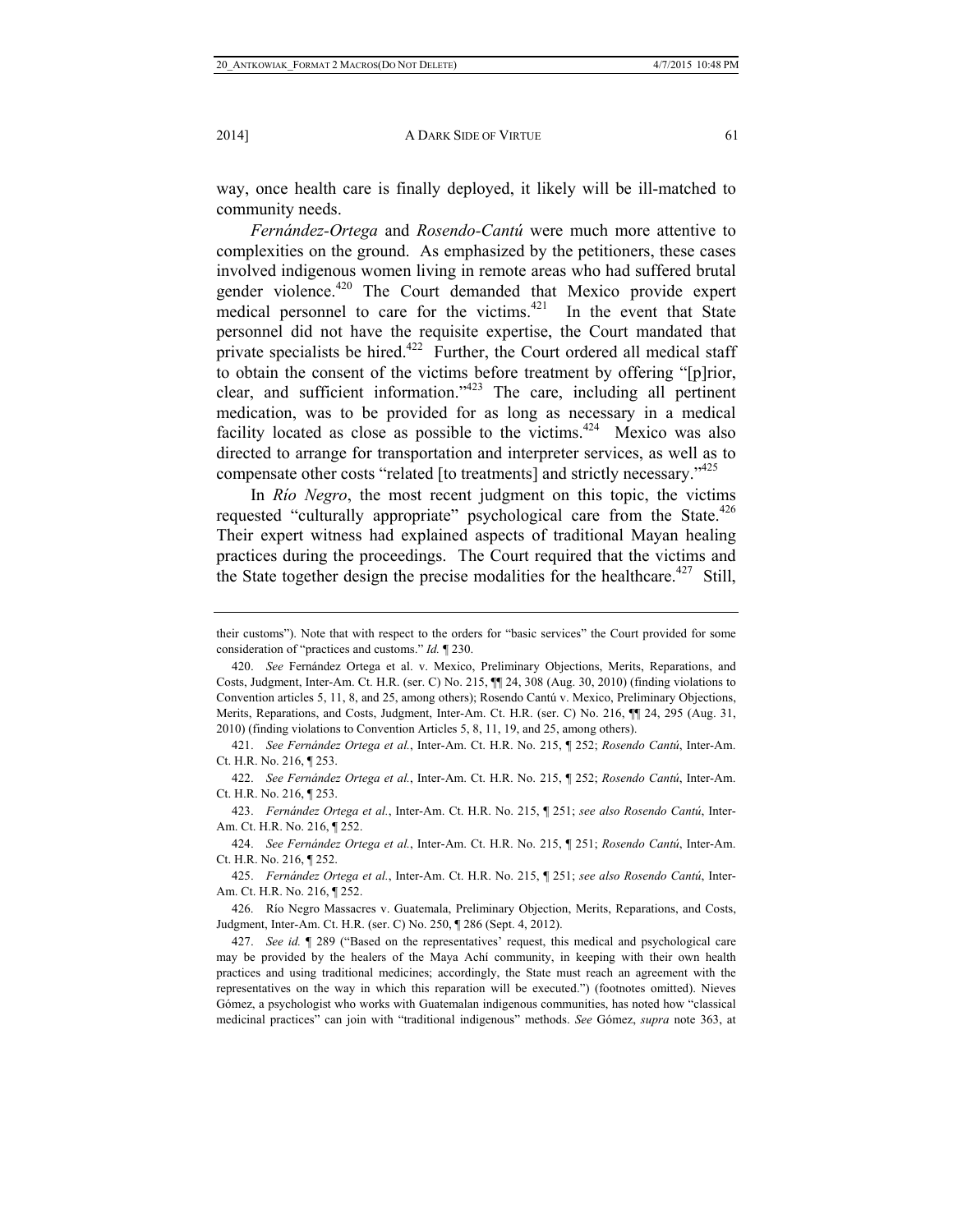to do so, the community members will need to overcome wariness of government authorities and other barriers. A better, more focused solution may have directed Guatemala to arrange meetings with specialists chosen by the victims, in order to formulate a treatment plan. In addition, the Court should have instructed the State to ensure that the health personnel, once designated, would have sufficient resources to provide effective and lasting care. In *Plan de Sánchez*, as noted above, community leaders joined with a trusted Guatemalan NGO holding relevant expertise. This ongoing partnership made it easier for victims to eventually obtain the desired health care from the State.<sup>428</sup>

4. Other Forms of Recognition, Restoration, and Accountability<sup>429</sup>

As reviewed above, the Court has frequently responded to indigenous petitioners' demands that states undertake other meaningful actions. These include public apologies and official acceptances of responsibility, offered by high-level officials to community members and transmitted far and wide.<sup>430</sup> Such well-established remedies are complemented by the Court's more recent innovations, such as orders to build a museum or implement programs to promote indigenous cultures, all requested by victims. These reparations can foster respect for indigenous peoples and accentuate the state's responsibility for atrocities. They lift the "veil of denial" over national policies that subjugated and decimated indigenous communities.<sup>431</sup> As long as states ensure that victims or their representatives have leadership roles, these endeavors can lead to the redress and empowerment

<sup>148.</sup> 

 <sup>428.</sup> *See* BERISTAIN, *supra* note 354, at 272, 623.

 <sup>429.</sup> As noted in the above review of Court remedies, scholarships have also been frequently ordered; such measures provide a key opportunity for restoration and rehabilitation. *See, e.g.*, Escué-Zapata v. Colombia, Merits, Reparations, and Costs, Order of the Court, Inter-Am. Ct. H.R. (ser. C) No. 165, ¶ 170 (July 4, 2007) (ordering full expenses for the victim's daughter's university study, including all transportation costs for visits to her community).

 <sup>430.</sup> On occasion, such statements have been broadcast via radio following petitioners' requests, as radio is a common means of communication among ethnic and indigenous communities appearing before the Court. *See, e.g.*, YATAMA v. Nicaragua, Monitoring Compliance with Judgment, Order of the Court, Inter-Am. Ct. H.R., (May 28, 2010), *available at* http://www.corteidh.or.cr/docs/

supervisiones/yatama 28 05 10 ing.pdf (confirming that Nicaragua completed broadcasts in at least four locally-spoken languages).

 <sup>431.</sup> *See, e.g.*, PRISCILLA B. HAYNER, UNSPEAKABLE TRUTHS: CONFRONTING STATE TERROR AND ATROCITY 25 (2001) (referring to the benefits for victims of publicly recognizing the truth about rights violations). For haunting accounts of how indigenous communities were attacked in Guatemala, *see* GUATEMALA MEMORY OF SILENCE: REPORT OF THE COMMISSION FOR HISTORICAL CLARIFICATION, CONCLUSIONS AND RECOMMENDATIONS 17, *available at* http://www.aaas.org/sites/default/files/ migrate/uploads/mos\_en.pdf.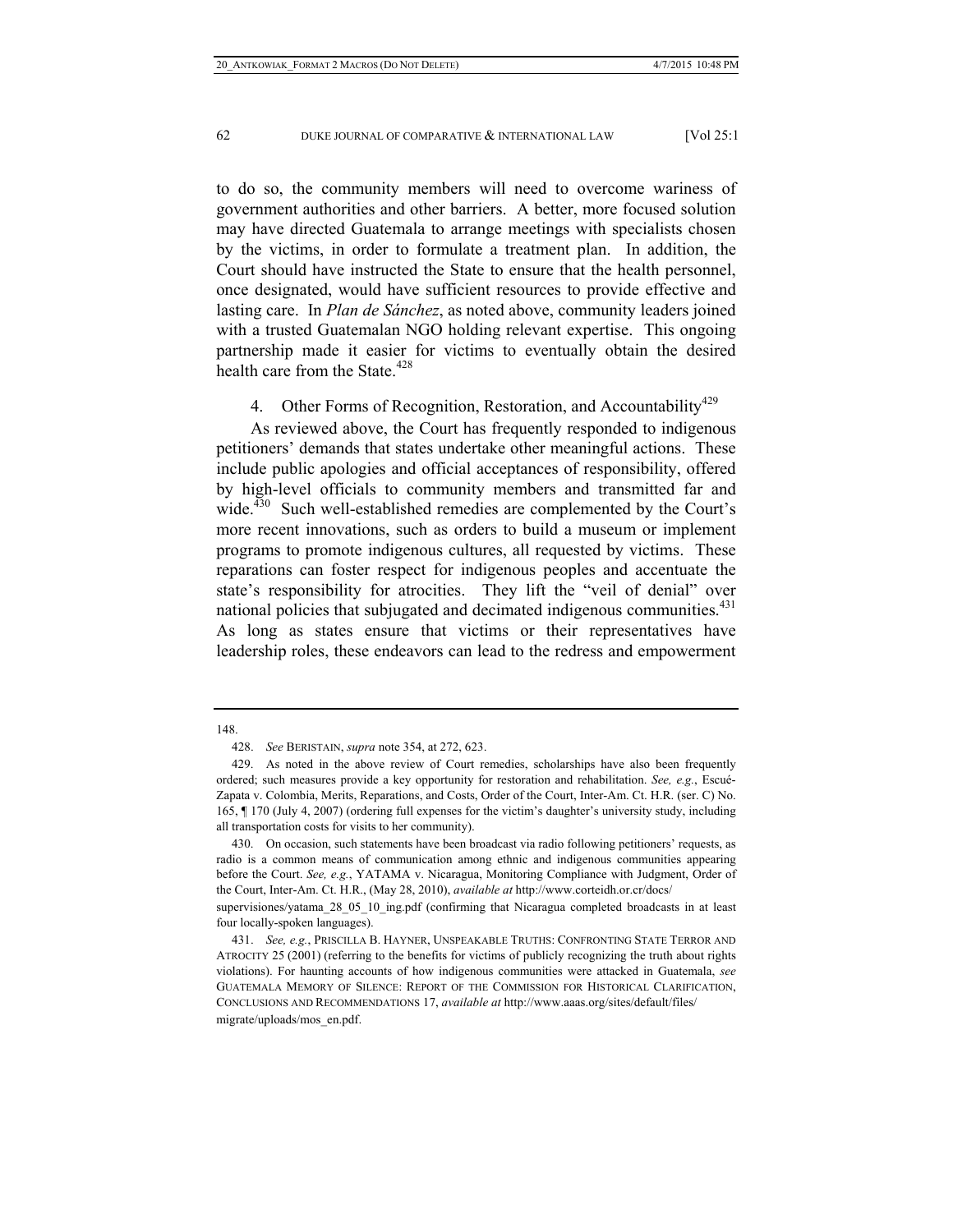of indigenous peoples.<sup>432</sup>

In several cases, petitioners above all have sought an end to impunity. Only criminal accountability will bring them full satisfaction. For the Court and other legal authorities such as the International Law Commission (ILC), criminal investigations and punishment are not technically reparations; these measures are required by a state's general obligation to respect and ensure human rights, as set out in Article 1(1) of the American Convention.<sup>433</sup> For the varied objectives and benefits of criminal justice, both public and personal, the Court frequently mandates investigation and prosecution.

When requiring criminal accountability, the Court has shown increasing sensitivity to the indigenous context.<sup>434</sup> *Tiu-Tojín v. Guatemala* observed: [I]t is necessary that the States grant . . . effective protection taking into account [indigenous peoples'] specific features, economic and social characteristics, as well as their special situation of vulnerability, their common law, values, uses and customs."<sup>435</sup>

A first step along this path, according to the Court, was that

 <sup>432.</sup> *See, e.g.*, BERISTAIN, *supra* note 354, at 530; Gómez, *supra* note 363, at 148–55; Lenzerini, *supra* note 347, at 616–17. Unfortunately, Ecuador recently attempted a "unilateral" recognition of responsibility, which did not allow for the participation of the Sarayaku, and thus was rejected by the community. *See Estado Ecuatoriano Realiza Acto de Disculpas Públicas Sin Acuerdo de Sarayaku*, CENTER FOR JUSTICE AND INTERNATIONAL LAW (Nov. 25, 2013), *available at* https://cejil.org/

comunicados/estado-ecuatoriano-realiza-acto-de-disculpas-publicas-sin-acuerdo-de-sarayaku-0; *see also* Bettinger-López, *supra* note 396, at 329–30 (describing problems and disappointments associated with Mexico's public event to recognize the violations of the "Cotton Field Case").

 <sup>433.</sup> *See, e.g.*, Velásquez-Rodríguez v. Honduras, Merits, Judgment, Inter-Am. Ct. H.R. (ser. C) No. 4,  $\P$  166–67, 178–81 (July 29, 1988). Thus, investigation and prosecution are conceptually independent from a state party's duty to redress victims. While the International Law Commission and others share this conceptual view, one cannot deny that the punishment of perpetrators also has a crucial reparative function for the individual victim.

 <sup>434.</sup> *See, e.g.*, Río Negro Massacre v. Guatemala, Preliminary Objection, Merits, Reparations, and Costs, Judgment, Inter-Am. Ct. H.R. (ser. C) No. 250, ¶ 272 (Sept. 4, 2012) ("[I]t is evident that the victims of prolonged impunity will suffer different effects not only of a pecuniary nature owing to the search for justice, but also other sufferings and harm of a psychological and physical nature and on their life project, as well as other possible changes in their social relationships and in their family and community dynamics, particularly in the case of an indigenous community.") (footnotes omitted). This sensitivity is also demonstrated when the indigenous victim's remains have not been found. *See, e.g.*, Bámaca-Velásquez v. Guatemala, Reparations and Costs, Judgment, Inter-Am. Ct. H.R. **(**Ser. C) No. 91, ¶ 82 (Feb. 22, 2002) (ordering the State to find the victim's remains as soon as possible, to facilitate Mayan funeral ceremonies).

 <sup>435.</sup> Tiu-Tojín v. Guatemala, Merits, Reparations, and Costs, Judgment, Inter-Am. Ct. H.R. (ser. C) No. 190, ¶ 96 (Nov. 26, 2008) (citing Yakye Axa Indigenous Cmty v. Paraguay, Merits, Reparations, and Costs, Judgment, Inter-Am. Ct. H.R. (ser. C) No. 125, ¶ 63 (June 17, 2005); Sawhoyamaxa Indigenous Cmty v. Paraguay, Merits, Reparations, and Costs, Judgment, Inter-Am. Ct. H.R. (ser. C) No. 146, ¶ 83 (Mar. 29, 2006); Saramaka People v. Suriname, Preliminary Objections, Merits, Reparations, and Costs, Judgment, Inter-Am. Ct. H.R. (ser. C) No. 172, ¶ 178 (Nov. 28, 2007)).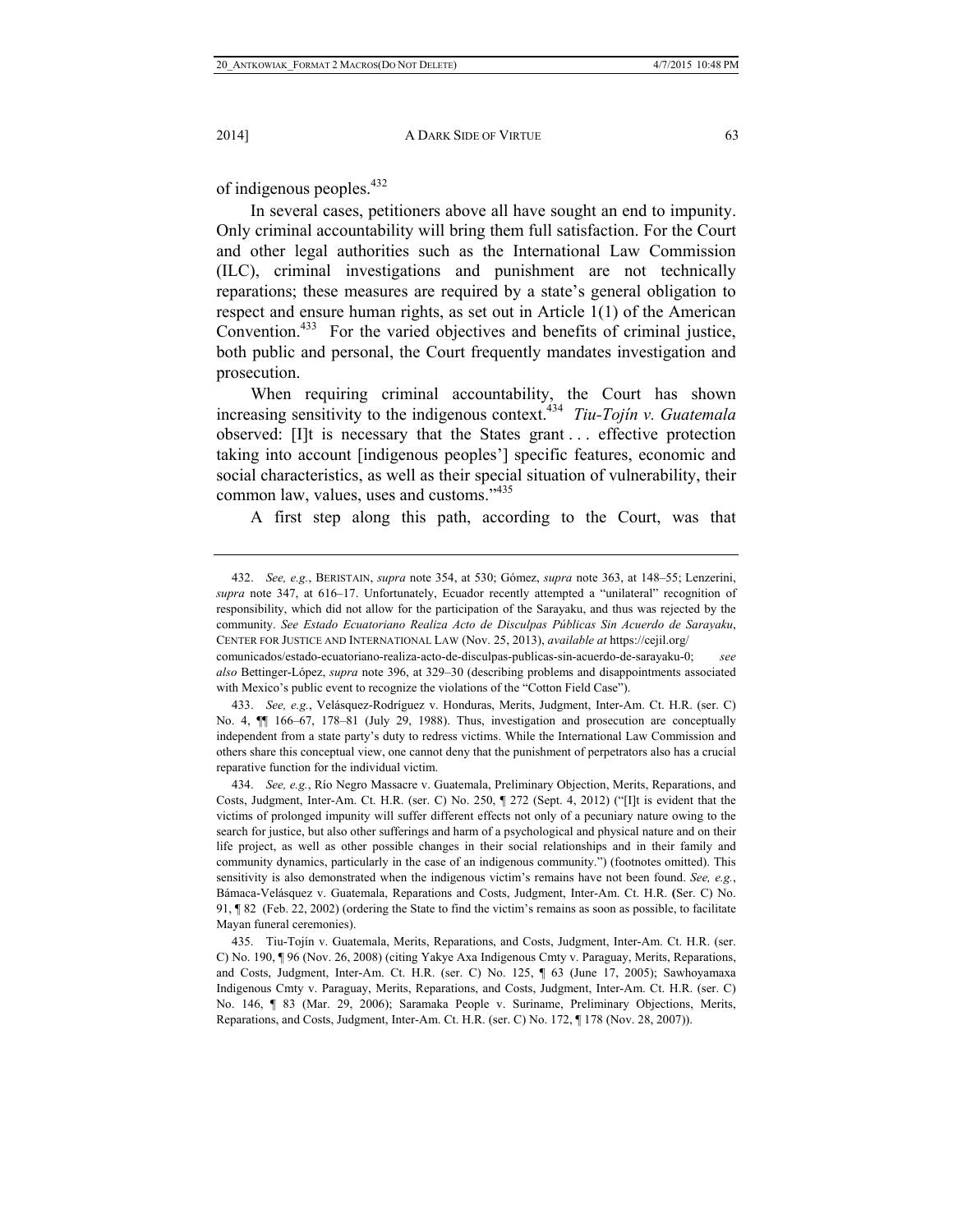Guatemala "ensure that [the victims] understand and are understood in the legal proceedings."436 Thus, the State needed to provide the victims interpreters and other vital assistance in their ongoing role as civil parties to criminal proceedings. The Court's attention to reality will support the victims as they face averse local tribunals and prosecutors in their quest for justice.

# C. Monetary Remedies

While the Court's non-monetary remedies have often responded to the demands and distinctive context of indigenous peoples, a study of its monetary reparations shows troubling results. The abovementioned parameters for remedial design are often disregarded. First, the Court's compensation orders frequently do not correlate with the kind or degree of violation. For example, an indigenous petitioner may show personalized harm, request individualized compensation, but only benefit from a collective remedy. Or a community may prove significant economic damages, reasonably request market value compensation (after documenting what market value indicates), and only receive a token sum in return. Second, the Court at times does not sufficiently account for the reality of indigenous petitioners, such as the difficulties they face in proving environmental and cultural harm. In short, with respect to monetary damages, the Court overlooks the victim-centered approach, demonstrating a reluctance to evaluate and respond to the claims of indigenous individuals and collectivities.

1. Material Damages

a. Cases Involving Indigenous Communities

This section considers material damages ordered for the community itself, and material damages for individuals belonging to the group. In these cases, individual material damages have only been granted *at all* on a few occasions. Starting with *Aloeboetoe*, the Court granted individualized compensation for lost wages and numerous expenses—although the sums were shackled to restrictive trust funds.<sup>437</sup> *Plan de Sánchez* concerned hundreds of survivors, as the actual massacre took place before the State

 <sup>436.</sup> *Id.* ¶ 100. The Court appears to draw this instruction from the ILO Convention. *See* ILO Convention, *supra* note 2, art. 12 (providing, in part, "[m]easures shall be taken to ensure that members of these peoples can understand and be understood in legal proceedings, where necessary through the provision of interpretation or by other effective means.").

 <sup>437.</sup> *See* Aloeboetoe v. Suriname, Reparations and Costs, Judgment, Inter-Am. Ct. H.R. (ser. C) No. 15,  $\P$  99–102 (Sept. 10, 1993).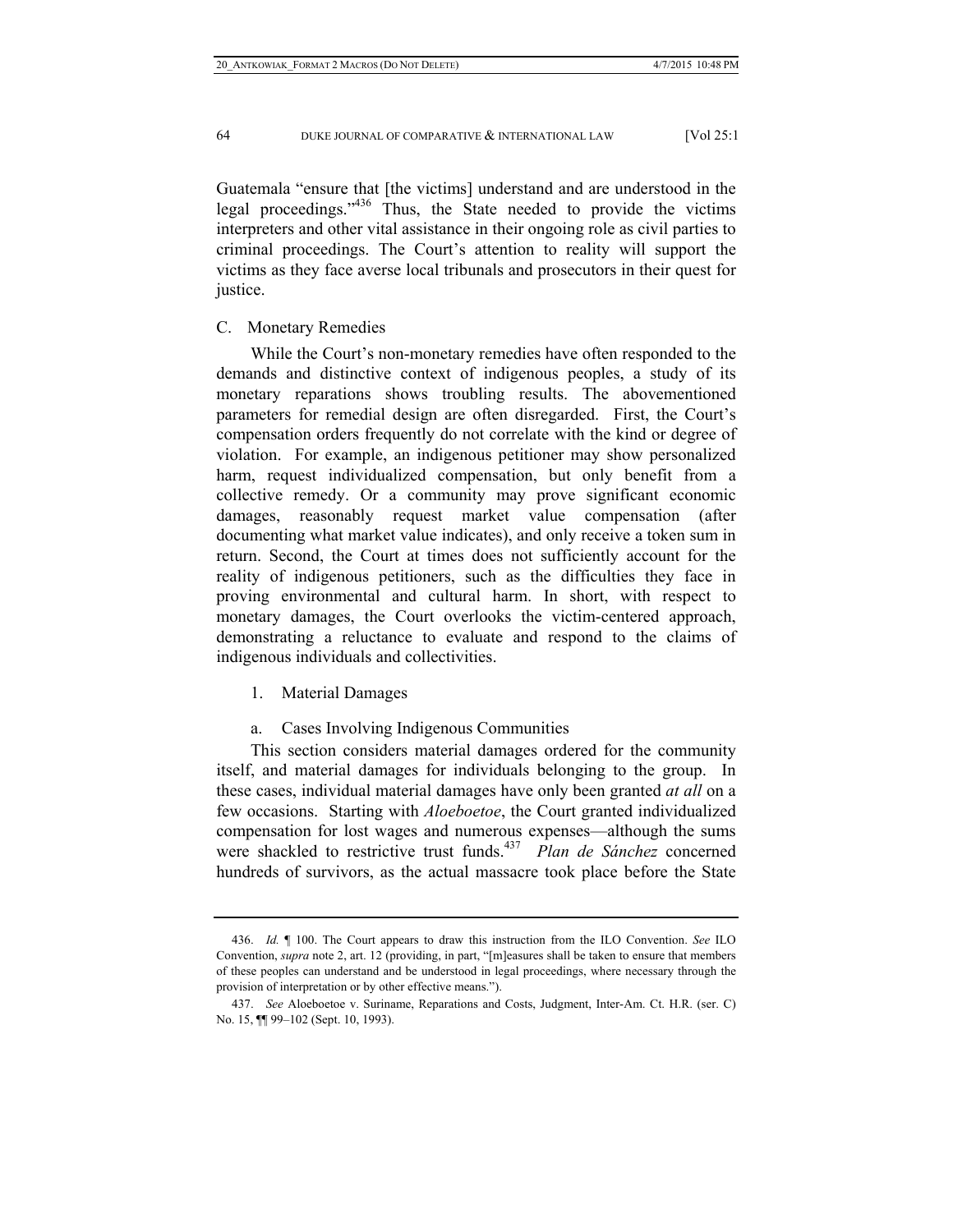had accepted the Court's jurisdiction. To compensate material loss, which the Court characterized as a disruption of "agricultural and employment activities," it presumed damages to consist of  $$5,000$  per victim.<sup>438</sup> It also acknowledged that Plan de Sánchez residents had lost their homes, and set up a housing program as a "measure of satisfaction seeking to repair the non-pecuniary damage."<sup>439</sup>

In *Moiwana* there was a similar lack of *ratione temporis* jurisdiction over the massacre.440 As a result, like in *Plan de Sánchez*, the State was able to avoid paying lost wages for the deaths. Still, the Court found that "community members were violently forced from their homes and traditional lands into a situation of ongoing displacement," and suffered "poverty and deprivation since their flight from Moiwana Village, as their ability to practice their customary means of subsistence and livelihood has been drastically limited."441 Lacking detailed evidence of this material harm, it nevertheless saw fit to presume "on grounds of equity" \$3,000 per survivor.442 Similar to *Plan de Sánchez*, *Moiwana* also established a separate measure, under non-pecuniary damages, to address the loss of the community members' homes.<sup>443</sup>

Three to five thousand dollars per person may appear negligible for the severe impact, over several years, upon the survivors' livelihood. Still, some tribunals may have thrown out the claims entirely, without a methodical presentation of "convincing" evidence and documentation.<sup>444</sup> The Inter-American Court at least provided some recognition of petitioners' individual requests, which will contribute to a restoration of their dignity.445 While the litigants in *Plan de Sanchez* were better able to

 444. *See, e.g.*, RESTATEMENT (SECOND) OF TORTS § 912 (1979) (describing the higher level of certainty required in U.S. tort law).

445. *See* Jaime E. Malamud-Goti & Lucas Sebastián Grosman, *Reparations and Civil Litigation:* 

 <sup>438.</sup> Plan de Sánchez Massacre v. Guatemala, Reparations, Judgment, Inter-Am. Ct. H.R. (ser. C) No. 116, ¶ 73–74 (Nov. 19, 2004).

 <sup>439.</sup> *Id.* ¶ 93.

 <sup>440.</sup> *See* Moiwana Cmty v. Suriname, Preliminary Objections, Merits, Reparations, and Costs, Judgment, Inter-Am. Ct. H.R. (ser. C) No. 124, ¶ 43 **(**June 15, 2005).

 <sup>441.</sup> *Id.* ¶ 186.

 <sup>442.</sup> *Id.* ¶ 187.

 <sup>443.</sup> *Id.* ¶ 214. One may ask why material harm such as the destruction of houses was primarily addressed under the heading of moral damages. The Court's approach could be explained by the *ratione temporis* difficulties of the two cases. Arguably, the Court could not directly compensate for one-time property damage that occurred before its jurisdiction was accepted. The broader developmental programs offered a flexible, forward-looking alternative. Such initiatives can help rebuild the community in a deeper sense, attending to aspects of moral harm. In fact, Awas Tingni had already awarded a small development fund under this rationale. *See* Mayagna (Sumo) Awas Tingni Cmty. v. Nicaragua, Merits, Reparations, and Costs, Judgment, Inter-Am. Ct. H.R. (ser. C) No. 79, ¶ 167 (Aug. 31, 2001).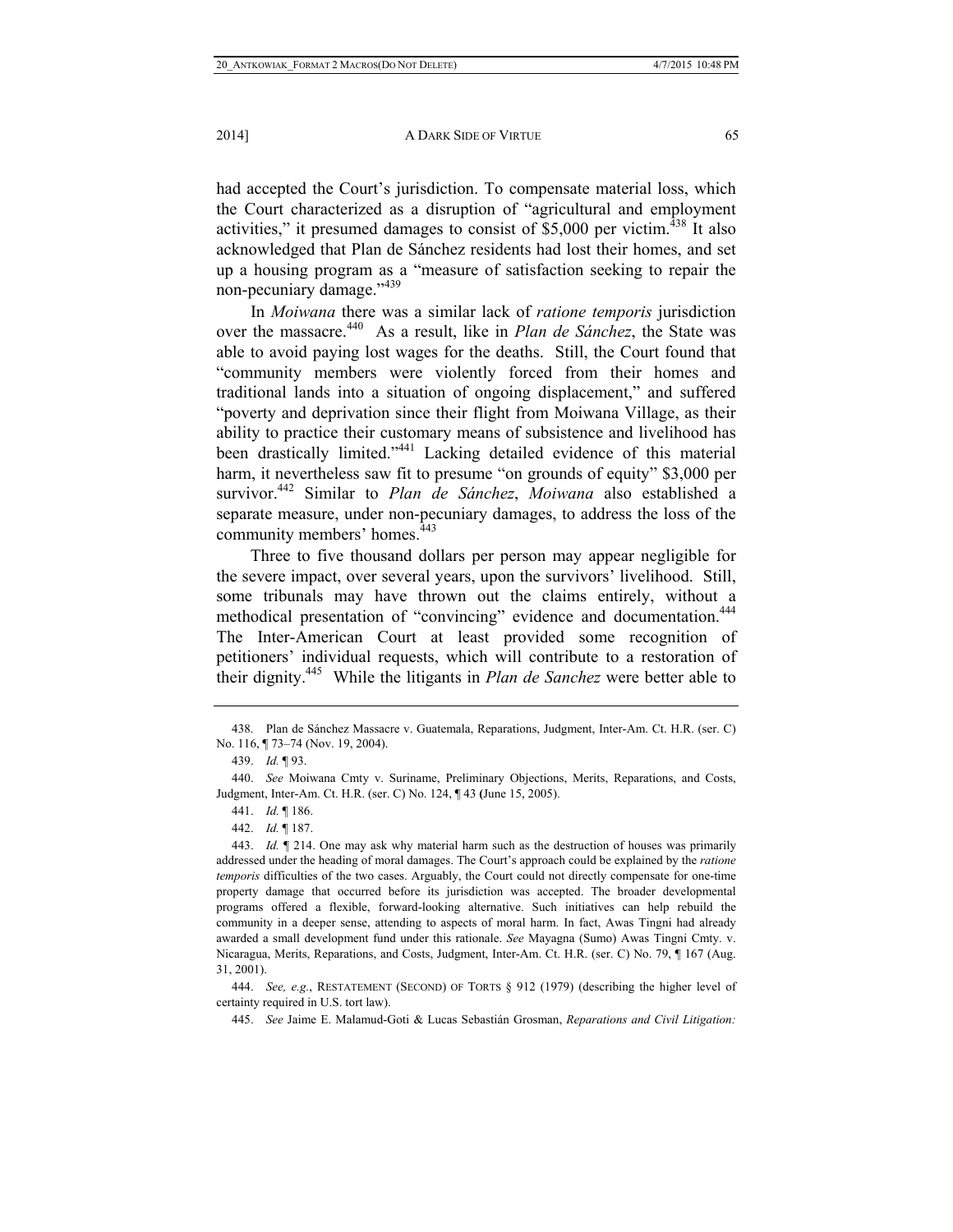substantiate their material losses, it was also reasonable to presume economic damages after the victims' ordeal in *Moiwana*. In doing so, the Court acknowledged the great difficulty of documenting financial losses when a community—who did not even possess identification papers—was forced to flee and live in exile.

The Court took a step backward in *Río Negro Massacre v. Guatemala*. *Río Negro* also involved massacres occurring before the State's acceptance of the Court's jurisdiction. A significant aspect distinguishes this case, however: the State was held responsible for the forced disappearance of seventeen identified persons. Their remains had not yet been recovered at the time of litigation; legally, then, Guatemala was fully liable for continuing violations of the right to life.<sup>446</sup> Nevertheless, the Court only ordered \$30,000 for material *and* moral damages for each disappeared victim.<sup>447</sup> At a minimum, such an amount might address moral damages according to Court criteria.<sup>448</sup> But it fails to account for lost wages and other expenses, requested by petitioners. Such a low sum is inconsistent with the Court's own admission that the violations "necessarily entail[ed] grave pecuniary consequences."<sup>449</sup>

*Xákmok Kásek* and *Sawhoyamaxa* tell nearly the same story. The Court found the State responsible for deaths, and petitioners requested individualized material damages, such as lost wages and other consequential damages.450 While the Court ordered other forms of compensation, no individual economic damages were granted. It is true that the claims needed more precision and substantiation; however, at least modest damages could have been presumed under the circumstances. The result in *YATAMA* was comparable: individual economic damages were

*Compensation for Human Rights Violations in Transitional Democracies*, *in* THE HANDBOOK OF REPARATIONS 539, 554–55 (Pablo de Greiff ed., 2006) (emphasizing the individuality of each victim contributes to the restoration of lost dignity).

 <sup>446.</sup> Río Negro Massacre v. Guatemala, Preliminary Objections, Merits, Reparations, and Costs, Judgment, Inter-Am. Ct. H.R. (ser. C) No. 250, ¶ 324 (Sept. 4, 2012) (establishing these right-to-life violations, among others).

 <sup>447.</sup> *Id.* ¶ 309.

 <sup>448.</sup> *See infra* Part III(C)(2).

 <sup>449.</sup> *Id.* ¶ 308.

 <sup>450.</sup> Xákmok Kásek Indigenous Cmty. v. Paraguay, Merits, Reparations, and Costs, Judgment, Inter-Am. Ct. H.R. (ser. C) No. 214, ¶¶ 317–18 (Aug. 24, 2010); Brief of Xákmok Kásek Cmty., Part IV, Xákmok Kásek Indigenous Cmty. v. Paraguay, Merits, Reparations, Costs, Judgment, Inter-Am. Ct. H.R. (ser. C) No. 214 (Aug. 24, 2010); Sawhoyamaxa Indigenous Cmty. v. Paraguay, Merits, Reparations, and Costs, Judgment, Inter-Am. Ct. H.R. (ser. C) No. 146, ¶¶ 201–02 (Mar. 29, 2006); Brief of Sawhoyamaxa Cmty., Part IV, Sawhoyamaxa Indigenous Cmty. v. Paraguay, Merits, Reparations, and Costs, Judgment, Inter-Am. Ct. H.R. (ser. C) No. 146 (Mar. 29, 2006), *available at* http://www.corteidh.or.cr/casos.cfm.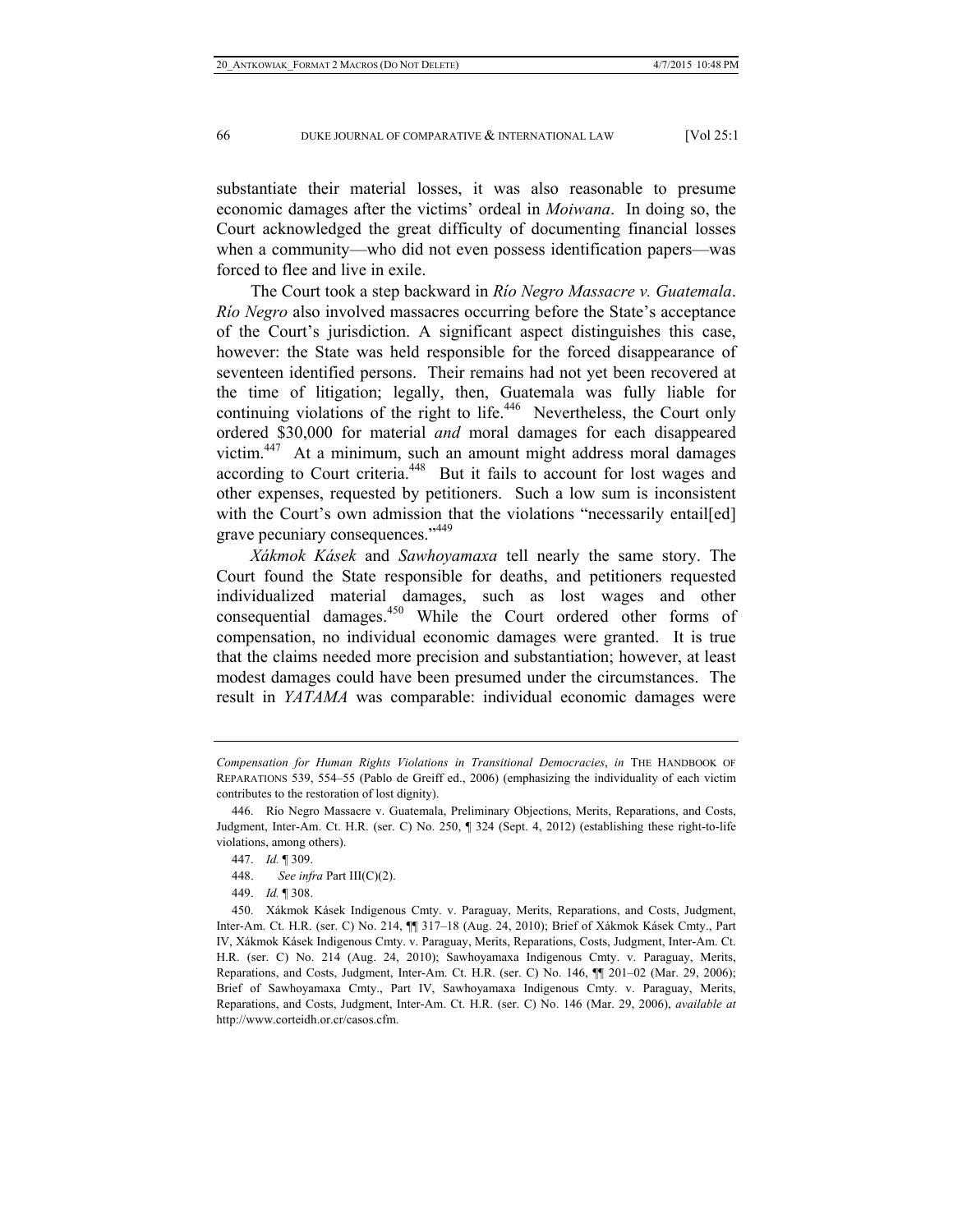both requested and proven, yet the Court only awarded a collective sum to the organization.<sup>451</sup> There is no guarantee that YATAMA leaders will distribute these funds at all, much less according to the exact damages that each individual incurred.

The Court has also ordered material damages for indigenous communities as a whole. In all three Paraguayan cases, the Court granted "in equity" modest amounts—between five and forty-five thousand dollars—to community leaders as reimbursement for the expenses associated with reclaiming their lands.<sup>452</sup> Yet the Court was also requested to order lost earnings and other damages for the communities *per se*, in order to redress their inability to practice customary economic activities while displaced from their lands.<sup>453</sup> While such claims were sensible, the petitioners offered little to provide a basis for such calculations. The Court refused to consider their invitations to determine compensation "in fairness."<sup>454</sup>

In *Saramaka*, Suriname had granted logging concessions in the petitioners' territory. The Court found that "a considerable quantity of valuable timber was extracted" without any compensation, and the community was "left with a legacy of environmental destruction, despoiled subsistence resources, and spiritual and social problems."<sup>455</sup> In response, the Court ordered Suriname to pay only \$75,000 for the timber taken and related property damage. The judgment added that amount to a \$600,000 community development fund, which it established to redress the "suffering and distress" of the Saramaka community.<sup>456</sup> The Court determined the \$75,000 "based on equitable grounds," without explaining its calculations further.<sup>457</sup>

The Saramaka community's expert—a former World Bank Chief Environmental Adviser with thirty-five years of experience assessing

 <sup>451.</sup> YATAMA v. Nicaragua, Preliminary Objections, Merits, Reparations and Costs, Judgment, Inter-Am. Ct. H.R. (ser. C) No. 127, ¶¶ 244–48 (June 23, 2005).

 <sup>452.</sup> *See Xákmok Kásek Indigenous Cmty.*, Inter-Am. Ct. H.R. (ser. C) No. 214, ¶ 318; *Sawhoyamaxa Indigenous Cmty.*, Inter-Am. Ct. H.R. (ser. C) No. 146, ¶ 218; Yakye Axa Indigenous Cmty. v. Paraguay, Merits, Reparations and Costs, Judgment Inter-Am. Ct. H.R. (ser. C) No. 125, ¶ 195 (June 17, 2005).

 <sup>453.</sup> *Xákmok Kásek Indigenous Cmty.*, Inter-Am. Ct. H.R. (ser. C) No. 214, ¶ 316; *Yakye Axa Indigenous Cmty.*, Inter-Am. Ct. H.R. (ser. C) No. 125, ¶ 190-91; Brief of Sawhoyamaxa Cmty., Part IV, *Sawhoyamaxa Indigenous Cmty.*, Inter-Am. Ct. H.R. (ser. C) No. 146.

 <sup>454.</sup> *E.g*., *Yakye Axa Indigenous Cmty.*, Inter-Am. Ct. H.R. (ser. C) No. 125, ¶ 190 .

 <sup>455.</sup> Saramaka People v. Suriname, Preliminary Objections, Merits, Reparations, and Costs, Judgment, Inter-Am. Ct. H.R. (ser. C) No. 172, ¶ 153 (Nov. 28, 2007).

 <sup>456.</sup> *Id.* ¶¶ 200–01.

 <sup>457.</sup> *Id.* ¶ 199.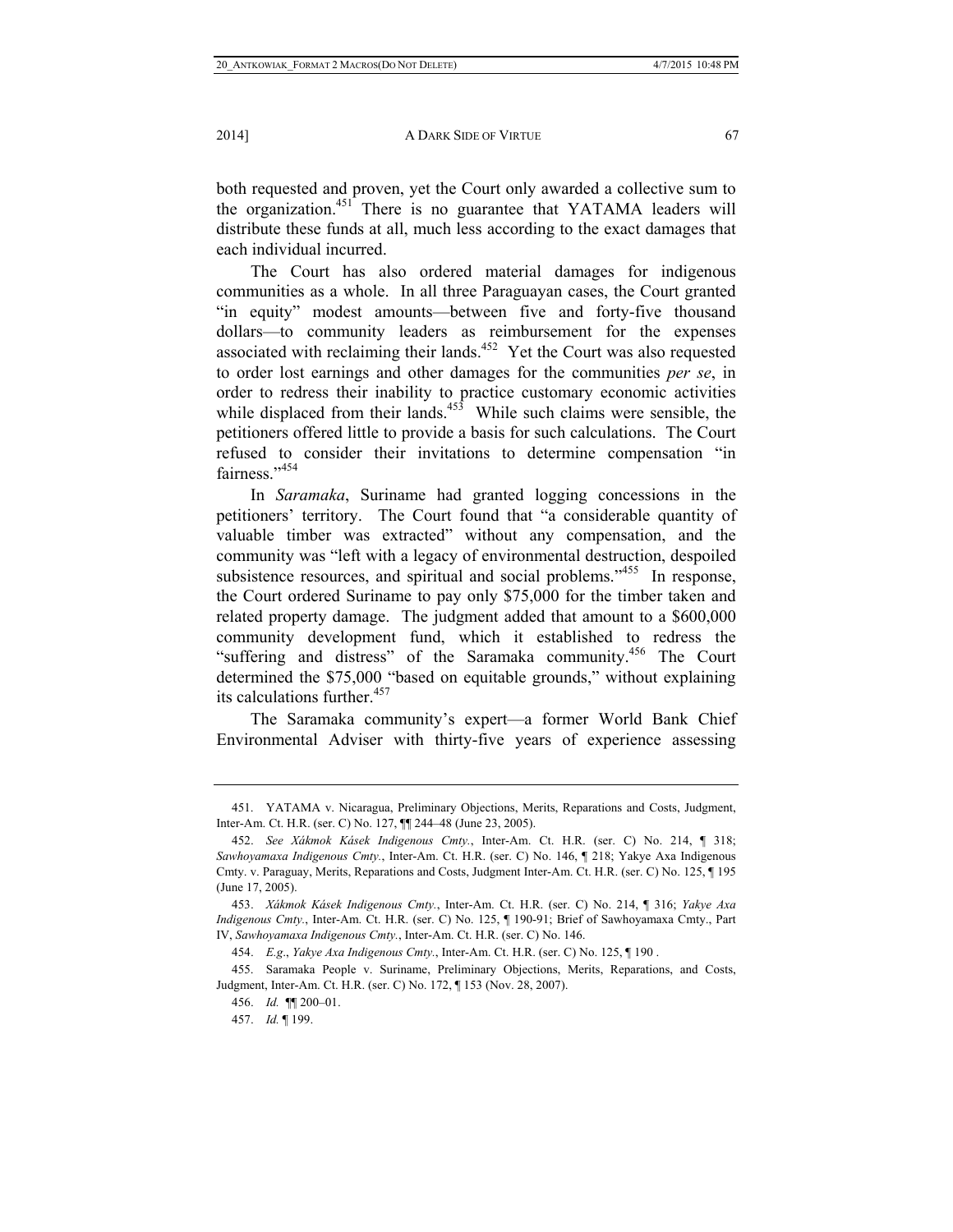environmental and social impacts—had "conservatively" estimated the extracted timber's market value as over ten million dollars.<sup>458</sup> His conclusions on environmental damages and timber value appear to have gone largely ignored. Despite the Court's recognition of "environmental destruction" and the petitioners' calls for market value compensation, the judgment set a very low bar for economic reparation.<sup>459</sup>

In the subsequent case *Sarayaku v. Ecuador*, the petitioners described significant impacts upon the community's lives and lands, and urged corresponding material damages.<sup>460</sup> The Court replied that evidence lacked specificity, and it is true that petitioners provided few concrete estimates of economic damages.<sup>461</sup> But even government reports had informed of "notable negative impact" caused by the "destruction" of Sarayaku forests.462 Ultimately, the judgment recognized the following: the Sarayaku's territory and natural resources were clearly damaged; their economic well-being was "affected by the suspension of production activities" for months at a time; and they incurred various expenses while seeking "the protection of their rights."<sup>463</sup> However, the Court only awarded the community \$90,000 in material damages.<sup>464</sup>

What could explain such low figures for pecuniary damages? The Court quickly points to the additional development funds, which granted \$600,000 to the Saramaka and \$1.25 million to the Sarayaku. Yet these funds were not presented as material damages, and, in the case of the Saramaka, they came with restrictions as to their use and implementation.<sup>465</sup> In any event, the total monetary damages ordered in each judgment—including the development funds—likely did not remotely approximate what the communities were owed under market value.

International law frequently requires that the amount of compensation should be equivalent to the fair market value of the expropriated property

 <sup>458.</sup> Affidavit of Dr. Robert Goodland, Expert Witness, ¶ 34 (Apr. 27, 2007), *available at* http://www.corteidh.or.cr/casos.cfm.

 <sup>459.</sup> *See Saramaka People*, Inter-Am. Ct. H.R. (ser. C) No. 172, ¶ 153.

 <sup>460.</sup> Sarayaku Community's Brief containing Pleadings, Motions, and Evidence, 116–132 (copy provided by the Inter-American Court's Secretariat and on file with author) (requesting eventually that the Court determine monetary damages in equity).

 <sup>461.</sup> Kichwa Indigenous People of Sarayaku, Inter-Am. Ct. H.R. (ser. C) No. 245, ¶ 315.

 <sup>462.</sup> *Id.* ¶ 313.

 <sup>463.</sup> *Id.* ¶ 316.

 <sup>464.</sup> *Id.* ¶ 317.

 <sup>465.</sup> The community development fund was ordered "to finance educational, housing, agricultural, and health projects, as well as provide electricity and drinking water, if necessary, for the benefit of the Saramaka people." Saramaka People v. Suriname, Preliminary Objections, Merits, Reparations, and Costs, Judgment, Inter-Am. Ct. H.R. (ser. C) No. 172, ¶ 201 (Nov. 28, 2007).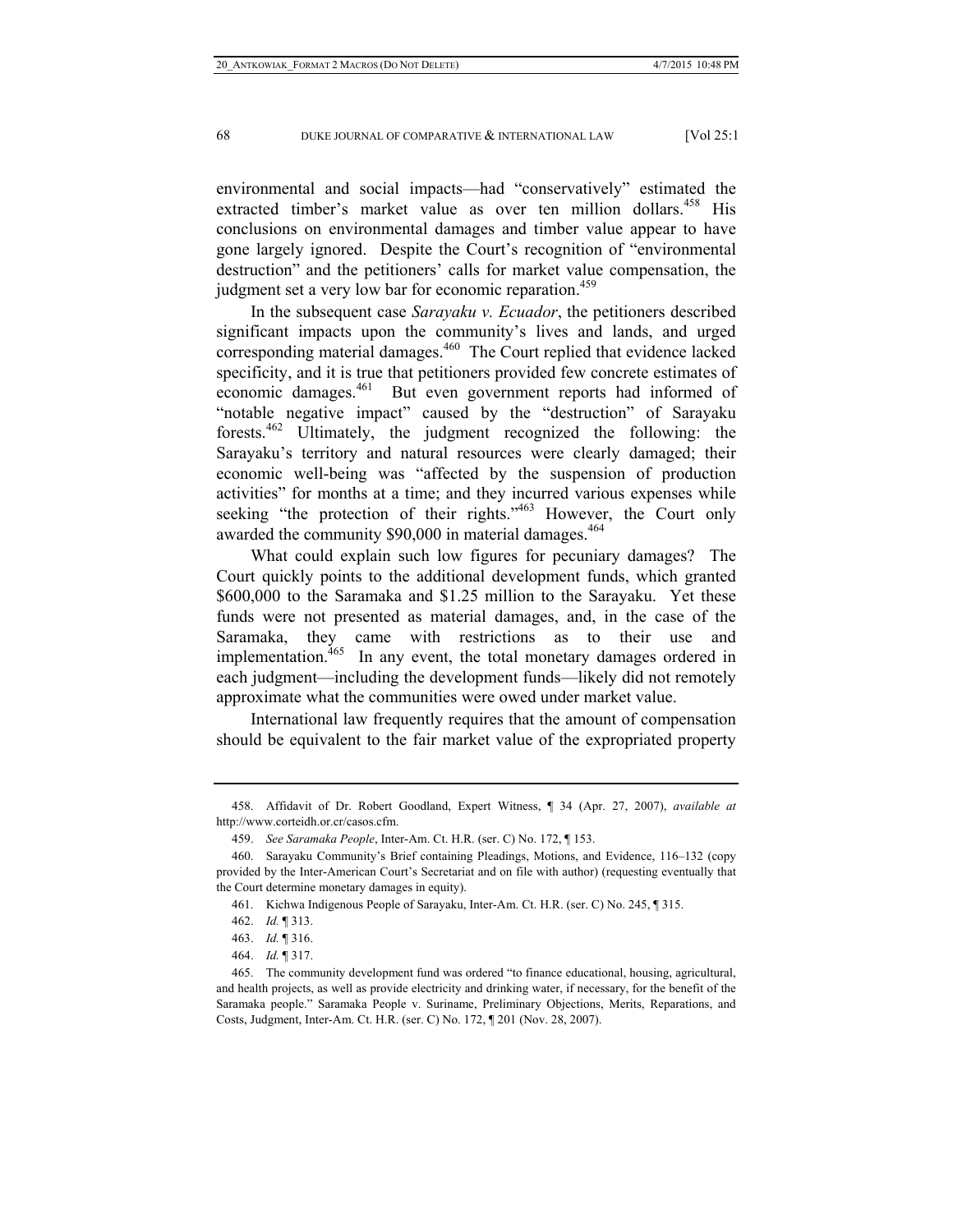immediately before the expropriation took place.<sup>466</sup> Moreover, compensation should be "prompt, adequate and effective," with "prompt" often interpreted as "without delay plus interest until the date of actual payment."<sup>467</sup> For its part, the Inter-American Court has expressly accepted the Hull formula: "just compensation" must be "prompt, adequate and effective."468 However, increasingly influenced by the European Court of Human Rights, it has shown ambivalence toward market value. According to *Salvador-Chiriboga v. Ecuador*, for "adequate" compensation in expropriation matters, states should contemplate the property's market value, but also provide a "fair balance between the general interest and the [owner's] interest."<sup>469</sup> Thus, the Inter-American Court resisted an outright acceptance of market value; nevertheless, it still granted Salvador-Chiriboga \$18.7 million for her land, plus significant interest. $470$ 

Clearly, market value was more important in the Court's compensation calculations for Salvador-Chiriboga's private land than for the Saramaka's communal territories. There have been attempts to explain away differing compensation schemes for indigenous peoples. For example, owing to their "traditional" and collective "worldview," monetary compensation and individual reparations are of less interest to them.<sup>471</sup> While this may be accurate in several instances,  $472$  it is certainly not a universal truth.<sup>473</sup> Realities and preferences must be closely evaluated in every case. The inevitable result of such stereotyping is illustrated by

 <sup>466.</sup> *See, e.g.*, Ursula Kriebaum & August Reinisch, *Right to Property*, *in* MAX PLANCK ENCYCLOPEDIA OF PUBLIC INTERNATIONAL LAW ¶¶ 1–29 (2009).

 <sup>467.</sup> *Id.* ¶¶ 29–30.

 <sup>468.</sup> Salvador-Chiriboga v. Ecuador, Reparations and Costs, Judgment, Inter-Am. Ct. H.R. (ser. C) No. 179, ¶ 96 (Mar. 3, 2011). Since the 1930s the Hull formula has been contested by communist governments and several developing countries. Kriebaum & Reinisch, *supra* note 466, ¶ 24.

 <sup>469.</sup> *Salvador-Chiriboga*, Inter-Am. Ct. H.R. (ser. C) No. 179, ¶¶ 97–98. The Court added that interest should also be paid from the "date that the victim actually lost the right to enjoy possession of the property." *Id*. ¶ 100.

 <sup>470.</sup> *Id*. ¶ 84. Judge García-Ramírez remarked that "never before" has an Inter-American Court reparations order "come close to that amount even in cases of extrajudicial killings [including massacres]." *Id.* ¶ 19 (García-Ramírez, J., dissenting).

 <sup>471.</sup> *See, e.g.*, Lenzerini, *supra* note 347, at 618 ("Indigenous peoples generally feel that their own values and identity may not be compensated with money, in contrast to the typical Western mentality."); Vrdoljak, *supra* note 376, at 197, 219–20 ("[T]he intrinsic importance of traditional lands to . . . indigenous communities makes monetary redress, in lieu of restitution, problematic and untenable.").

 <sup>472.</sup> *See, e.g*., STEPHEN L. PEVAR, THE RIGHTS OF INDIANS AND TRIBES 50 (2012) (explaining that although the Sioux were offered \$100 million by the U.S. government in compensation for the loss of their Black Hills territory, most have refused to accept the compensation because they only want their land back).

 <sup>473.</sup> Beristain notes that Guatemalan indigenous victims have desired individual monetary payments. BERISTAIN, *supra* note 354.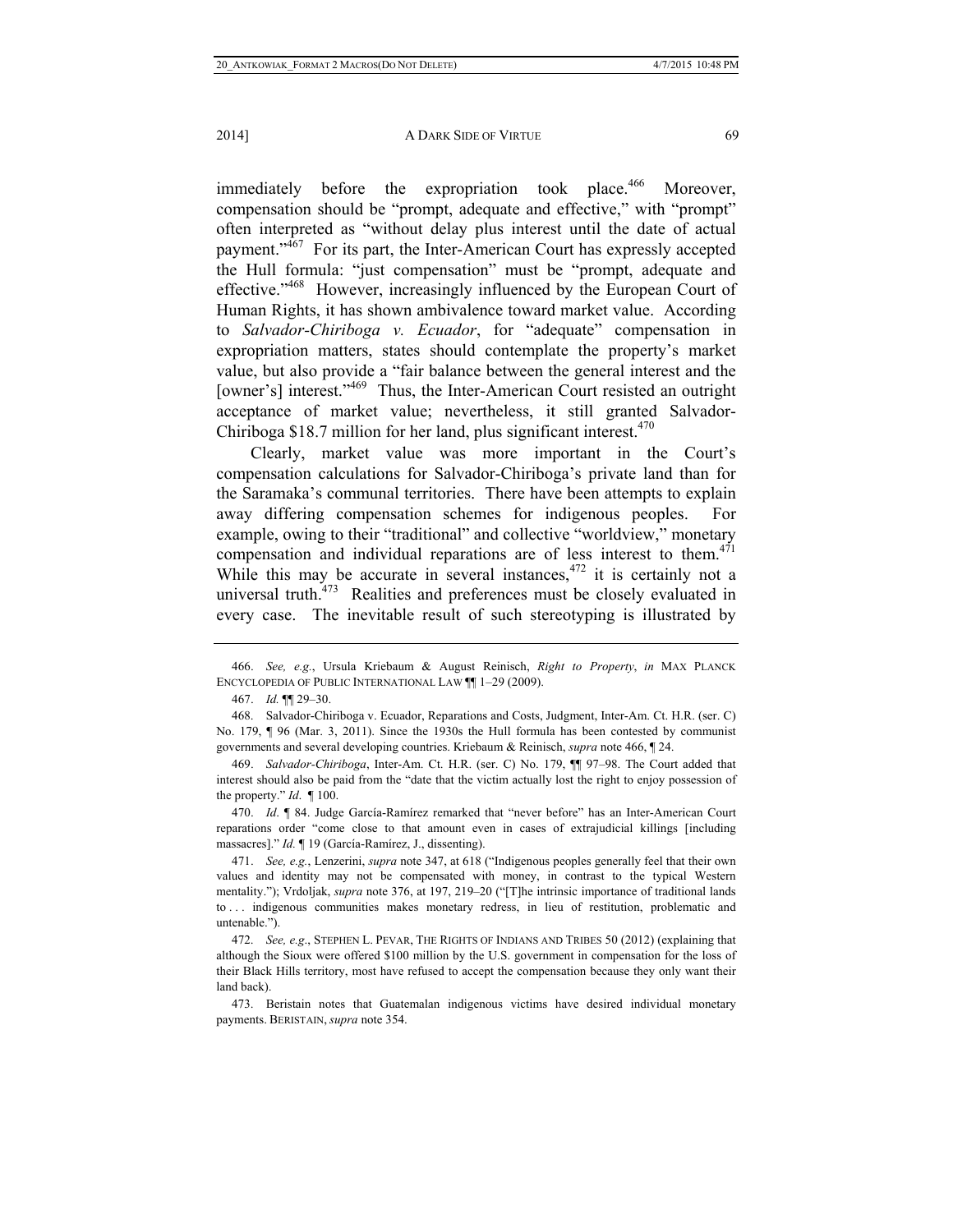*Salvador-Chiriboga*: private landowners obtain millions, while indigenous peoples receive condescending gestures of charity in the form of developmental programs.

Even if the takings in *Saramaka* and *Sarayaku* were lawful, these communities deserved far greater material damages.<sup>474</sup> The Inter-American Commission has stated that compensation must be "at least equivalent to that which any [non-indigenous] landowner with full legal title to the land would be entitled in the case of commercial development"—to do otherwise would be discriminatory.475 In fact, total monetary compensation could even be higher in the case of indigenous and tribal peoples, due to the distinctive value of their lands and resources. They do not merely represent a home or an investment, but rather, in many cases, provide generations with spiritual, cultural, and economic sustenance. In this context, then, some commentators and courts have called for a "cultural value premium" *over* market value.<sup>476</sup>

b. Benefit Sharing

One promising aspect to the Inter-American jurisprudence in this area concerns benefit sharing. In *Saramaka*, the Court held that commercial projects must share a "reasonable benefit" with the affected indigenous community.477 It considered that the benefits concept is "inherent to the right of compensation" recognized in the American Convention's right to property.478 Article 21 requires "just compensation," along with other conditions, upon deprivation of property.<sup>479</sup> Moreover, following

 <sup>474.</sup> *See* Imgard Marboe, *Compensation and Damages in International Law: The Limits of "Fair Market Value"*, 7 J. WORLD INV. & TRADE 723 (2006) (explaining that illegal takings require market value compensation at the very least).

 <sup>475.</sup> Inter-Am. Comm'n on Human Rights, *Indigenous and Tribal Peoples' Rights over their Ancestral Lands and Natural Resources: Norms and Jurisprudence of the Inter-American Human Rights System*, OEA/Ser.L/V/II. Doc. 56/09, ¶ 391 (2009), *available at* http://www.oas.org/en/iachr/ reports/thematic.asp.

 <sup>476.</sup> Gunther Handl, *Indigenous Peoples' Subsistence Lifestyle as an Environmental Valuation Problem*, *in* ENVIRONMENTAL DAMAGE IN INTERNATIONAL AND COMPARATIVE LAW: PROBLEMS OF DEFINITION AND VALUATION 105 (Michael Bowman & Alan Boyle eds., 2002).

 <sup>477.</sup> Saramaka People v. Suriname, Preliminary Objections, Merits, Reparations, and Costs, Judgment, Inter-Am. Ct. H.R. (ser. C) No. 172, ¶ 129 (Nov. 28, 2007). In the subsequent case *Sarayaku*, "reasonable benefits" were not further explained. The oil company had gone bankrupt in the exploration phase and, according to the judgment, no "specific" claims were made on this point. Kichwa Indigenous People of Sarayaku v. Ecuador, Merits and Reparations, Judgment, Inter. Am. Ct. H.R. (ser. C) No. 245, ¶ 158 (June 27, 2012).

 <sup>478.</sup> *Saramaka People,* Inter-Am. Ct. H.R. (ser. C) No. 172, ¶ 138.

 <sup>479.</sup> Article 21 of the American Convention on Human Rights establishes: "1. Everyone has the right to the use and enjoyment of his property. The law may subordinate such use and enjoyment to the interest of society. 2. No one shall be deprived of his property except upon payment of just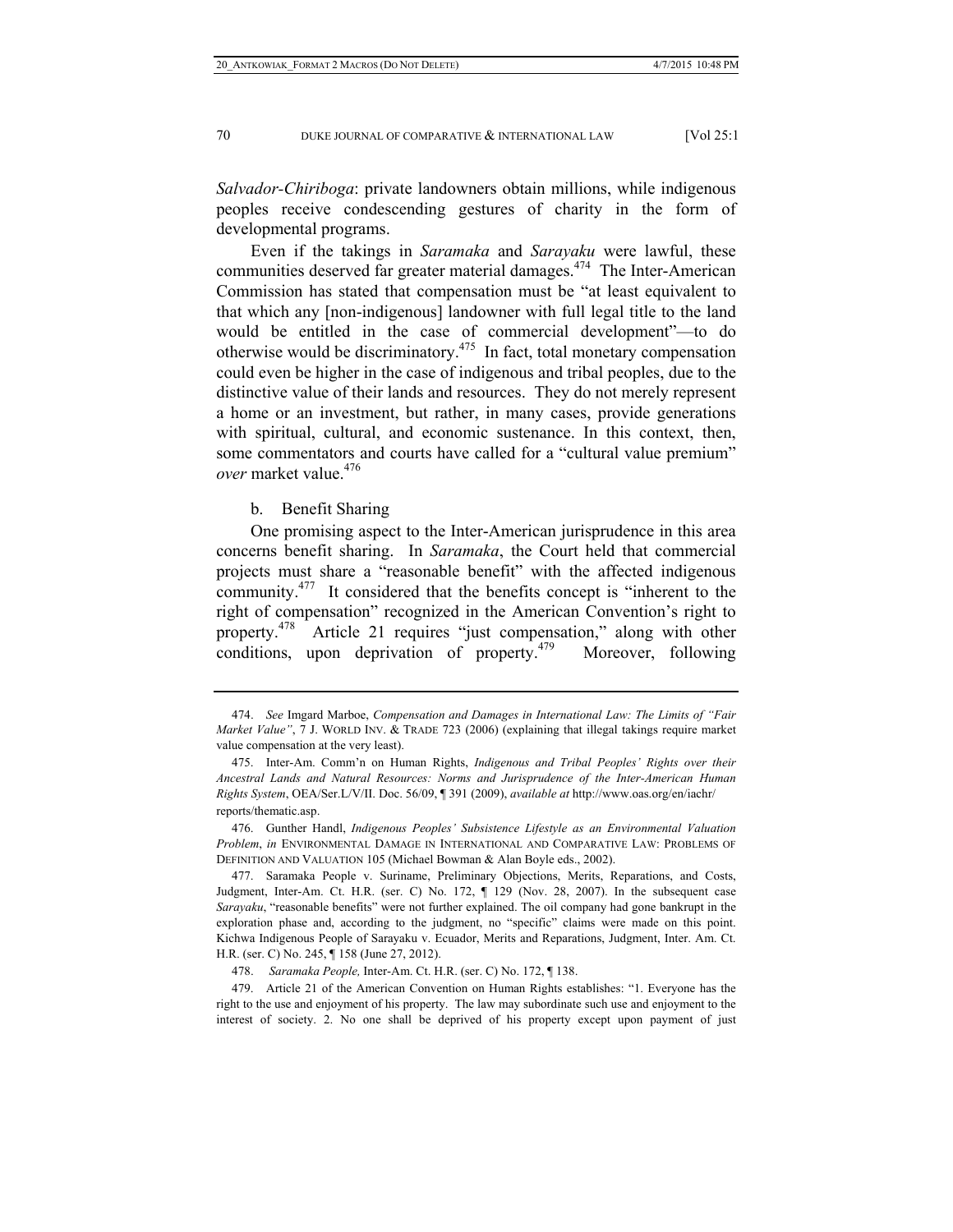*Saramaka*, a complete deprivation is not necessary to obtain benefits.<sup>480</sup>

Global experience shows that benefit sharing has most commonly taken the form of a one-time payment before operations begin.<sup>481</sup> Nevertheless, it is likely more beneficial and lucrative to secure a reasonable percentage of profits to empower indigenous communities for both the present and future.<sup>482</sup> If desired by the affected communities, the Court should encourage these enduring agreements, which should be subject to periodic review as long as the project continues in order to maintain fair terms.<sup>483</sup>

However, to establish indigenous property interests, and thus to activate benefit sharing and compensation, the Court looks to see whether the resources in question have been "traditionally" used by the community. To illustrate, the Court considered whether the Saramaka should have a property interest in the gold found in their territory:

> [The community has] not traditionally used gold as part of their cultural identity or economic system. Despite possible individual exceptions, members of the Saramaka people do not identify themselves with gold nor have they demonstrated a particular relationship with this natural resource, other than claiming a general right to "own everything, from the very top of the trees to the very deepest place that you could go under the ground.<sup>484</sup>

Still, the *Saramaka* Court recognized that gold mining "will necessarily affect other natural resources necessary for the survival of the Saramakas, such as waterways."<sup>485</sup> In this way, even the extraction of "non-traditional" resources can require benefits for communities.

compensation, for reasons of public utility or social interest, and in the cases and according to the forms established by law. 3. Usury and any other form of exploitation of man by man shall be prohibited by law." American Convention, *supra* note 11, art. 21.

 <sup>480.</sup> In establishing this requirement, the *Saramaka* Court cited to the U.N. Committee on the Elimination of Racial Discrimination. *Saramaka People,* Inter-Am. Ct. H.R. (ser. C) No. 172, ¶ 140. The Court also highlighted the U.N. Special Rapporteur's statement that states should secure "mutuallyacceptable benefit sharing." *Id*. These two U.N. authorities had urged benefit sharing in relation to "major" development projects. The *Saramaka* judgment did not add that qualifier.

 <sup>481.</sup> *See* Permanent Forum on Indigenous Issues, *Report of the International Expert Group Meeting on Extractive Industries, Indigenous Peoples' Rights and Corporate Social Responsibility*, ¶ 16, U.N. Doc. E/C.19/2009/CRP.8 (May 4, 2009).

 <sup>482.</sup> *See id*. The Pascua Lama mining project, which is located on the border of Chile and Argentina, is currently exploring such an arrangement: sharing a percentage of profits with local indigenous communities. *See* Negocios, *Pascua Lama Viabiliza Proyecto tras Acuerdo con Comunidades* (May 28, 2014), *available at* http://www.latercera.com/noticia/negocios/2014/05/655- 579997-9-pascua-lama-viabiliza-proyecto-tras-acuerdo-con-comunidades.shtml.

 <sup>483.</sup> *See* Permanent Forum on Indigenous Issues*, supra* note 481, ¶ 60. Contracts should also contemplate dispute resolution, damages, and other potential liabilities. *See id.*

 <sup>484.</sup> *Saramaka People*, Inter-Am. Ct. H.R. (ser. C) No. 172, ¶ 155.

 <sup>485.</sup> *Id.*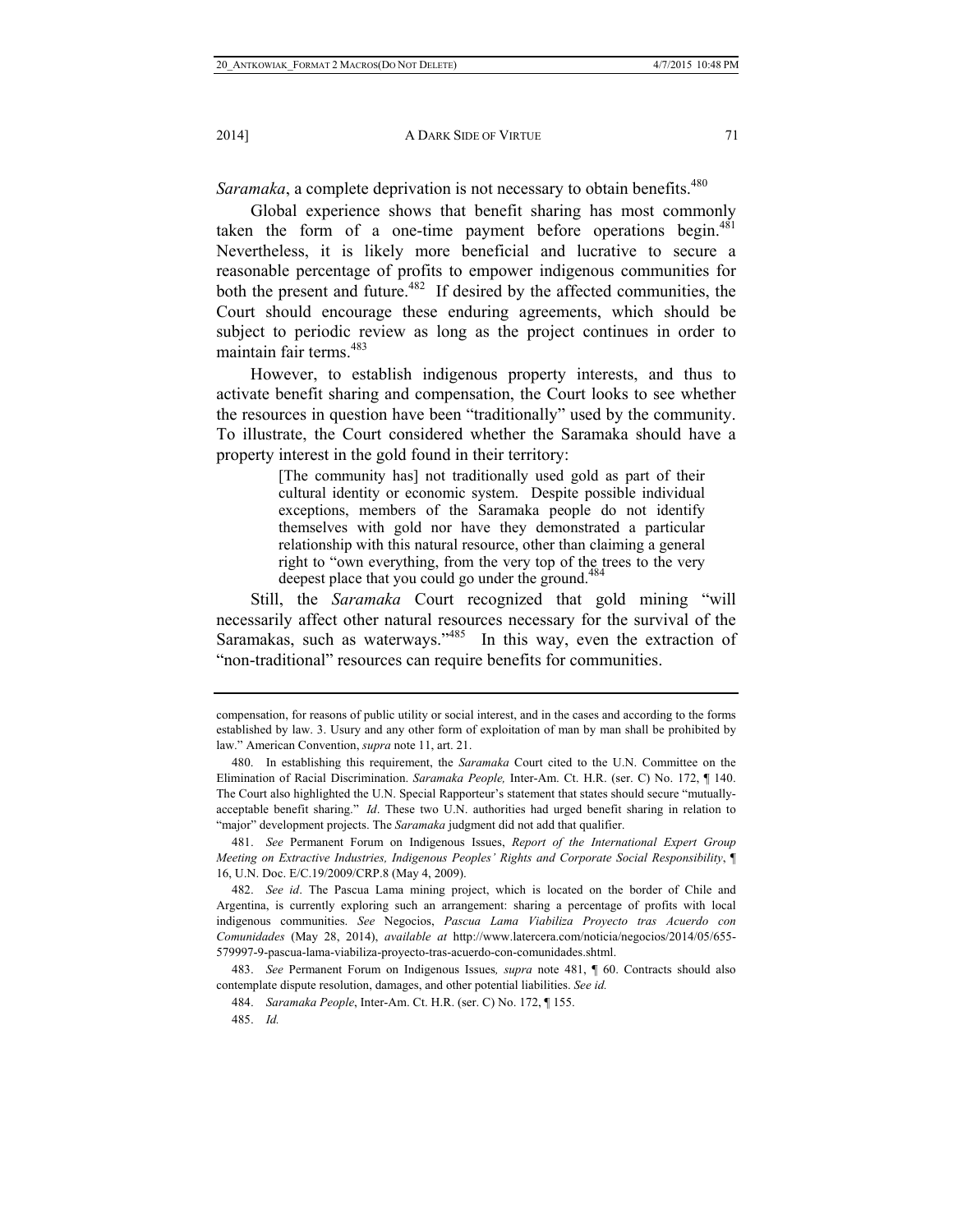Of course, petitioners may not be able to demonstrate, to the Court's satisfaction, these problematic and ambiguous standards: that the extraction will impact their "survival," or that the resources in question have been used "traditionally" by their community. If valuable resources, such as certain minerals and oil, have not played a conspicuous role in indigenous customs, communities could be deprived of significant compensation and benefits. Since the landmark *Awas Tingni* judgment, the Court has recognized indigenous peoples as communal property owners. The next, and far more volatile, step must now be taken: when they happen to live upon resource-rich territories, they must receive economic compensation commensurate with such ownership.

c. Cases Involving Single Victims

In most of the indigenous cases involving single victims, the Court's material damages resemble its typical awards for non-indigenous cases, especially with respect to lost wages. This is because many cases concern low-income individuals with little financial documentation. As a result, the Court orders modest sums "determined in equity"; these estimates often use minimum wage as a reference point.<sup>486</sup> Even when more evidence is available, the Court resists current economic methodologies to fully assess the victim's earnings capacity.<sup>487</sup>

In both single-victim and community cases, the Court has had particular difficulty with farmers who offered little documentation of their assets and income. Still, in *Fernández-Ortega* and *Rosendo-Cantú*, it showed more willingness to consider material damages in this scenario. The judgments found that the petitioners were unable to farm owing to several rights violations, and estimated lost earnings "based on the annual value of the harvest produced" from their parcels of land.<sup>488</sup> Unfortunately, however, even this basic approach has not been applied to other indigenous cases. In *Sarayaku*, petitioners provided information about the

 <sup>486.</sup> *See* PASQUALUCCI, *supra* note 365, at 230–31. Exceptions arise when victims have readilyverifiable salaries, which allow the Court to grant more substantial lost wages. *See, e.g.*, Chitay-Nech v. Guatemala, Preliminary Objections, Merits, Reparations, and Costs, Judgment, Inter-Am. Ct. H.R. (ser. C) No. 212 (May 25, 2010).

 <sup>487.</sup> *See, e.g*., STAN OWINGS, UNDERSTANDING EARNING CAPACITY ASSESSMENT AND EARNING CAPACITY OPTIONS 69–109 (2009) (reviewing the numerous factors that are currently considered in assessing earnings capacity).

 <sup>488.</sup> Rosendo-Cantú v. Mexico, Preliminary Objections, Merits, Reparations, and Costs, Judgment, Inter-Am. Ct. H.R. (ser. C) No. 216, ¶ 274 (Aug. 31, 2010); Fernández-Ortega et al. v. Mexico, Preliminary Objection, Merits, Reparations, and Costs, Judgment, Inter-Am. Ct. H.R. (ser. C) No. 215, ¶ 288 (Aug. 30, 2010); *see also* Cabrera-García et al. v. Mexico, Preliminary Objection, Merits, Reparations, and Costs, Judgment, Inter-Am. Ct. H.R. (ser. C) No. 220, ¶ 253 (Nov. 26, 2010) (taking a similar approach).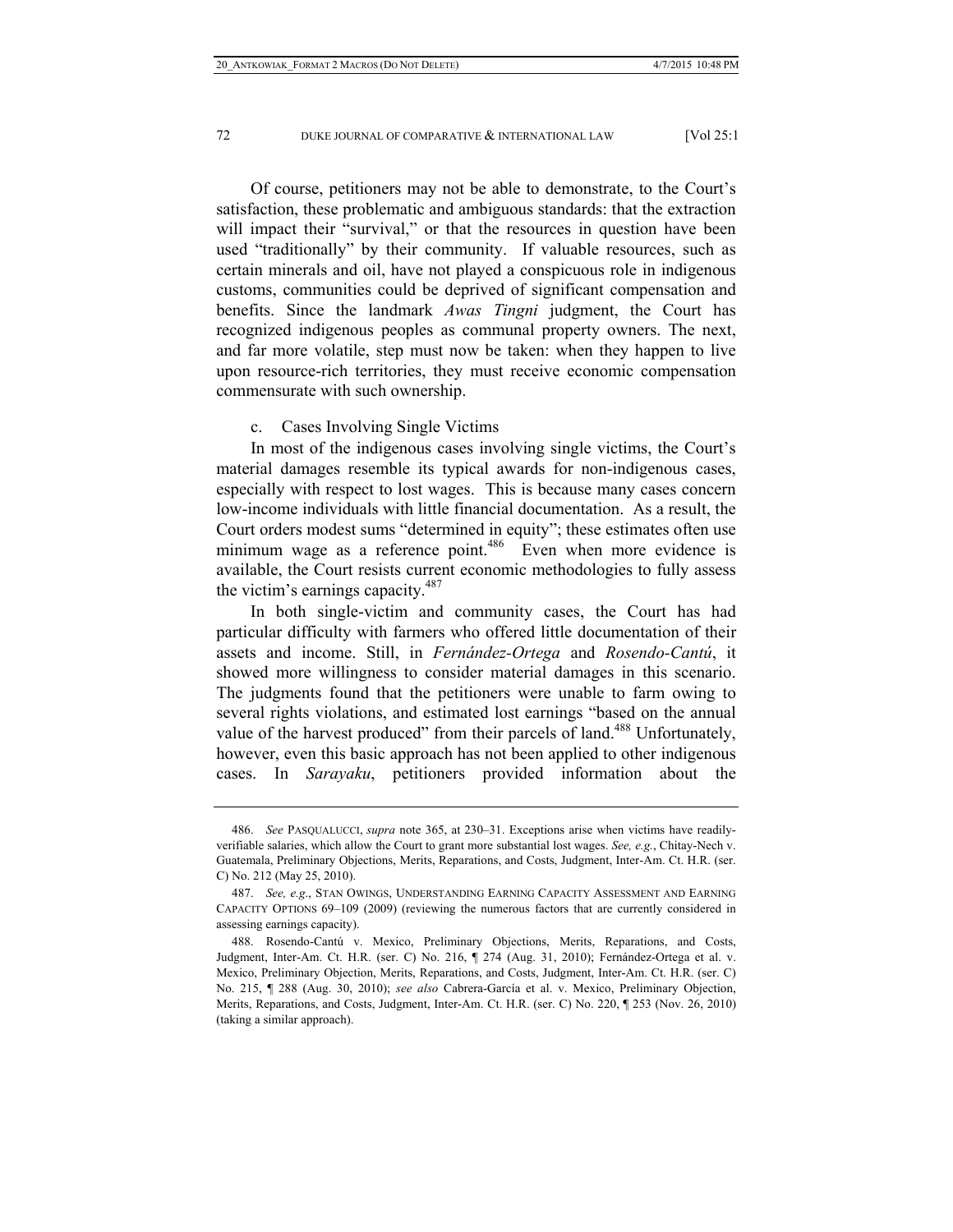community's production of yuca and its approximate value; yet there is little indication that these data points were seriously considered by the Court. $489$ 

## d. Conclusion

Without a doubt, indigenous community cases can be extremely difficult and expensive to litigate. These are not just cases about collective rights; as discussed, they can feature the individual claims of numerous community members as well.<sup>490</sup> With respect to reparations, petitioners may need to prove a range of elements: the precise location of territories and natural resources, as well as their "traditional use"; any impacts on such lands/resources and corresponding market value; the identification of possibly hundreds of victims and their next of kin; various physical, pyschological, and cultural harms; individual and communal lost earnings and other consequential damages, among many other items.<sup>491</sup>

The Court's approach to material damages should better account for the complexity of these cases, and the many additional obstacles faced by indigenous petitioners, such as discrimination and socio-cultural barriers. When petitioners indicate that material damages are significant, the Court should facilitate the submission of evidence, and commit to its full analysis. This certainly may require the Court to hold separate hearings on reparations and afford additional time to litigants, especially when they have shown good faith during the process. Of course, the Court refused these requests in *Awas Tingni*. Such opportunities could have delivered considerable monetary reparations to the community, instead of the  $$50,000$  consolation sum that was ultimately ordered.<sup>492</sup>

Further, the Court should show more willingness to presume material

 <sup>489.</sup> Sarayaku Community's Brief containing Pleadings, Motions, and Evidence, 118 (copy provided by the Inter-American Court's Secretariat and on file with author).

 <sup>490.</sup> In fact, before *Sarayaku v. Ecuador,* the Court had only found violations "to the detriment of the [individual] members" of a community, even if the right to communal property was breached. *See* Xákmok Kásek Indigenous Cmty. v. Paraguay, Merits, Reparations, and Costs, Judgment, Inter-Am. Ct. H.R. (ser. C) No. 214, ¶ 170 (Aug. 24, 2010) (Grossi, J., concurring). In *Sarayaku*, for the first time, the Court held that the indigenous community itself experienced various rights violations. *See* Indigenous Community Kichwa of Sarayaku v. Ecuador, Merits and Reparations, Judgment, Inter-Am. Ct. H.R. (ser. C) No. 245, ¶ 341 (June 27, 2012) (declaring the State responsible for violations against the community).

 <sup>491.</sup> Representatives of indigenous communities clearly shoulder key responsibilities here, as they must ensure that individual members communicate their preferences and needs for reparations. There could be disputes among leaders and/or other members of the community; as a result, petitioners could be divided into separate cases.

 <sup>492.</sup> Unsurprisingly, the community's attorneys estimated far higher material damages. Awas Tingni Community's Reparations Brief, 9–11 (copy provided by the Inter-American Court's Secretariat and on file with author) (initially estimating material damages at approximately \$750,000).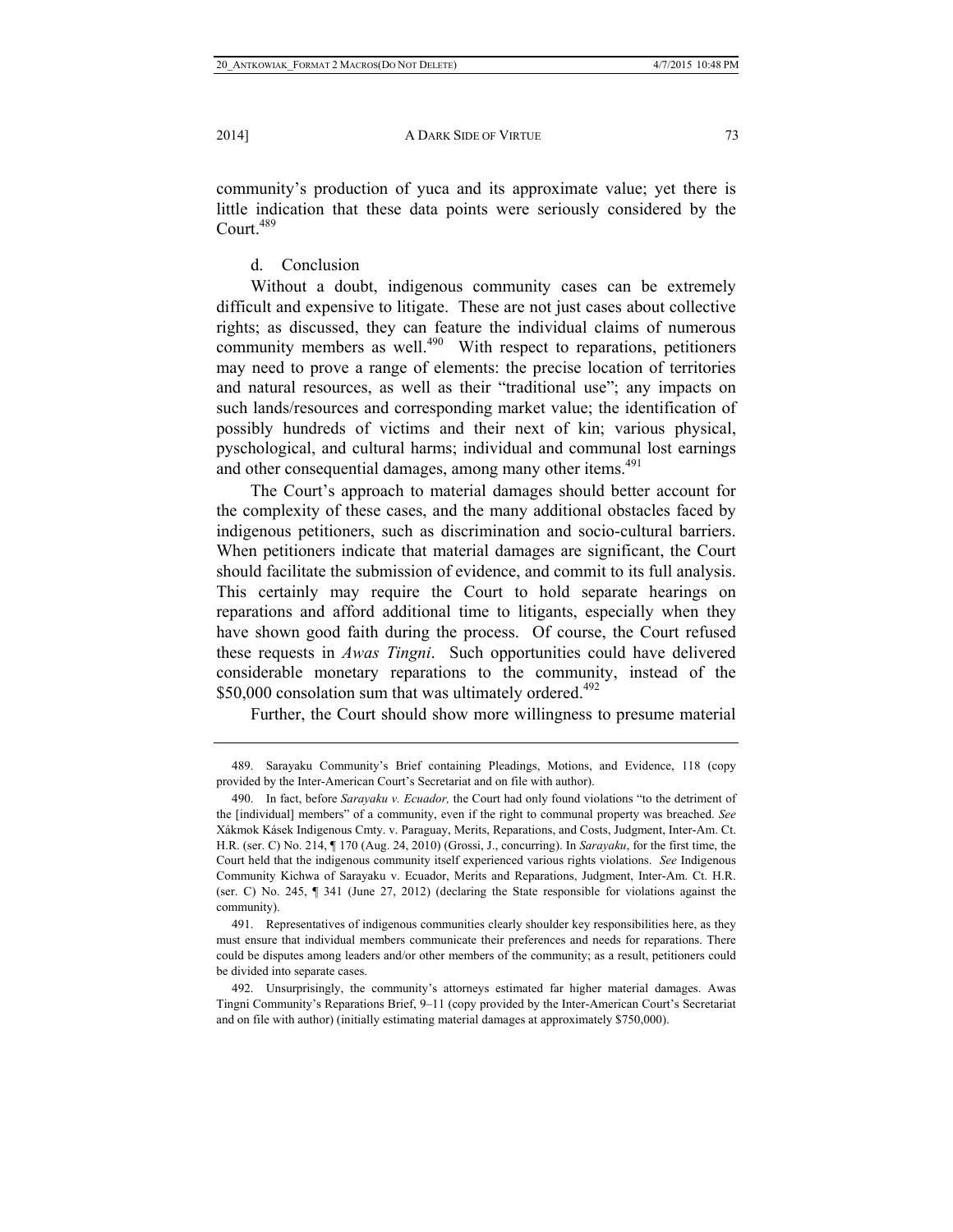damages in indigenous group cases. $493$  In several of the community cases reviewed above, some form of economic harm—whether individual or collective—was obvious. When damages *are requested* in these instances, the Court must respond, even with modest amounts such as in *Plan de Sánchez* or *Moiwana Village*. The costs of this approach will not be insignificant, and states will resist. Nevetheless, such payments will expressly affirm individual and collective rights.<sup>494</sup> In addition, even a few thousand dollars could make a difference to an impoverished person's quality of life.<sup>495</sup>

As long as material damages are sought for individuals and communities, both indigenous advocates and the Court should conduct more thorough assessments. Both must show a disposition to analyze the intricate economic consequences of rights abuse, a willingness that is often evident in the design of non-monetary remedies. Various economic models are available to assist in the evaluation of damages in the indigneous context.496

2. Moral Damages

a. Cases Involving Single Victims

In indigenous cases involving single victims, the Court has granted moral damages that generally follow both the requests of petitioners and

 <sup>493.</sup> The Court appears more willing in smaller cases to presume material damages, often determining lost wages and other consequential damages in equity. *See, e.g.,* Gudiel Álvarez v. Guatemala, Merits, Reparations, and Costs, Judgment, Inter-Am. Ct. H.R. (ser. C) No. 253, ¶ 367 (Nov. 20, 2012) (noting that, while the petitioners did not substantiate consequential damages, such expenses could be presumed and determined in equity as \$10,000); Díaz Peña v. Venezuela, Preliminary Objection, Merits, Reparations, and Costs, Judgment, Inter-Am. Ct. H.R. (ser. C) No. 244, ¶¶ 160–161 (June 26, 2012) (holding that, while the petitioners did not document medical costs, such expenses could be presumed and determined in equity as \$5,000).

 <sup>494.</sup> Eric Yamamoto and Brian Mackintosh state that individual payments and "economic justice" are "key to a personal and public sense of 'reconciliation achieved.'" Eric K. Yamamoto & Brian Mackintosh, *Redress and the Salience of Economic Justice*, 4 FORUM ON PUBLIC POLICY: A JOURNAL OF THE OXFORD ROUND TABLE 1, 13 (2010). Even a modest payment could have much significance, based on an understanding that "in our system of justice, when damage occurs money is paid." Yael Danieli, *Justice and Reparation: Steps in the Process of Healing*, *in* REINING IN IMPUNITY FOR INTERNATIONAL CRIMES AND SERIOUS VIOLATIONS OF FUNDAMENTAL HUMAN RIGHTS 303, 309 (Christopher C. Joyner ed., 1998).

 <sup>495.</sup> *See* BERISTAIN, *supra* note 354, at 166 ("Reparation should always, and without exception, have an economic aspect that helps to rebuild lives and to face the consequences of the violations.") (translation by author).

 <sup>496.</sup> For example, petitioners and the Court should consult developing models that assess the earnings capacities of farmers and the self-employed. *See generally* Lawrence Spizman & Frederick Floss, *Loss of Self-Employed Earning Capacity*, 12 J. LEGAL ECON. 7 (2002–2003); Ralph J. Brown, *Loss of Earning Capacity in the Case of a Farmer*, LITIG. ECON. DIG., 1995, at 1.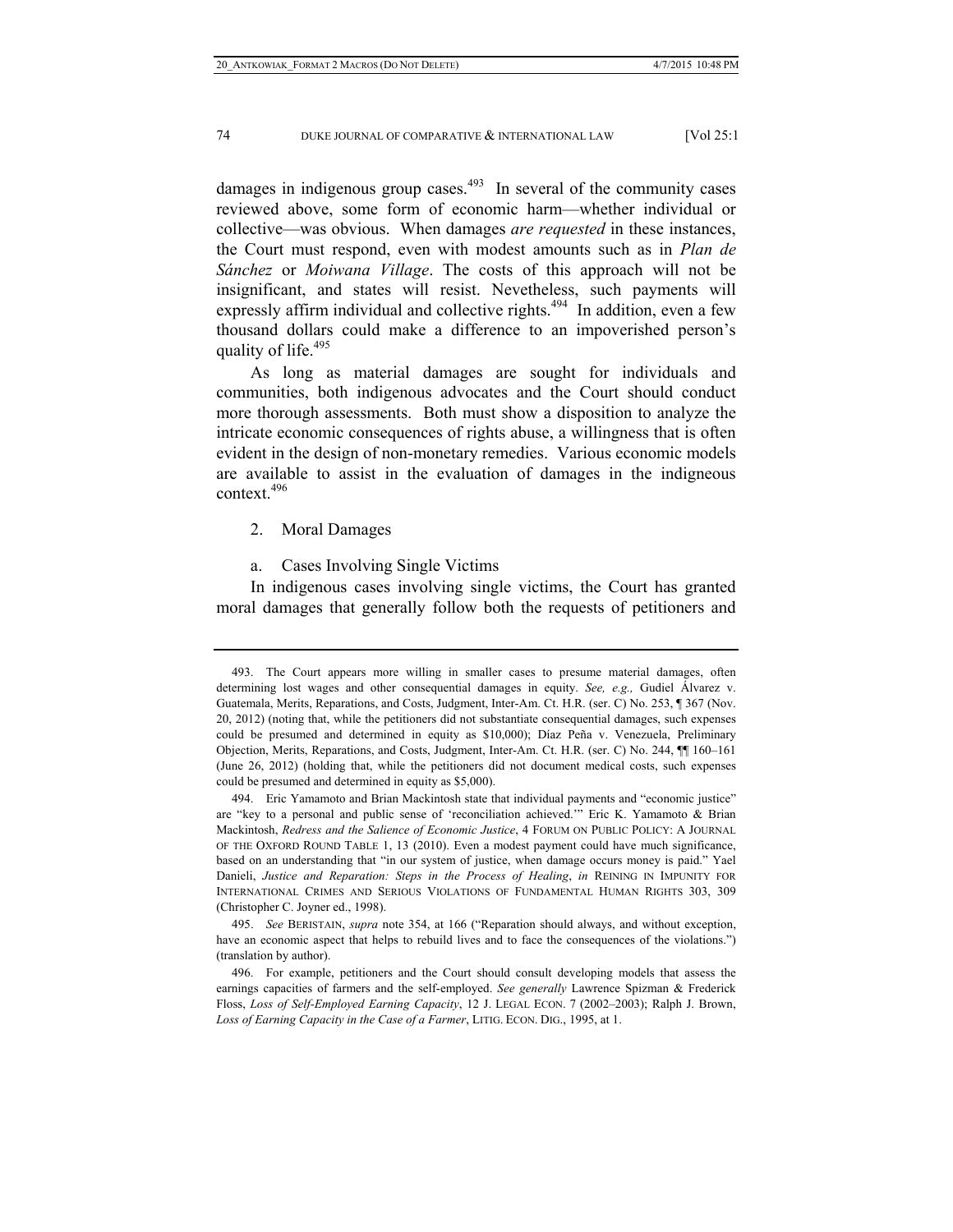the parameters of comparable, non-indigenous judgments. It is true that *López-Álvarez* should have been provided more than \$15,000 for enduring over six years of inhuman detention conditions, as well as an illegal arrest and discriminatory treatment.<sup>497</sup> But other judgments, such as *Bámaca*-*Velásquez* and *Chitay-Nech*, have ordered significant moral damages— \$80–100,000—a range that is standard at the Court for torture and forced disappearance.498 Cases like *Escué Zapata, Fernández-Ortega*, and *Rosendo-Cantú* combined reasonable moral damages with non-monetary remedies of an expansive nature, as described above.<sup>499</sup>

## b. Cases Involving Communities

In indigenous community judgments, moral damages have only rarely been granted to specific individuals. In *Plan de Sánchez,* the Court granted \$20,000 to each of the 317 survivors.<sup>500</sup> *Moiwana* called for \$10,000 per survivor for moral damages.<sup>501</sup> In *Sawhoyamaxa*, the Court ordered \$20,000 for each of the seventeen community members whose death was attributed to the State.502 Combining moral and material damages, *Río Negro* required \$30,000 for each victim of forced disappearance and lesser amounts for other victims. $503$  However, indigenous petitioners have also unsuccessfully requested individualized payments for moral damages.<sup>504</sup>

 <sup>497.</sup> Petitioner initially requested \$50,000 for his moral damages. López-Álvarez v. Honduras, Merits, Reparations, and Costs, Judgment, Inter-Am. Ct. H.R. (ser. C) No. 141, ¶ 197 (Feb. 1, 2006); *cf. Díaz Peña*, Inter-Am. Ct. H.R. (ser. C) No. 244, ¶ 165 (providing only \$10,000 for over six years of "preventive detention in deficient conditions"); García-Asto et al. v. Peru, Preliminary Objection, Merits, Reparations, and Costs, Judgment, Inter-Am. Ct. H.R. (ser. C) No. 137 (Nov. 25, 2005) (granting \$40,000 to each victim, but they were detained longer: nine and fourteen years, respectively).

 <sup>498.</sup> The amounts directly fulfilled the petitioners' requests. Chitay-Nech v. Guatemala, Preliminary Objections, Merits, Reparations, and Costs, Judgment, Inter-Am. Ct. H.R. (ser. C) No. 212, ¶ 274 (May 25, 2010) (requesting \$80,000); Bámaca-Velásquez v. Guatemala, Reparations and Costs, Judgment, Inter-Am. Ct. H.R. **(**Ser. C) No. 91, ¶ 57 (Feb. 22, 2002) (requesting \$100,000).

 <sup>499.</sup> While \$50,000 may seem paltry as compensation for an extrajudicial execution, the Court granted comparable amounts in similar contemporaneous cases. *See, e.g.,* Cantoral-Huamaní et al. v. Peru, Preliminary Objection, Merits, Reparations, and Costs, Judgment, Inter-Am. Ct. H.R. (ser. C) No. 167 (July 10, 2007) (granting \$50,000 to each victim); Zambrano Vélez et al. v. Ecuador, Merits, Reparations, and Costs, Inter-Am. Ct. H.R. (ser. C) No. 166 (July 4, 2007) (granting \$50,000 to each victim).

 <sup>500.</sup> Plan de Sánchez Massacre v. Guatemala, Reparations, Judgment, Inter-Am. Ct. H.R. (ser. C) No. 116, ¶¶ 88–89 (Nov. 19, 2004).

 <sup>501.</sup> Moiwana Cmty. v. Suriname, Preliminary Objections, Merits, Reparations, and Costs, Judgment, Inter-Am. Ct. H.R. (ser. C) No. 124, ¶ 196 (June 15, 2005).

 <sup>502.</sup> Sawhoyamaxa Indigenous Cmty. v. Paraguay, Merits, Reparations, and Costs, Judgment, Inter-Am. Ct. H.R. (ser. C) No. 146, ¶ 226 (Mar. 29, 2006).

 <sup>503.</sup> Río Negro Massacre v. Guatemala, Preliminary Objections, Merits, Reparations, and Costs, Judgment, Inter-Am. Ct. H.R. (ser. C) No. 250, ¶ 309 (Sept. 4, 2012).

 <sup>504.</sup> For example, in *Sawhoyamaxa*, the Court found the State responsible for 17 deaths. Yet it did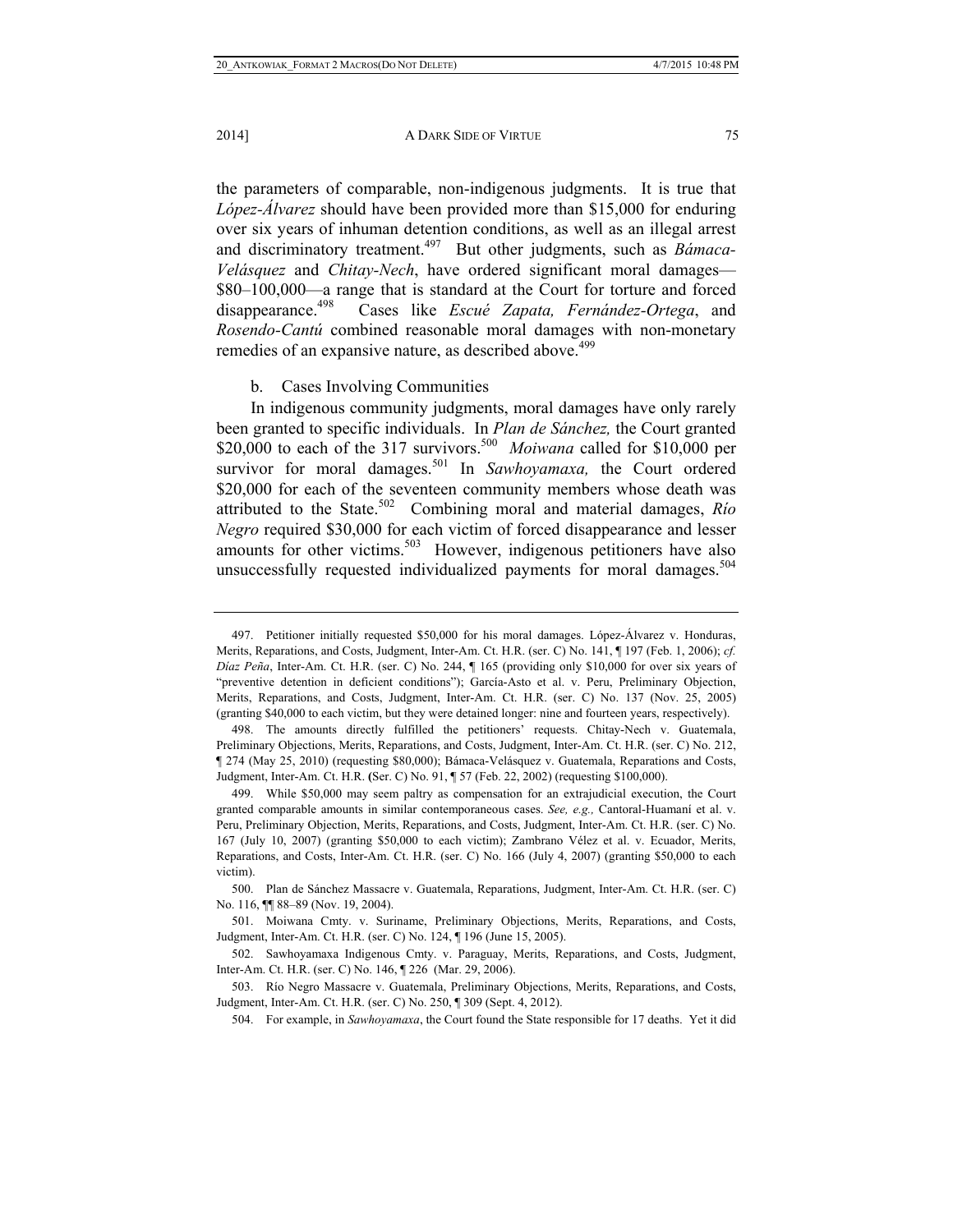Despite victims having demonstrated individual violations (such as acute personal suffering), apart from those violations associated with their community membership, moral compensation was denied.

While these results are certainly disappointing, it is difficult to conclude that significant differences exist between indigenous and nonindigenous judgments.<sup>505</sup> This is because, in cases with numerous petitioners, the Court generally appears to make economic reparations more feasible for defendant states, often granting victims lower moral damages than what they would receive in smaller cases for similar violations.<sup>506</sup> There have also been non-indigenous group judgments where victims have requested and proven individual moral damages, but did not receive any payment at all.<sup>507</sup>

 506. *See* Antkowiak, *Remedial Approaches*, *supra* note 39, at 396; *see also* BERISTAIN, *supra* note 354, at 178 (quoting a current Inter-American Court Judge, who states, "[i]f you have to compensate three hundred people, you have to think realistically about a compensation of millions for the State, which possibly will not comply. So you need to find in equity an amount that helps the victim . . . and that doesn't make the State react negatively.") (translation by author).

 507. *See, e.g.*, Ituango Massacres v. Colombia, Preliminary Objections, Merits, Reparations, and Costs, Judgment, Inter-Am. Ct. H.R. (ser. C) No. 148, ¶¶ 381, 397 (July 1, 2006) (granting compensation to only certain categories of victims, despite compensation requests for all victims); Juvenile Reeducation Inst. v. Paraguay, Preliminary Objections, Merits, Reparations, and Costs, Judgment, Inter-Am. Ct. H.R. (ser. C) No. 112, ¶¶ 297, 309 (Sept. 2, 2004) (doing the same).

not award the identified family members moral damages for their own suffering, despite their requests and the Court's frequent presumptions in this regard. Sawhoyamaxa Community's Brief containing Pleadings, Motions, and Evidence, 34, *available at* http://www.corteidh.or.cr/casos.cfm. The Court only compensated the moral harm of the deceased. *Sawhoyamaxa Indigenous Cmty.*, Inter-Am. Ct. H.R. (ser. C) No. 146, ¶ 226. In *Xákmok Kásek*, petitioners also requested individual compensation for the family members of the deceased. These payments were to address both the moral harm of the deceased, as well as the suffering of the family members themselves. Xákmok Kásek Community's Brief containing Pleadings, Motions, and Evidence, 47–48 (copy provided by the Inter-American Court's Secretariat and on file with author). Instead, the Court awarded a sum to the community's leaders, to distribute "as they see fit." Xákmok Kásek Indigenous Cmty. v. Paraguay, Merits, Reparations, and Costs, Judgment, Inter-Am. Ct. H.R. (ser. C) No. 214, ¶ 325 (Aug. 24, 2010). While their compensation was not fully prevented here, it certainly is not assured.

 <sup>505.</sup> *See, e.g.*, Massacres of El Mozote v. El Salvador, Merits, Reparations, and Costs, Judgment, Inter-Am. Ct. H.R. (ser. C) No. 252, ¶ 384 (Oct. 25, 2012) (granting \$35,000 for pecuniary and nonpecuniary damages to each executed victim). Nevertheless, a troubling disparity appeared in two recent Court judgments against the same State. The Court in *Gudiel Álvarez v. Guatemala*, a case that did not prominently involve indigenous peoples, granted \$80,000 in moral damages to each of the estates of 26 victims of forced disappearance. Gudiel Álvarez v. Guatemala, Merits, Reparations, and Costs, Judgment, Inter-Am. Ct. H.R. (ser. C) No. 253, ¶ 371 (Nov. 20, 2012). In contrast, *Río Negro*, as noted above, ordered only \$30,000 for each of 17 victims of the same violation. Río Negro Massacre v. Guatemala, Preliminary Objections, Merits, Reparations, and Costs, Judgment, Inter-Am. Ct. H.R. (ser. C) No. 250, ¶ 309 (Sept. 4, 2012). Some will defend the gap by noting that *Río Negro* involved many more total victims—382 survivors receiving compensation—and also required expansive community measures requested by petitioners. Still, the difference is too stark and sends a discriminatory message to *Río Negro* victims—even to those who may have preferred the higher proportion of non-monetary remedies.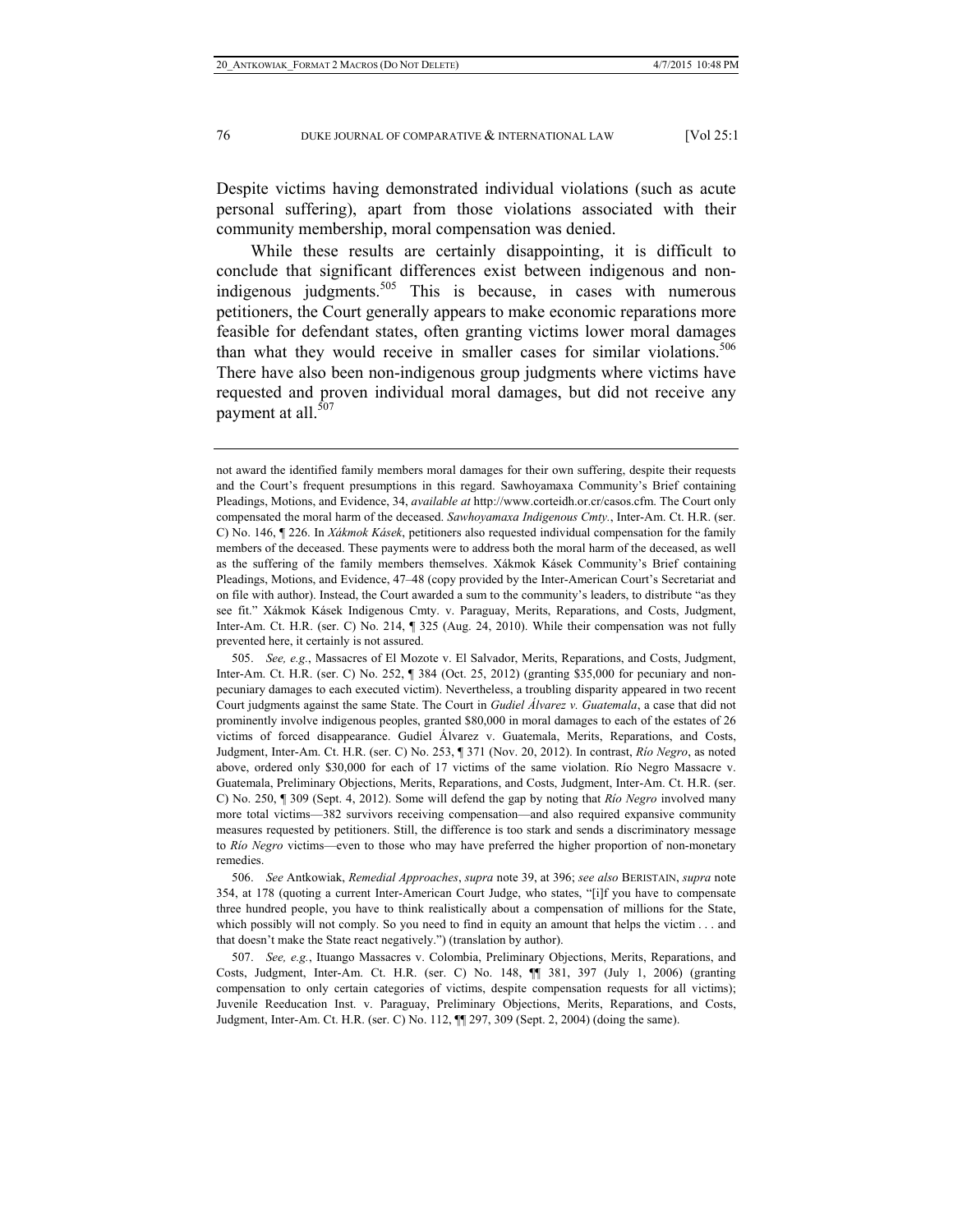2014] **A DARK SIDE OF VIRTUE** 77

To alleviate the cash shortfall in large cases, the Court often requires substantial non-monetary reparations.<sup>508</sup> There is no doubt that several of these remedies, such as public apologies, offer powerful redress on both collective and individual levels. In fact, "collective" remedies such as health care programs have a clearly individual component. Still, if the Court denies victims their prioritized individual remedies, it will shortchange individual rights.

For now at least, the Court appears to have set its strategy, choosing to mitigate a state's financial burden in group cases, despite numerous potential objections.<sup>509</sup> Under these circumstances, two imperatives are evident. First, if the Court reduces moral damages, it must do so equitably across indigenous and non-indigenous cases.

Second, as with material damages, the Court must look to the evidence and victims' preferences when ordering non-pecuniary reparations. When a victim shows moral harm and states that an individual payment is important, some degree of compensation must be provided.<sup>510</sup> In fact, for years the Court has indicated that moral harm should be presumed for serious violations.<sup>511</sup> Yet currently, in indigenous community cases, individual moral damages only seem assured when deaths occur. That approach is insufficient: if the Court does not reasonably respond to the way victims want to be restored, it does not adequately redress them. As a result, it fails its mandate, and critical rights are greatly diminished relative to the right to life.

## c. Community Development Funds

For years now, the Court has established community development funds, ostensibly as a collective remedy for moral damages.<sup> $512$ </sup> Community

 <sup>508.</sup> Such a distribution of remedies may still prove satisfactory to victims, who often prioritize measures of recognition, restoration and accountability. *See supra* note 369 and accompanying text.

 <sup>509.</sup> As maintained throughout this article, rights are undermined by weak remedies. At the very least, the Court could openly recognize that it is reducing monetary reparations for these pragmatic reasons. As Paul Gewirtz states, "[b]y candidly acknowledging that they are providing something less than a full remedy, courts leave the unfulfilled right as a beacon. This leaves open the possibility that at some point the courts will be able to furnish a more complete remedy." Paul Gewirtz, *Remedies and Resistance*, 92 YALE L.J. 585, 673 (1983).

 <sup>510.</sup> The sum should never be presented as full compensation for suffering, since in these terms it will certainly disappoint. *See* Pablo de Greiff, *Justice and Reparations*, *in* THE HANDBOOK OF REPARATIONS 451, 466 (Pablo de Greiff ed., 2006).

 <sup>511.</sup> Citing to various Court judgments, Jo Pasqualucci states, "evidence is not necessary to prove non-pecuniary damages to a person who has been subject to cruel, inhuman, and degrading treatment, extrajudicial execution, forced disappearance, or arbitrary detention." PASQUALUCCI, *supra* note 365, at 236.

 <sup>512.</sup> This approach began in *Awas Tingni*. Mayagna (Sumo) Awas Tingni Cmty. v. Nicaragua,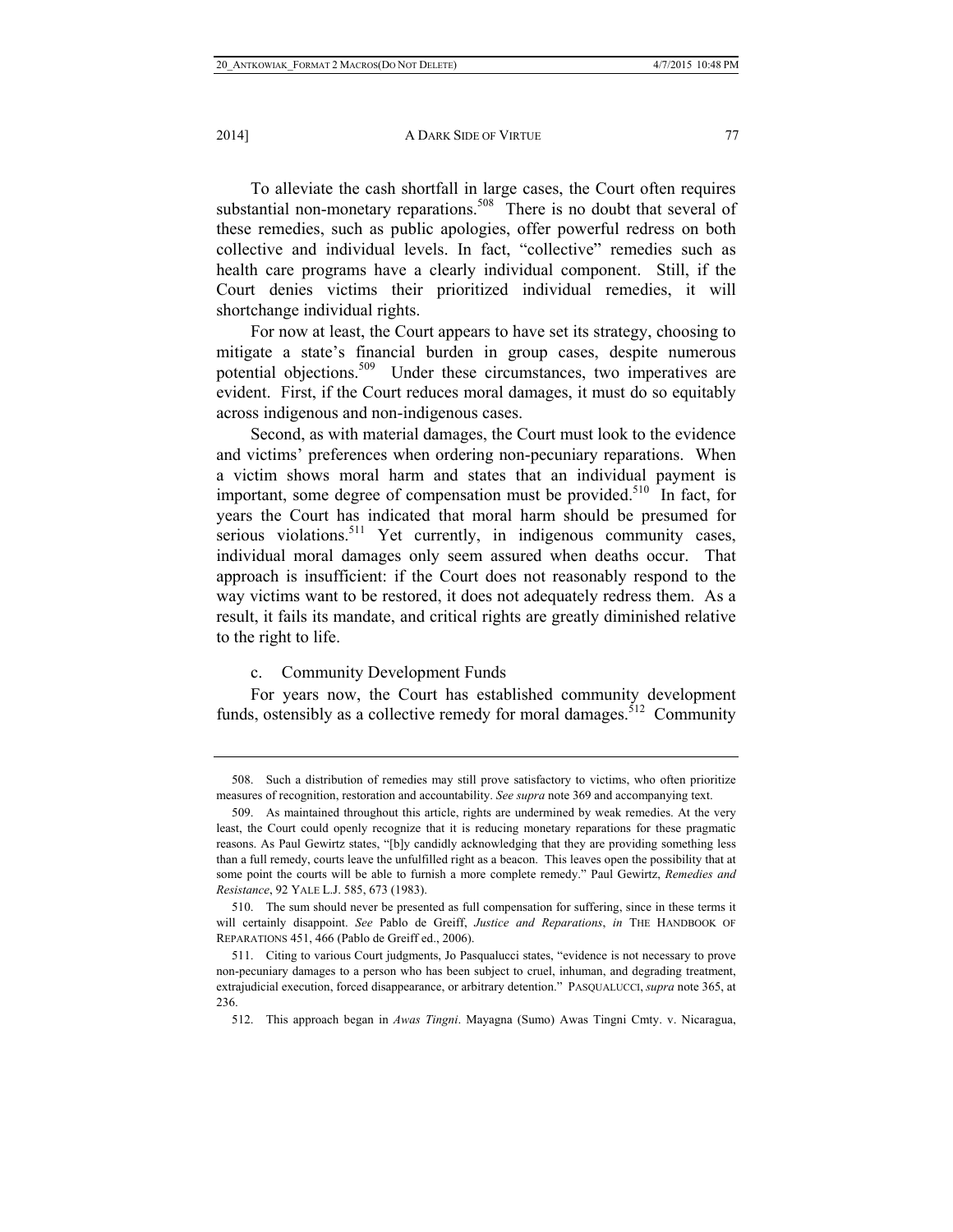leaders have frequently asked for these funds, although often with the key proviso that they be deployed in accordance with their modes of governance and customs.513 Before *Sarayaku*, nevertheless, the Court placed restrictions upon the funds. To illustrate, *Saramaka* provided that the fund "will serve to finance educational, housing, agricultural, and health projects, as well as provide electricity and drinking water, if necessary, for the benefit of the Saramaka people."<sup>514</sup> Decisions to use the funds were left to an "implementation committee" composed of one representative appointed by the community, another by the state, and a third jointly named by the community and the government.<sup>515</sup>

As noted above, the Court finally abandoned this approach in *Sarayaku*, granting the community full control over the assets. Such a reform was necessary, because these funds serve as reparations for rights violations. Regardless of how one chooses to conceptualize the programs, as material or moral redress, they cannot come with judicially-imposed constraints. Otherwise, they are just another incarnation of *Aloeboetoe*'s ghost: "reparations" with unjust restrictions for victims.

Defining the funds as moral reparations affords the Court significant flexibility.<sup>516</sup> By not representing the programs as material damages, it need not concern itself with market value and stacks of financial and technical documents. Rather, the Court can control non-pecuniary awards to an extent, as subjective estimates of "pain and suffering." Standards for moral damages, moreover, are relatively modest in the Court's case law, as reviewed above. In this way, a non-pecuniary framework allows the Court to avoid multi-million dollar judgments like *Salvador-Chiriboga.* The development funds are just large enough to distract from the meager orders for material damages. Not surprisingly, states, which already owe the communities some level of social investment<sup>517</sup> and face far more costly

Merits, Reparations, and Costs, Judgment, Inter-Am. Ct. H.R. (ser. C) No. 79, ¶ 167 (Aug. 31, 2001). In *Saramaka*, the fund was to redress the "denigration of their basic cultural and spiritual values" and "alterations to the very fabric of their society." Saramaka People v. Suriname, Preliminary Objections, Merits, Reparations, and Costs, Judgment, Inter-Am. Ct. H.R. (ser. C) No. 172, ¶ 200 (Nov. 28, 2007).

 <sup>513.</sup> *See, e.g.*, *Saramaka People*, Inter-Am. Ct. H.R. (ser. C) No. 172, ¶ 192 (Nov. 28, 2007) (explaining that representatives of the community requested that awards all be "determined and implemented with the informed participation and consent of the Saramaka people.").

 <sup>514.</sup> *Id.* ¶ 201.

 <sup>515.</sup> *Id*. ¶ 202. As reviewed above, this committee follows other judgments. *See, e.g.*, Moiwana Cmty. v. Suriname, Preliminary Objections, Merits, Reparations, and Costs, Judgment, Inter-Am. Ct. H.R. (ser. C) No. 124, ¶ 215 (June 15, 2005); Yakye Axa Indigenous Cmty. v. Paraguay, Merits, Reparations, and Costs, Judgment, Inter-Am. Ct. H.R. (ser. C) No. 125, ¶ 206 (June 17, 2005).

 <sup>516.</sup> As already noted with respect to *ratione temporis* issues. *See supra* note 443 and accompanying text.

 <sup>517.</sup> However, as the Inter-American Commission states, reparations "must not be confused with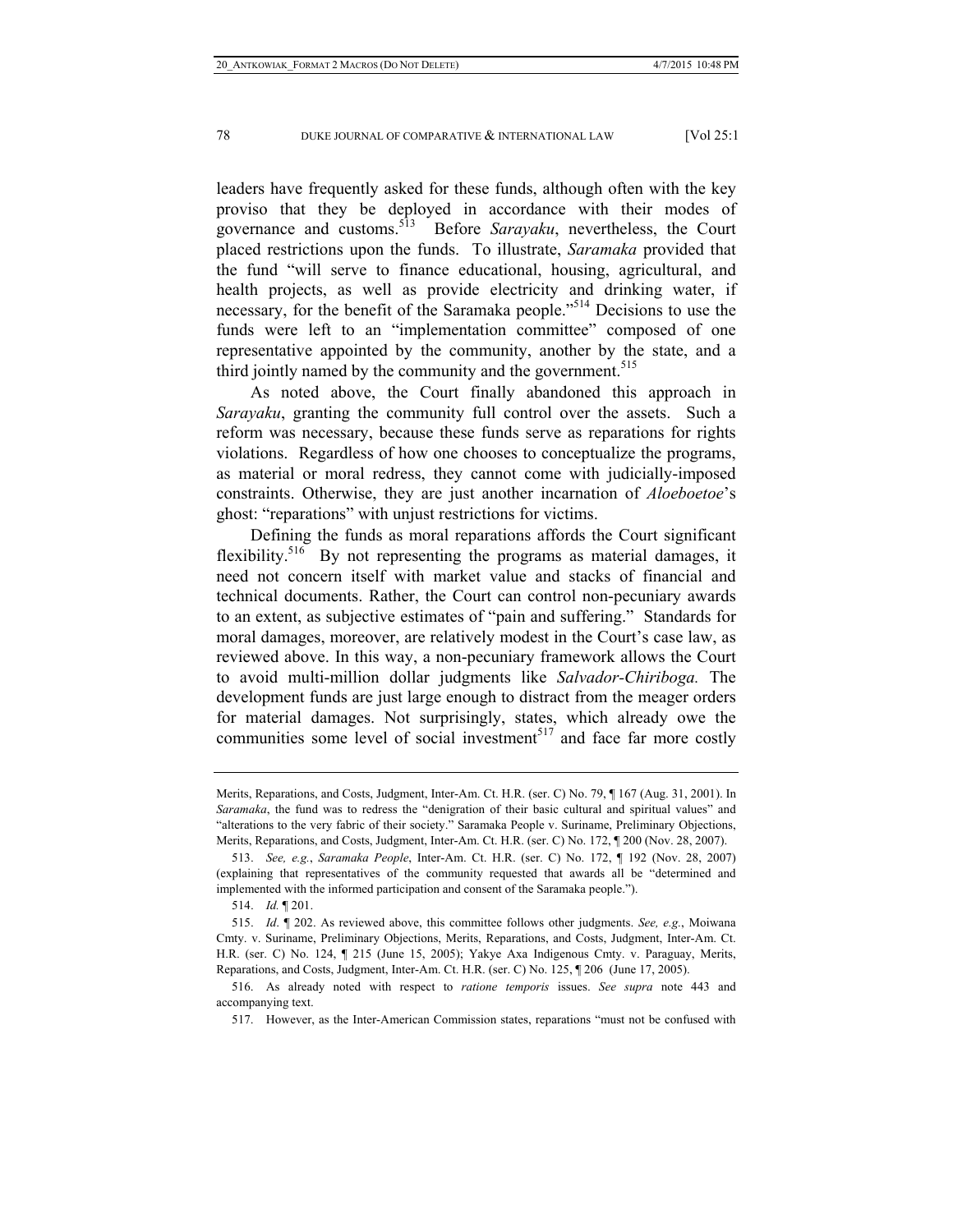alternatives, have not vehemently objected to the Court's approach.<sup>518</sup>

As a consequence, the Court's historic affirmation of indigenous peoples as communal property owners is compromised. Rather than receive their due for lost, damaged, or co-opted property, they receive a nonthreatening fund to redress moral harm—when they have actually suffered from both moral and material perspectives. The Court's reluctance to closely evaluate damages and order substantial monetary compensation recalls one enduring viewpoint on indigenous peoples: they should be "assisted" primarily because they represent an important part of society's diversity. According to this flawed view, "cultural survival" is permissible, but economic power is not—because a "rich Indian" represents "a signal of corruption, cultural loss, or values gone awry."<sup>519</sup>

## IV. CONCLUSION

In many respects, the Inter-American Court has led a global movement for the recognition and redress of indigenous rights. However, the above examination of monetary reparations has shown disquieting results, particularly in the group cases. In these community cases, the Court does not always respond to substantiated claims for damages by individuals and groups. When it neglects the well-founded requests of individual petitioners for material or moral damages, it sacrifices their individual rights to collective concerns. Yet the Court also undermines collective rights, such as the communal right to ancestral property, when it

the provision of basic social services that the State is bound to provide in any case by virtue of its obligations in the field of economic, social and cultural rights." Inter-American Commission on Human Rights, *supra* note 478, at ¶ 243; *see also* Roht-Arriaza, *supra* note 358, at 188 ("Human rights groups have objected to this conflation of obligations as an abdication of the state's legal obligation to respond to past injustices.").

 <sup>518.</sup> Some commentators have suggested that the Court's development programs may go too far, because they attend to social, economic and cultural rights. *See generally* Iris T. Figueroa, *Remedies without Rights?: Reparations and ESC Rights in the Inter-American System* (May 2010) (unpublished student note), *available at* http://works.bepress.com/iris\_figueroa/1. It is true that the American Convention's text offers limited provisions on social, economic and cultural rights. Still, the Court's expansive interpretation of the right to life as the right to a "dignified life" (*vida digna*) addresses this issue. Indigenous judgments and other decisions have established that the right to life entails certain key cultural, social and economic protections. *See, e.g.,* Xákmok Kásek Indigenous Cmty. v. Paraguay, Merits, Reparations, and Costs, Judgment, Inter-Am. Ct. H.R. (ser. C) No. 214, ¶ 217 (Aug. 24, 2010); Yakye Axa Indigenous Cmty., Inter-Am. Ct. H.R. (ser. C) No. 125, ¶ 167 (June 17, 2005). At a minimum, then, the Court should require sociocultural remedies when *vida digna* is neglected.

 <sup>519.</sup> ENGLE, *supra* note 1, at 212 (quoting JESSICA CATTELINO, HIGH STAKES: FLORIDA SEMINOLE GAMING AND SOVEREIGNTY (2008)); *see also* Permanent Forum on Indigenous Issues, *Rep. of the International Expert Group Meeting on Extractive Industries, Indigenous Peoples' Rights and Corporate Social Responsibility*, U.N. Doc. E/C.19/2009/CRP.8, ¶ 14 (May 4, 2009) ("Participants expressed frustration that extractive industries often treated benefit-sharing or social programs as charity, rather than a human rights issue").